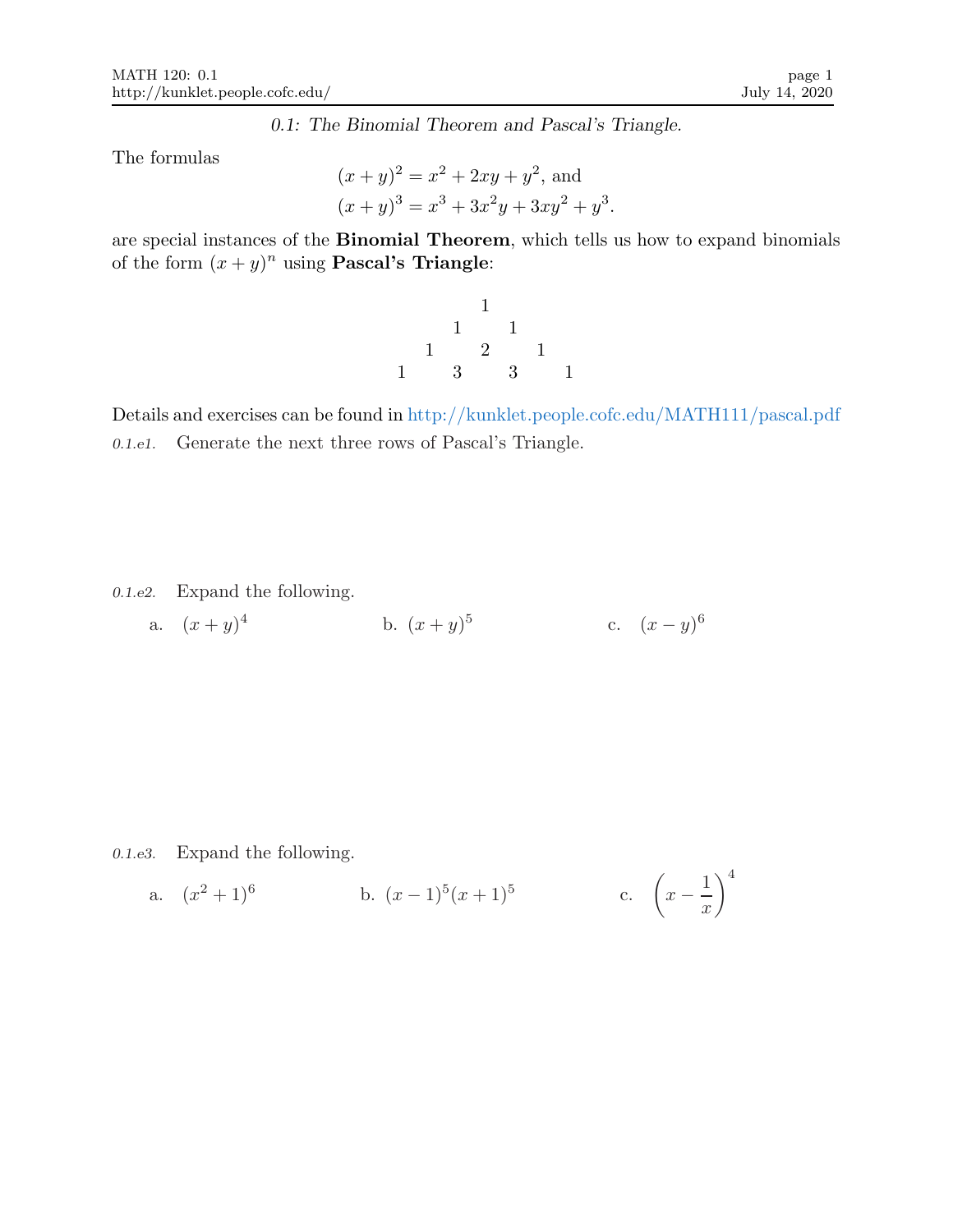# Appendix.D: Trigonometry

The two basic functions in trigonometry are the sine and cosine, graphed here:



Sketching the sine and cosine

 $\overline{\Gamma}$ 



The other four trig functions are defined using sine and cosine:

| $\tan x = \frac{\sin x}{x}$<br>$\cos x$ | $\cot x = \frac{\cos x}{\sin x}$ |
|-----------------------------------------|----------------------------------|
| $\sec x =$<br>$\cos x$                  | $\csc x = \frac{1}{\sin x}$      |

 $\sin x$  and  $\cos x$  are defined for all real numbers x, but  $\tan x$  and  $\sec x$  are undefined whenever  $\cos x = 0$ , and  $\cot x$  and  $\csc x$  are undefined whenever  $\sin x = 0$ .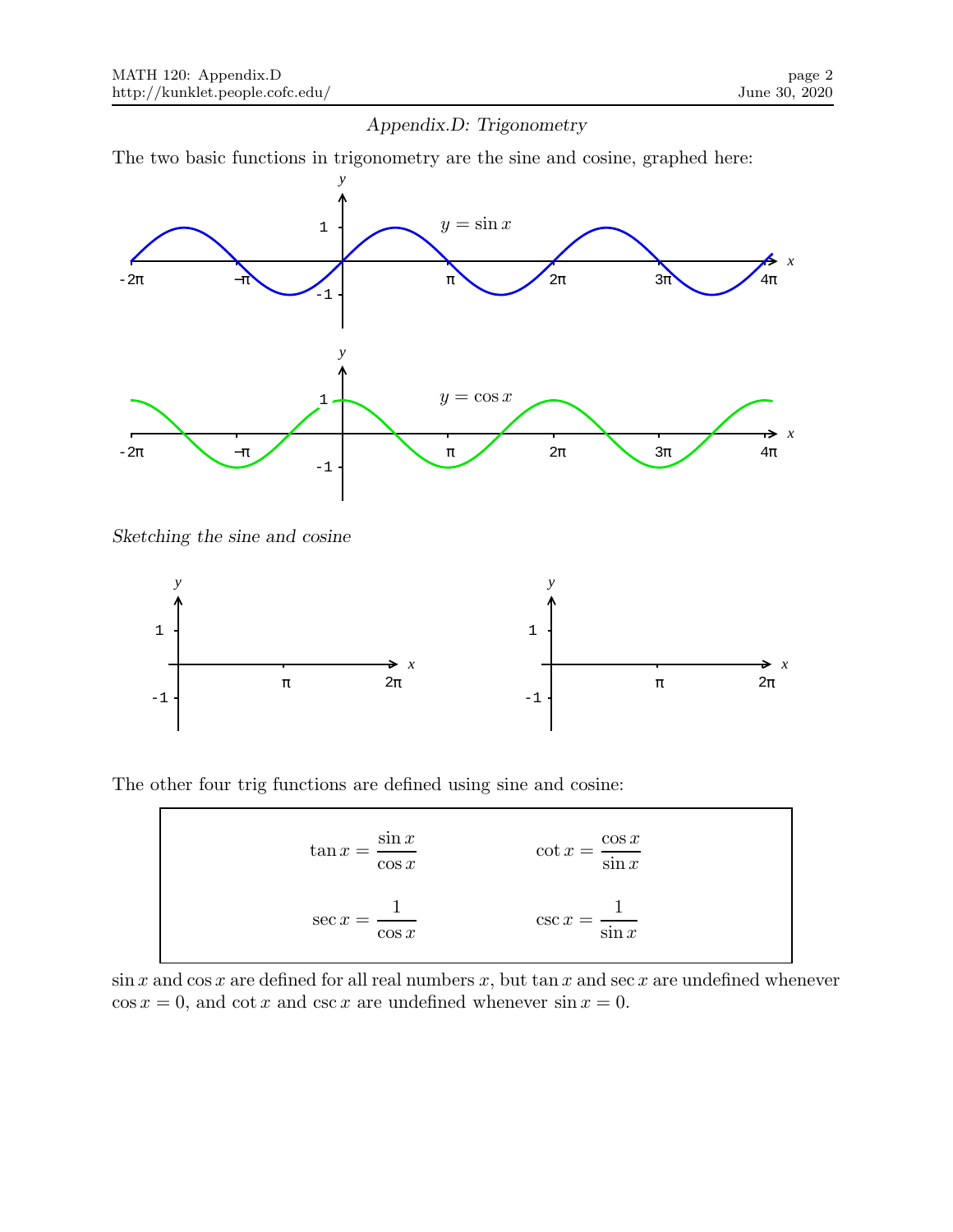By definition,  $\cos x$  and  $\sin x$  are the coordinates of the point on the **unit circle** (i.e., the circle of radius one centered at the origin)  $x$  radians counterclockwise from the positive horizontal axis.



Consequently, the ray through the origin  $x$  radians from the positive horizontal axis has slope tan x, and, when x is an acute angle,  $\cos x$  and  $\sin x$  are the legs of this right triangle with hypotenuse 1 and interior angle  $x$ 

These two triangles are often used in examples.



Appendix.D.e1. Find all angles whose sine is  $-\frac{1}{2}$  $\frac{1}{2}$ .

See also Example 3 and the table which follows on p. A27 of our text.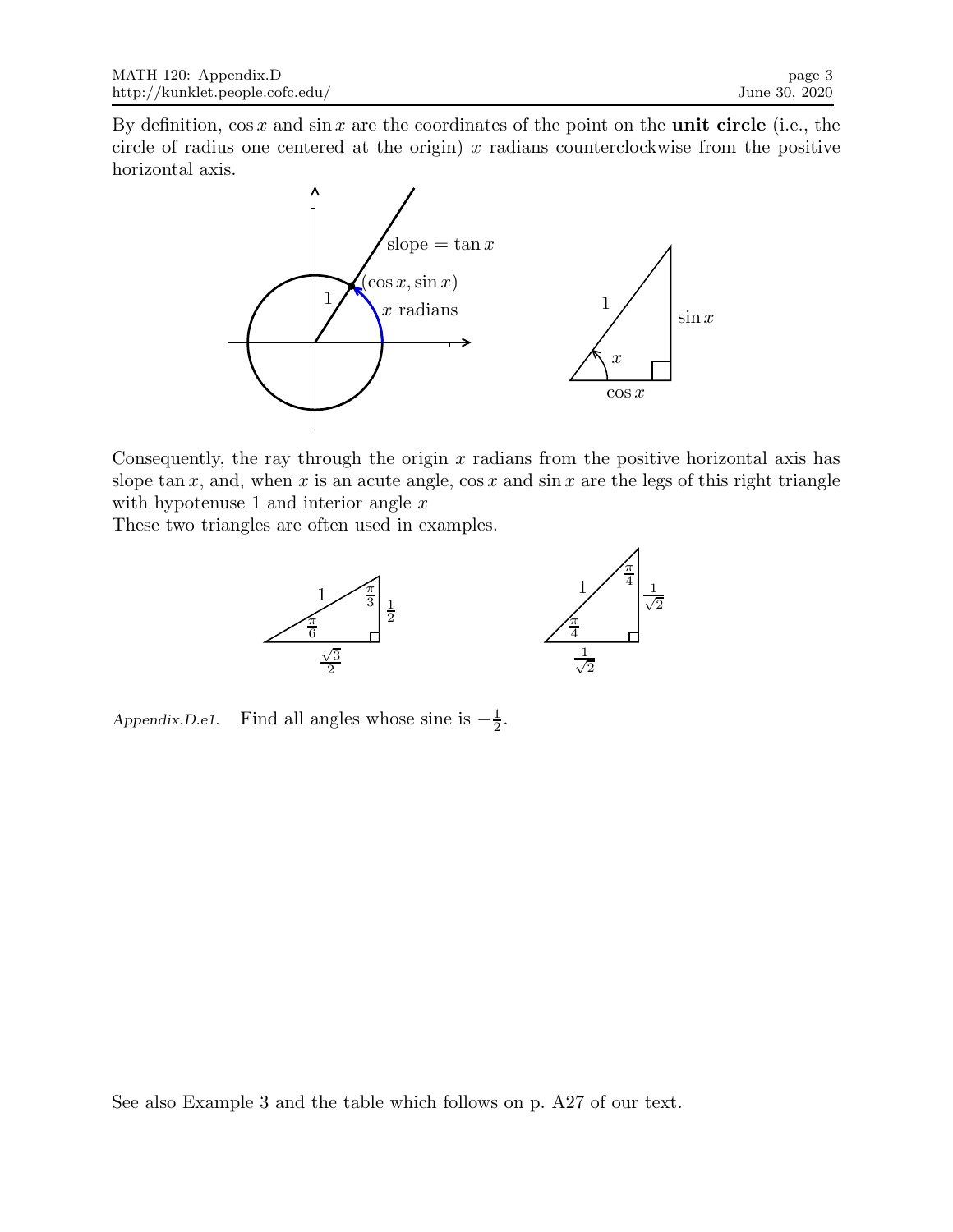Trigonometric identities

| PYTHAGOREAN IDENTITES                       |
|---------------------------------------------|
| $\sin^2 x + \cos^2 x = 1$                   |
| $\tan^2 x + 1 = \sec^2 x$                   |
| $1 + \cot^2 x = \csc^2 x$                   |
| <b>EVEN &amp; ODD IDENTITIES</b>            |
| $\cos(-x) = \cos x$                         |
| $\sin(-x) = -\sin x$                        |
| <b>SUM FORMULAS</b>                         |
| $\sin(x+y) = \sin x \cos y + \sin y \cos x$ |
| $\cos(x+y) = \cos x \cos y - \sin x \sin y$ |
| <b>DOUBLE ANGLE FORMULAS</b>                |
| $\sin(2x) = 2\sin x \cos x$                 |
| $\cos(2x) = \cos^2 x - \sin^2 x$            |
| LAW OF COSINES                              |
| $c^2 = a^2 + b^2 - 2ab\cos\theta$           |

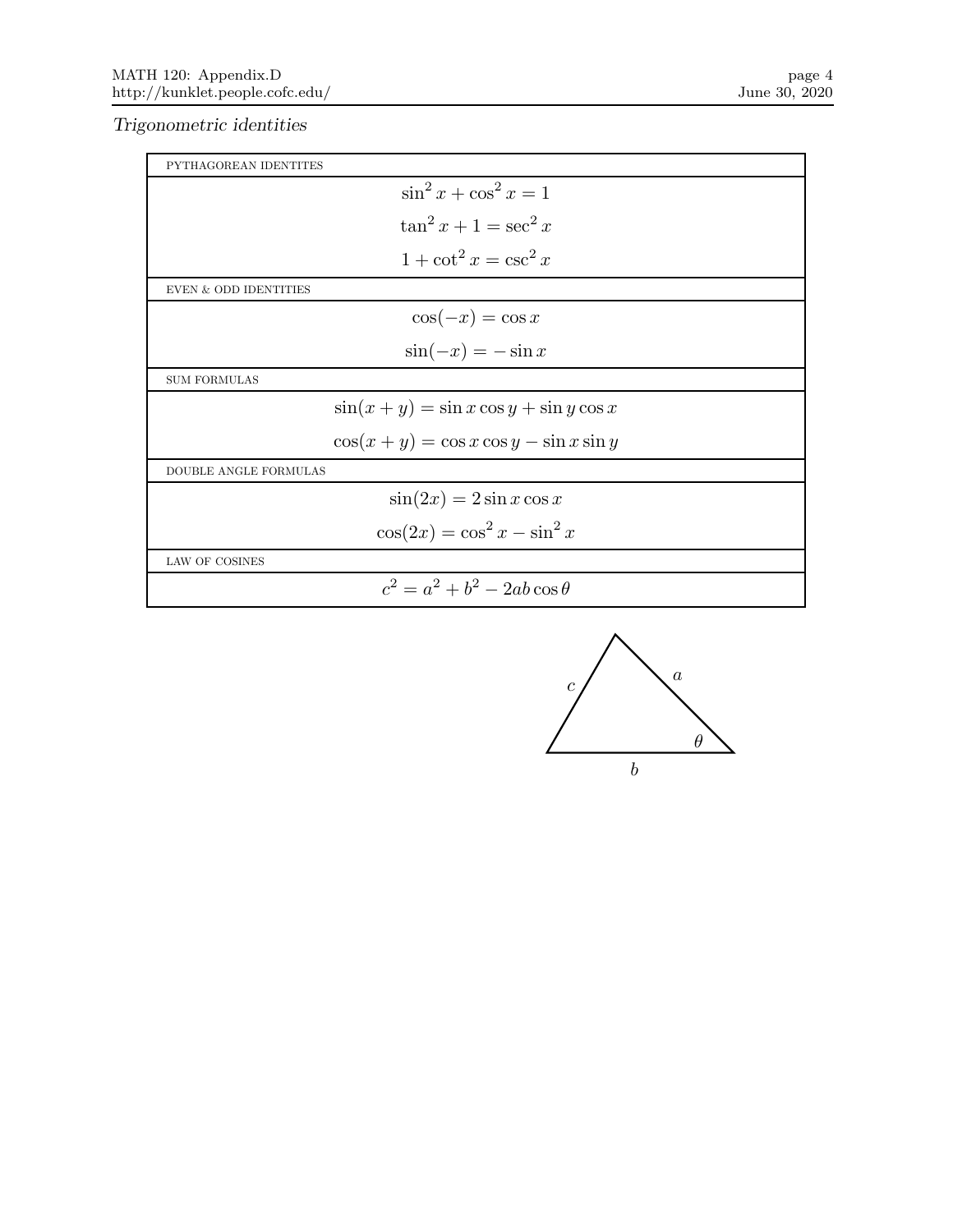#### 1.4: Exponential Functions

An **exponential function** is one of the form  $f(x) = a^x$  for some positive number a. 1.4.e1.



All exponential functions have the same graph, in the sense that the graph of any one can be obtained from that of any other by rescaling in the  $x$ -direction and, possibly, reflecting about the  $y$ -axis:



The symbol e represents a mathematical constant, roughly equal to 2.7. For reasons we'll go into in section 3.1,  $e^x$  is the most commonly occuring exponential function in calculus.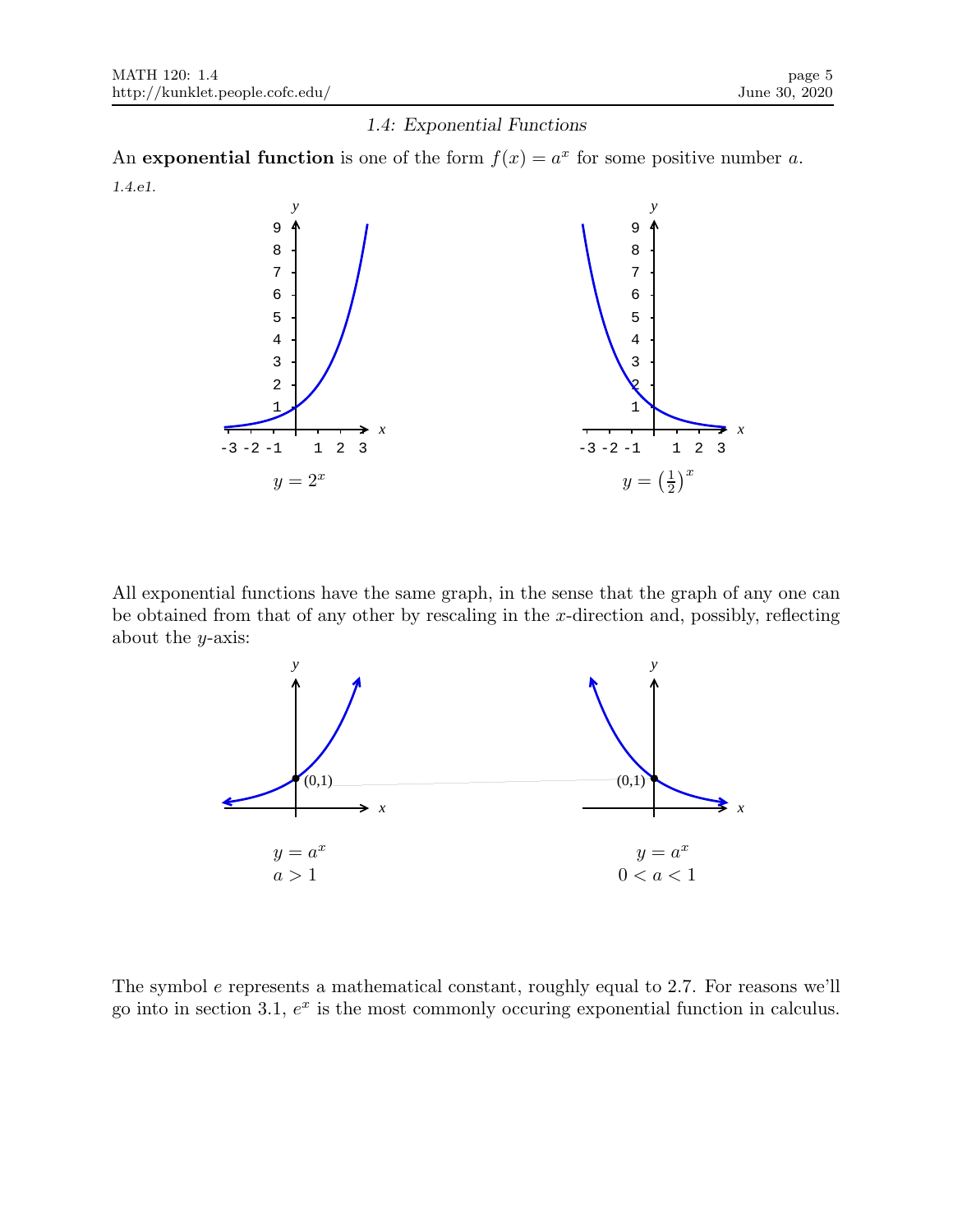Exponential growth and decay

A quantity y that depends on time t is said to grow or decay exponentially if y can be expressed

 $y = Ca^t$ 

for some  $a > 1$  (in the case of exponential growth) or  $0 < a < 1$  (in the case of exponential decay). This can also be expressed with base e:

$$
y = Ce^{kt}
$$

for some constant  $k > 0$  (in the case of exponential growth) or  $k < 0$  (exponential decay).

A quantity y grows/decays exponentially if and only if it grows/decays is a constant percent per unit of time. Radioactive isotopes exhibit exponential decay. For example, a sample of Fe-59 (iron 59) will lose about 1.55% of its mass per day.

When a population of living organisms exhibits a constant reproduction rate and constant death rate (as measured as a percent of the population per unit of time), the population grows exponentially when

reproduction rate − death rate > 0

and decays exponentially when

```
reproduction rate -\ death rate < 0.
```
1.4.e2. A population P equals 4 at time  $t = 1$  and 12 at time  $t = 3$ . Assuming exponential growth, express  $P$  as a function of  $t$ .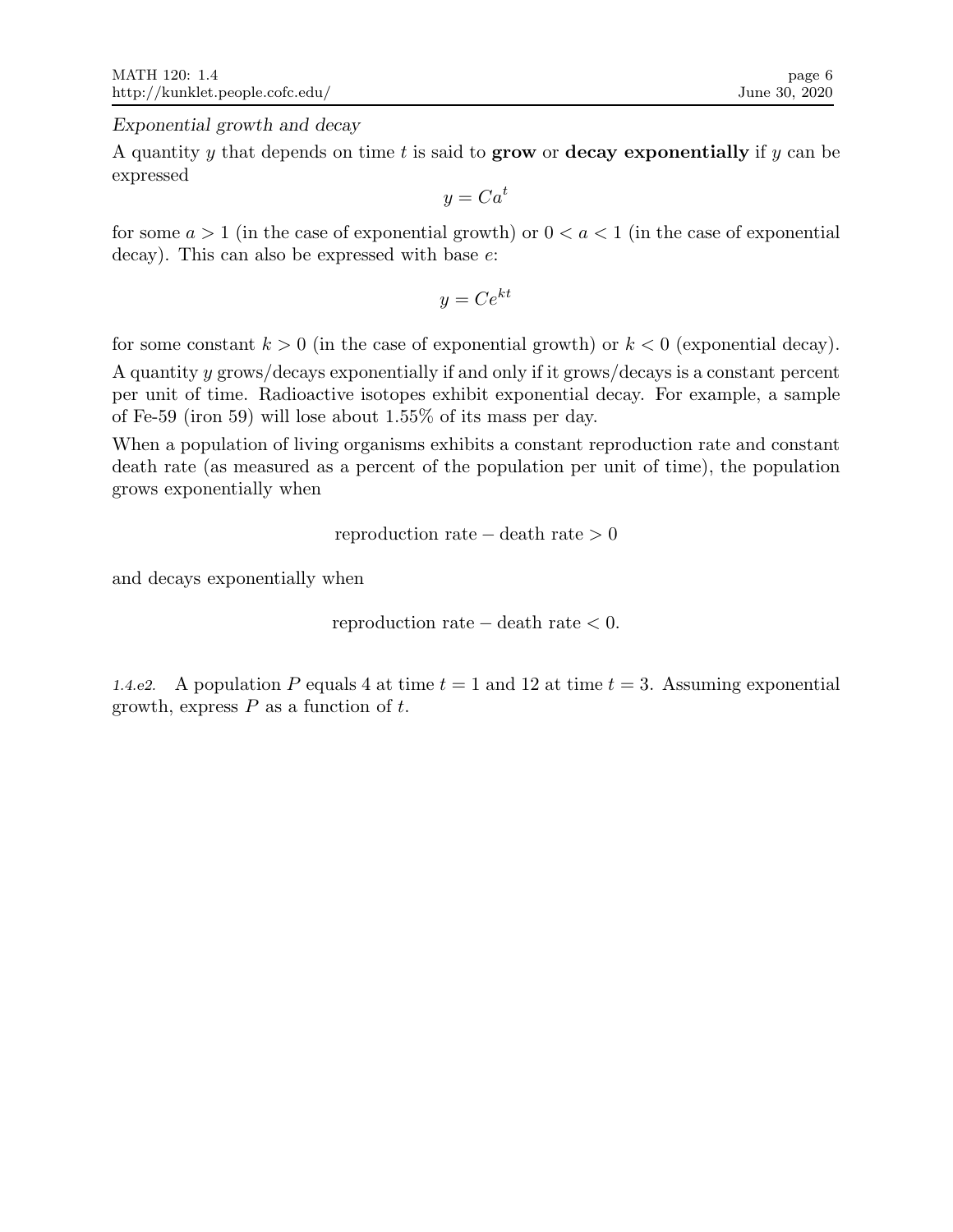#### 1.5: Inverse Functions, including logartihms and inverse trig functions

A curve that passes the vertical line test has an equation the form  $y = f(x)$  for some function f.  $y = f(x)$ 

A curve that passes the horizontal line test has an equation the form  $x = g(y)$  for some function g.  $x = g(y)$ 

And a curve that passes both has both types of equations. In this case, we say that  $f$  is **invertible**, and we name the other function  $f^{-1}$  (read "f-inverse") due to the relation

$$
x = f^{-1}(f(x)) \text{ if } x \in \text{domain } f = \text{range } f^{-1}
$$
  

$$
y = f(f^{-1}(y)) \text{ if } y \in \text{domain } f^{-1} = \text{range } f
$$

Since the equation

$$
y = f^{-1}(x)
$$

is obtained from

$$
x = f^{-1}(y)
$$

by interchanging x and y, the graph of  $f^{-1}$  is obtained by reflecting the graph of f across the line  $y = x$ .

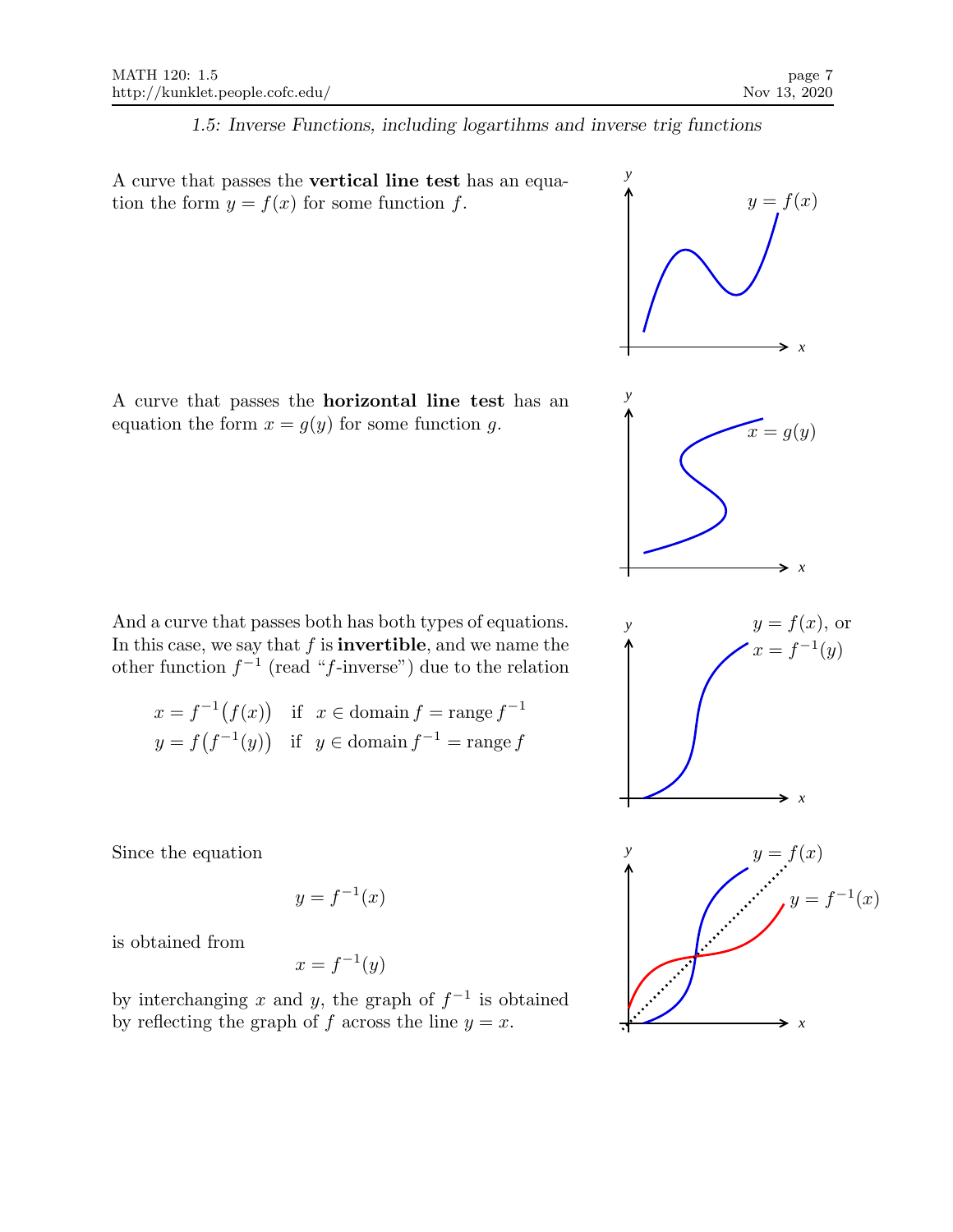# Logarithms

The inverse of the exponential function  $a^x$  is called  $\log_a x$  (read "log base a of x").



Some important facts about logs:

1. domain  $\log_a x = (0, \infty) = \text{range } a^x$ 2. range  $\log_a x = (-\infty, \infty) = \text{domain } a^x$ 3.  $x = a^{\log_a x}$  for all  $x > 0$ . 4.  $x = \log_a(a^x)$  for all real numbers x. 5.  $\log_a(AB) = \log_a A + \log_a B$  for all A and  $B > 0$ . 6.  $\log_a \left(\frac{A}{B}\right)$ B  $\Big) = \log_a A - \log_a B$  for all A and  $B > 0$ . 7.  $\log_a(A^t) = t \log_a A$  for all  $A > 0$  and for any real t.

By convention, "ln" stands for  $log_e$ , the **natural logarithm**. "log" stands for  $log_{10}$ , the common logarithm. In calculus, we work with the natural log almost exclusively, thanks in part to the change of base formula:

8. 
$$
\log_b x = \frac{\ln x}{\ln b}
$$
 for all b and  $x > 0$ .

1.5.e1. Simplify the expression  $\ln(e^2(x^2+1)^3)$ Logs are useful in solving equations in which the variable appears in an exponent.

1.5.e2. At what time was the population in example 1.4.e2 equal 8?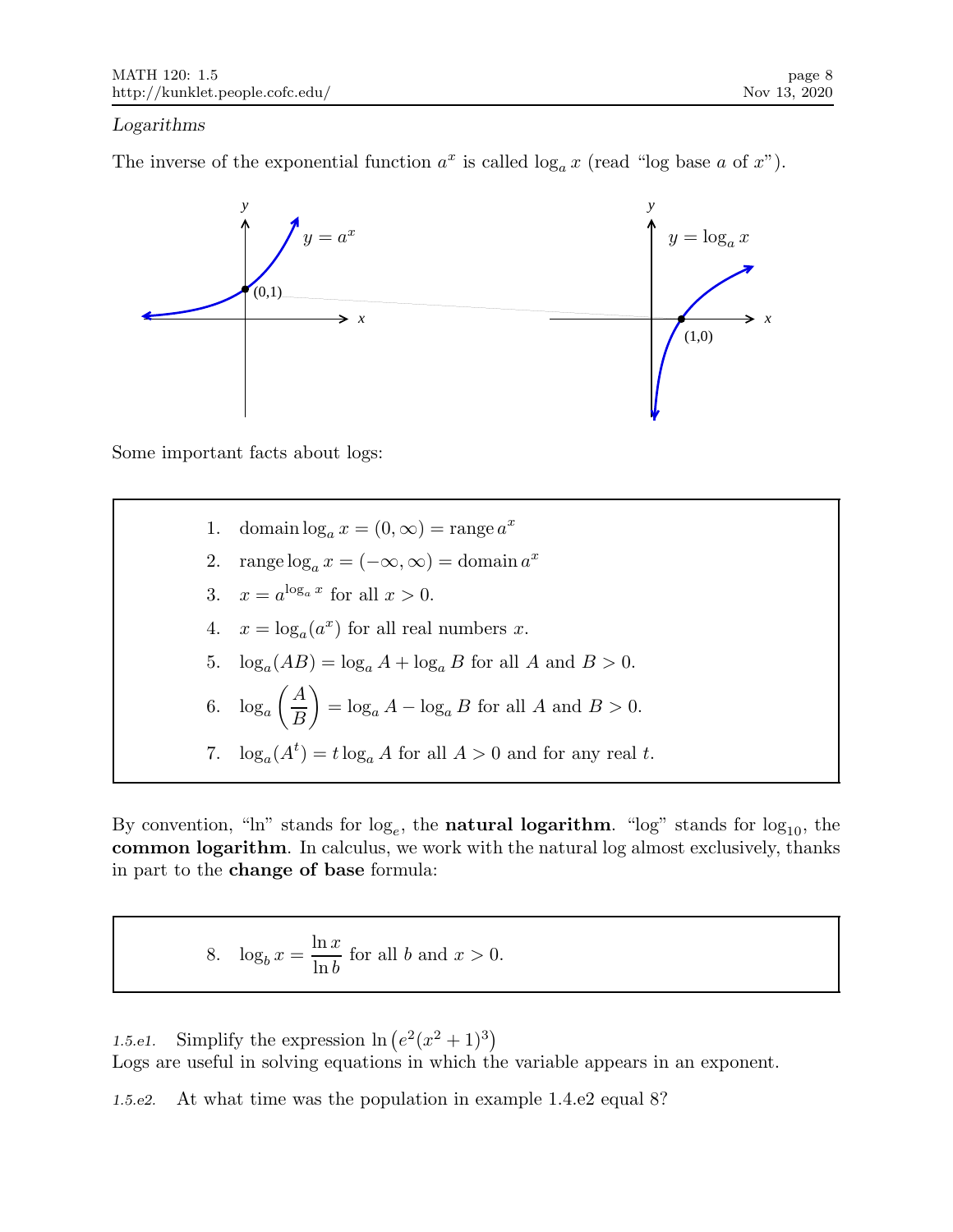## The inverse trig functions

To define inverses of the trig functions, we restrict each to a domain on which its graphs passes the horizontal line test. The three we'll see most often in calculus are the inverses of the sine, tangent, and secant.



Traditionally , each of the inverse trig functions has two names. The inverse function of  $\sin x$  is called  $\sin^{-1} x$  or arcsin x, the inverse function of cos x is called cos<sup>-1</sup> x or arccos x, etc..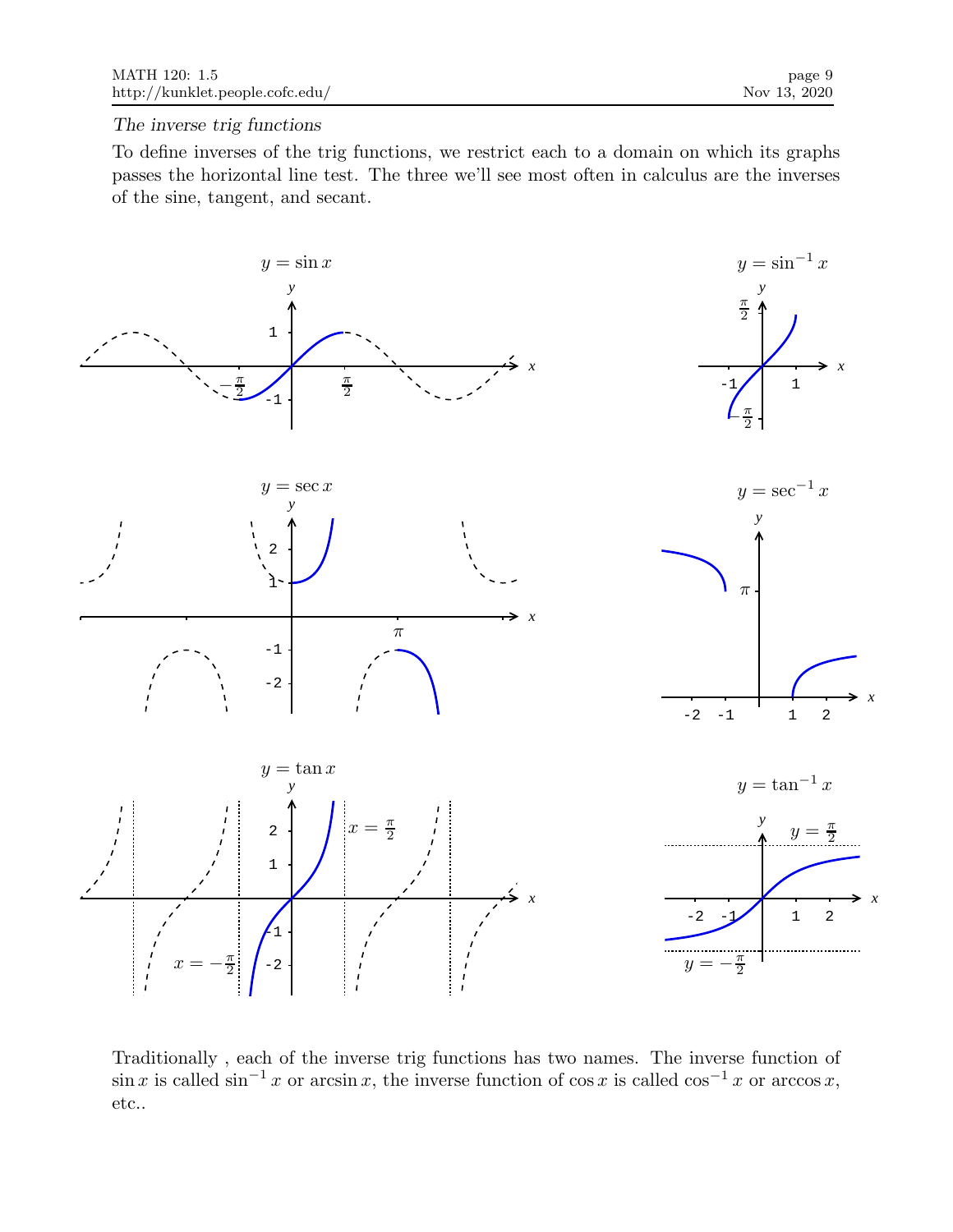As indicated in the graphs above,

|             | Domain                         | Range                                                              |
|-------------|--------------------------------|--------------------------------------------------------------------|
| $\sin^{-1}$ | $[-1, 1]$                      | $\left[-\frac{\pi}{2},\frac{\pi}{2}\right]$                        |
| $\sec^{-1}$ | $(-\infty,-1] \cup [1,\infty)$ | $\left[0,\frac{\pi}{2}\right)\cup\left(\pi,\frac{3\pi}{2}\right).$ |
| $tan^{-1}$  | $(-\infty,\infty)$             | $-\frac{\pi}{2},\frac{\pi}{2}$                                     |

although, to tell the truth, there are few times in calculus when you'll need to know this. For the sake of completeness, here are the table entries for the other inverse trig functions.

| $\cos^{-1}$ | $[-1, 1]$                        | $[0,\pi]$                                                         |
|-------------|----------------------------------|-------------------------------------------------------------------|
| $\cot^{-1}$ | $(-\infty,\infty)$               | $(0,\pi)$                                                         |
| $csc^{-1}$  | $(-\infty, -1] \cup [1, \infty)$ | $\left(0,\frac{\pi}{2}\right]\cup\left[\pi,\frac{3\pi}{2}\right]$ |

It is helpful to remember the definitions of the inverse trig functions in words: If  $-1 \le x \le 1$ , then  $\sin^{-1} x$  is the angle in  $\left[-\frac{\pi}{2}\right]$  $\frac{\pi}{2}, \frac{\pi}{2}$  $\frac{\pi}{2}$  whose sine is x. That is,

$$
\sin(\sin^{-1} x) = x
$$
 for any  $x \in [-1, 1]$ .

If  $-1 \le x \le 1$ , then  $\cos^{-1} x$  is the angle in  $[0, \pi]$  whose cosine is x. That is,

$$
\cos(\cos^{-1} x) = x \quad \text{for any } x \in [-1, 1].
$$

If  $-\infty < x < \infty$ , then  $\tan^{-1} x$  is the angle in  $\left(-\frac{\pi}{2}\right)$  $\frac{\pi}{2}, \frac{\pi}{2}$  $\frac{\pi}{2}$ ) whose tangent is x. That is,

 $\tan(\tan^{-1} x) = x$  for any real number x.

1.5.e3. Evaluate:  $\sin^{-1}\left(-\frac{1}{2}\right)$  $\frac{1}{2}$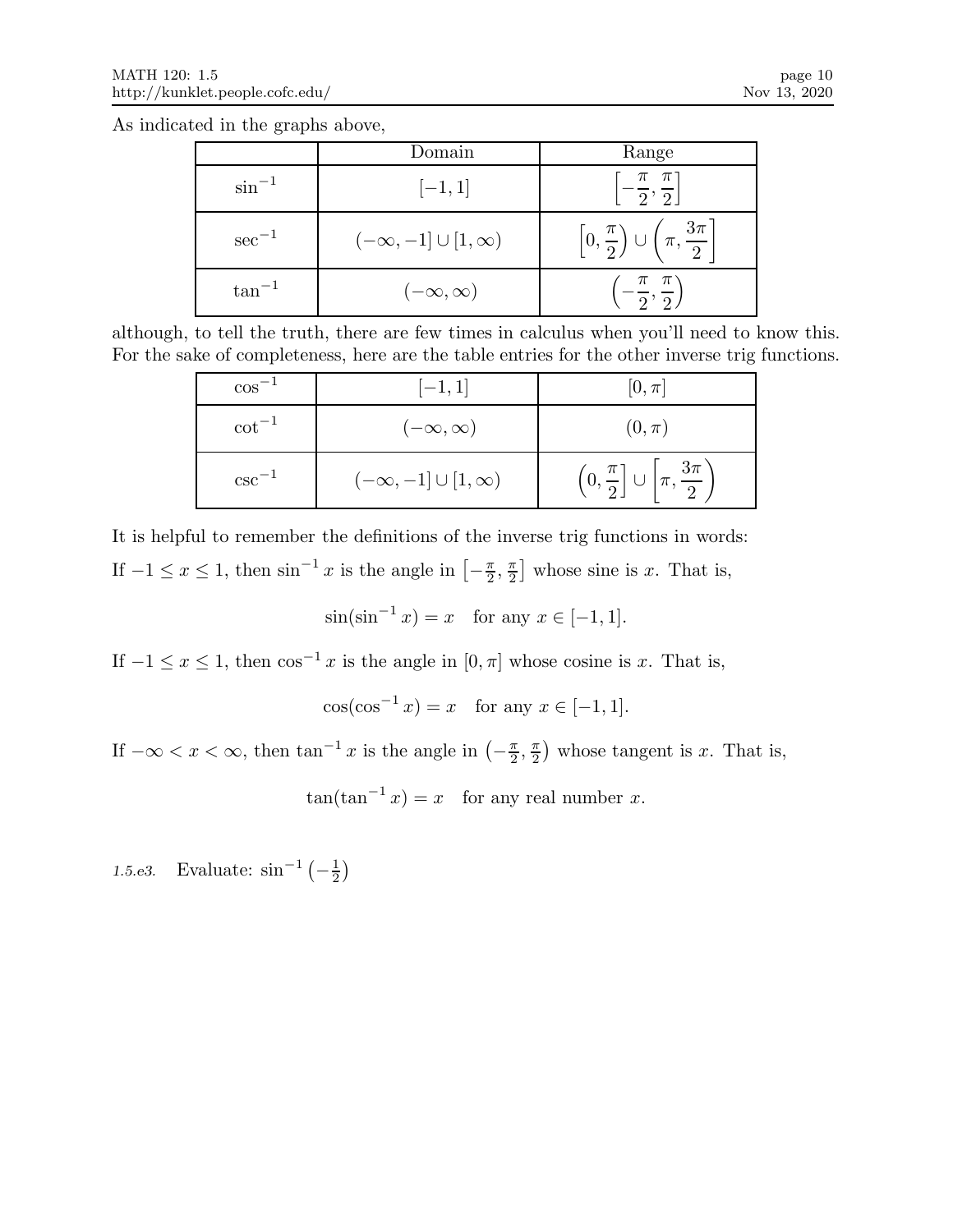## 2.1: The Tangent Line and Velocity Problems

Calculus can be divided into two parts, the study of derivatives, or differential calculus, and the study of integrals, or integral calculus. Today we'll see two problems that gave rise to differential calculus.

The Tangent Line Problem is this: how can we find the slope of the line tangent to the graph of a function at a given point?

2.1.e1. Approximate the slope of the line tangent to  $y = x^3$  at  $x = 1$  with slopes of secant lines. What appears to be the true slope of the tangent line?

Here's an interactive graph: https://www.desmos.com/calculator/y4nvy6epy8

|              | v.i         | $0.01\,$ | 0.001    | 0.0001    |
|--------------|-------------|----------|----------|-----------|
| secant slope | 291<br>0.0T | 3.0301   | 3.003001 |           |
|              | $-U.$       | $-0.01$  | $-0.001$ | $-0.0001$ |
| secant slope | $-1$        | 2.9701   | 2.997001 |           |

Definition 2.1.1. The expression

$$
\frac{f(a+h)-f(a)}{h}
$$

is called a difference quotient for the function  $f$  at the point  $a$ . It can be interpreted as the slope of the secant line passing through the graph of f at  $x = a$  and  $x = a + h$ .

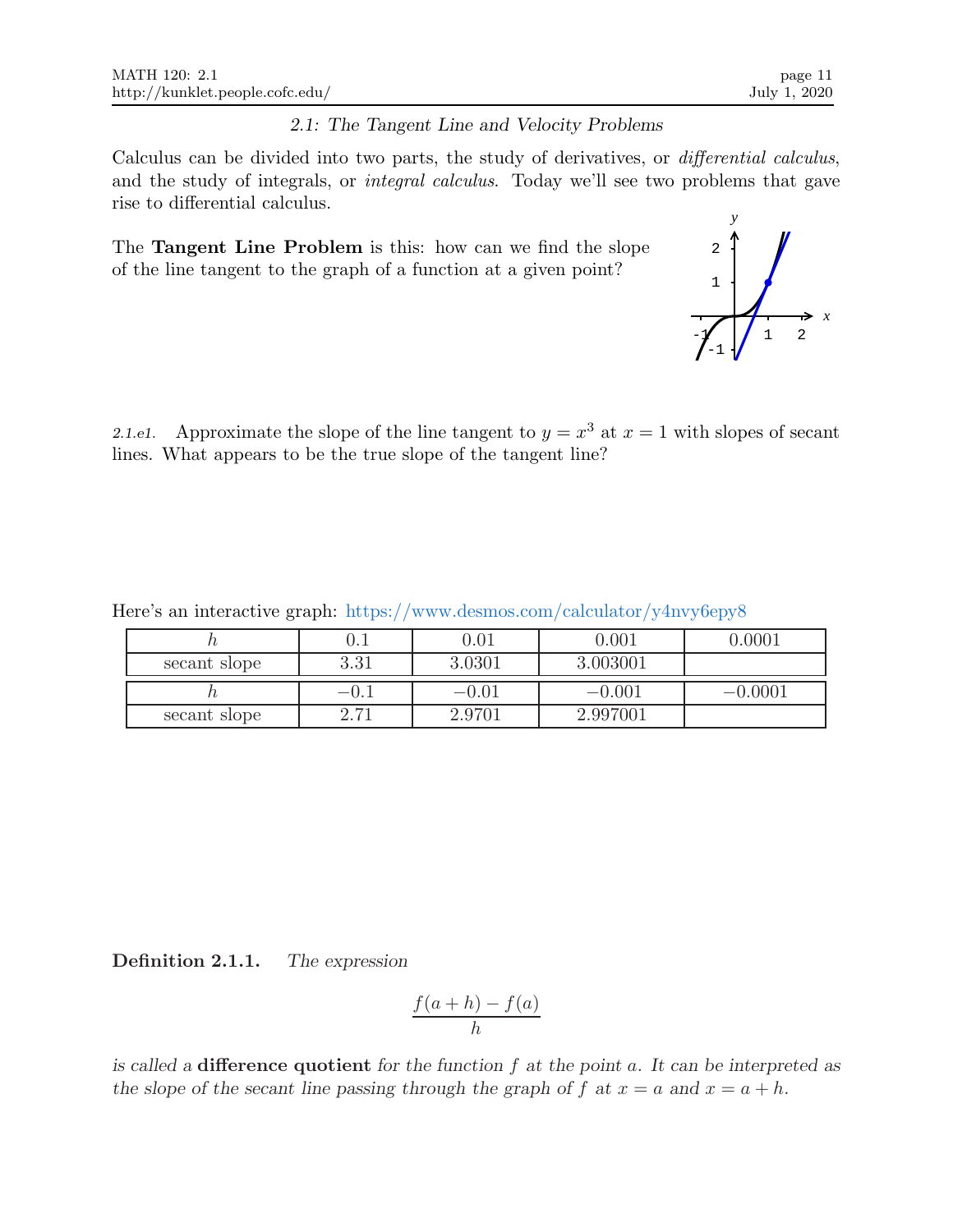The precalculus formula  $\frac{\Delta \text{distance}}{\Delta t_{\text{imp}}}\$  can be used to calculate an object's average velocity  $\frac{\text{distance}}{\Delta \text{time}}$  can be used to calculate an object's average velocity over an interval of time. What formula is there for an object's velocity at a single moment, its instantaneous velocity?

The Velocity Problem is this: what is instantaneous velocity, and how do we find it?

From now on, the word velocity will mean instantaneous velocity by default. When we mean average velocity, we'll use those words exactly.

2.1.e2. The table below gives the position s at several times of an object moving along an axis (e.g., the real number line). Estimate the object's velocity at time  $t = 5$  seconds.

| sec<br>U          | $\sim$<br>4.U                   | $\tilde{\phantom{a}}$<br>+ւ. | $\tilde{\phantom{a}}$<br>U.G | $\tilde{\phantom{a}}$<br>$\overline{\phantom{0}}$<br>h<br>⊍.⊍ | $\sim$<br>v.v                   |
|-------------------|---------------------------------|------------------------------|------------------------------|---------------------------------------------------------------|---------------------------------|
| $\sim$<br>ПT<br>ಲ | റ റ<br>$\overline{\phantom{a}}$ | ററ<br>2.00                   | 2.46                         | 2.60                                                          | $\Omega$ $\Box$<br>$4 \cdot 10$ |

To better estimate the object's velocity, we'd need to its position at more times, e.g., every 0.1 second. To have any hope of finding the object's velocity exactly, we'd have to know its position at all times, i.e., an expression of position as a function of time.

2.1.e3. Suppose an object's position s at time t is given by  $s = t^3$ . Estimate the object's instantaneous velocity at time  $t = 1$ .

As this example illustrates, if  $f(t)$  is an object's position, then the difference quotient

$$
\frac{f(a+h) - f(a)}{h}
$$

is both the object's average velocity between times a and  $a + h$  and the slope of secant line passing through the graph of f at times a and  $a + h$ . Consequently, the two things they approximate must also be equal: the velocity of the object at time a equals the slope of the line tangent to its position curve at the point  $(a, f(a))$ .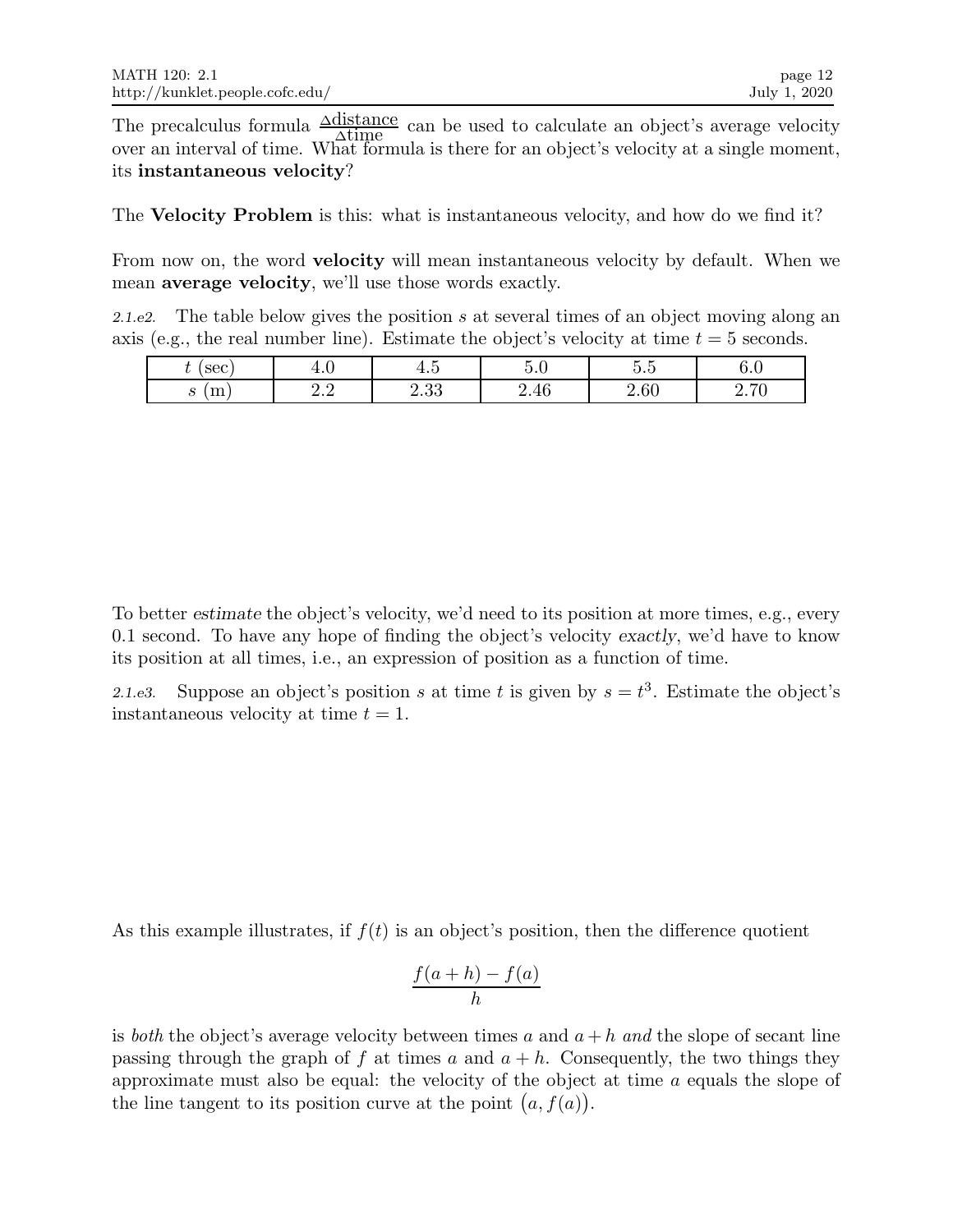*F*

#### 2.2: Limits

In Example 2.1.e1, we saw that the slope of the secant line to  $y = x^3$  at the points 1 and  $1 + h$  is

$$
F(h) = \frac{(1+h)^3 - 1}{h} = \begin{cases} h^2 + 3h + 3 & \text{if } h \neq 0, \text{ and} \\ \text{undefined} & \text{if } h = 0. \end{cases}
$$

We concluded that the slope of the tangent line is 3, not because  $F(0)$  equals 3 (it doesn't), but because 3 seems to be the natural altitude of the graph of F at  $h = 0$ , based on its altitudes at h's near 0. The accepted way to indicate this is to write

$$
\lim_{h \to 0} \frac{(1+h)^3 - 1}{h} = 3,
$$

which is read, "the limit as h goes to 0 of  $\frac{(1+h)^3-1}{h}$  equals 3."



#### Limit at a vs. function value at a

The  $\lim_{x\to a} f(x)$  is based on the values of f at x's near a, ignoring what the function does at a itself. The function value  $f(a)$  is the opposite. It's based solely on what f does at a, and ignores all other values:





Most of the time, these two are the same thing.

2.2.e1. Consider the limits at a, b, c, and d of the function  $g(x)$  graph below.

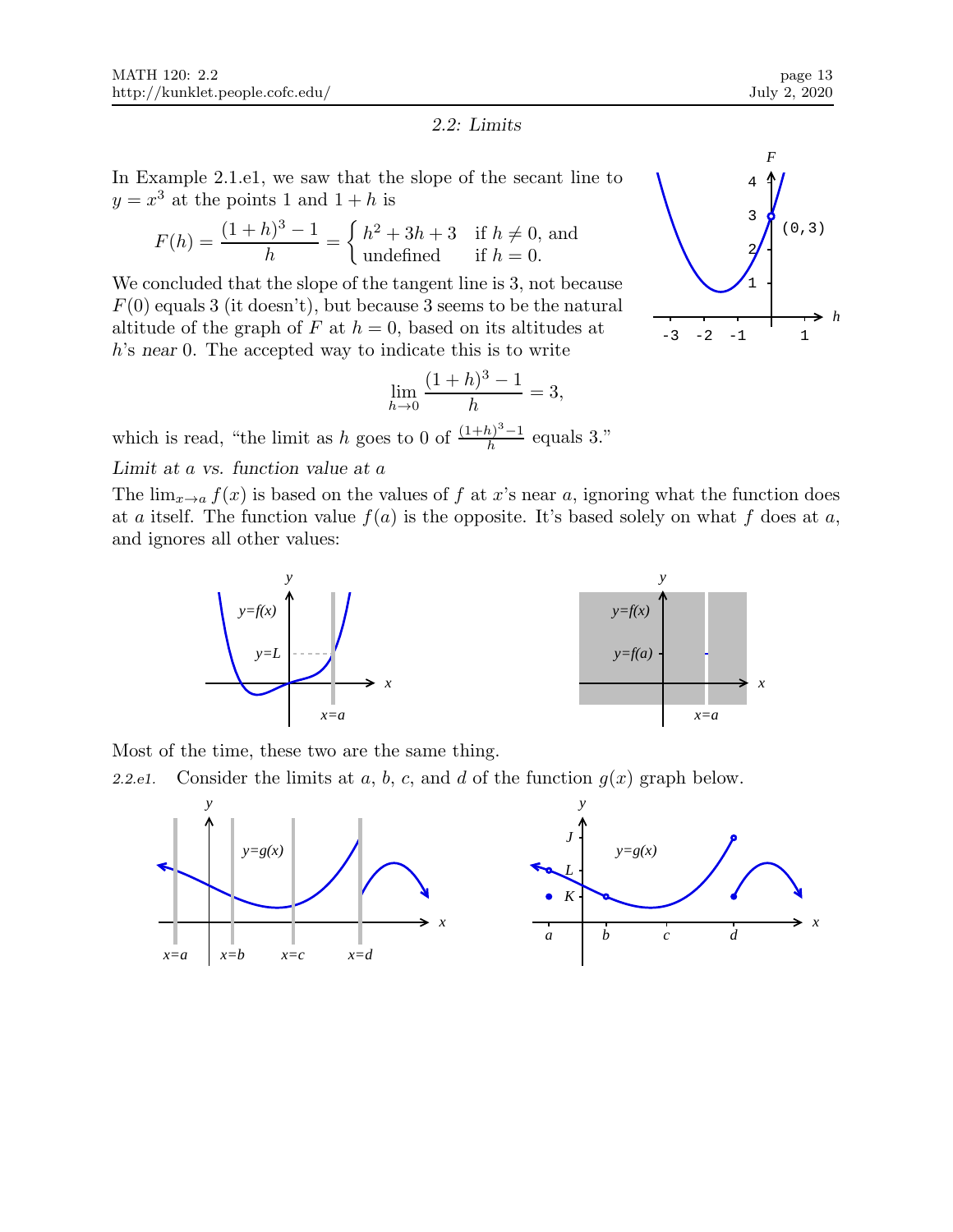Example 2.2.e1 illustrates a defining property of limits:

Rule 2.2.1. The (two-sided) limit

$$
\lim_{x \to a} f(x)
$$

exists if and only if both one-sided limits

$$
\lim_{x \to a^{-}} f(x) \text{ and } \lim_{x \to a^{+}} f(x)
$$

exist and are equal. In that case, all three limits are the same.

2.2.e2. Evaluate the limit, or explain why it does not exist:  $\lim_{x\to 0} \frac{x}{|x|}$  $\frac{x}{|x|}$ .

Infinite limits

2.2.e3. Evaluate the limit, or explain why it does not exist:

| a. $\lim_{x \to 0} \ln x$ | b. $\lim_{x \to a} \tan x$    |  |
|---------------------------|-------------------------------|--|
| $x\rightarrow 0^+$        | $x \rightarrow \frac{\pi}{2}$ |  |

**Definition 2.2.2.** The line  $x = a$  is a vertical asymptote of the graph of  $f(x)$  if either

$$
\lim_{x \to a^{-}} f(x) \text{ or } \lim_{x \to a^{+}} f(x)
$$

is infinite.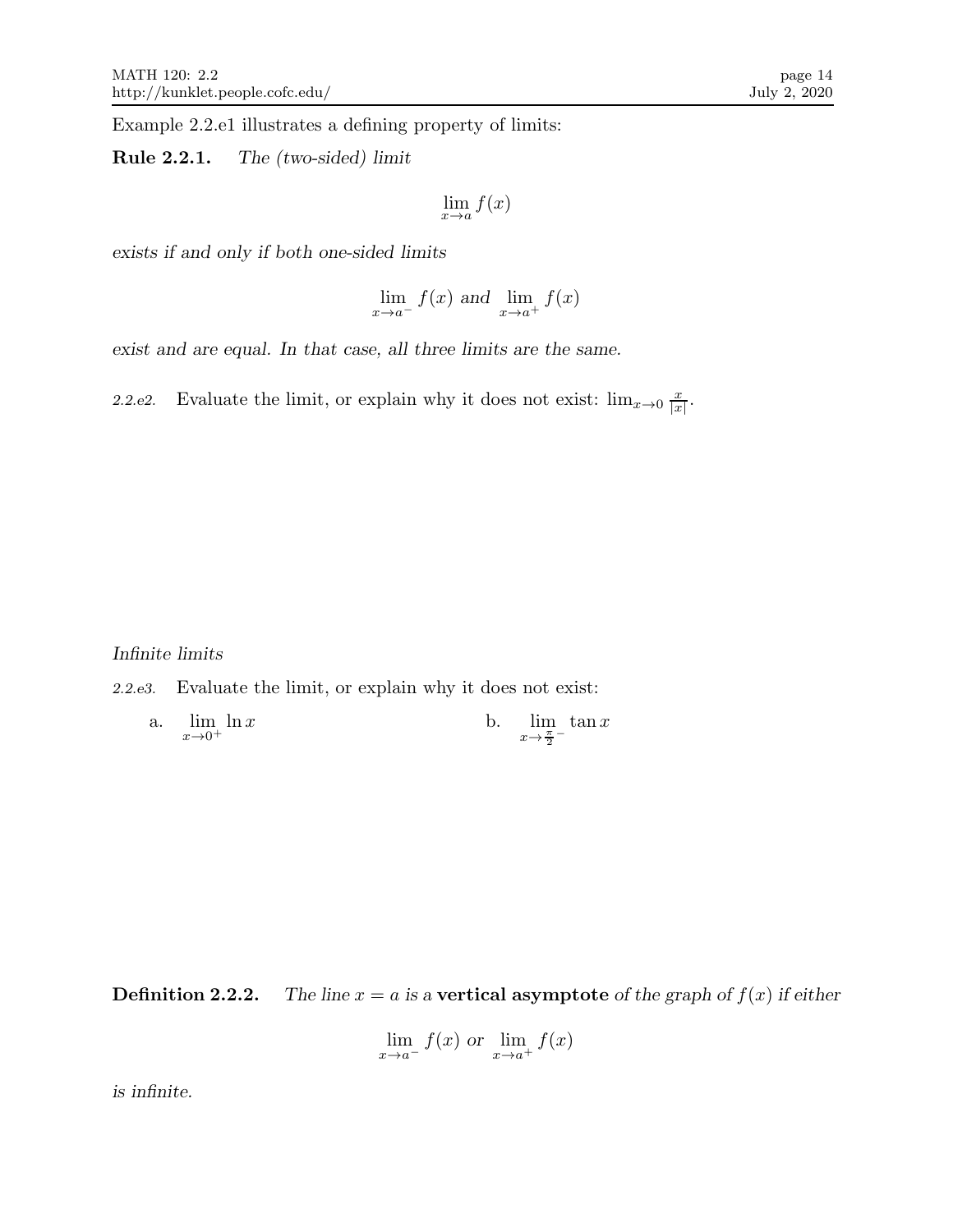2.2.e4. Sketch the graph of a function  $h(x)$  satisfying all of the following:

| a. $\lim_{x \to -1} h(x) = 0$         | b. $h(-1) = 1$                     |
|---------------------------------------|------------------------------------|
| c. $\lim_{x \to 0} h(x) = 2$          | d. $h(0) = 2$                      |
| e. $\lim_{x \to 1^{-}} h(x) = -2$     | f. $\lim_{x\to 1} h(x)$ dne        |
| g. $\lim_{x \to 2^{-}} h(x) = \infty$ | h. $\lim_{x\to 2^+} h(x) - \infty$ |

**Tip:**  $\frac{\text{nonzero}}{0}$  indicates a quantity that's blowing up to either  $\pm \infty$ . To decide between these two, determine the sign of the quotient.

2.2.e5. Evaluate the limit, or explain why it does not exist:

a.  $\lim_{x\to 0}$ 1  $\frac{1}{x^2}$  b.  $\lim_{x\to 3}$  $x - 4$  $\frac{x}{(x-3)^4}$  c.  $\lim_{x\to 0}$ 1  $\frac{1}{x^3}$  d.  $\lim_{x \to -1}$  $x \rightarrow -1^+$  $\boldsymbol{x}$  $x^2 - x - 2$ 



Another nonexistent limit

2.2.e6. Explain the graph of  $\sin\left(\frac{1}{x}\right)$  $\frac{1}{x}$ ) and why  $\lim_{x\to 0} \sin\left(\frac{1}{x}\right)$  $(\frac{1}{x})$  does not exist.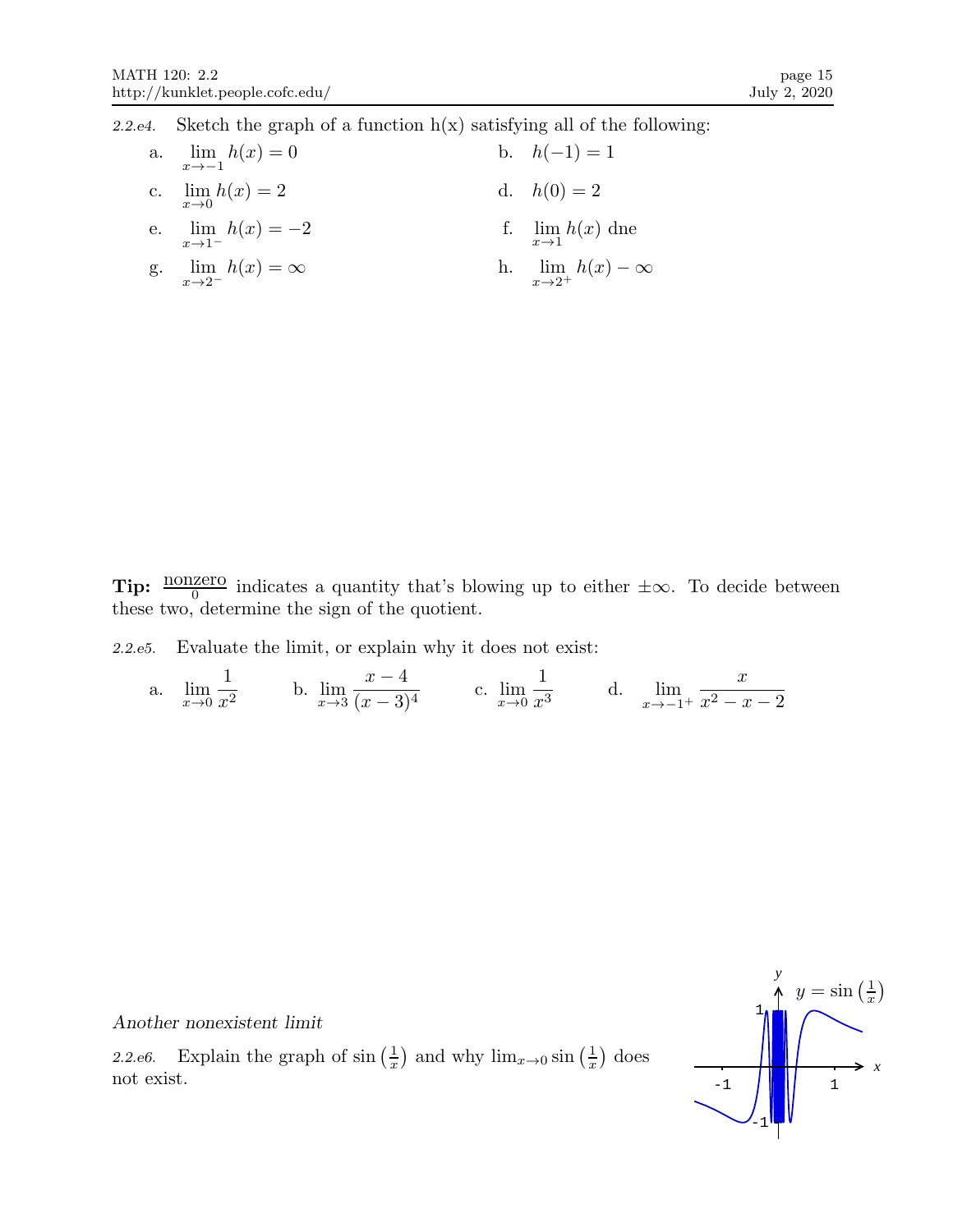#### 2.3: Limit Laws

The Limit Laws are rules that allow us to calculate limit more easily. They come in two types:

- I. Examples of some elementary continuous functions.
	- 1.  $\lim_{x \to a} x = a$ 2.  $\lim_{x \to a} c = c$  $c = c$  3.  $\lim_{x \to a} e^x = e^a$
- II. Combination laws. If  $\lim_{x\to a} f(x)$  and  $\lim_{x\to a} g(x)$  both exist and are finite, then:
	- 4.  $\lim_{x \to a} (f(x) + g(x)) = \lim_{x \to a} f(x) + \lim_{x \to a} g(x)$
	- 5.  $\lim_{x \to a} (f(x) g(x)) = \lim_{x \to a} f(x) \lim_{x \to a} g(x)$
	- 6.  $\lim_{x \to a} (f(x) \times g(x)) = \lim_{x \to a} f(x) \times \lim_{x \to a} g(x)$
	- 7.  $\lim_{x\to a} (f(x) \div g(x)) = \lim_{x\to a} f(x) \div \lim_{x\to a} g(x)$  (except in the case of division by zero).

If  $c$  is a constant, then

- 8.  $\lim_{x \to a} cf(x) = c \lim_{x \to a} f(x)$
- If  $r$  is a rational number, then, except in case of division by zero or roots that do not exist, 9.  $\lim_{x \to a} (f(x))^r = (\lim_{x \to a} f(x))^r$

As a consequence of rules 1. and 9.,

10.  $\lim_{x \to a} x^r = a^r$ , (except in the case of division by zero or roots that do not exist)

2.3.e1. Explain how the limit laws above tell us that  $\lim_{x\to 2} 4x^3 - 2x^2 + 7 = 31$ .

- By the same logic as in Example 2.3.e1, we obtain these two very useful limit laws:
	- 11. If  $p(x)$  is any polynomial and a is any number, then  $\lim_{x \to a} p(x) = p(a)$ .

12. If  $r(x)$  is any rational function (i.e., the ratio of two polynomials) and a is any number, then  $\lim_{x \to a} r(x) = r(a)$ , provided  $r(a)$  exists.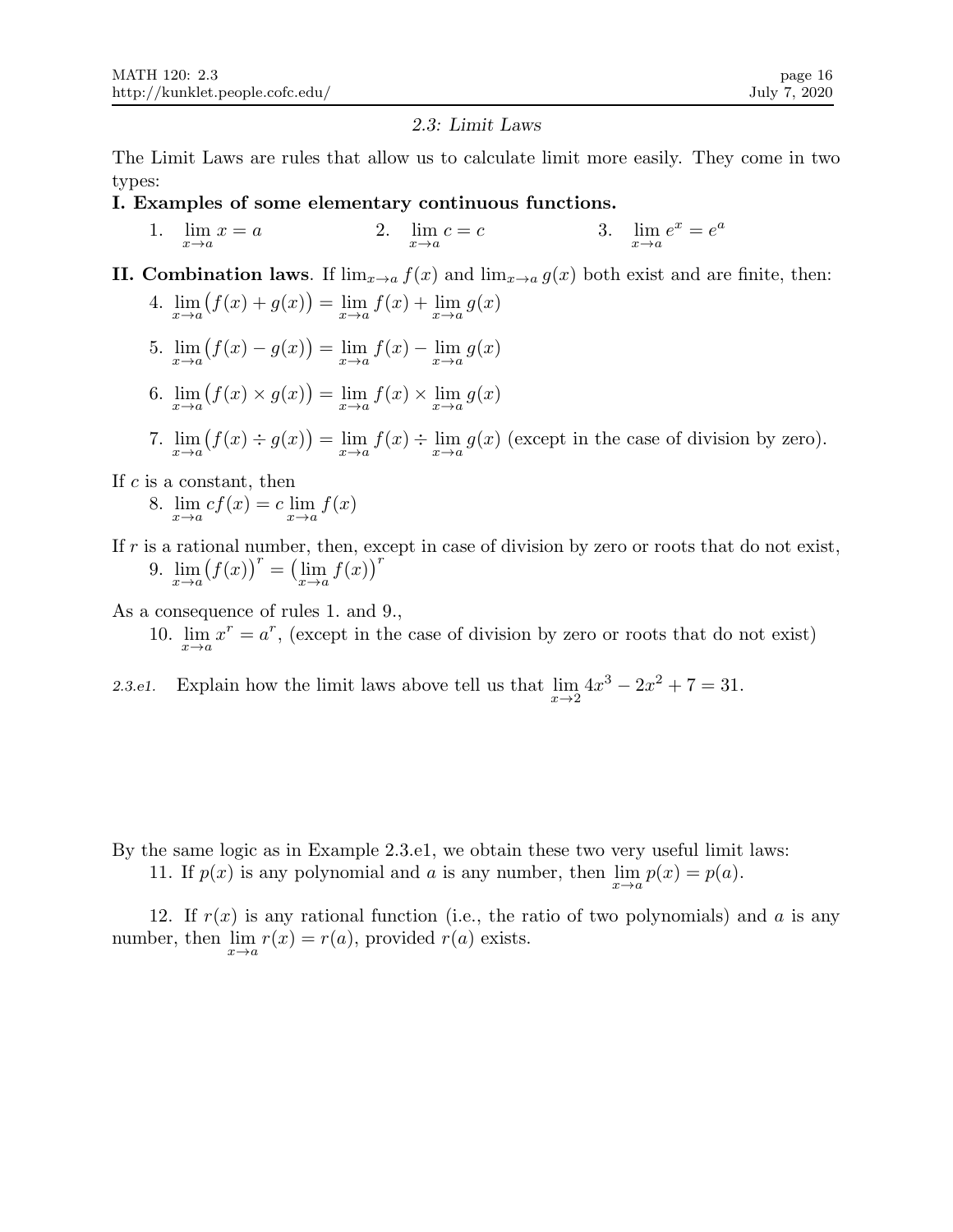Next, we see the most commonly used limit law of all.

13. If  $f(x) = g(x)$  for all  $x \neq a$ , then  $\lim_{x \to a} f(x)$  and  $\lim_{x \to a} g(x)$  are the same.



2.3.e4. Evaluate the limits:

a. 
$$
\lim_{x \to 2} \frac{x^2 + x - 6}{3x^2 - 6x}
$$
 b.  $\lim_{x \to 3} \frac{x^2 - 9}{x^3 - 27}$  c.  $\lim_{x \to 1} \frac{\frac{1}{x+3} - \frac{1}{4}}{x-1}$  d.  $\lim_{x \to -3} \frac{2 - \sqrt{x+7}}{x+3}$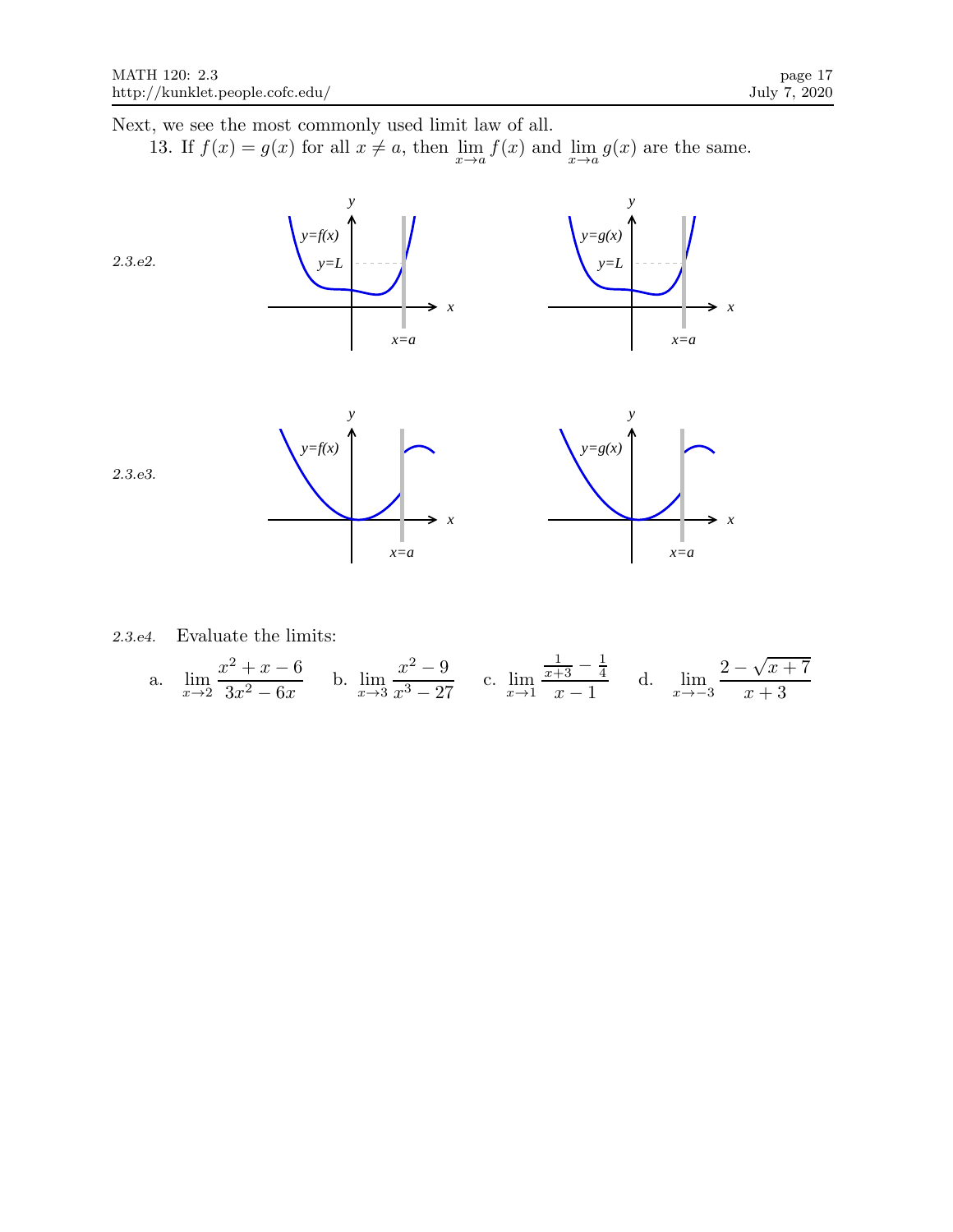# The Squeeze Theorem 2.3.1. If

 $f(x) \le g(x) \le h(x)$ 

for all  $x\neq a,$  and if

$$
\lim_{x \to a} f(x) = \lim_{x \to a} h(x) = L,
$$

then  $\lim_{x\to a} g(x)$  also exists and equals L.

2.3.e5. 
$$
\lim_{x \to 0} |x| \sin \left(\frac{1}{x}\right)
$$

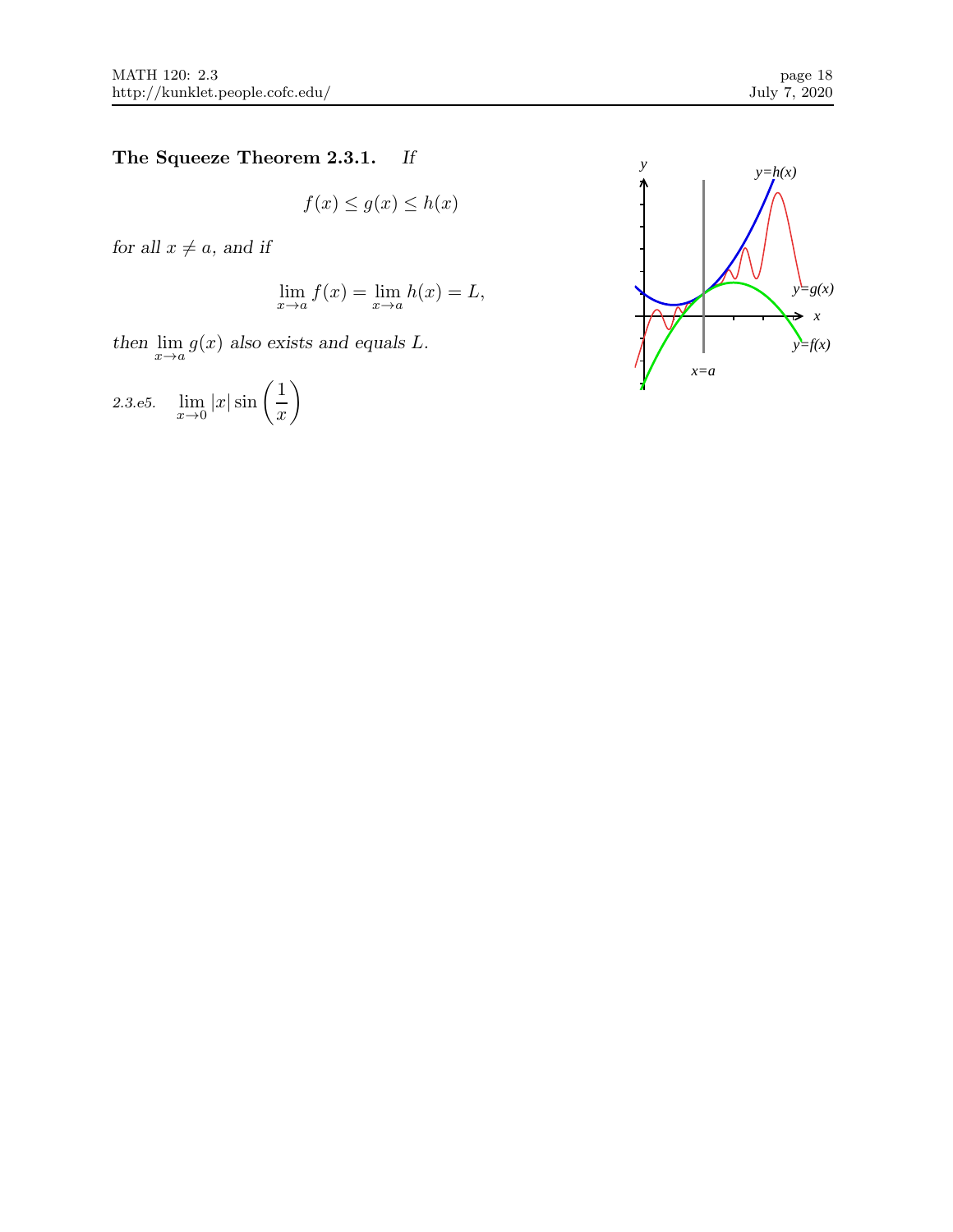### 2.4: The Precise Definition of Limit

If the definition of limit in section 2.2 seems vague, it's because it turned out to be rather difficult to say exactly what we mean by limit. In fact, the unambiguous definition of limit that we use today didn't appear until 1821, about 130-200 years after the first work in modern calculus. We'll work our way up to the definition with an example.

2.4.e1. If  $f(x) = \frac{(x-3)(2x+1)}{x-3}$ , then  $\lim_{x\to 3} f(x) =$ 

When we say  $\lim_{x\to 3} f(x) = 7$ , we don't mean that  $f(x)$  ever equals 7. We mean that  $f(x)$  can be made arbitrarily close to 7 by taking x sufficiently close to 3. Naturally, the closeness of two numbers a and b is measured by the distance between them  $|a - b|$ .

Suppose we wanted  $f(x)$  to be within  $\frac{1}{10}$  units of 7:

Suppose we now wanted  $f(x)$  to be within  $\frac{1}{50}$  units of 7:

Suppose we now wanted  $f(x)$  to be within  $\frac{1}{150}$  units of 7:

When we say that the limit is seven, we mean that if  $\frac{1}{10}$ ,  $\frac{1}{50}$ ,  $\frac{1}{150}$  is replaced by any positive number  $\varepsilon$ , then the corresponding numbers  $\frac{1}{20}$ ,  $\frac{1}{100}$ ,  $\frac{1}{300}$  can be replaced by some number  $\delta$  for which

$$
|f(x) - 7| < \varepsilon \text{ whenever } 0 < |x - 3| < \delta.
$$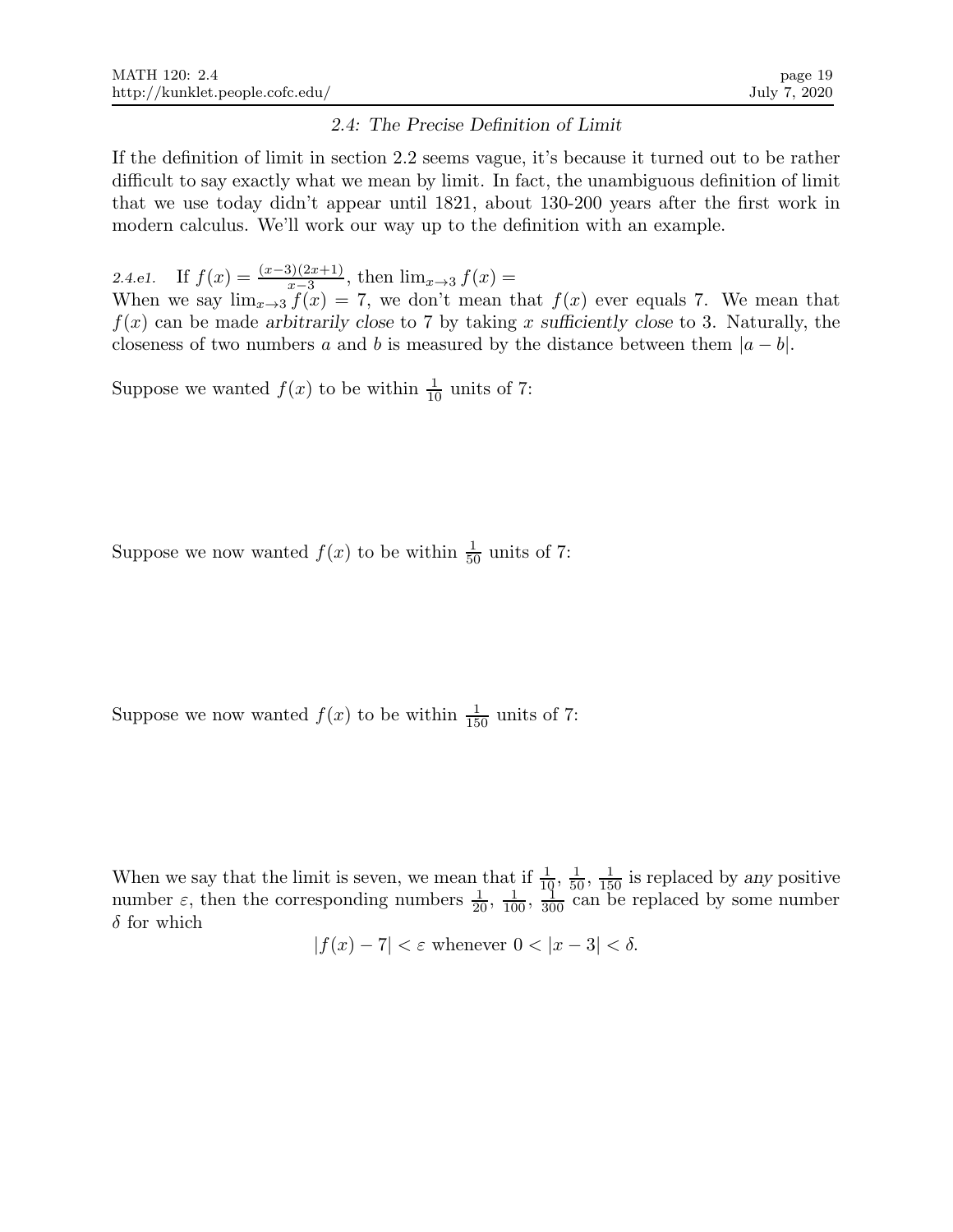**Definition 2.4.1.** We say  $\lim_{x\to a} f(x) = L$  if, for every positive number  $\varepsilon$ , there is a corresponding positive number  $\delta$  for which

$$
|f(x) - L| < \varepsilon \text{ whenever } 0 < |x - a| < \delta.
$$



There's an interactive graph illustrating this definition at https://www.desmos.com/calculator/qrgrxymepu

2.4.e2. As a numerical example, consider the statement  $\lim_{x\to 2} x^2 = 4$  (as promised by Limit Law 10). Find  $\delta$  when  $\varepsilon = 0.1$ , and again when  $\varepsilon = 0.03$ .

As the picture above indicates, it would be helpful to know when  $y = x^2$  reaches the heights  $4 + \varepsilon$  and  $4 - \varepsilon$ :

|            |  | -3.9 |                              | 397 |
|------------|--|------|------------------------------|-----|
| $\sqrt{y}$ |  |      | 2.0248 1.9748 2.0074 1.99248 |     |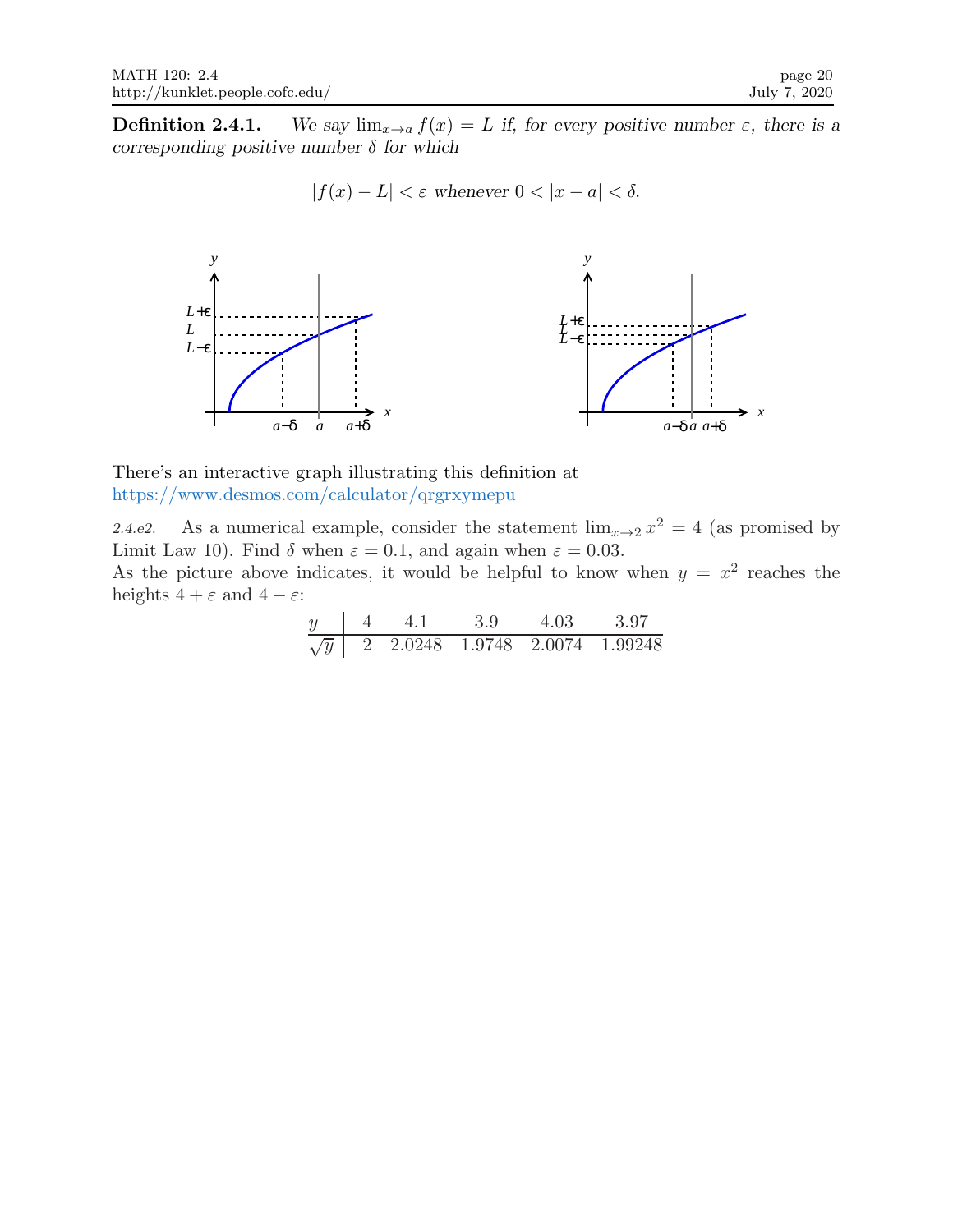2.4.e3. Write an  $\varepsilon - \delta$  proof of the following limits:

a. 
$$
\lim_{x \to 3} \frac{(x-3)(2x+1)}{x-3} = 7
$$
  
b.  $\lim_{x \to -1} \frac{3x^2 + x - 2}{x+1} = -5$   
c.  $\lim_{x \to 2} (7-3x) = 1$   
d.  $\lim_{x \to a} x = a$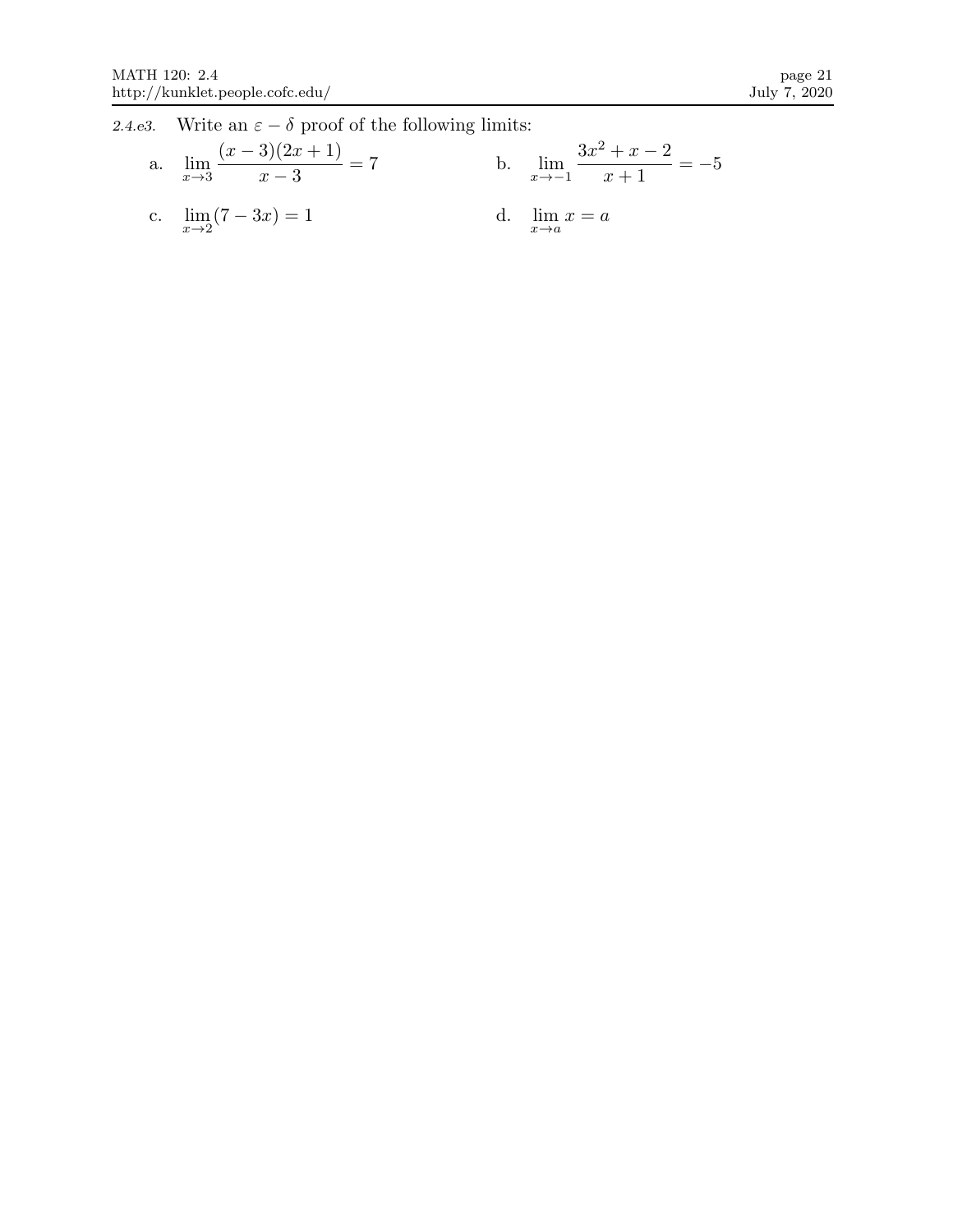#### 2.5: Continuity

**Definition 2.5.1.** The function  $f(x)$  is said to be **continuous** at the number a if  $\lim_{x \to a} f(x) = f(a).$ 

For  $f$  to be continuous at  $a$  means:

- 1. the limit  $\lim_{x\to a} f(x)$  exists,
- 2. the function value  $f(a)$  exists, and
- 3. the two are equal.



**Definition 2.5.2.** The function  $f(x)$  is said to be **continuous from the right** at the number a if  $\lim_{x\to a^+} f(x) = f(a)$ , and continuous from the left at a if  $\lim_{x\to a^-} f(x) =$  $f(a)$ .

**Definition 2.5.3.** The function  $f(x)$  is said to be **continuous** if it is continuous at every point a in its domain.

(If its domain includes an endpoint, then "continuous at every point  $\alpha$  in its domain" is interpreted to mean continuous from the left or right at the endpoint, whichever is appropriate.)

2.5.e1. When we say  $\sqrt{x}$  is continuous on its domain  $[0, \infty)$ , we mean that

a.  $\sqrt{x}$  is continuous at every  $a > 0$ , and

b.  $\sqrt{x}$  is continuous from the right at 0.

(This is true because Limit Law 10 says that the limit of  $\sqrt{x}$  is the same as its value wherever it is defined.)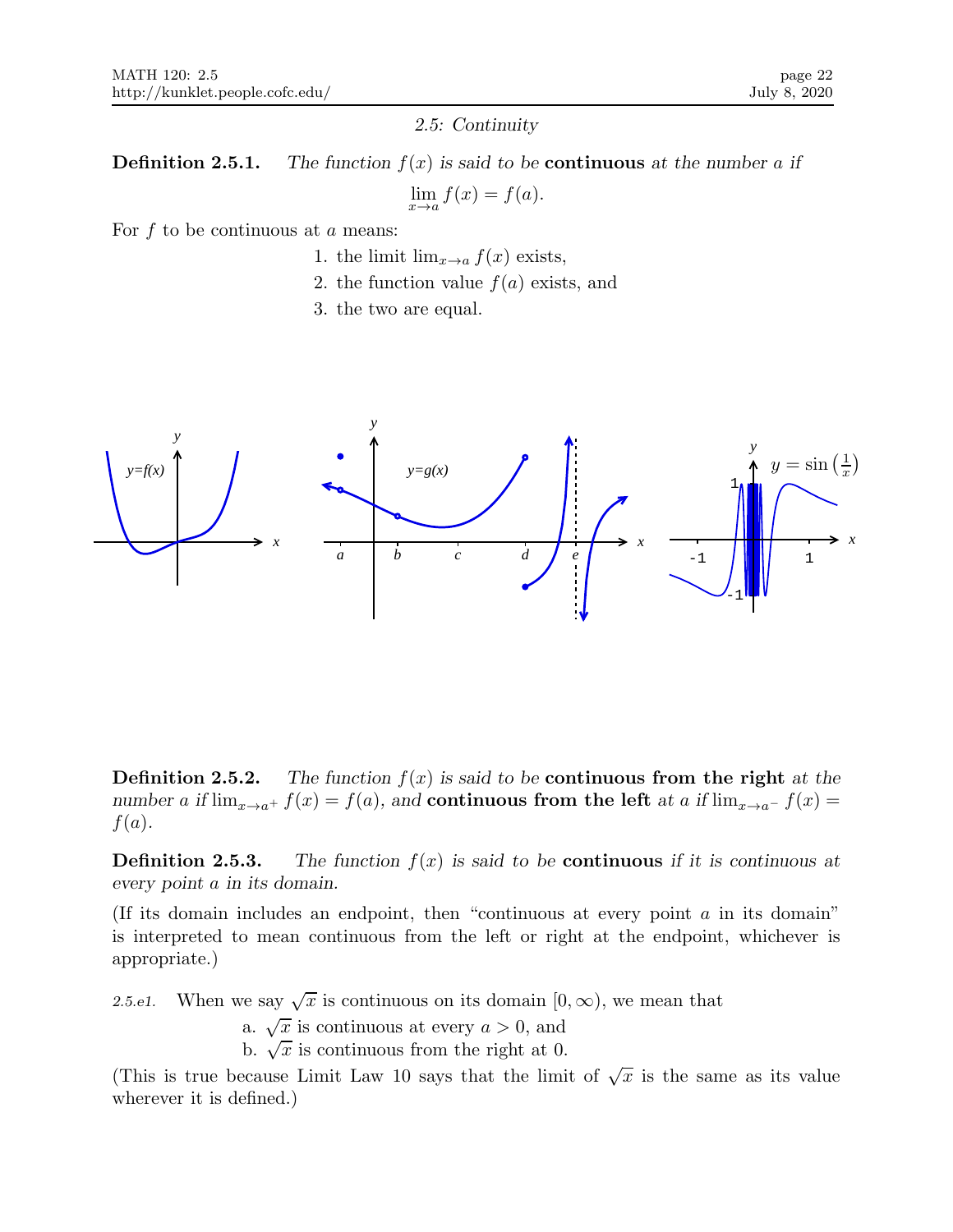The limit laws also tell us that every rational function is continuous at every point in its domain, and that polynomials are continuous at all real numbers. The next three facts tell us that, almost every function we can write down is continuous.

Fact 2.5.4. These functions are all continuous wherever they are defined:

| polynomials    | rational functions     | power functions | absolute value |
|----------------|------------------------|-----------------|----------------|
| trig functions | inverse trig functions | exponentials    | logarithms     |

**Fact 2.5.5.** If f and g are continuous at a, then so are

 $f + g$  f - g f · g f ÷ g (assuming  $g(a) \neq 0$ )

**Fact 2.5.6.** If f is continuous at a, and g is continuous at  $f(a)$ , then  $g \circ f$  is continuous at a.

Fact 2.5.4 says most functions or families of function we've already given names to are continuous, and Facts 2.5.5 and 2.5.6 imply that when we combine any of those by addition, subtraction, multiplication, division or composition, the result is continuous at all points in their domain.

2.5.e2. Where is the given function continuous?

a. 
$$
3x^2 + x\sqrt{2} - \pi
$$
 b.  $\ln\left(\frac{x-2}{x^2-9}\right)$  c.  $\frac{x}{|x|}$ 

See 2.2.e2.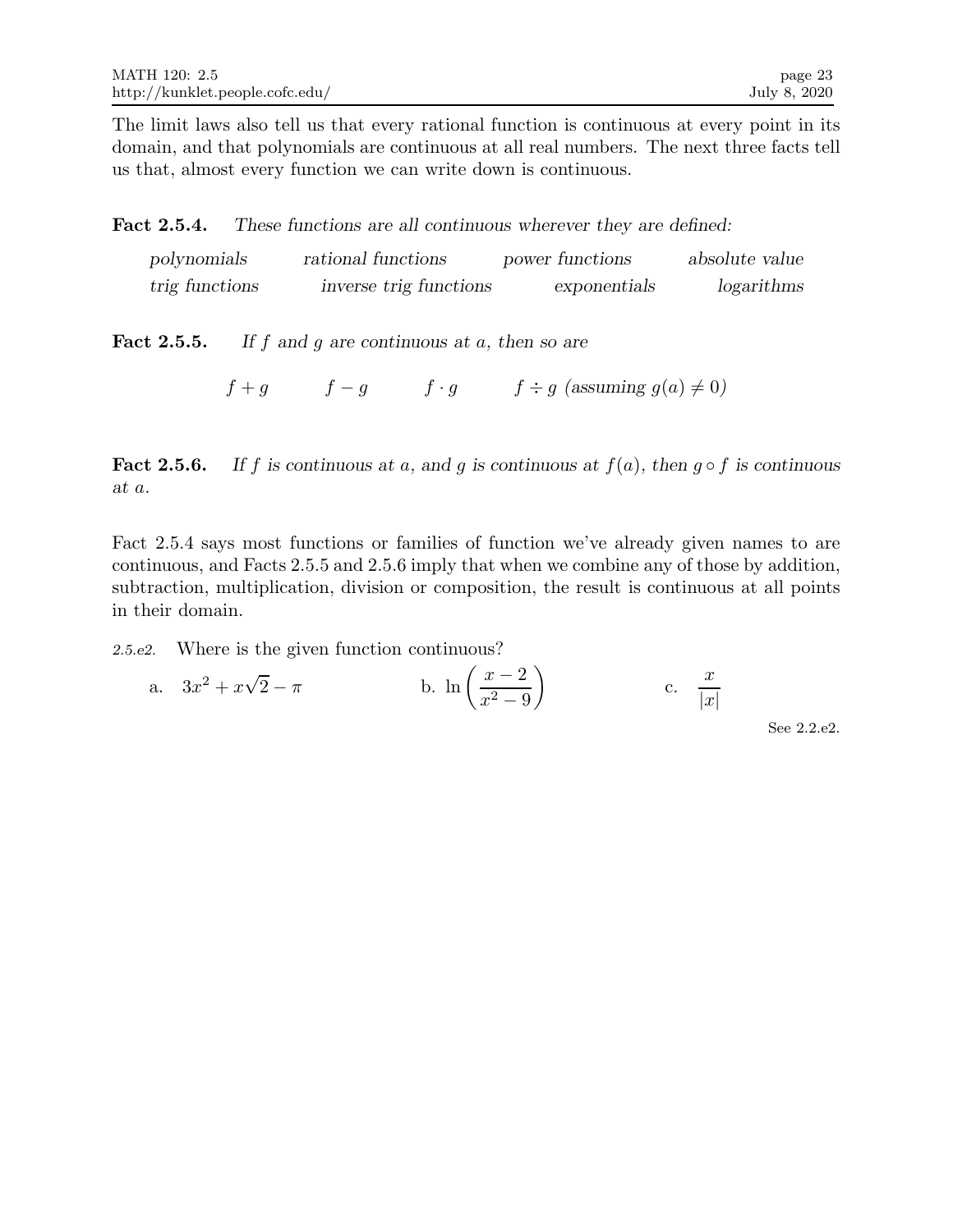A piecewise-defined function needn't be continuous, even if it's made of continuous pieces.

2.5.e3. Where is the given function continuous?

a. 
$$
\alpha(x) = \begin{cases} e^x & \text{if } x \le 0 \\ \ln(x+1) & \text{if } x > 0 \end{cases}
$$
 b.  $\beta(x) = \begin{cases} x^2 + 4x & \text{if } x \le 0 \\ 1 - x & \text{if } 0 < x < 1 \\ x^4 - 1 & \text{if } 1 \ge x \end{cases}$ 

2.5.e4. Find the values of a and b that make  $\gamma(x) = \begin{cases} 1 + x^2 & \text{if } x \leq -1 \\ ax + b & \text{if } -1 < x \end{cases}$  $ax + b$  if  $-1 < x \leq 1$  $3 - x^2$  if  $1 < x$ continuous.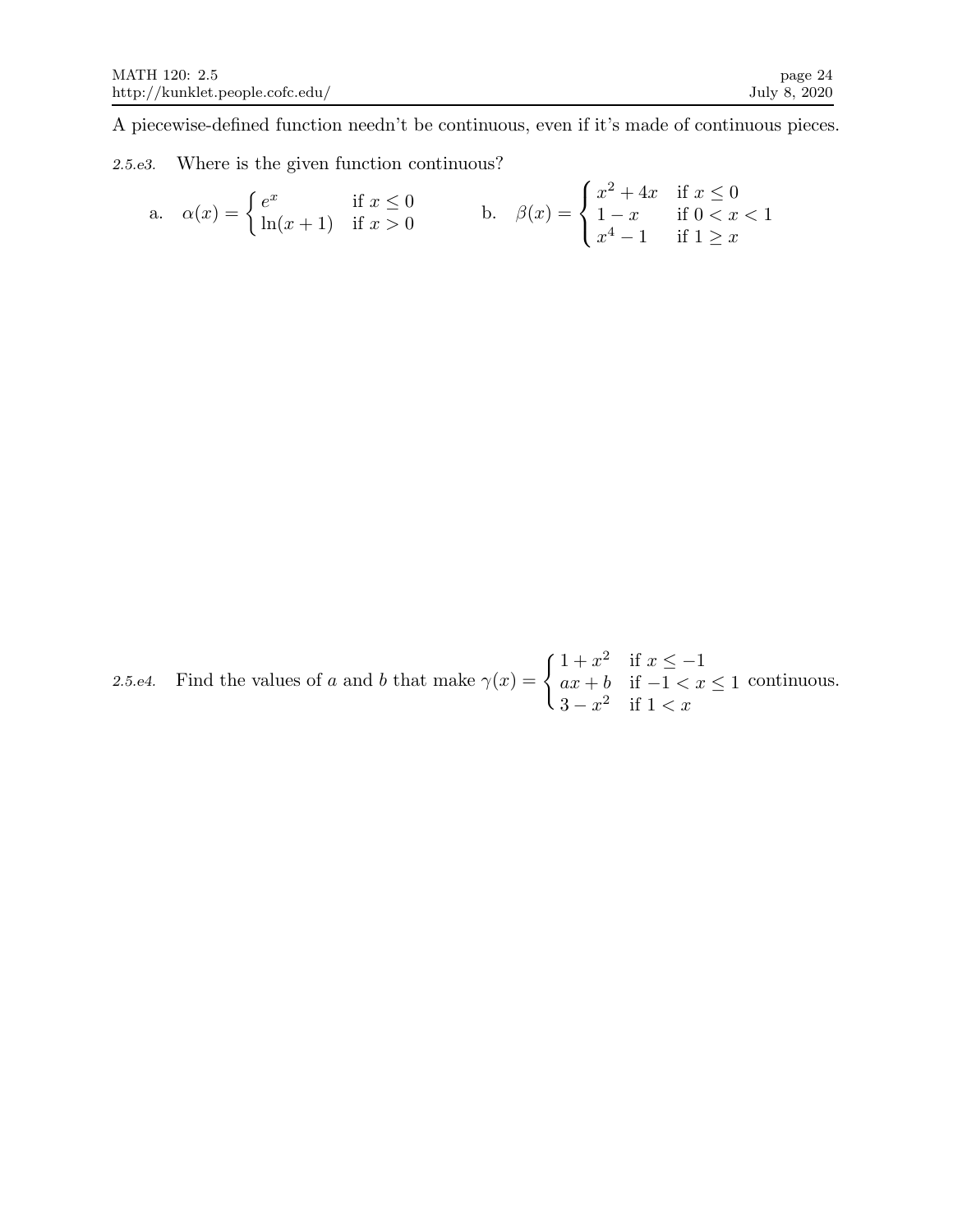Here's an important property of continuous functions that we use frequently. Though it may appear obvious, its truth relies on a fundamental properties of the real numbers that we won't cover in this class.

**Intermediate Value Theorem (IVT) 2.5.7.** If f is continuous on [a, b], and if M is a number between  $f(a)$  and  $f(b)$ , then there's at least one number c in [a, b] for which  $f(c) = M$ .

The IVT is what allows us to build a sign chart for a continuous function by finding its zeros and testing points. For instance, our solution to Example 2.5.e2b depended on the fact that  $\frac{x-2}{x^2-9}$  can change sign only where it is zero  $(x = 2)$  or where it is discontinuous  $(x = \pm 3).$ 

Similarly, IVT can tells us that an equation has a solution, even if we're unable to produce it exactly.

2.5.e5. Show that  $2 - x^{19} = 2x$  has a solution in the interval  $(0, 1)$ .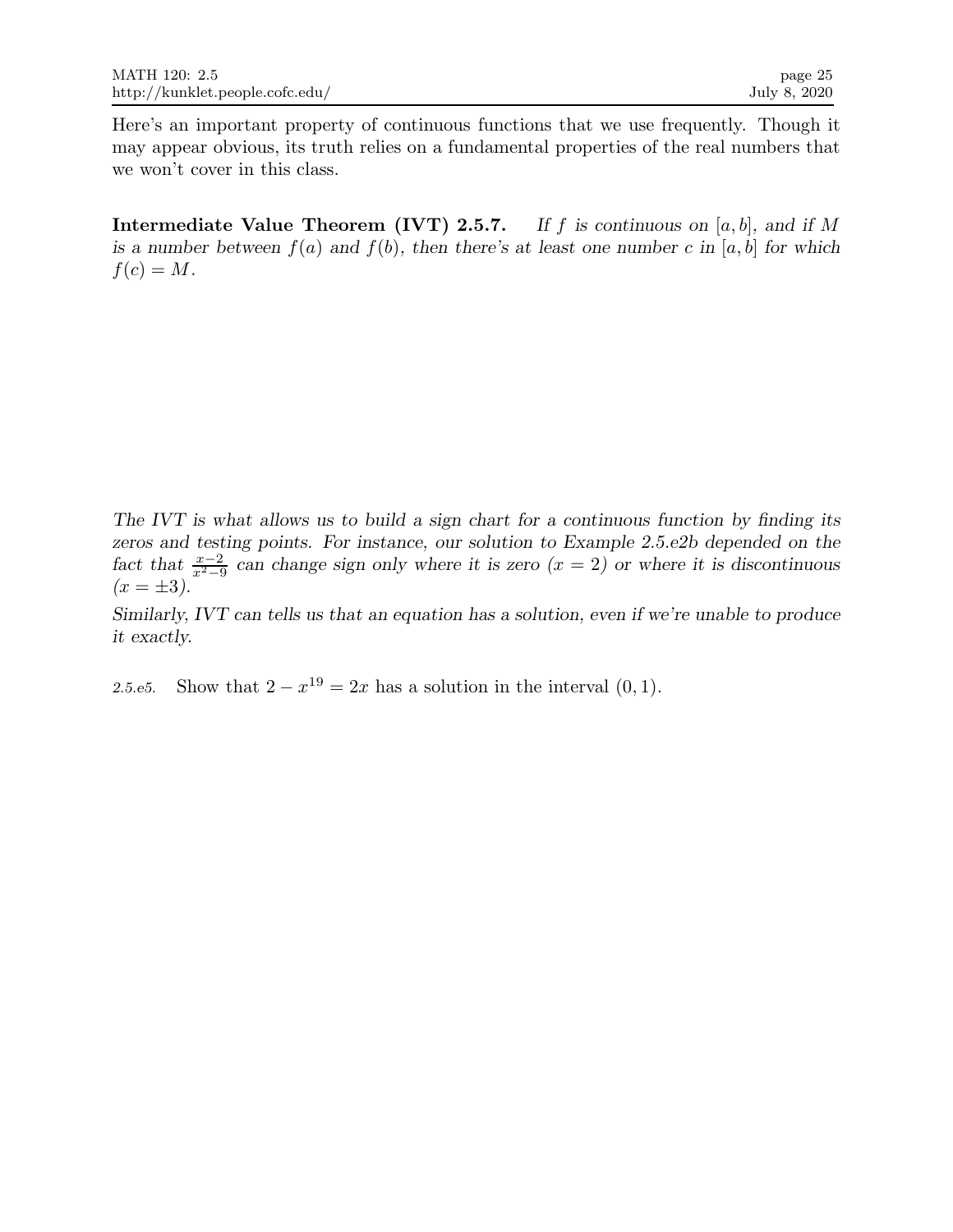2.6: Limits at infinity; Asymptotes

**Definition 2.2.2** The line  $x = a$  is a vertical asymptote of the graph of  $f(x)$  if either

$$
\lim_{x \to a^{-}} f(x) \text{ or } \lim_{x \to a^{+}} f(x)
$$

is infinite.

**Definition 2.6.1.** The line  $y = a$  is a **horizontal asymptote** of the graph of  $f(x)$  if either

$$
\lim_{x \to -\infty} f(x) = a
$$
 or 
$$
\lim_{x \to \infty} f(x) = a.
$$

In short, a curve has a horizontal or vertical asymptote if one variable approaches a finite number while the other blows up.

2.6.e1. Identify the asymptotes and associated limits in the following graphs.



## Some useful facts about limits at infinity

- 1. Something goes to zero if and only if its reciprocal goes to  $\pm \infty$ .
- 2. If  $p$  is a constant,

$$
\lim_{x \to \infty} x^p = \begin{cases} \infty & \text{if } p > 0, \text{ and} \\ 0 & \text{if } p < 0. \end{cases}
$$

3. If  $p(x)$  is a polynomial and  $\ell t_p(x)$  is its lead term, then

$$
\lim_{x \to \infty} p(x) = \lim_{x \to \infty} \ell t_p(x).
$$

4. If  $p(x)$  and  $q(x)$  are polynomials then

$$
\lim_{x \to \infty} \frac{p(x)}{q(x)} = \lim_{x \to \infty} \frac{\ell t_p(x)}{\ell t_q(x)}.
$$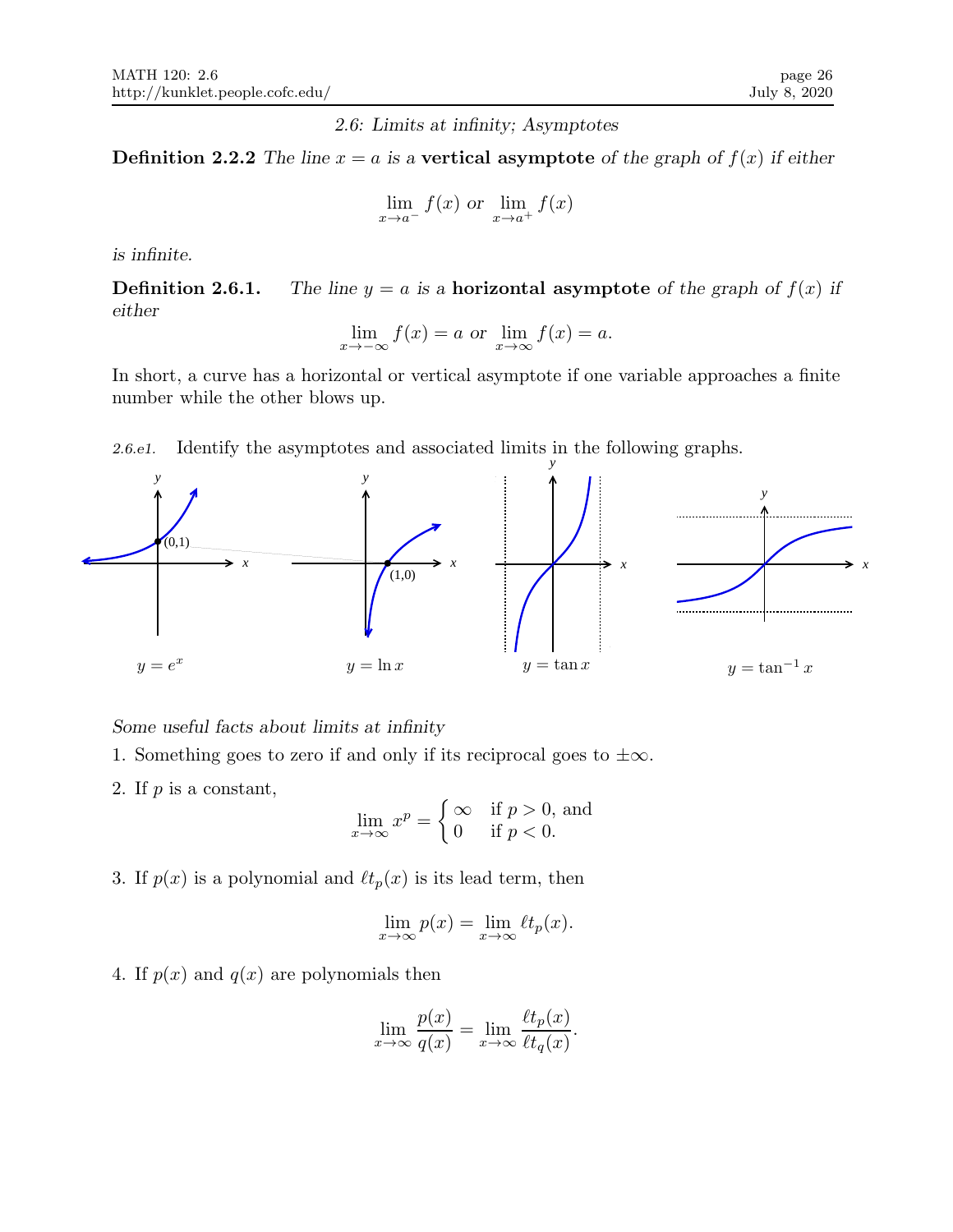| 2.6.e2. Evaluate the limit.                          |                                                       |
|------------------------------------------------------|-------------------------------------------------------|
| a. $\lim_{x \to \infty} (x^{\frac{1}{3}} - x^{-4})$  | b. $\lim_{x \to \infty} (4x^5 - 2x^4 + 3x + 1)$       |
| c. $\lim_{x \to \infty} \frac{2x-1}{x+3}$            | d. $\lim_{x \to \infty} \frac{3x-1}{3-x^2}$           |
| e. $\lim_{x \to \infty} \frac{2x^2 + 3x - 1}{3 - x}$ | f. $\lim_{x \to -\infty} \frac{2x^2 + 3x - 1}{3 - x}$ |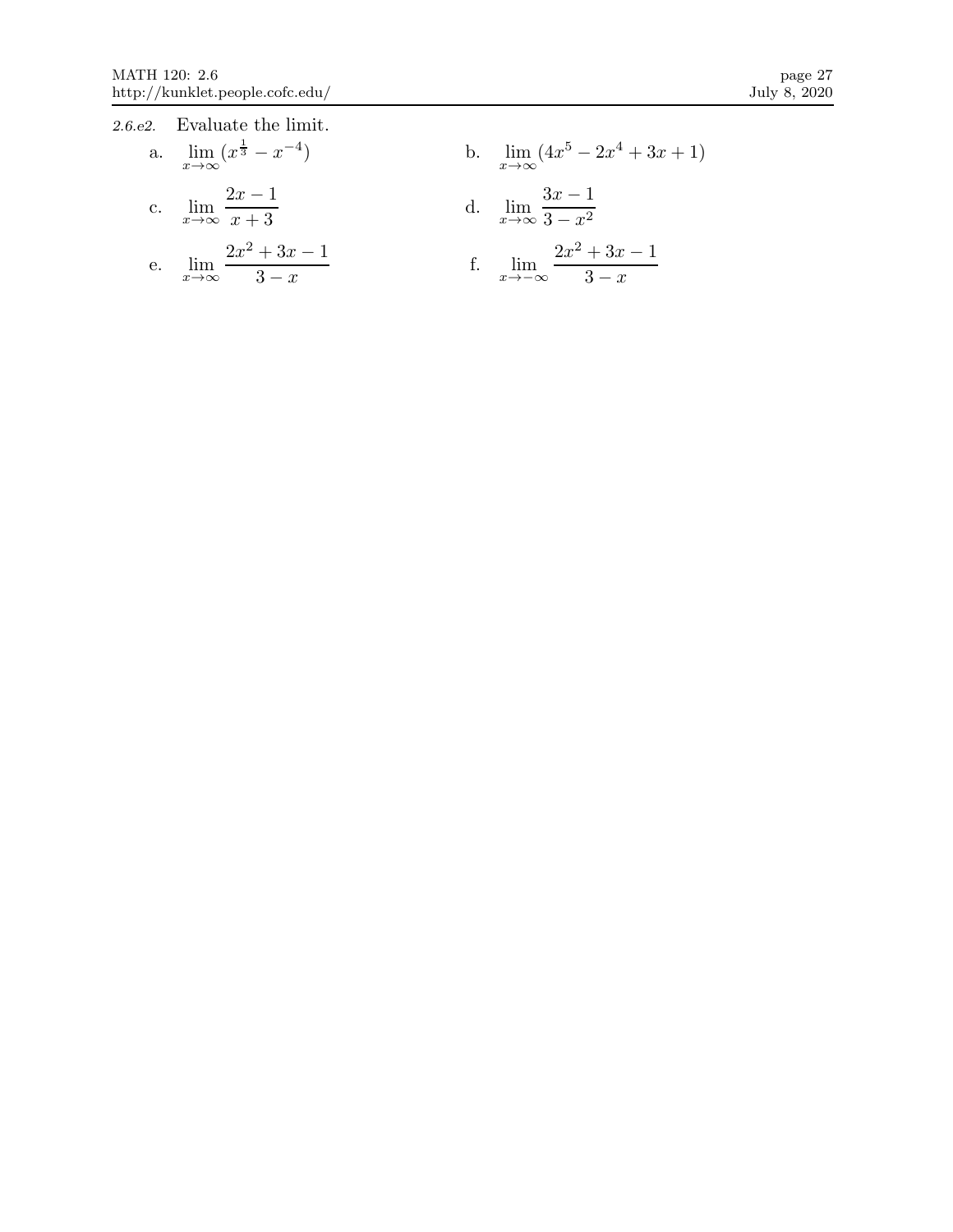Tip: If the rules for polynomials and rational functions don't apply, try to factor out and cancel the dominant term in the top and bottom.

2.6.e3. Evaluate the limit.  
\na. 
$$
\lim_{x \to \infty} \frac{\sqrt{2x^2 - x}}{-3x + 2}
$$
\nb. 
$$
\lim_{x \to -\infty} \frac{\sqrt{2x^2 - x}}{-3x + 2}
$$
\nc. 
$$
\lim_{x \to \infty} \frac{2e^{3x} - e^{2x}}{4e^{3x} + 7e^{2x}}
$$
\nd. 
$$
\lim_{x \to -\infty} \frac{2e^{3x} - e^{2x}}{4e^{3x} + 7e^{2x}}
$$
\ne. 
$$
\lim_{x \to \infty} (x - \sqrt{x^2 - 2x})
$$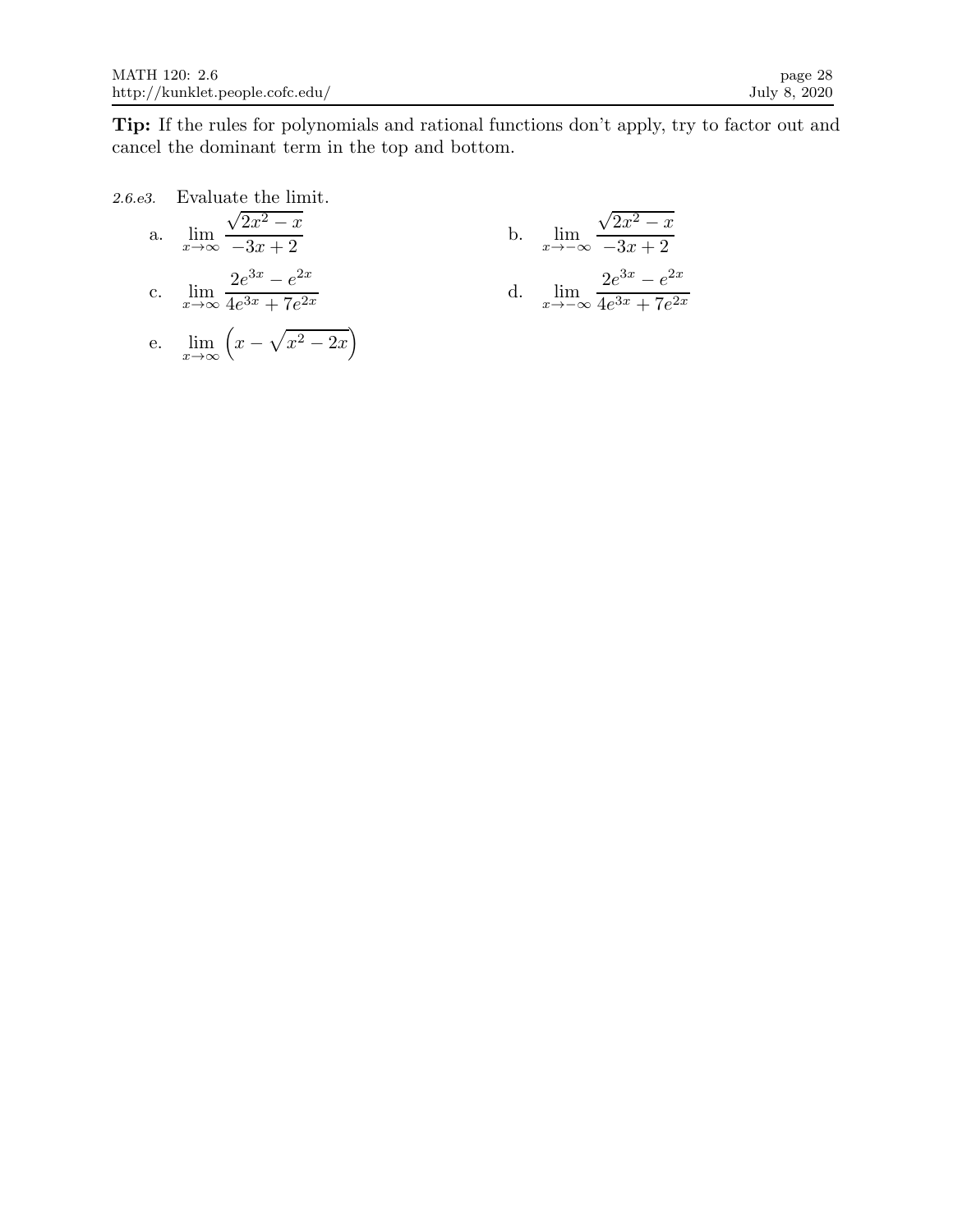### 2.7: Derivatives and Rates of Change

Here's the conclusion of section 2.1, restated with the limit notation we've developed in this chapter:

If  $f(t)$  is an object's position, then the difference quotient

$$
\frac{f(a+h) - f(a)}{h}
$$

is both the object's average velocity between times a and  $a + h$  and the slope of secant line passing through the graph of f at times a and  $a + h$ . The limit of the difference quotient,

$$
\lim_{h \to 0} \frac{f(a+h) - f(a)}{h}
$$

is both the object's velocity at time  $a$  and the slope of the line tangent to the graph of  $f$ at the point  $(a, f(a))$ .

**Definition 2.7.1.** The derivative of the function  $f(x)$  at  $x = a$ , denoted  $f'(a)$  is

$$
f'(a) = \lim_{h \to 0} \frac{f(a+h) - f(a)}{h} = \lim_{x \to a} \frac{f(x) - f(a)}{x - a}
$$

2.7.e1. Sketch the graph of a function  $g$  satisfying  $g(0) = 1$   $g'(0) = -2$   $g(2) = 0$   $g'(2) = 1$ *x y*  $-1$  1 2 3 -1 1 2 3 *y = g(x)*

2.7.e2. Find  $p(2)$  and  $p'(2)$  if the line tangent to  $y = p(x)$  at the point  $(2, 5)$  passes through  $(4, -8)$ .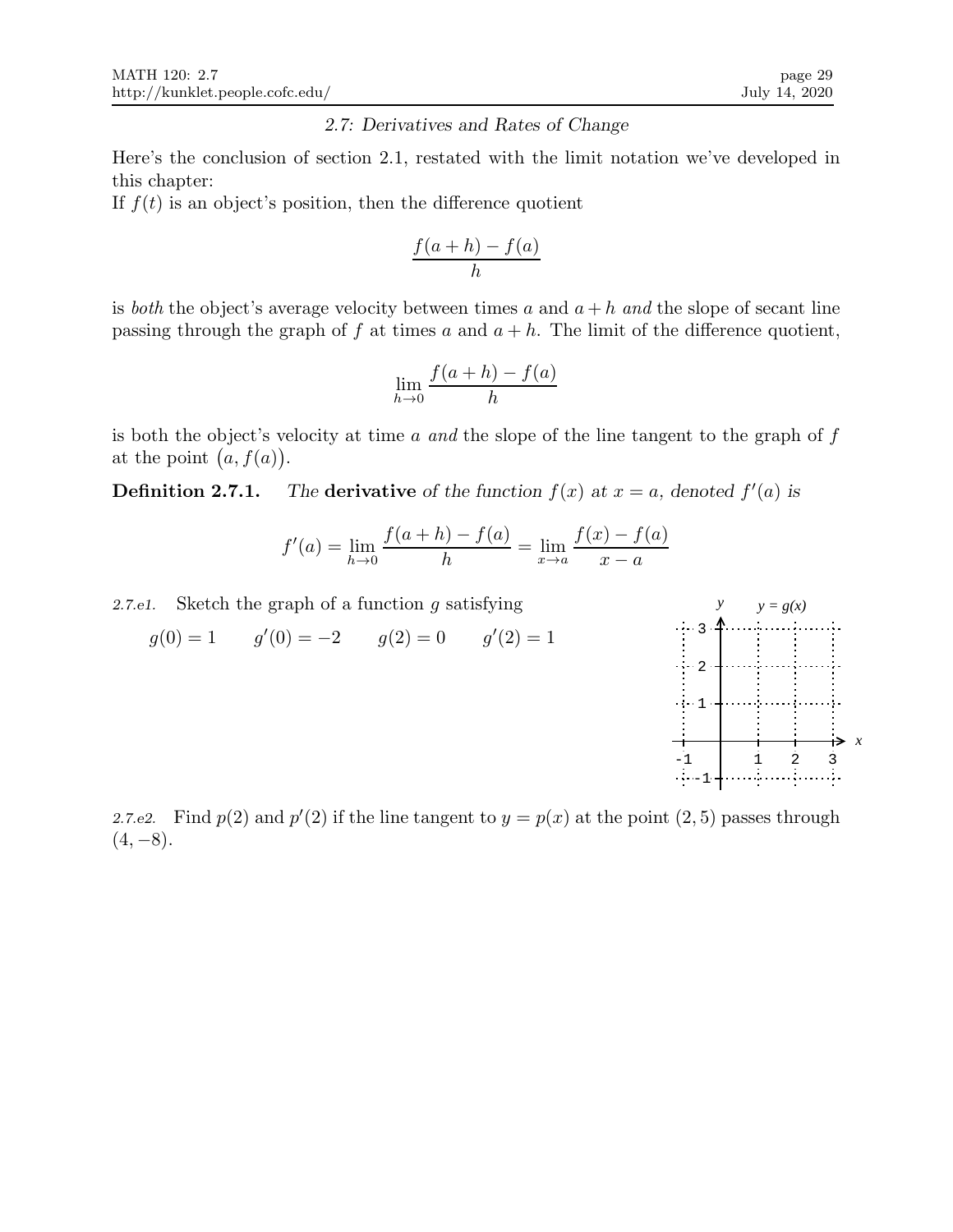2.7.e3. Find the derivative at a:

a. 
$$
f(x) = x^3 - 2x^2
$$
 b.  $g(x) = \sqrt{x+1}$  c.  $k(x) = \frac{2x}{x-1}$  d.  $\ell(x) = |x|$ 

2.7.e4. A particle moving along a coordinate axis is at position  $f(t) = t^3 - 2t^2$  (meters) at time t (seconds). Find the particle's velocities at times  $t = 1$  and  $t = 2$ . What are the units in your answer?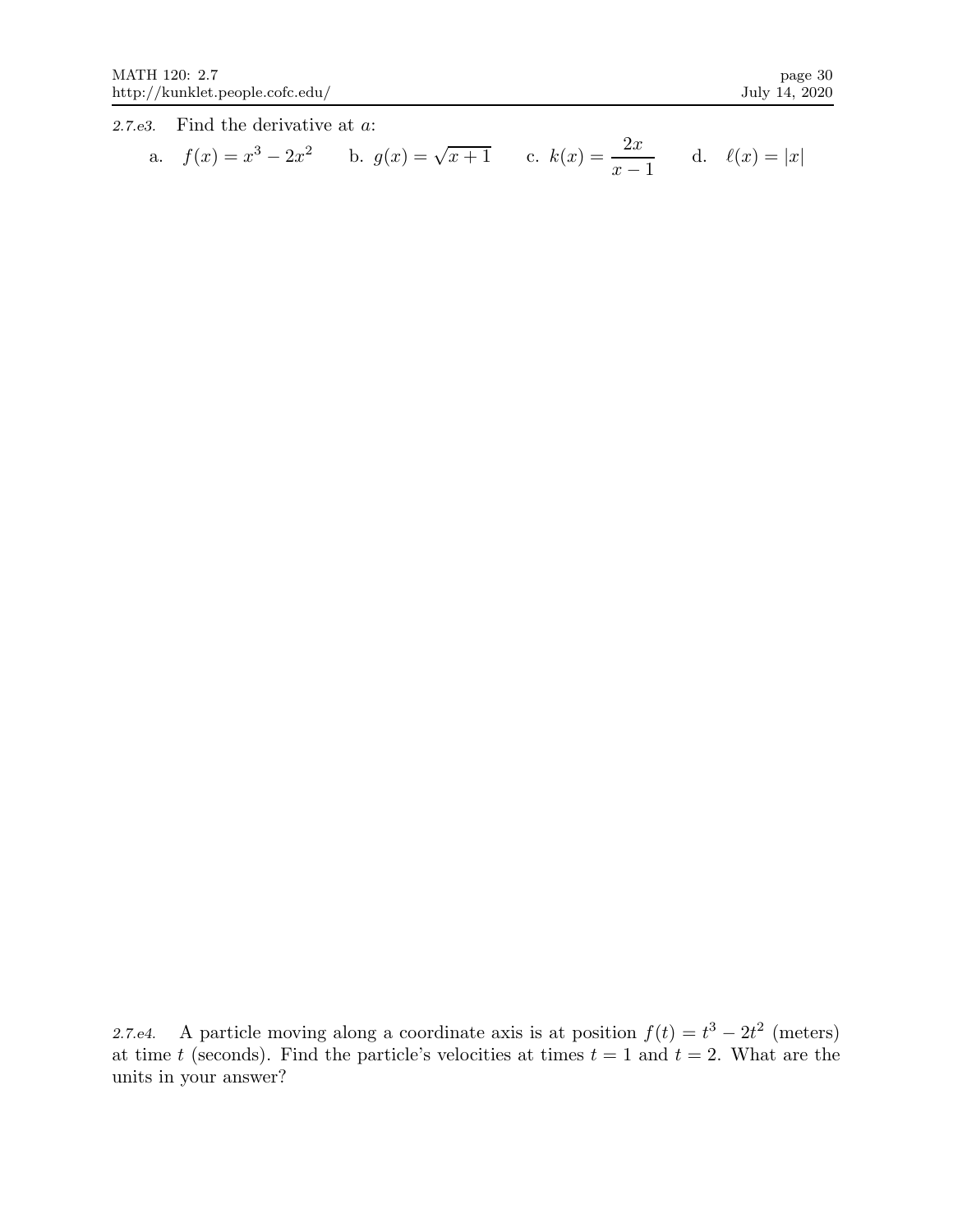2.7.e5. Whose Derivative am I? Find  $f(x)$  and a if the following limit is  $f'(a)$ . a. lim  $h\rightarrow 0$  $\sqrt{16+h} - 4$ h b.  $\lim_{x \to -3}$  $2x^2 + 4x - 6$  $x + 3$ 

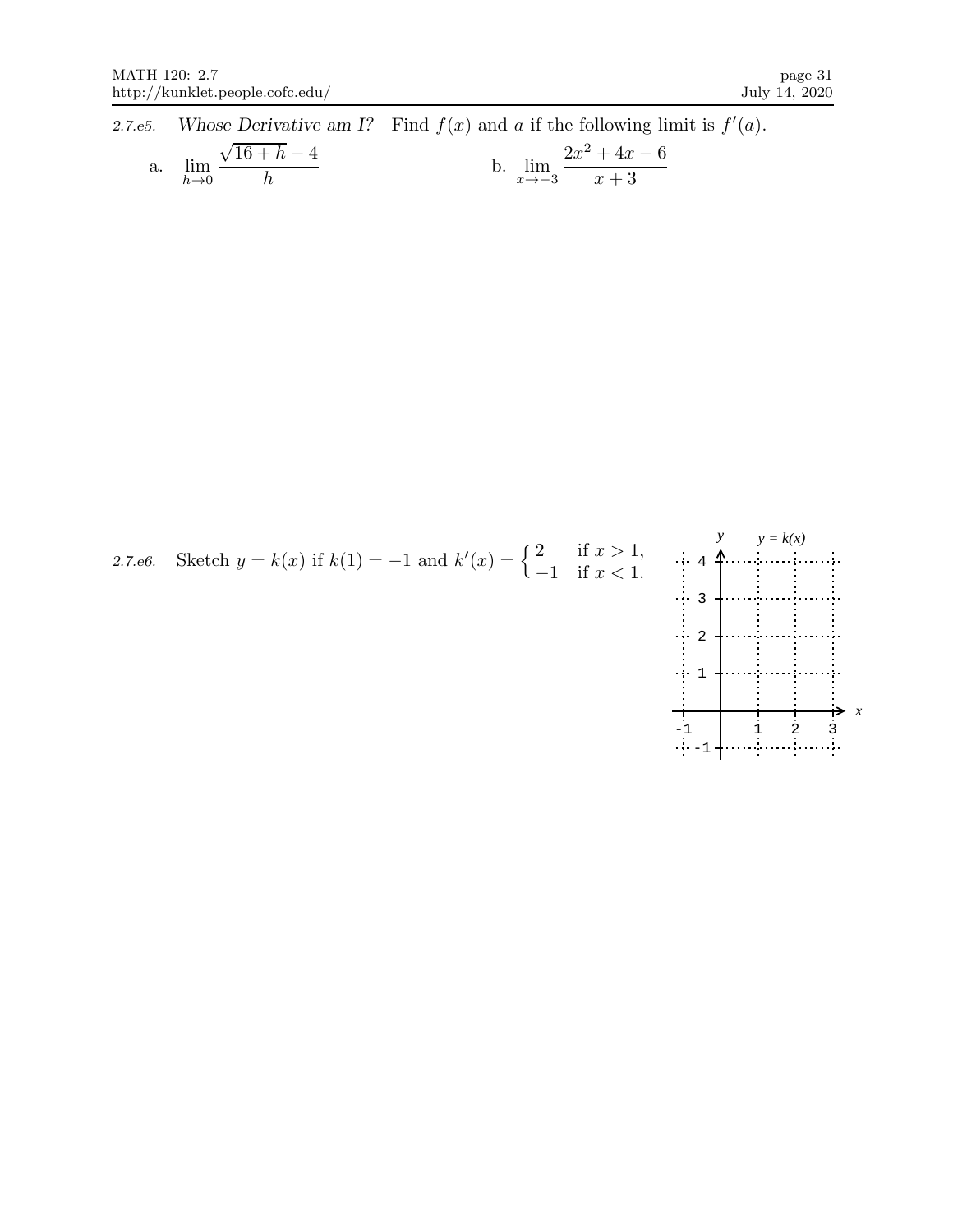2.8: The Derivative as a Function

**Definition 2.7.1**, restated. The derivative of the function  $f(x)$  is the function

$$
f'(x) = \lim_{h \to 0} \frac{f(x+h) - f(x)}{h} = \lim_{t \to x} \frac{f(t) - f(x)}{t - x}
$$

2.8.e1. Find  $g'(x)$  if  $g(x) = \sqrt{x+1}$ 

Notice that finding the derivative with the formula in 2.7.1 in the previous section, and finding it with the formula in 2.7.1, restated above is the same process but with a different variable name.

For more practice taking the derivative using the definition, see http://kunklet.people.cofc.edu/MATH120/derivative prac.pdf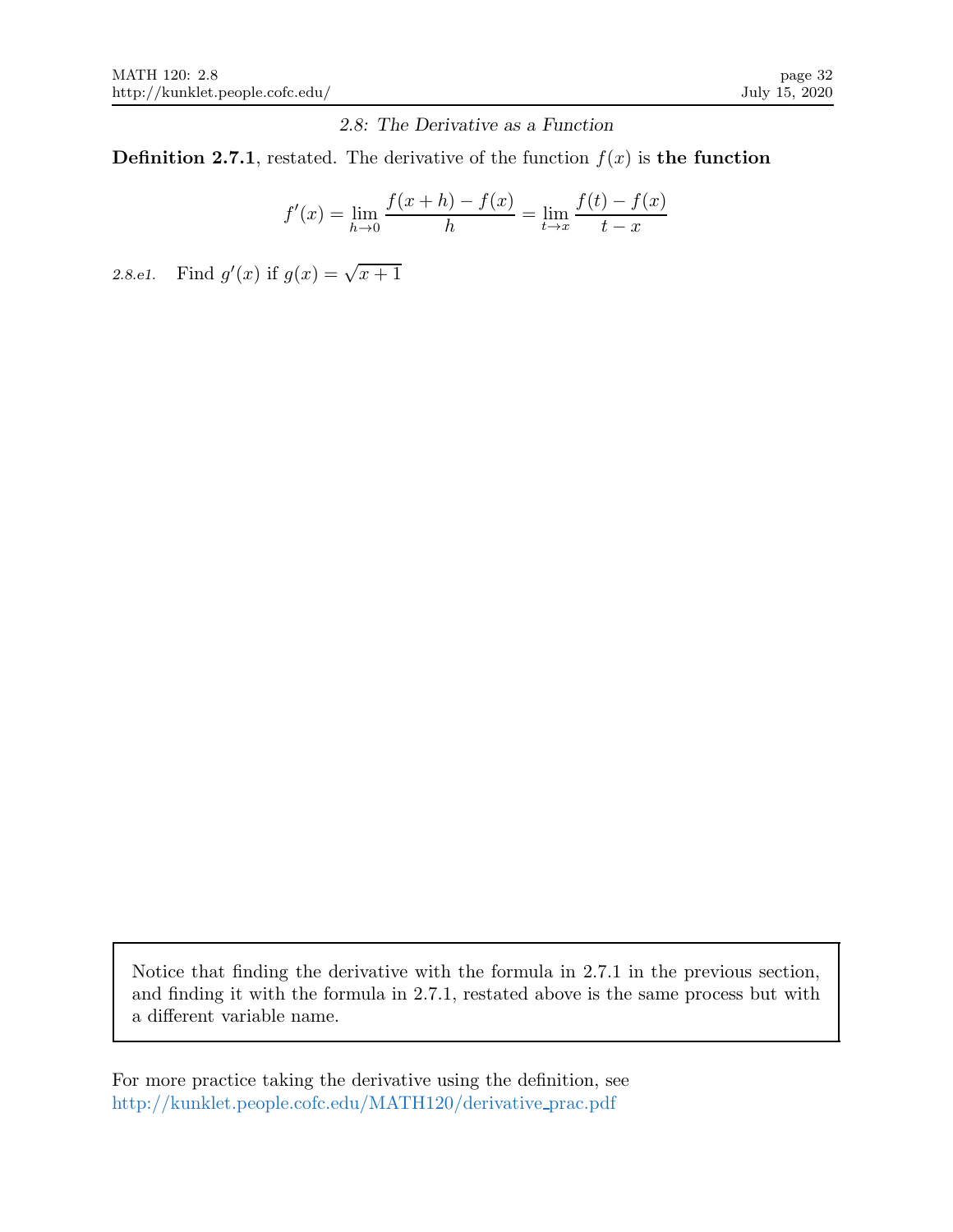2.8.e2. Sketch the functions and their derivatives found in 2.7.e3. a.  $f(x) = x^3 - 2x$ 2 b.  $g(x) = \sqrt{x+1}$ 

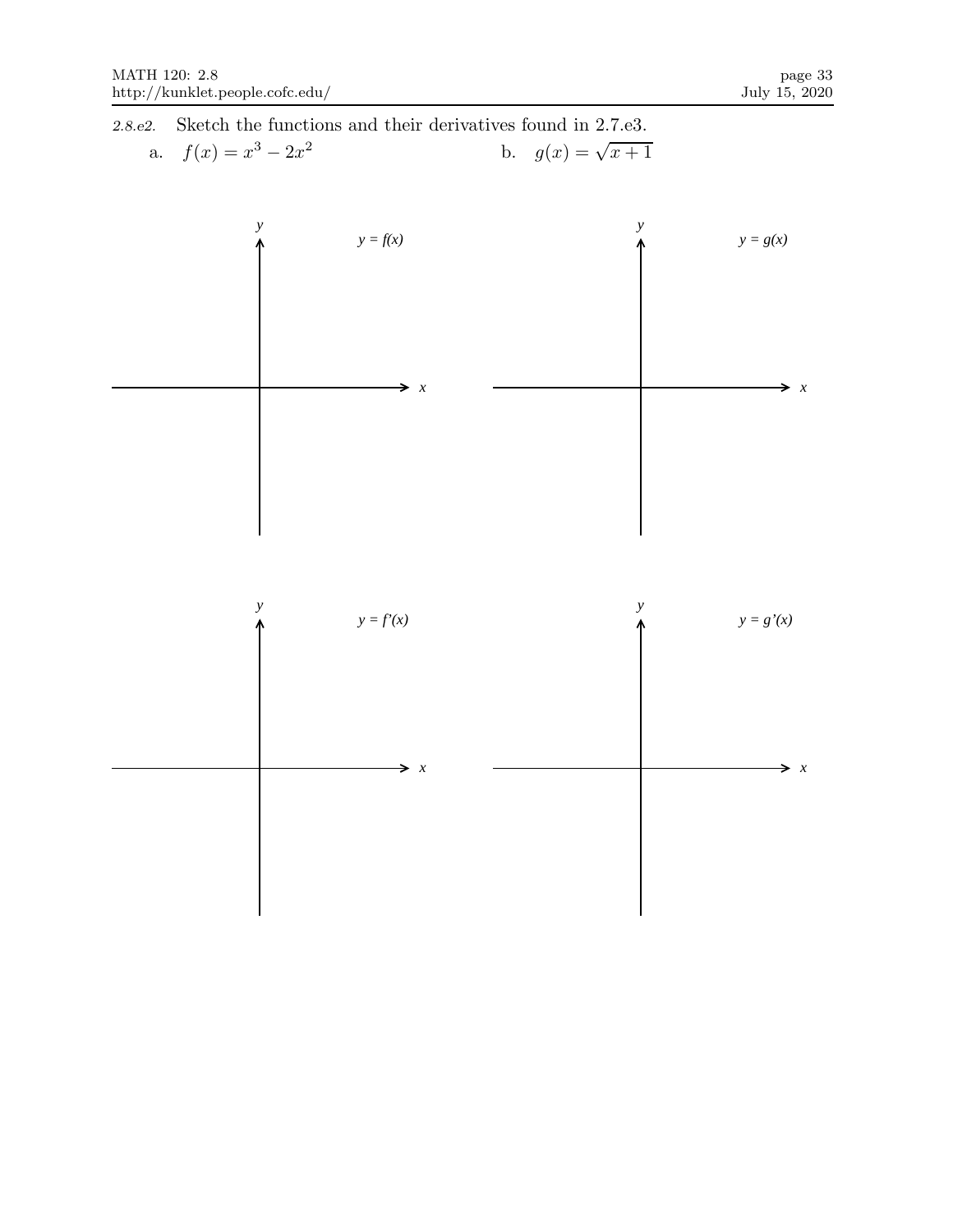2.8.e2, continued. Sketch the functions and their derivatives found in 2.7.e4.

c. 
$$
k(x) = \frac{2x}{x-1}
$$
 d.  $\ell(x) = |x|$ 



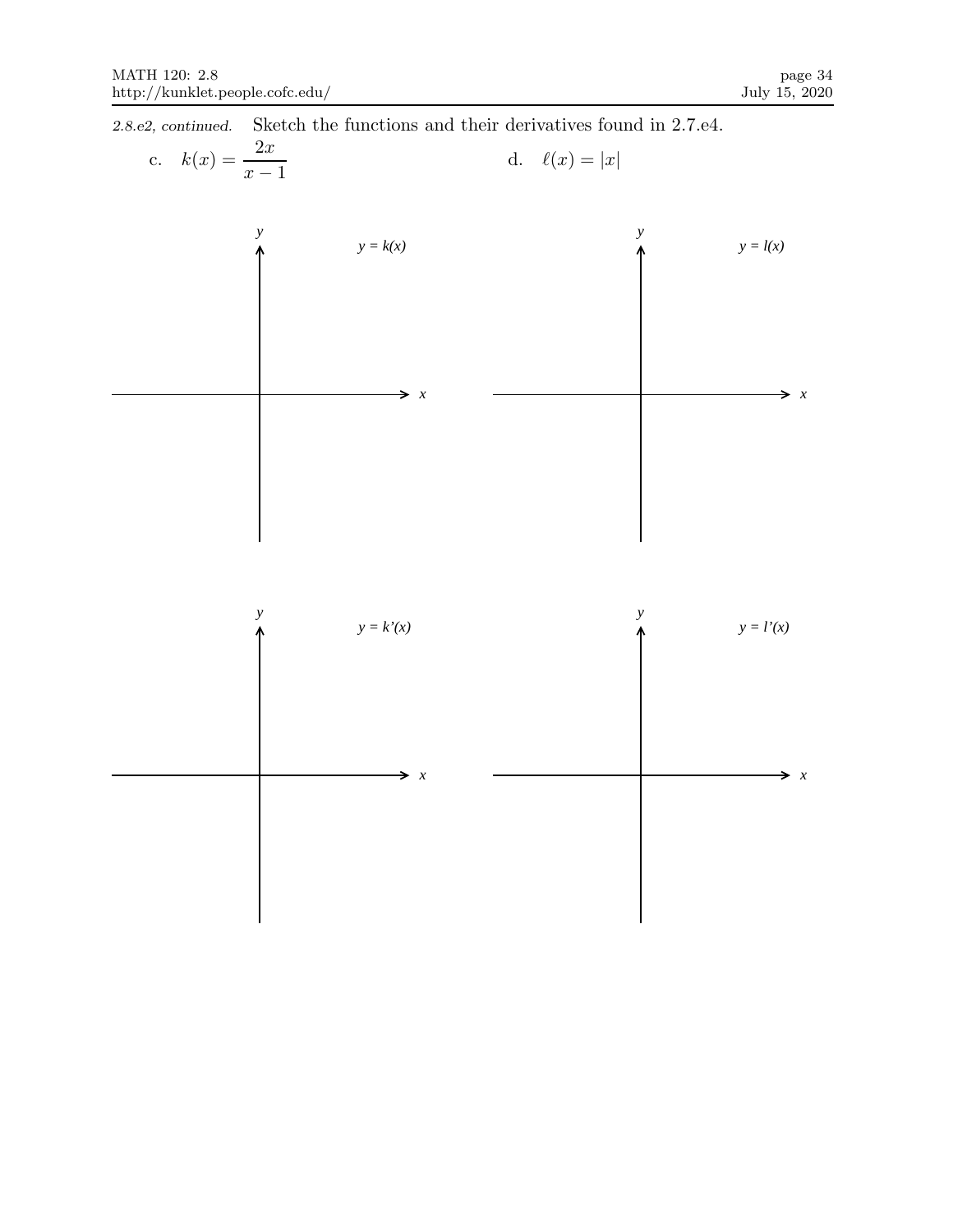2.8.e3. Sketch the derivative of the function graphed.



**Definition 2.8.1.** The function  $f(x)$  is said to be **differentiable** at a if  $f'(a)$  exists.

**Fact 2.8.2.** If  $f(x)$  is differentiable at a, then it must be continuous at a.

Reasons why  $f(x)$  might fail to be differentiable at a:

1.

- 2.
- 
- 3.
- 4.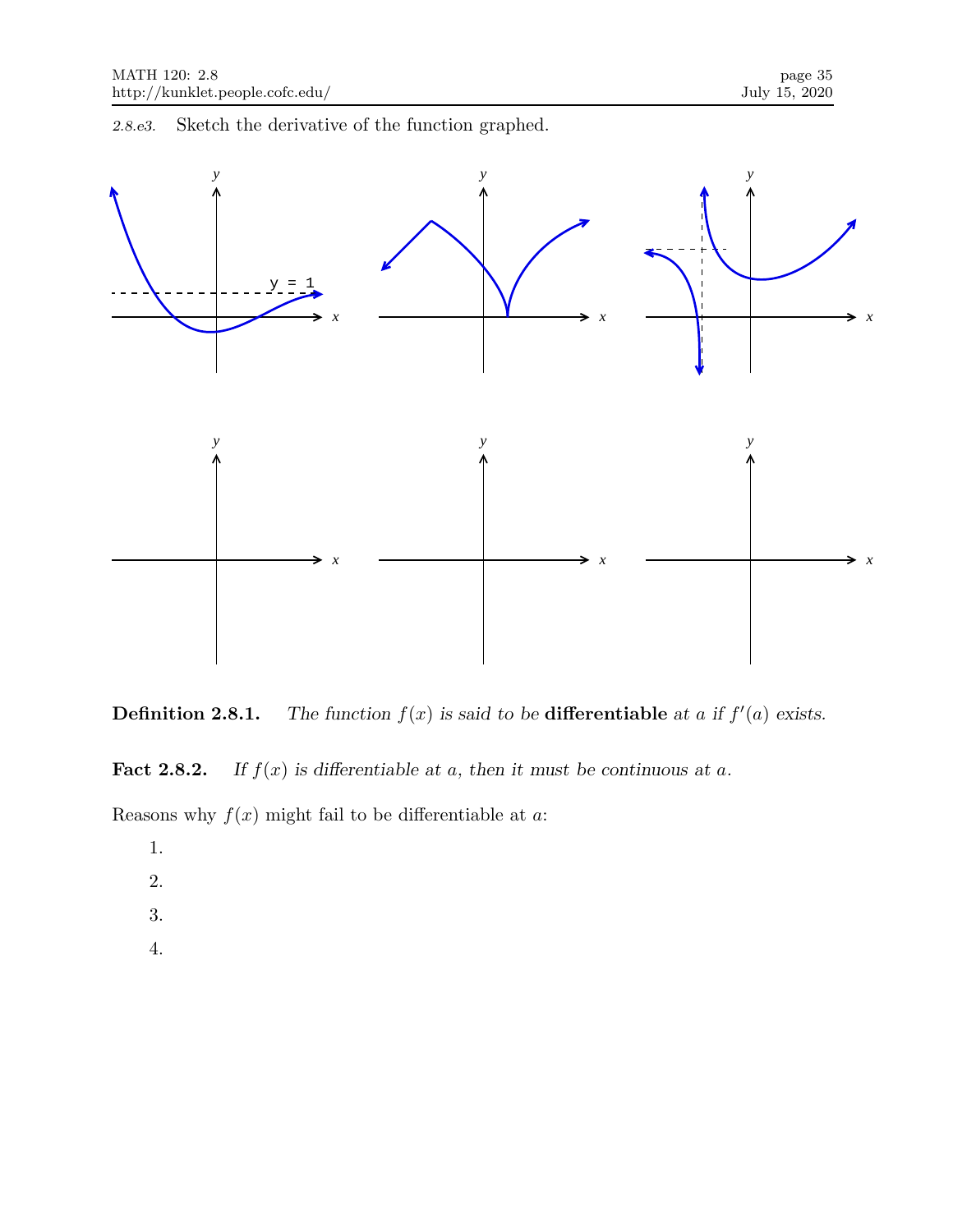Higher order derivatives

The derivative of a function is also called its first derivative.

The second derivative of a function is the derivative of its first derivative.

The third derivative of a function is the derivative of its second derivative, and so on.

2.8.e4. Find the second and third derivative of  $f(x) = x^3 - 2x^2$ .

Various notation for derivatives.

The symbol  $\frac{d}{dx}$  is read "the derivative of" (just as  $\sqrt{\phantom{a}}$  is read "the square root of").

| First derivative of $y = f(x)$  | f'(x)        | $\frac{dy}{y}$<br>$\overline{dx}$ | $rac{u}{dx}y$                             | $rac{d}{dx}f(x)$                   |
|---------------------------------|--------------|-----------------------------------|-------------------------------------------|------------------------------------|
| Second derivative of $y = f(x)$ | f''(x)       | $\frac{d^2y}{dx^2}$               | $rac{d}{dx}$ $\left(\frac{dy}{dx}\right)$ | $\left(\frac{d}{dx}\right)^2 f(x)$ |
| Third derivative of $y = f(x)$  | f'''(x)      | $f^{(3)}(x)$                      | $\frac{d^3y}{dx^3}$                       | $\left(\frac{d}{dx}\right)^3 f(x)$ |
| Fourth derivative of $y = f(x)$ | $f^{(4)}(x)$ | $\frac{d^4y}{dx^4}$               |                                           |                                    |

2.8.e4, continued. The position of a particle on an axis is  $f(t) = t^3 - 2t^2$ . If position f is measured in meters and time  $t$  in seconds, what are the units of its first three derivatives?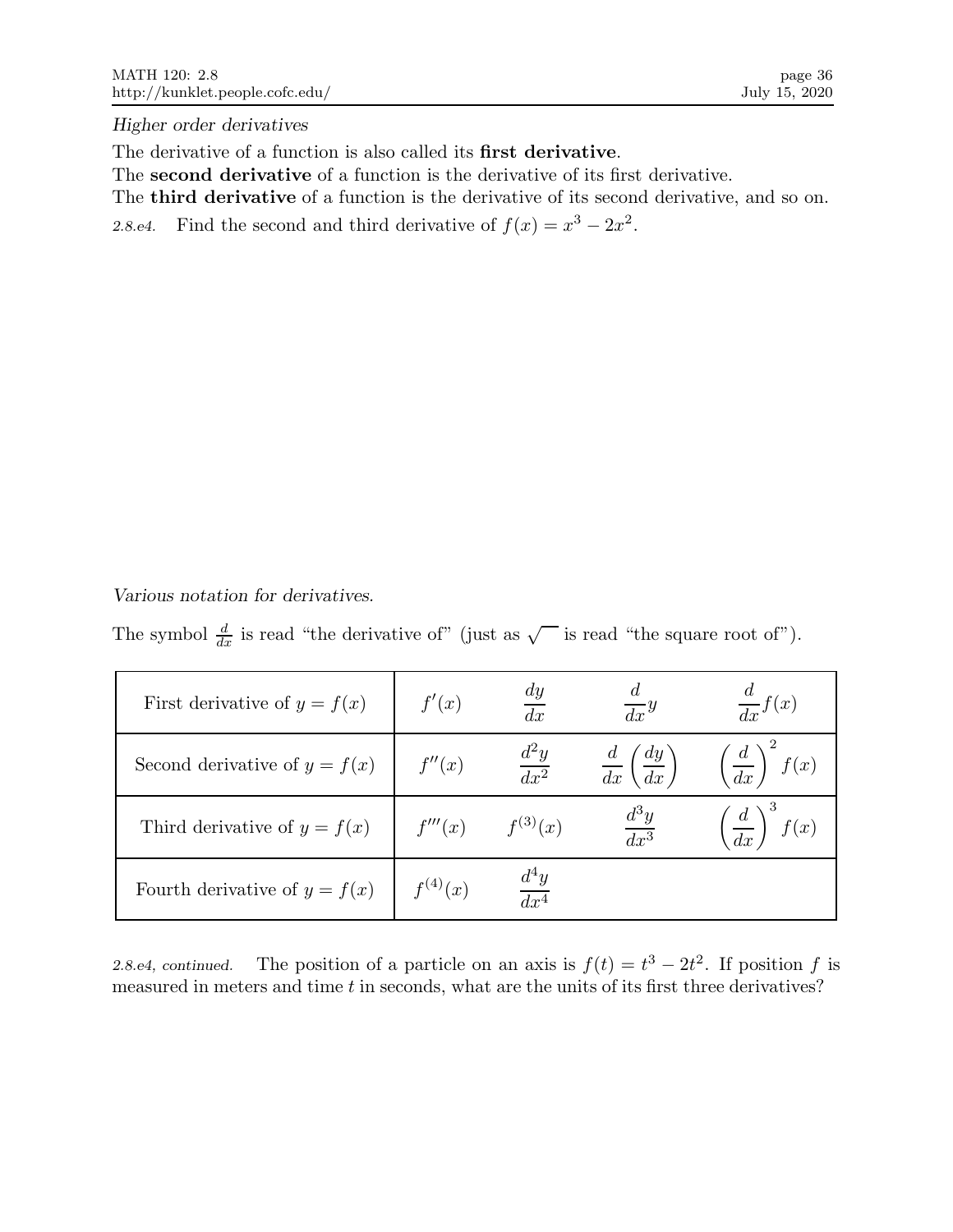## 3.1: Derivatives of Polynomials and Exponentials

In this chapter we learn Differentiation Laws that allow us to find derivatives more easily than by the definition in Section 2.7. They come in two types.

Below,  $f(x)$  and  $g(x)$  can be any differentiable functions, and c and n can be any constants, and e is the mathematical constant mentioned in Section 1.4.

## I. A catalog of elementary functions and their derivatives.

| C <br>$=$ | $x^n$<br>. .<br>$=$<br>ТE | $\sim$<br>$\sim$<br>$\sim$<br>$=$ $e$<br>◡<br>◡ |
|-----------|---------------------------|-------------------------------------------------|
|           |                           |                                                 |

## II. Combination laws.

| $(c f(x))' = c f'(x)$            |
|----------------------------------|
| $(f(x) + g(x))' = f'(x) + g'(x)$ |

As a consequence of the above two rules,

$$
(f(x) - g(x))' = f'(x) - g'(x)
$$

3.1.e1. Find the indicated derivative of the given function.

a. 
$$
f''(x)
$$
 where  $f(x) = 7x^3 - \frac{3}{\sqrt[3]{x^2}} + 2x + 5^2$   
b.  $g^{(4)}(x)$  where  $g(x) = 7x^3 + 4x^2 + 2x + 25$ 

As a matter of fact,

The function f if a polynomial if and only if  $f^{(n)} = 0$  for some integer n.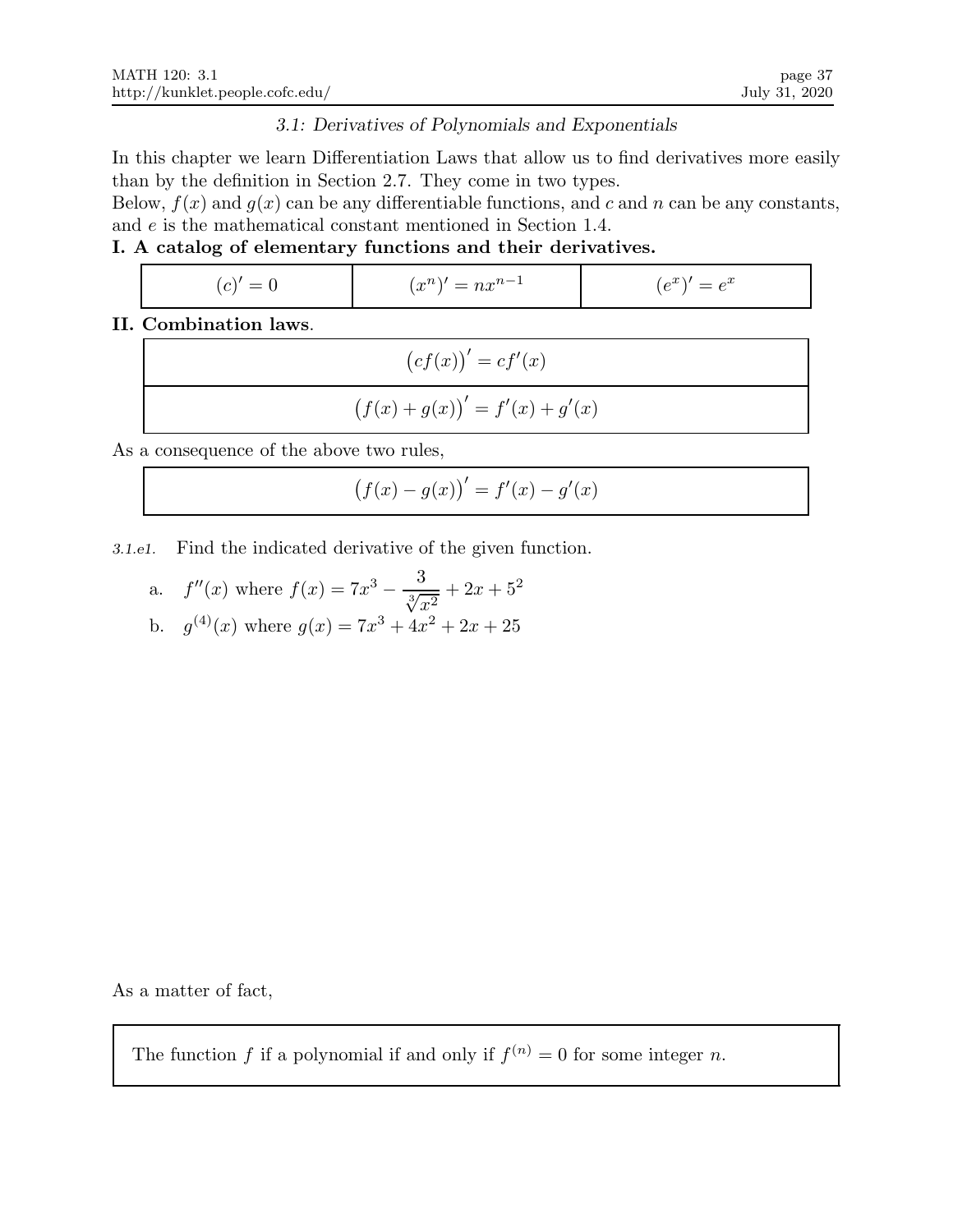The definition of the constant e

If  $a > 0$ , then the derivative of the function  $a^x$  is

$$
\frac{d}{dx}a^x = \lim_{h \to 0} \frac{a^{x+h} - a^x}{h} =
$$



Calculations indicate that this limit, which is the derivative of  $a^x$  at  $x = 0$ , is roughly 0.7 when  $a = 2$ , and 1.1 when  $a = 3$ . It stands to reason that there must be a number, which we call e, between 2 and 3 that causes this limit to equal 1, and therefore

$$
\frac{d}{dx}e^x = e^x
$$

,

as stated in derivative rule 3 on the previous page

An exercise in curve-fitting: designing a function to take a set of prescribed values. 3.1.e2. Find numbers a, b, and c so that  $k(x) = ax^2 + bx + c + e^x$  so that

$$
k(0) = 1
$$
  $k'(0) = -1$   $k''(0) = 3$ .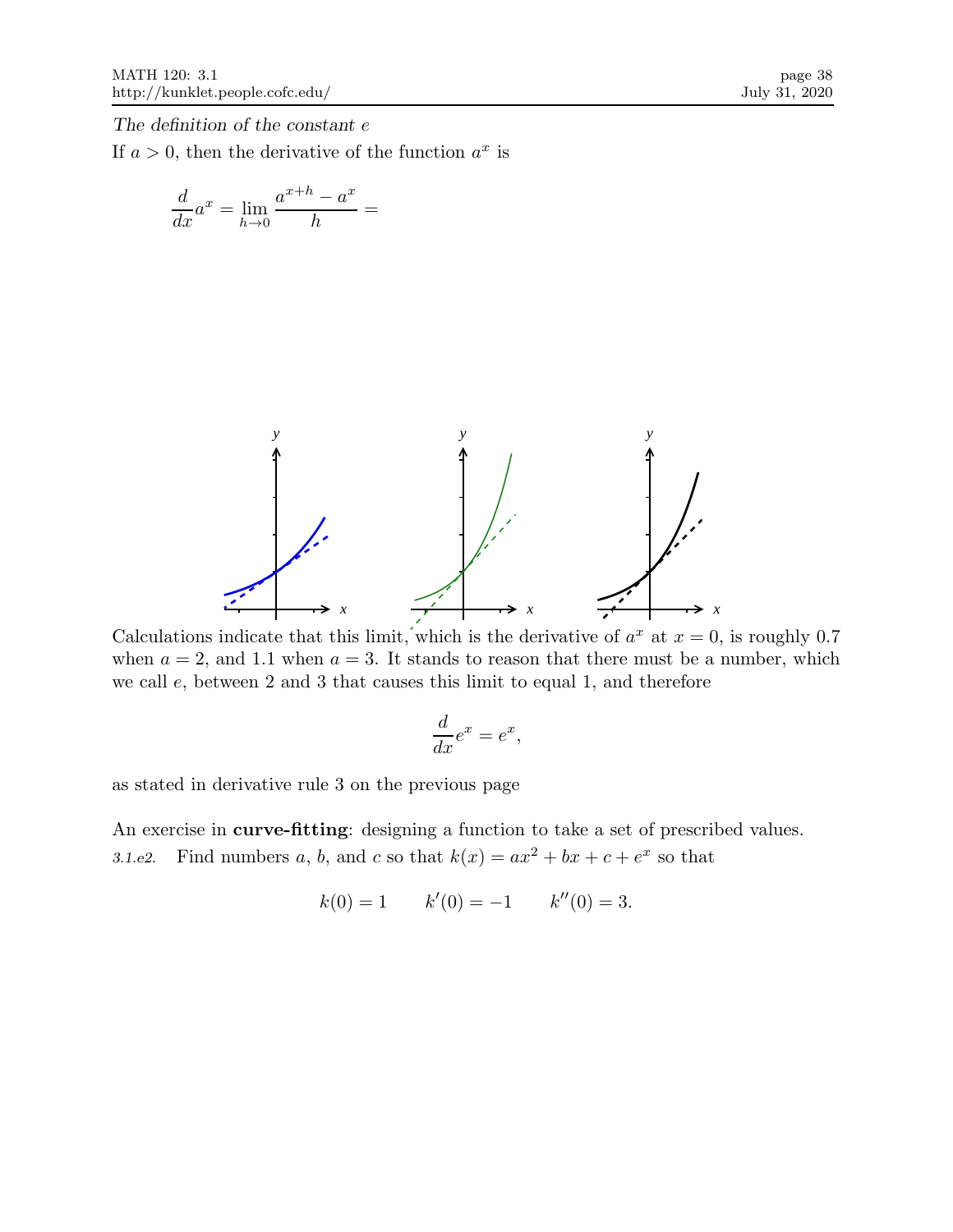# 3.2: The Product and Quotient Rules

## II. Combination laws (continued).

**Product Rule:** If  $f(x)$  and  $g(x)$  are differentiable, then so is their product, and

$$
(f(x)g(x))' = f'(x)g(x) + f(x)g'(x).
$$

Quotient Rule: If  $f(x)$  and  $g(x)$  are differentiable, then so is their quotient, and

$$
\left(\frac{f(x)}{g(x)}\right)' = \frac{f'(x)g(x) - f(x)g'(x)}{[g(x)]^2}
$$
 (provided  $g(x) \neq 0$ ).

Proof of the product rule

$$
(f(x)g(x))' = \lim_{h \to 0} \frac{f(x+h)g(x+h) - f(x)g(x)}{h} =
$$

3.2.e1. Find the first derivative of the given function.

a. 
$$
x^2 e^x
$$
 b.  $x^2 e^x (2x - 3)$  c.  $\frac{3x^3 + 2}{x^2}$  d.  $\frac{x}{3x^2 + 1}$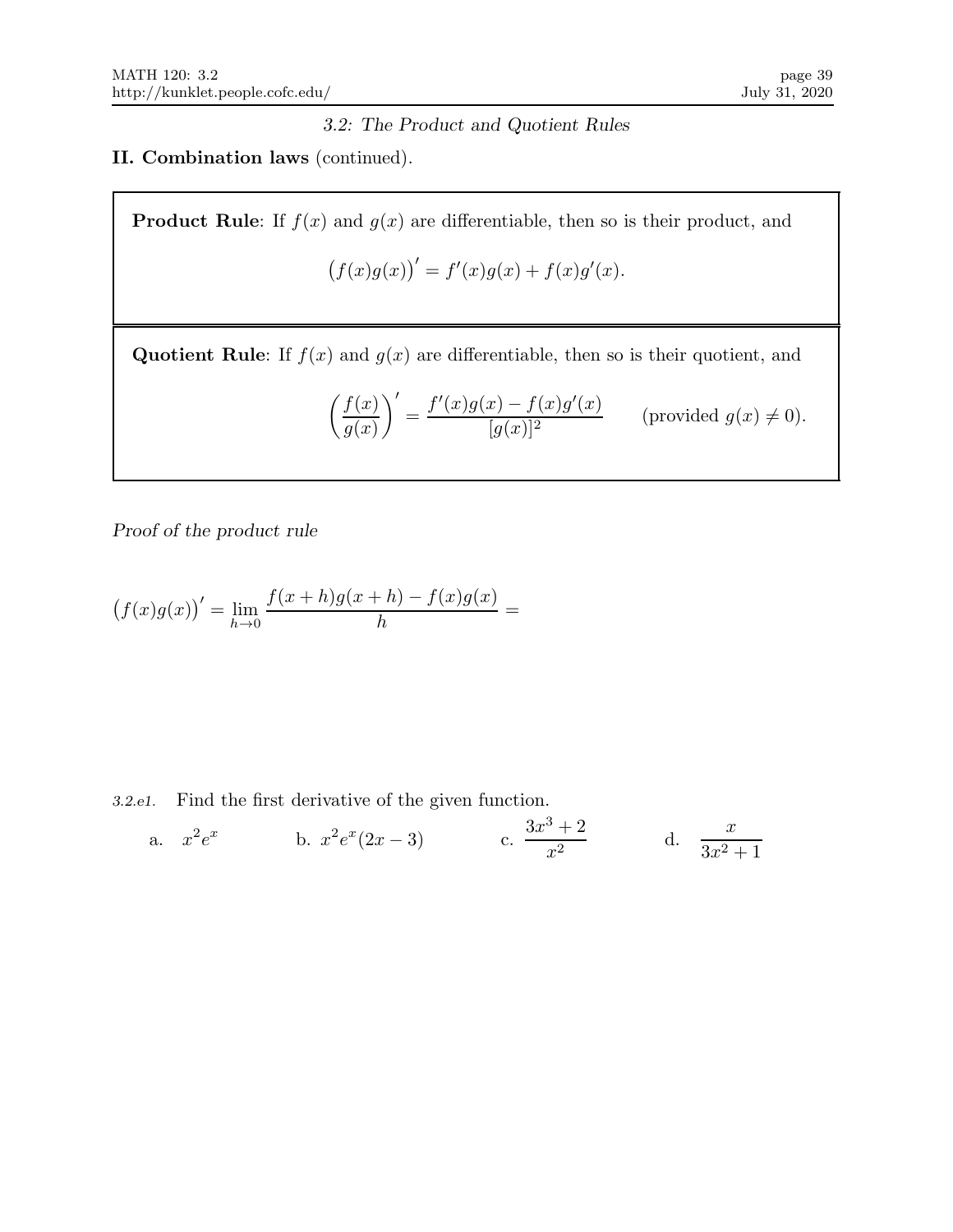3.2.e2. Find the equation of the line tangent to  $y =$  $xe^x$  $\frac{3x^2-1}{3x^2-1}$  at  $x=1$ .

There are two ways to take the derivative in this example; either will require us to use two differentiation rules in the correct order. Remember,

The last operation determines the first differentiation rule we must use.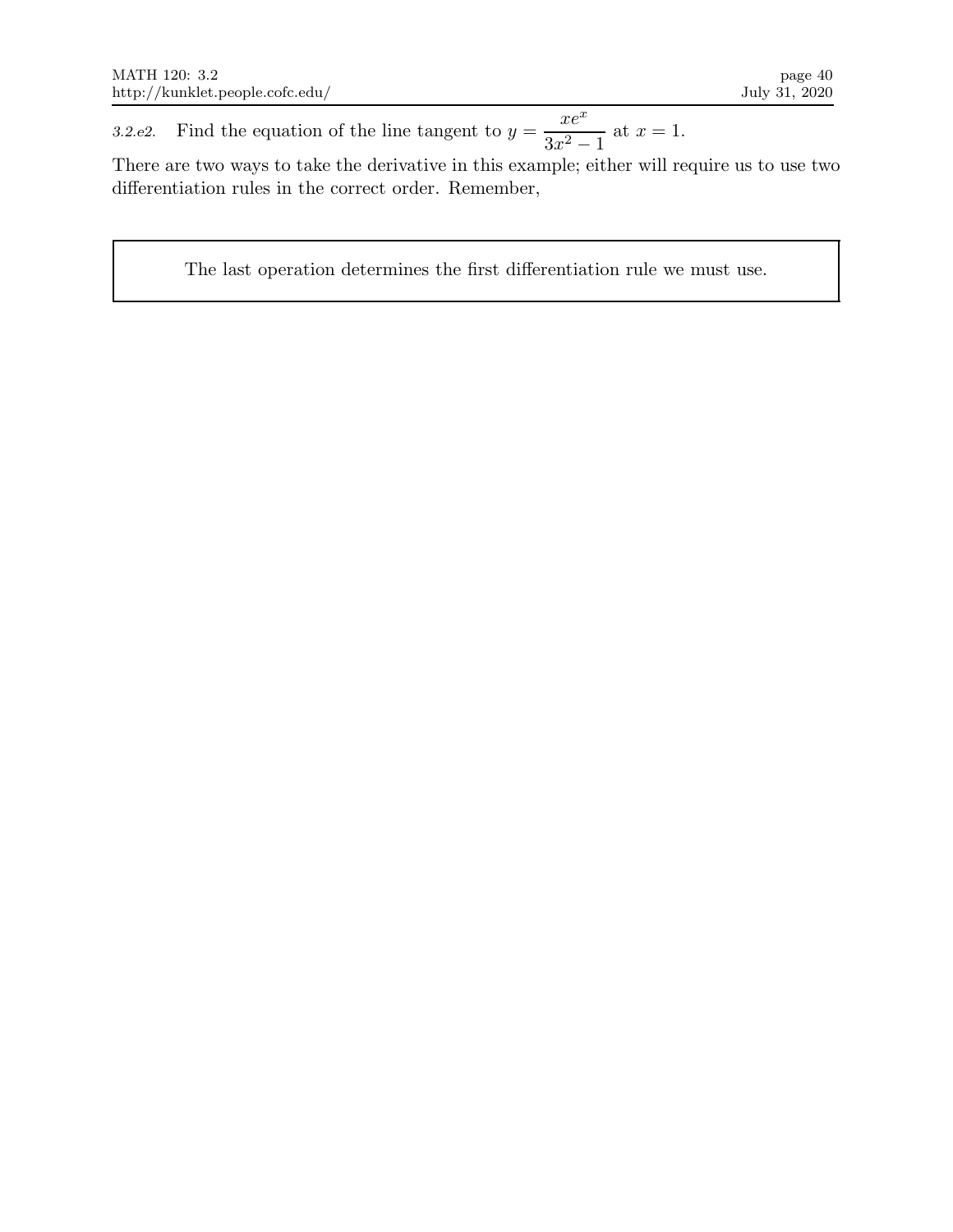3.2.e3. Find all x-values at which the slope of  $y = \frac{x-1}{x-2}$  $x + 3$ is 6.

3.2.e3, continued. Find the asymptotes to  $y = \frac{x-1}{x-2}$  $x + 3$ .



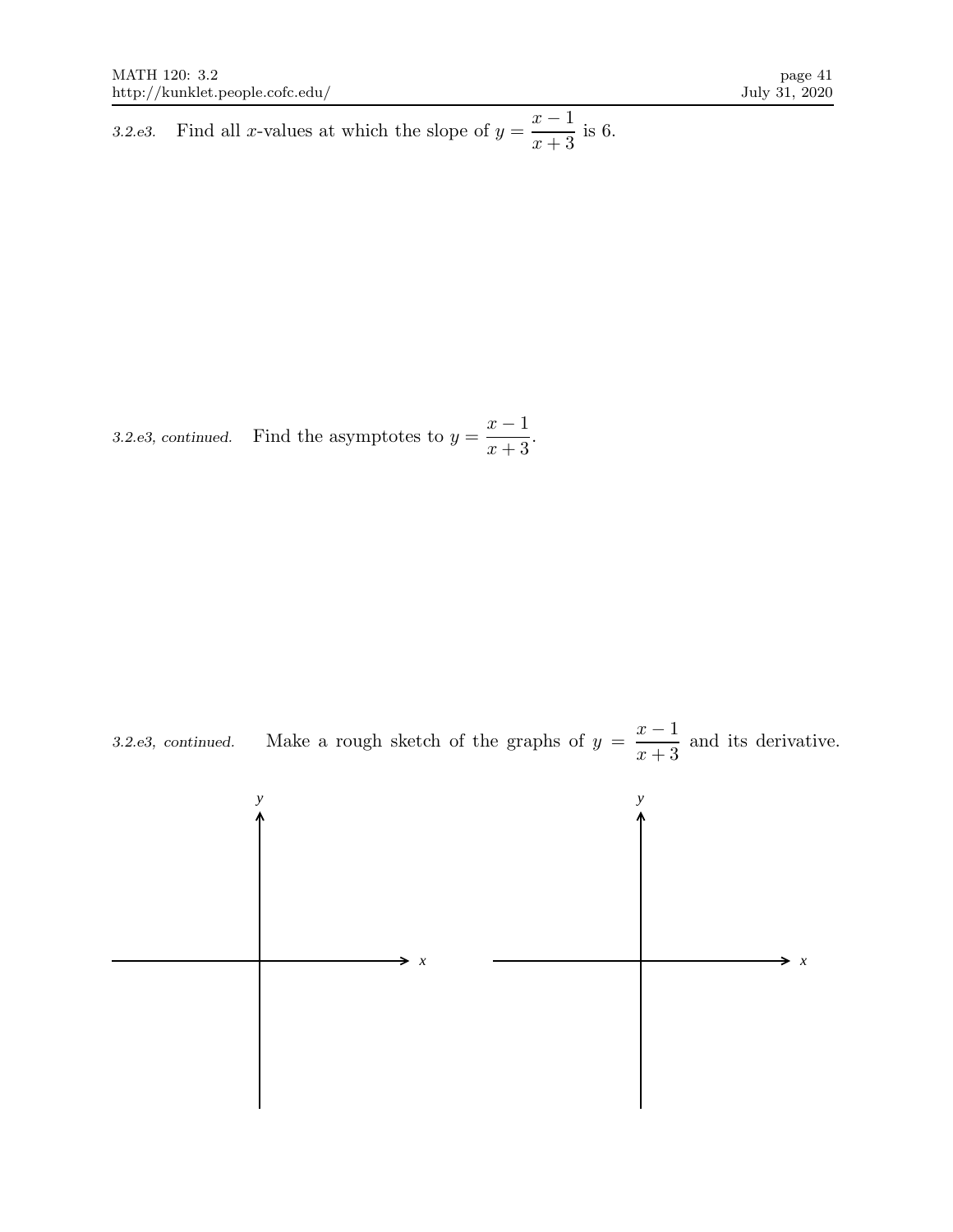### 3.3: The Derivatives of the Trig Functions

In this section we add 6 more functions to our derivative catalog.



Once we establish the first two rules, the other four follow from the quotient rule. 3.3.e1. Show that  $(\sec x)' = \sec x \tan x$  using the derivatives of  $\sin x$  and of  $\cos x$ .

 $(\csc x)' = -\csc x \cot x$ 

 $(\sec x)' = \sec x \tan x$  (csc x)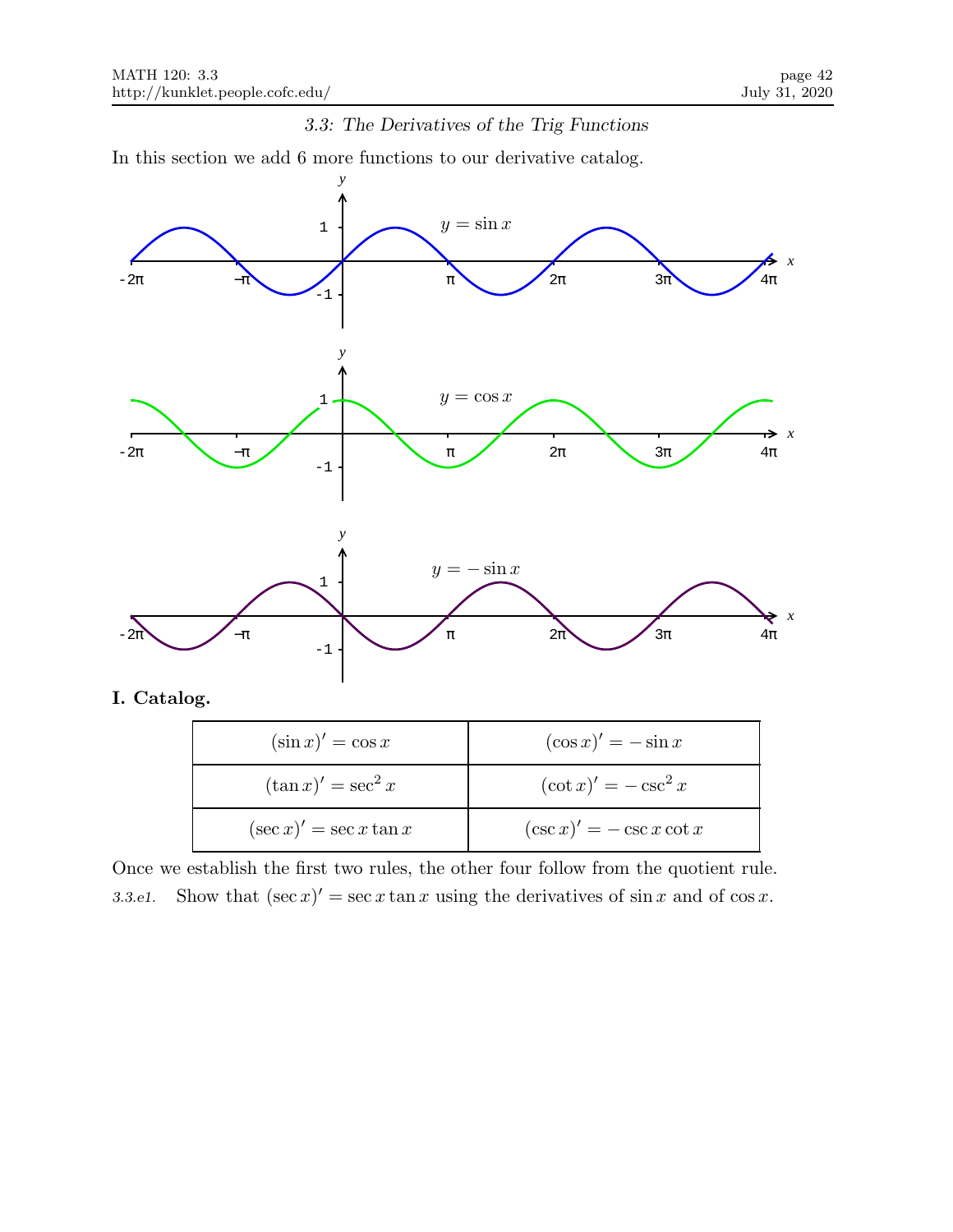3.3.e2. Find the derivative of the given function.

a. 
$$
e^x \sqrt{x} \sin x
$$
 b.  $\frac{e^x \sin x}{e^x \tan x}$  c.  $\frac{e^x \sin x + 3 \cos x}{1 - \tan x}$ 

3.3.e3. An object moving along a number line is at position  $s(t) = 3 \sin t + 2t - 1$  at time t. Find the object's velocity and acceleration. When on the interval of time  $[-\pi, \pi]$  is the object moving forward?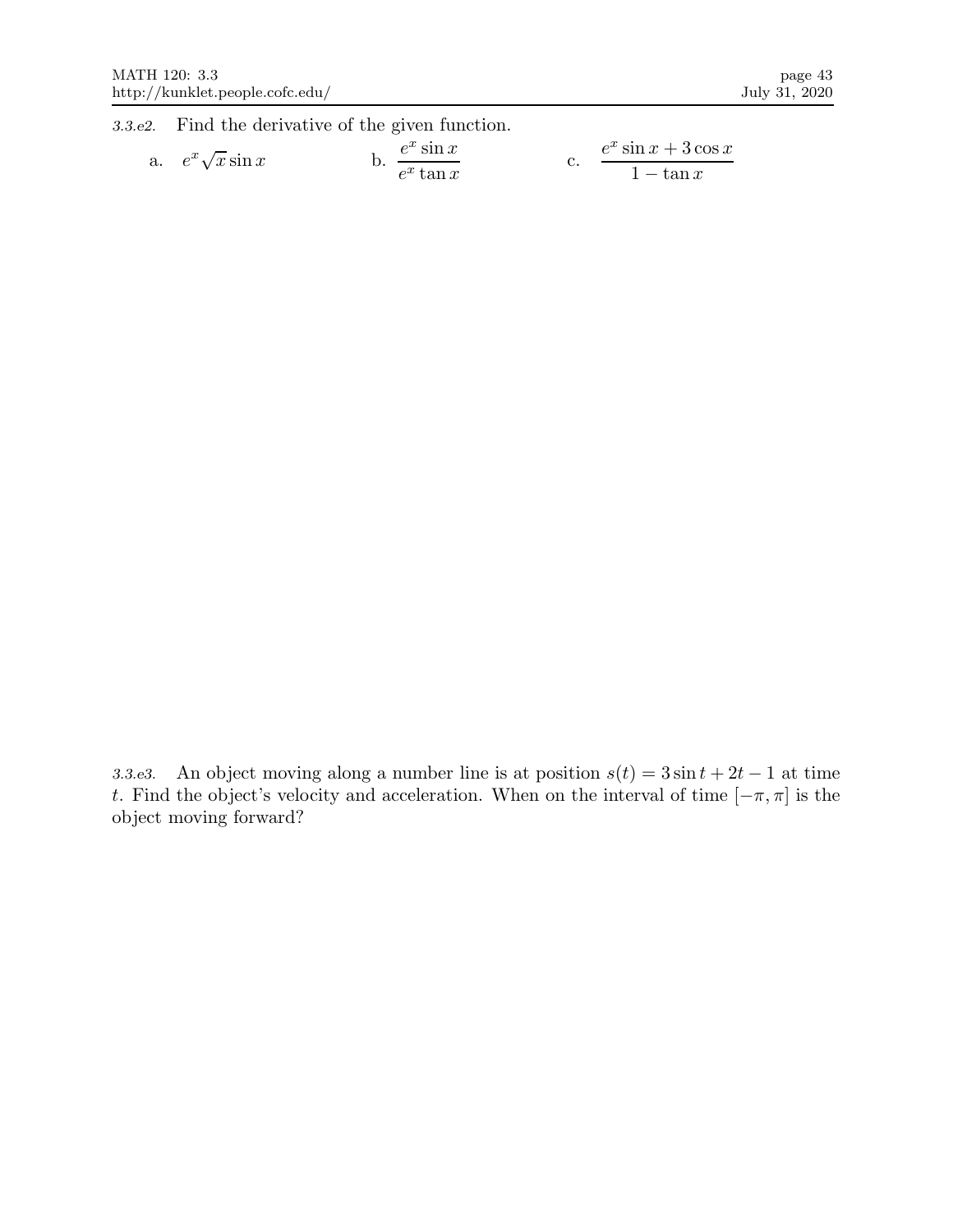3.3.e4. Find the 123rd derivative of  $\sin x$ .

Why is  $\frac{d}{dx} \sin x = \cos x$ ?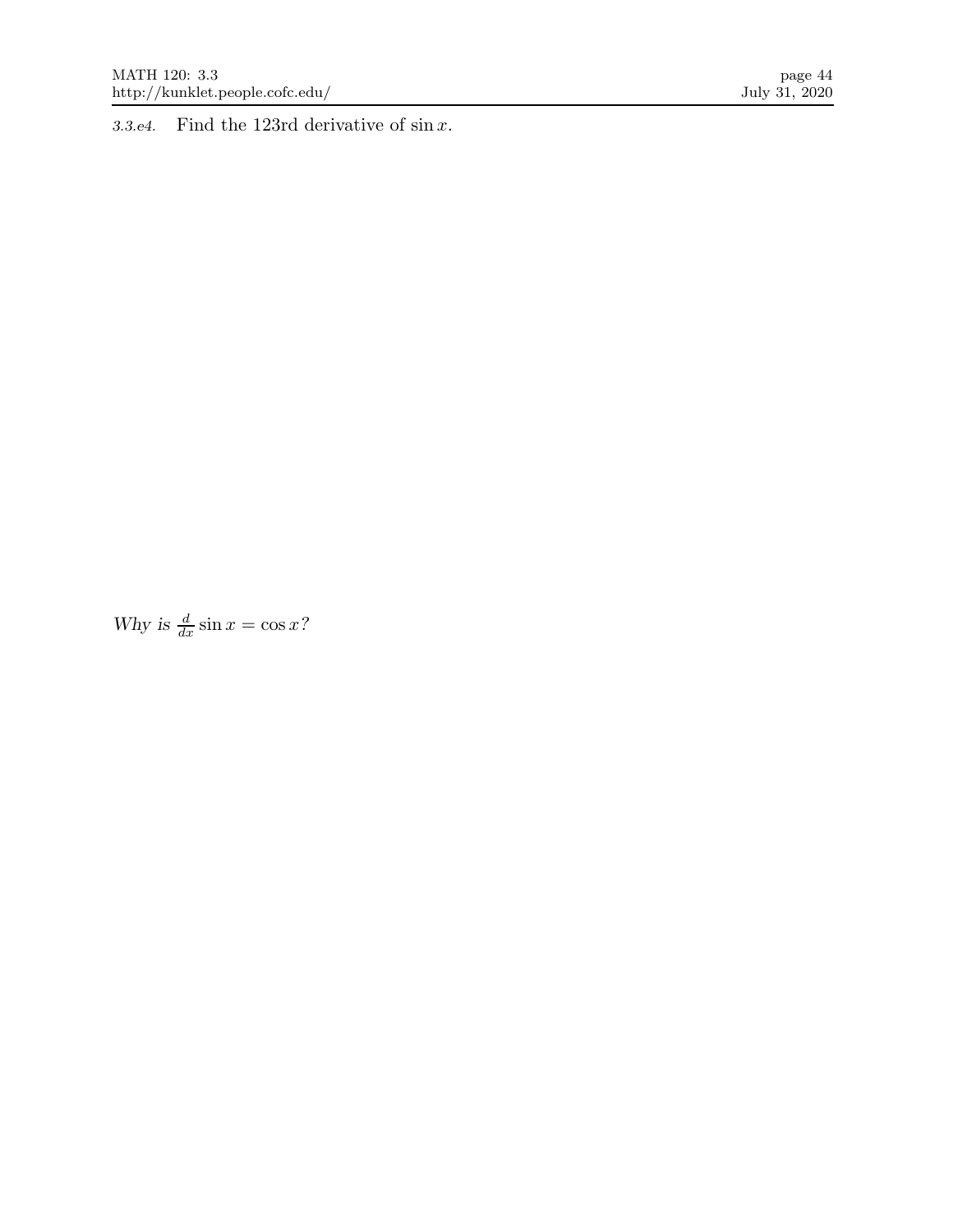### 3.4: The Chain Rule

Our final derivative rule will allow us to differentiate the composition of two functions. Suppose that  $y$  is a differentiable function of  $u$ , which in turn is a differentiable function of  $x$ . How are the three derivatives

$$
\frac{dy}{du}, \quad \frac{du}{dx}, \quad \frac{dy}{dx}
$$

related? The answer is obvious in the right notation:

$$
\frac{dy}{du} = \lim_{\Delta u \to 0} \frac{\Delta y}{\Delta u}
$$

$$
\frac{du}{dx} = \lim_{\Delta x \to 0} \frac{\Delta u}{\Delta x}
$$

And therefore

$$
\frac{dy}{dx} = \lim_{\Delta x \to 0} \frac{\Delta y}{\Delta x}
$$
  
= 
$$
\lim_{\Delta x \to 0} \frac{\Delta y}{\Delta u} \frac{\Delta u}{\Delta x}
$$
  
= 
$$
\lim_{\Delta u \to 0} \frac{\Delta y}{\Delta u} \lim_{\Delta x \to 0} \frac{\Delta u}{\Delta x} = \frac{dy}{du} \frac{du}{dx}
$$

### II. Combination laws (continued).

**Chain Rule:** If y is a differentiable function of u, and u is a differentiable function of  $x$ , then  $y$  is a differentiable function of  $x$ , and

$$
\frac{dy}{dx} = \frac{dy}{du}\frac{du}{dx}.
$$

3.4.e1. Find the derivative of the given function.

a. 
$$
\sin x^2
$$
 b.  $\sin^2 x$  c.  $\sqrt{x^2 - 5x + 1}$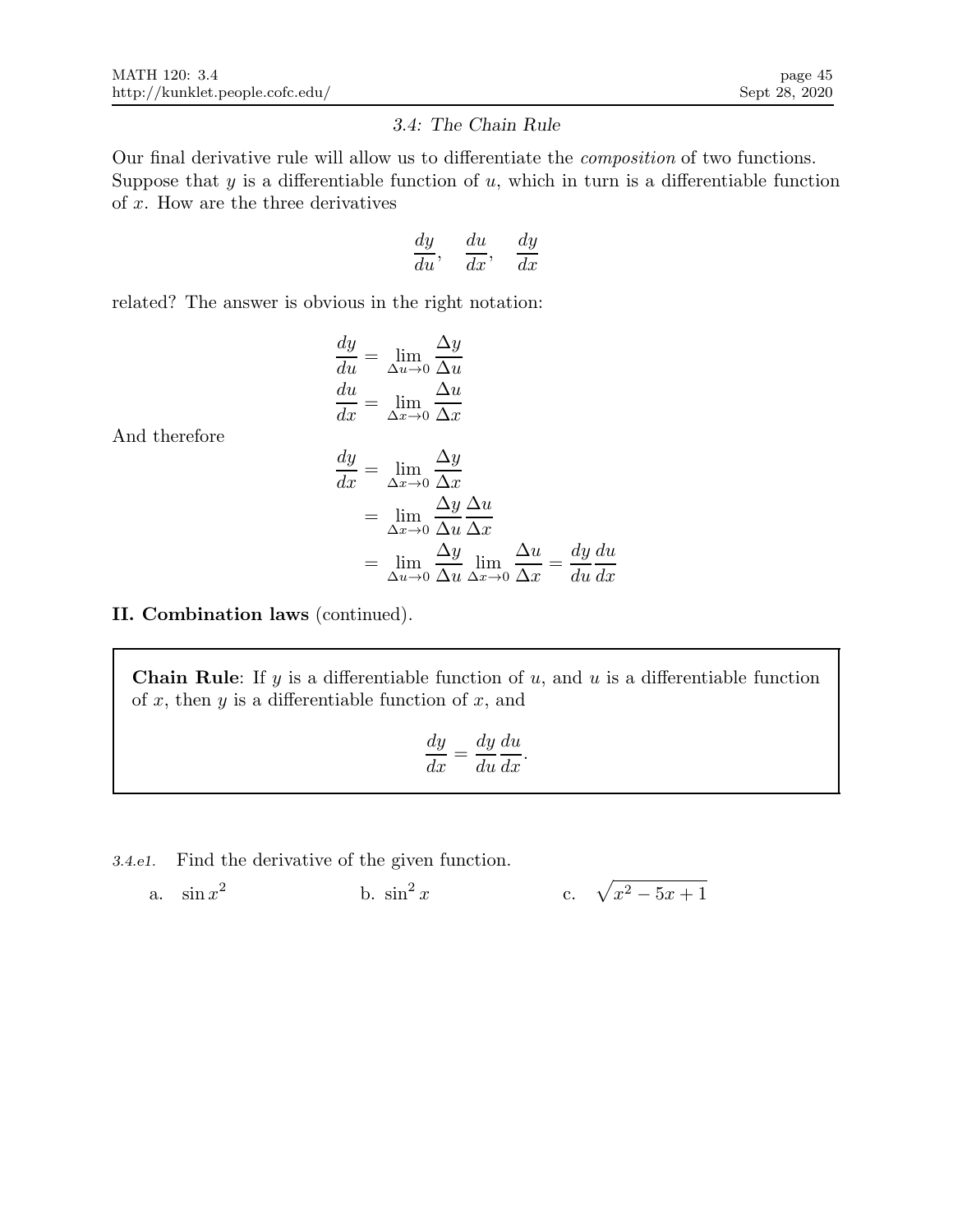In the last example, we saw that the derivative of a composition was always the derivative of the outer function evaluted at the inner function, times the derivative of the inner function:

**Chain Rule**, in function notation: If  $f$  and  $g$  are differentiable functions, then their composition is differentiable (where it exists), and

$$
\Big[ f\big(g(x)\big)\big]' = f'\big(g(x)\big)g'(x)
$$

3.4.e2. Find the derivative of the given function.

| a. $e^{x \sin x}$   | b. $2^x$                  | c. $e^{\tan^2 x}$         |
|---------------------|---------------------------|---------------------------|
| d. $x^2 \cos^2 x^3$ | e. $(\sin^2 x)e^{\cos x}$ | $rac{e^x}{\sec \sqrt{x}}$ |

In part c, at what  $x$ -values is the tangent line horizontal?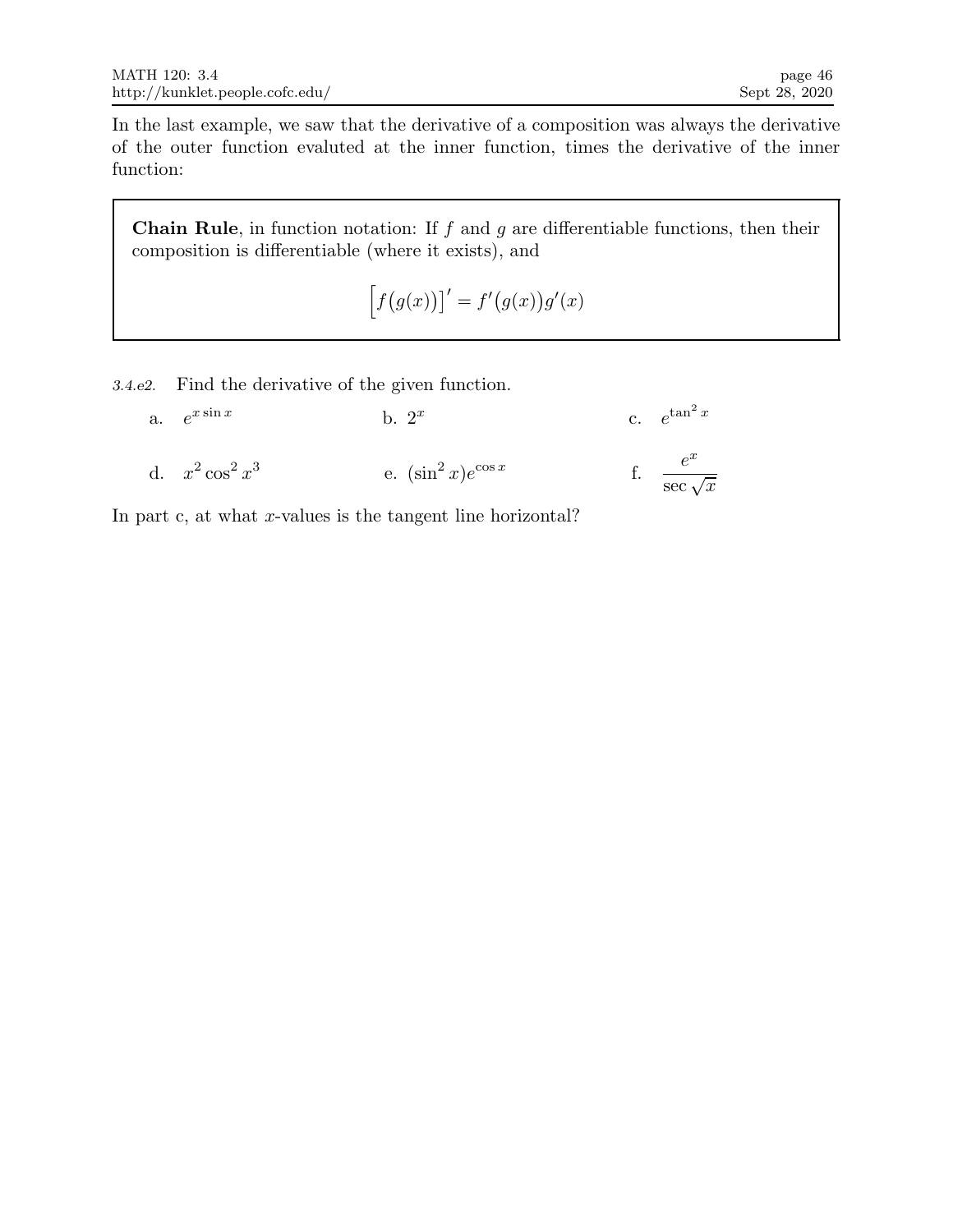### 3.5: Implicit Differentiation and the Inverse Trig Functions

Implicit differentiation is a method to find  $\frac{dy}{dx}$  along the graph of an equation. It's based on the fact that, even if the graph of an equation fails to be the graph of a function, it can



still consist of the graphs of *several* functions. So, if we differentiate both sides of an  $x-y$ equation, it's safe to assume that  $y$  is some unspecified function of  $x$ . The result is an equation in x, y, and  $\frac{dy}{dx}$  that, regardless of the original x-y equation, is **linear** in  $\frac{dy}{dx}$ .

3.5.e1. Find the equation of the line tangent to the curve  $x^2 - y^4 = 2x^4y - 2$  at the point  $(1, 1).$ 

 $3.5. e1,$   ${\it continued.}$  $\frac{dy}{dx}$  along the curve  $x^2 - y^4 = 2x^4y - 2$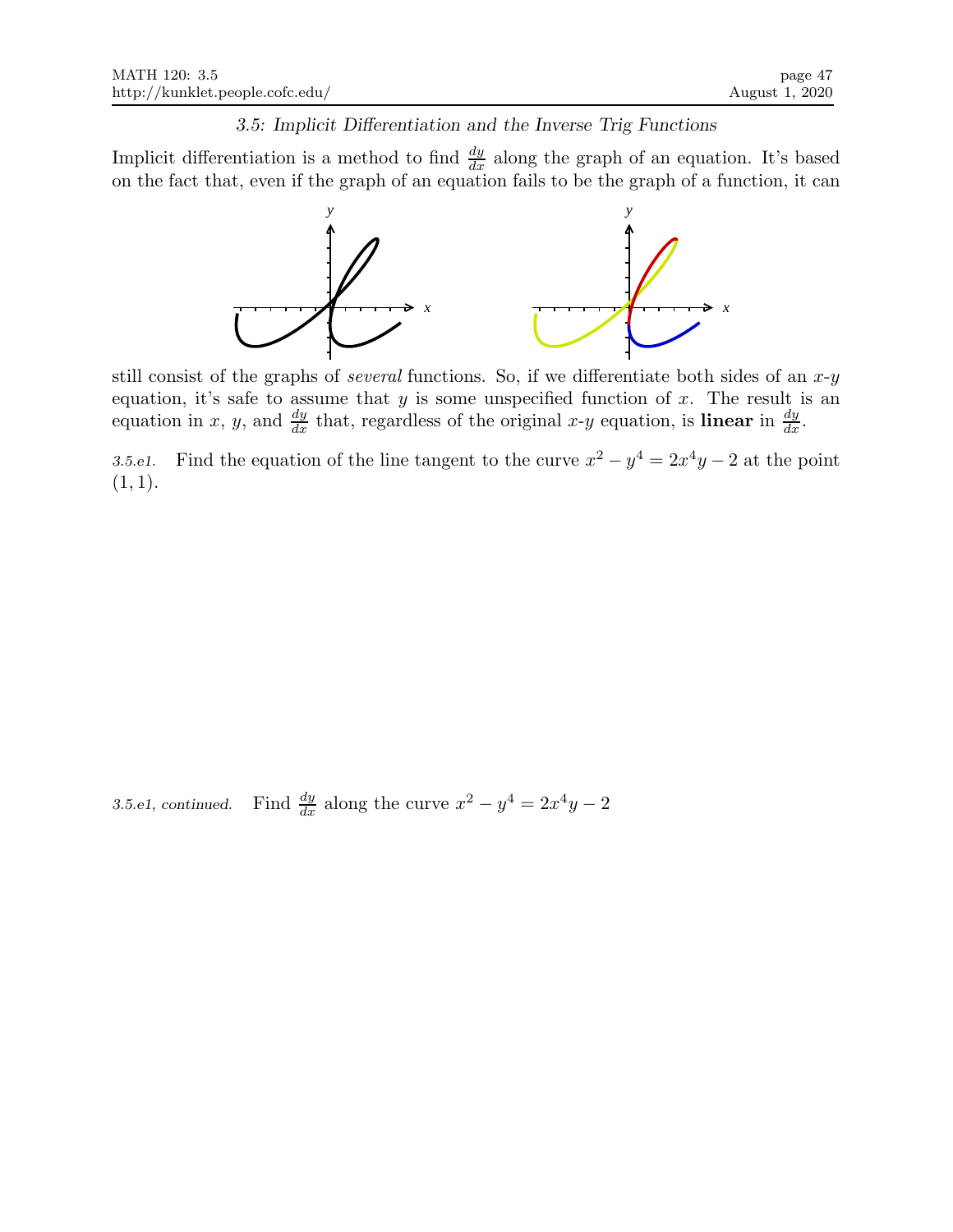3.5.e2. Find  $\frac{dy}{dx}$  along the curve  $xy^2 = e^y(x^2 + y^2)$ 

3.5.e3. Find  $\frac{dy}{dx}$  along the curve  $x^{2/3} + y^{2/3} = 4$ 

Here's the graph: https://www.desmos.com/calculator/y4nvy6epy8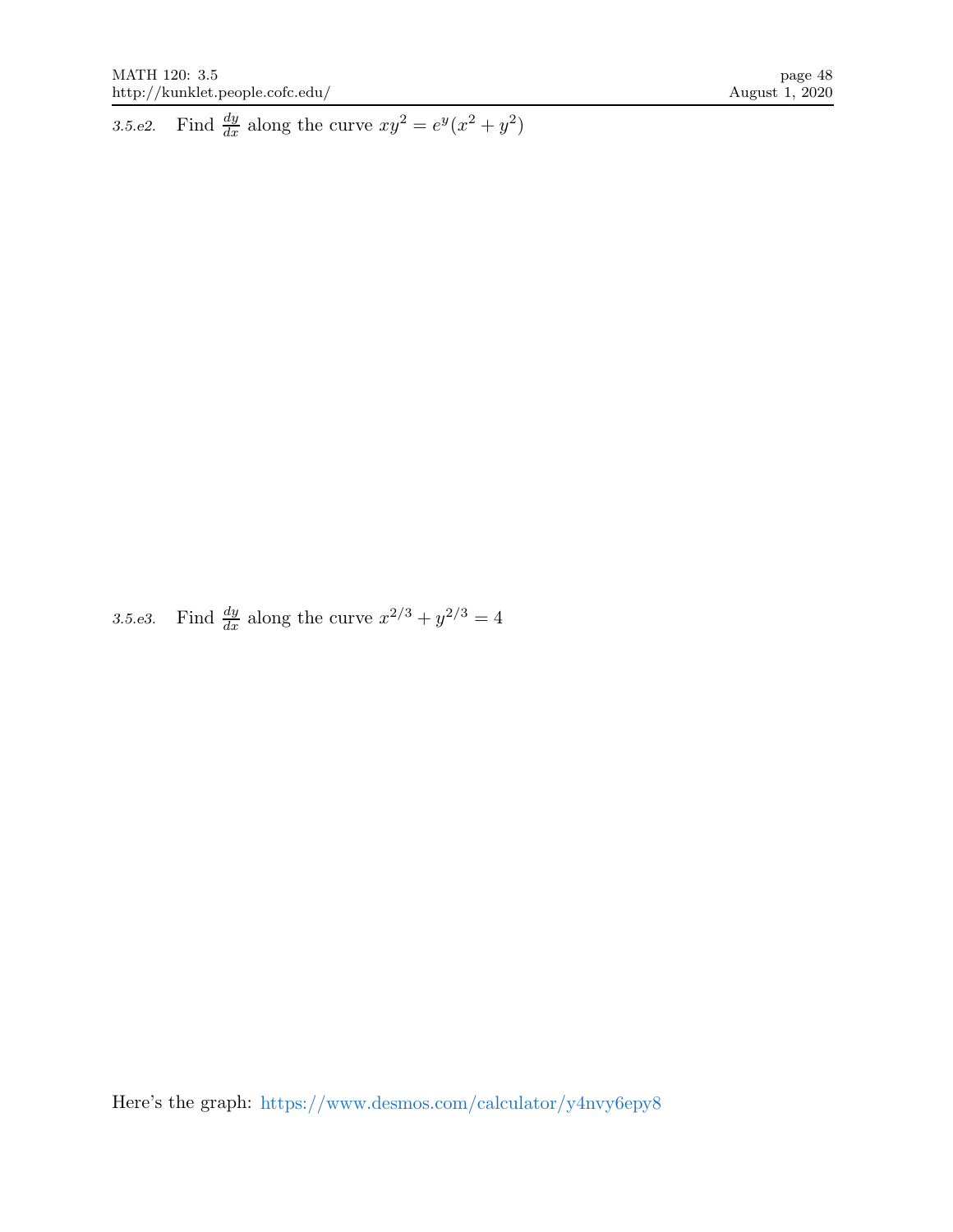3.5.e3, continued. Find  $\frac{d^2y}{dx^2}$  along the curve in 3.5.e3.

3.5.e4. Find  $\frac{dy}{dx}$  along the curve  $x^2 = y^2(y+1)$ 

Here's the graph: https://www.desmos.com/calculator/y4nvy6epy8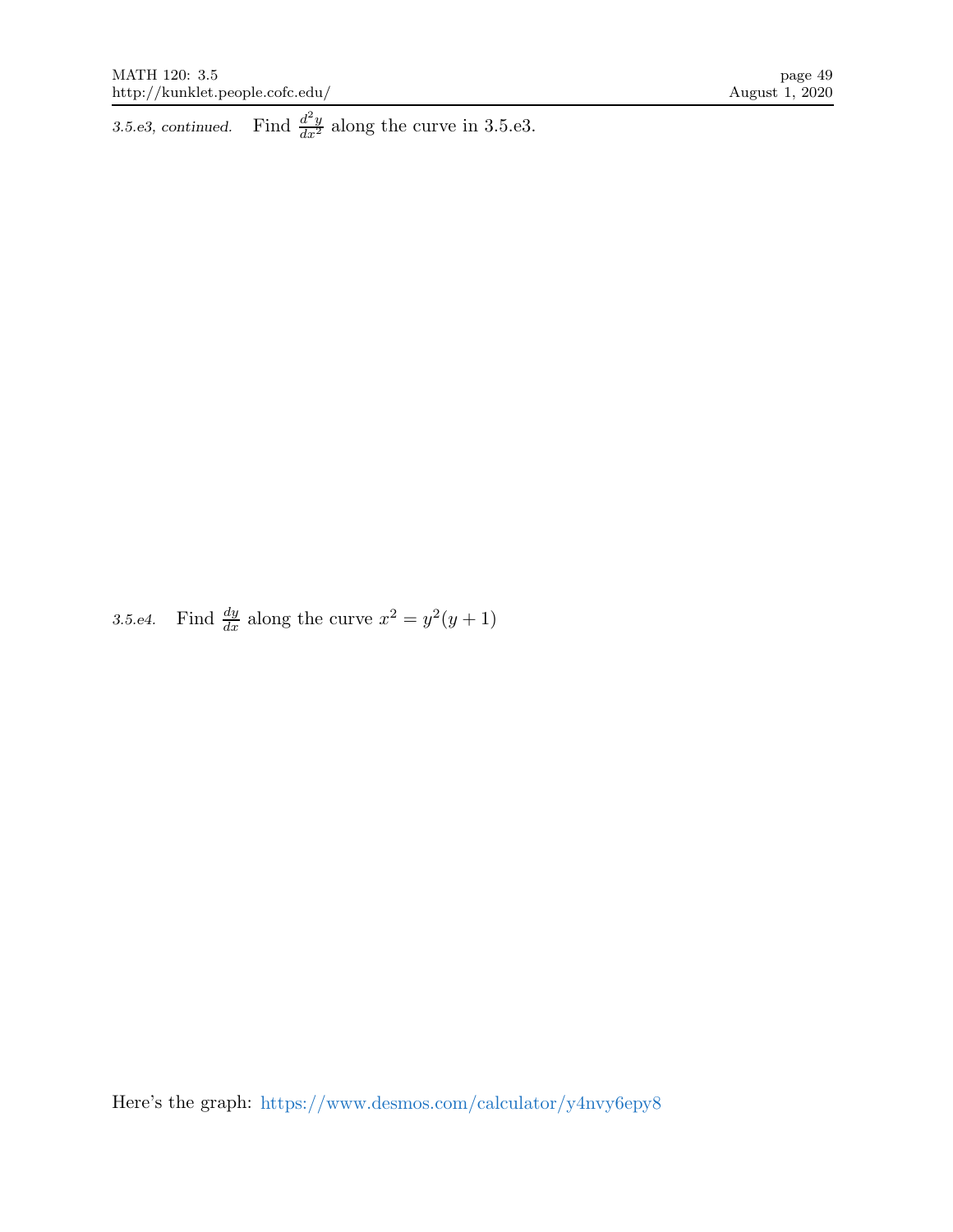Derivatives of the inverse trig functions

More entries in our catalog of functions and their derivatives.

# I. Catalog.

| $(\sin^{-1} x)' = \frac{1}{\sqrt{1 - x^2}}$ | $(\cos^{-1} x)' = -\frac{1}{\sqrt{1-x^2}}$  |
|---------------------------------------------|---------------------------------------------|
| $(\tan^{-1} x)' = \frac{1}{1+x^2}$          | $(\cot^{-1} x)' = -\frac{1}{1+x^2}$         |
| $(\sec^{-1} x)' = \frac{1}{x\sqrt{x^2-1}}$  | $(\csc^{-1} x)' = -\frac{1}{x\sqrt{x^2-1}}$ |

3.5.e5. Show that  $\frac{d}{dx}$  sec<sup>-1</sup>  $x = \frac{1}{x\sqrt{x^2}}$  $rac{1}{x\sqrt{x^2-1}}$ .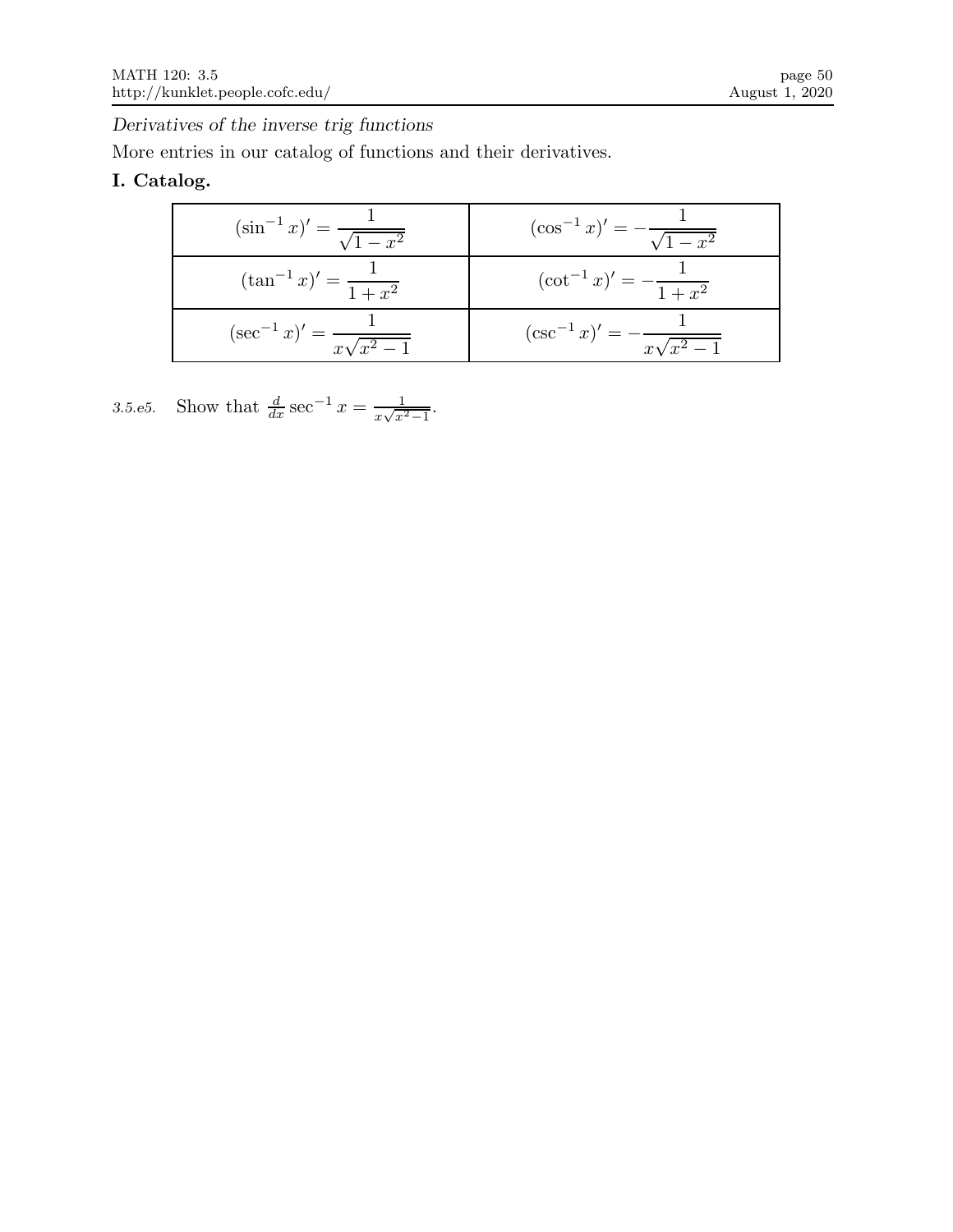3.5.e6. Find the derivative of the given function.

a.  $(\tan^{-1} x)(\sin^{-1} x)$  b.  $e^x \arccos x^3$ c.  $\sec(\sec^{-1} x)$  d.  $\cot(\arctan e^x)$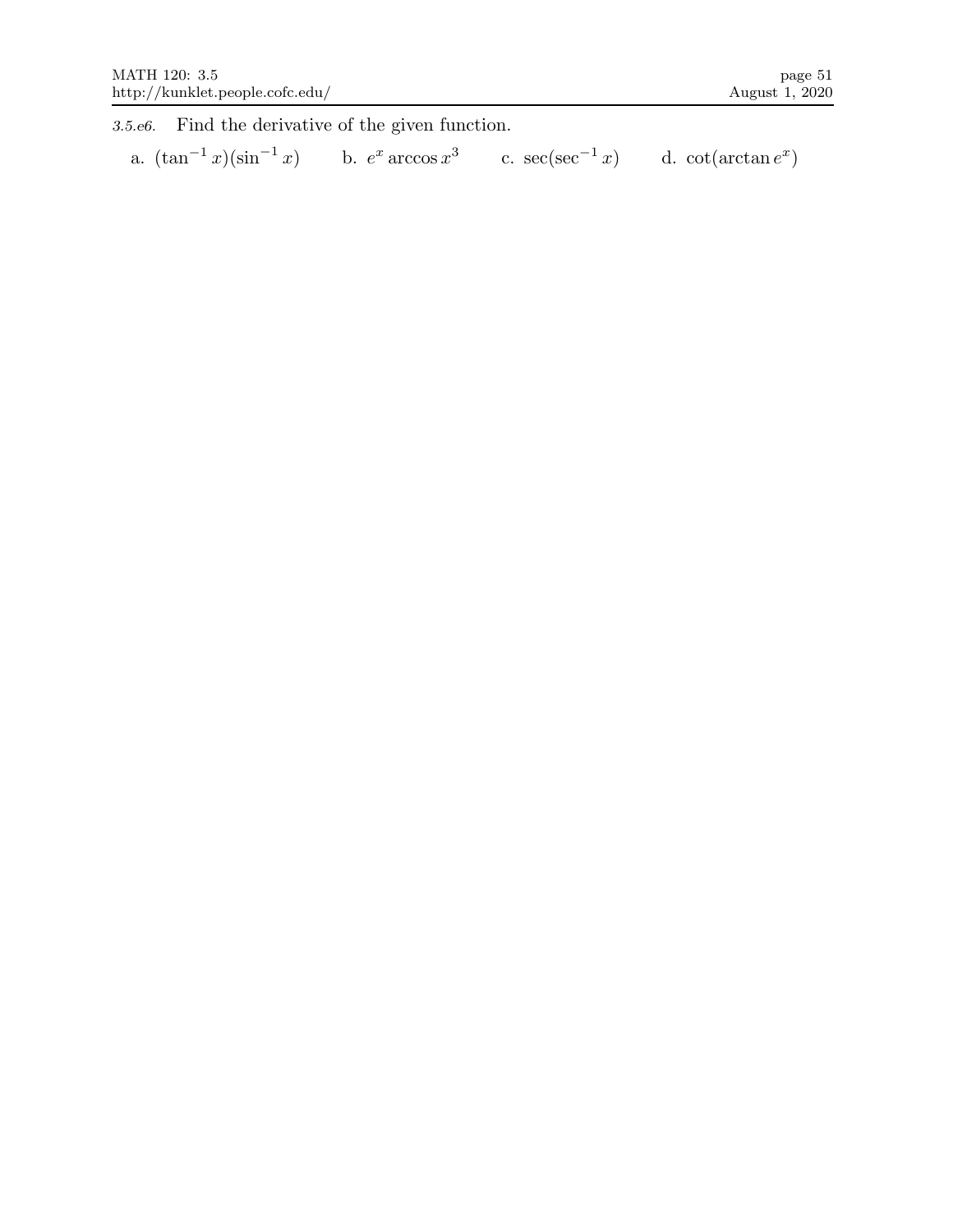## 3.6: Derivatives of Logarithmic Functions

Two more entries for our catalog of functions and their derivatives.

## I. Catalog.

$$
(\ln x)' = \frac{1}{x}
$$
  $(\ln |x|)' = \frac{1}{x}$ 

The functions  $\ln x$  and  $\ln |x|$  agree on  $(0, \infty)$ , but, of the two, only  $\ln |x|$  is defined on  $(-\infty, 0)$ . We sometimes say that  $\ln |x|$  is the even extension of  $\ln x$ .



Interestingly, the derivative of  $\ln |x|$  has exactly the same algebraic formula as the derivative of ln x. This fact will be of great importance in Chapter 5.

3.6.e1. Show that  $\frac{d}{dx} \ln x$  and  $\frac{d}{dx} \ln |x|$  both  $= \frac{1}{x}$ .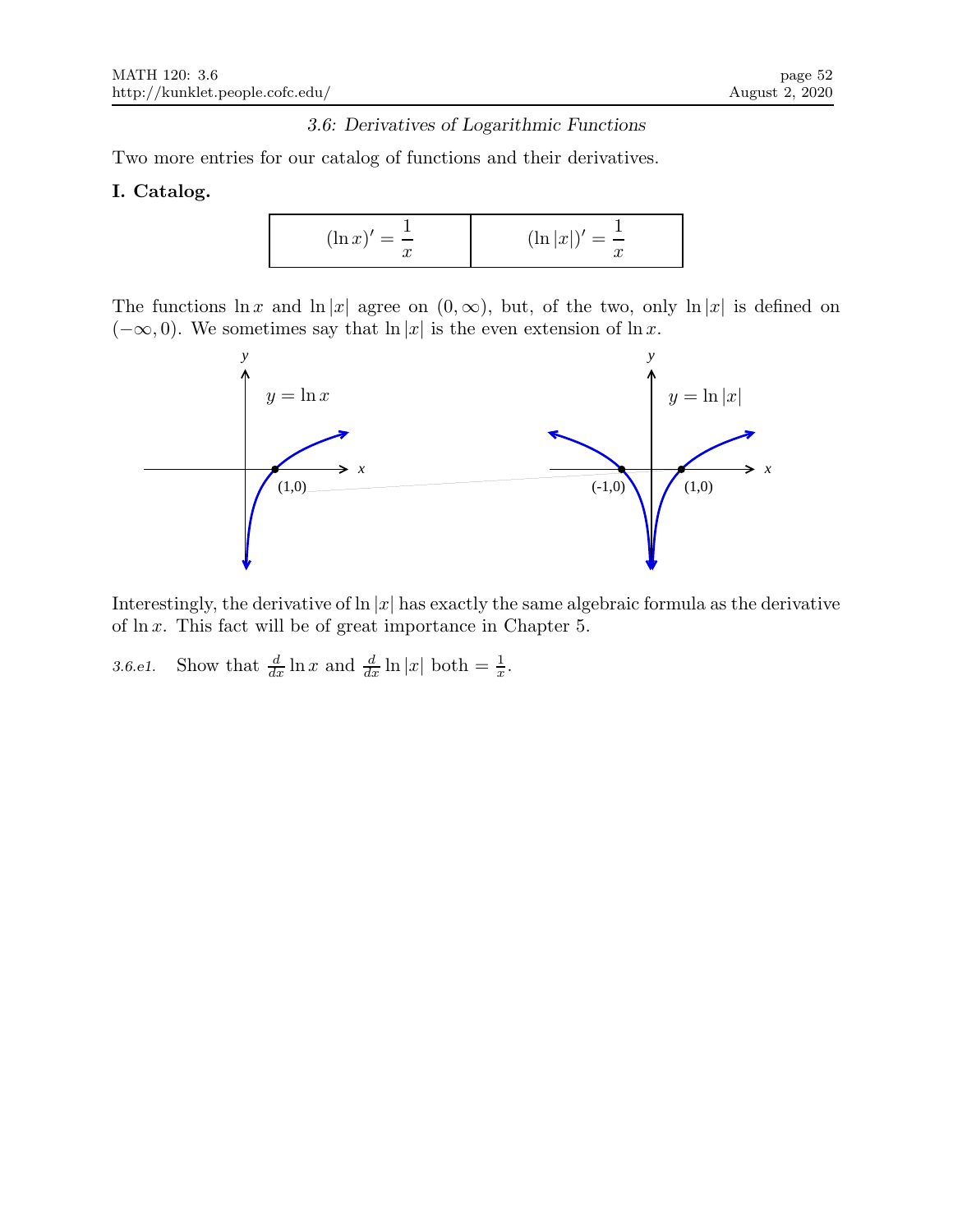|               | 3.6.e2. Find the derivative of the given function. |                   |                              |
|---------------|----------------------------------------------------|-------------------|------------------------------|
| $a. \ln 2$    | b. $\ln(2x)$                                       | c. $\ln  \sec x $ | d. $\ln(e^{-x} 5x^2 \sin x)$ |
| e. $\log_3 x$ | f. $e^{\frac{1}{2} \ln x}$                         | g. $x^{x/2}$      | h. $(x^2+1)^{\sin x}$        |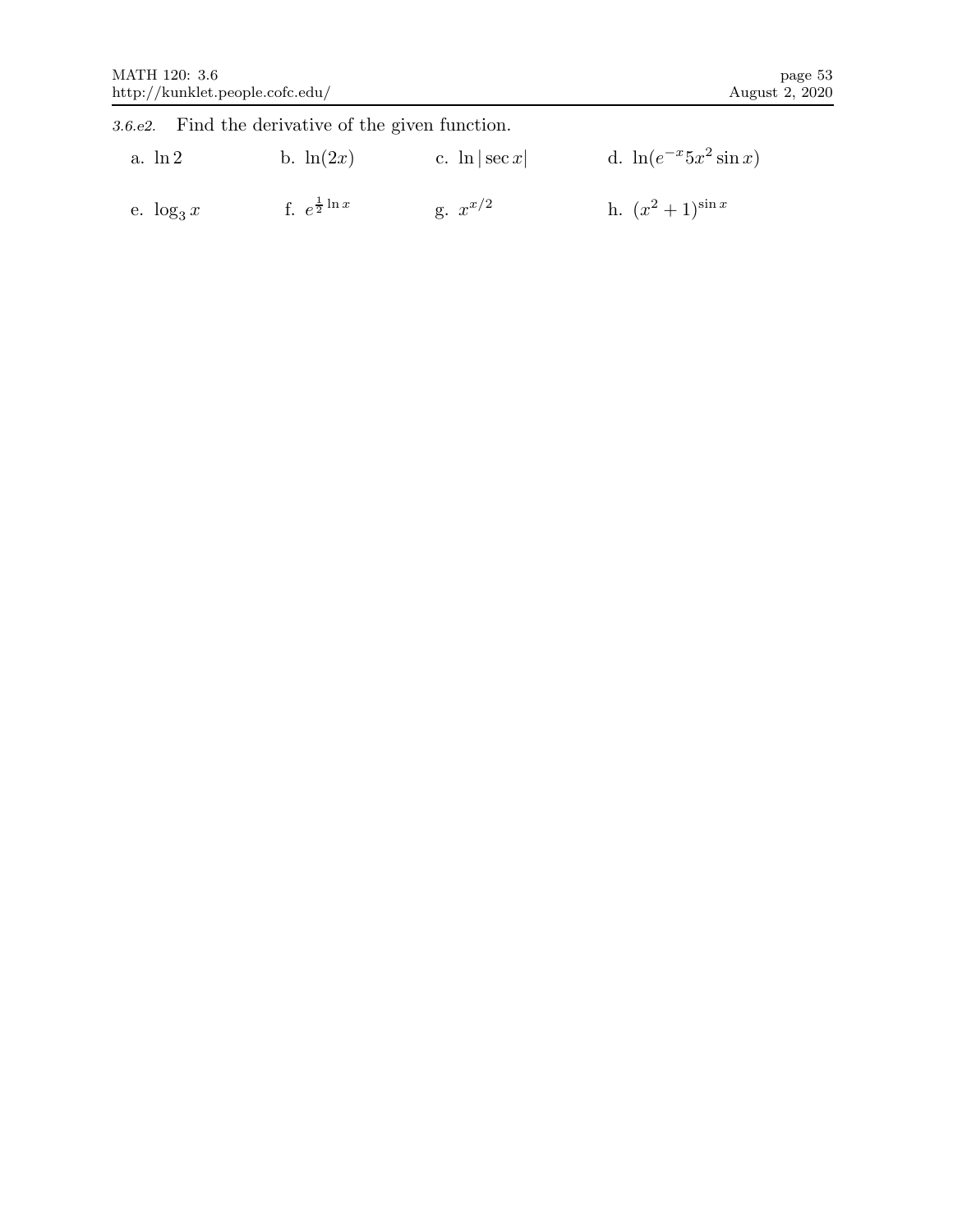## 3.7: Rates of change in the sciences

Recall that  $\frac{dy}{dx}$  is the rate of change of the function y with respect to the variable x. If  $\frac{dy}{dx}$  were constant, it would equal the change in y corresponding to a 1 unit increase in x. The units of  $\frac{dy}{dx}$  are the units of y per units of x.

3.7.e1. A ball launched upward is at altitude  $s = 64t - 16t^2$  meters at time t seconds after launch. Find the following.

- a. The ball's velocity and acceleration at time  $t$ , and the units of each.
- b. When the ball is traveling upward and when it is traveling downward.
- c. A schematic diagram of the ball's motion
- d. When the ball's velocity is increasing.
- e. The ball's  $speed = the absolute value of velocity.$
- f. The graph of the ball's velocity and speed.
- g. When the ball is speeding up and when it is slowing down.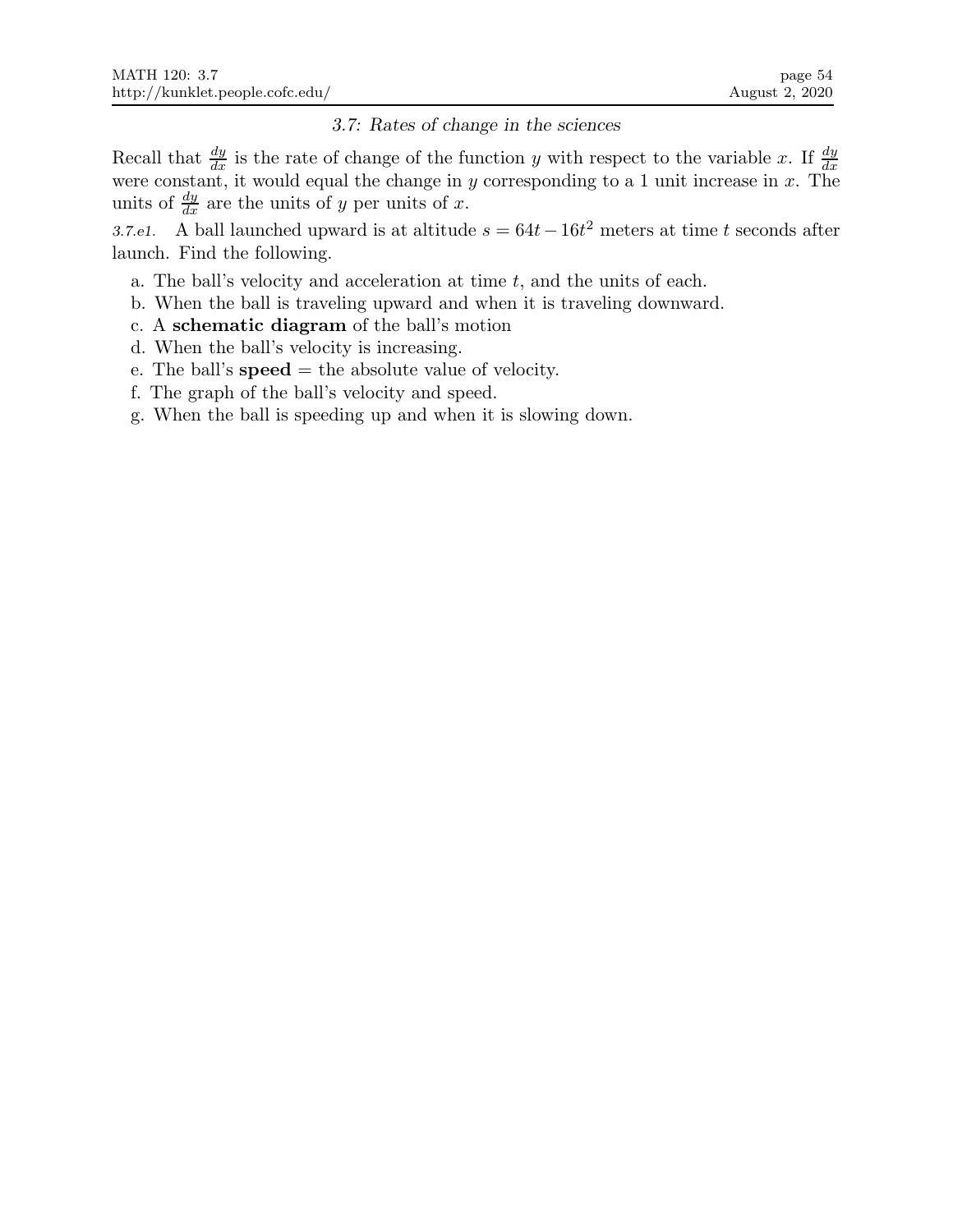3.7.e2. An object traveling along a number line as it position  $s = \frac{1}{4}$  $\frac{1}{4}t^4 - 2t^2$  m at time t sec, for  $-\infty < t < \infty$ .

- a. Find the object's velocity, acceleration, and speed.
- b. When is the object moving in the positive direction? Draw a schematic graph.
- c. Find the net distance traveled and total distance traveled by the object . . .
	- i. ... from  $t = 0$  to  $t = 2\sqrt{2}$ .
	- ii. ... from  $t = 0$  to  $t = 3$ .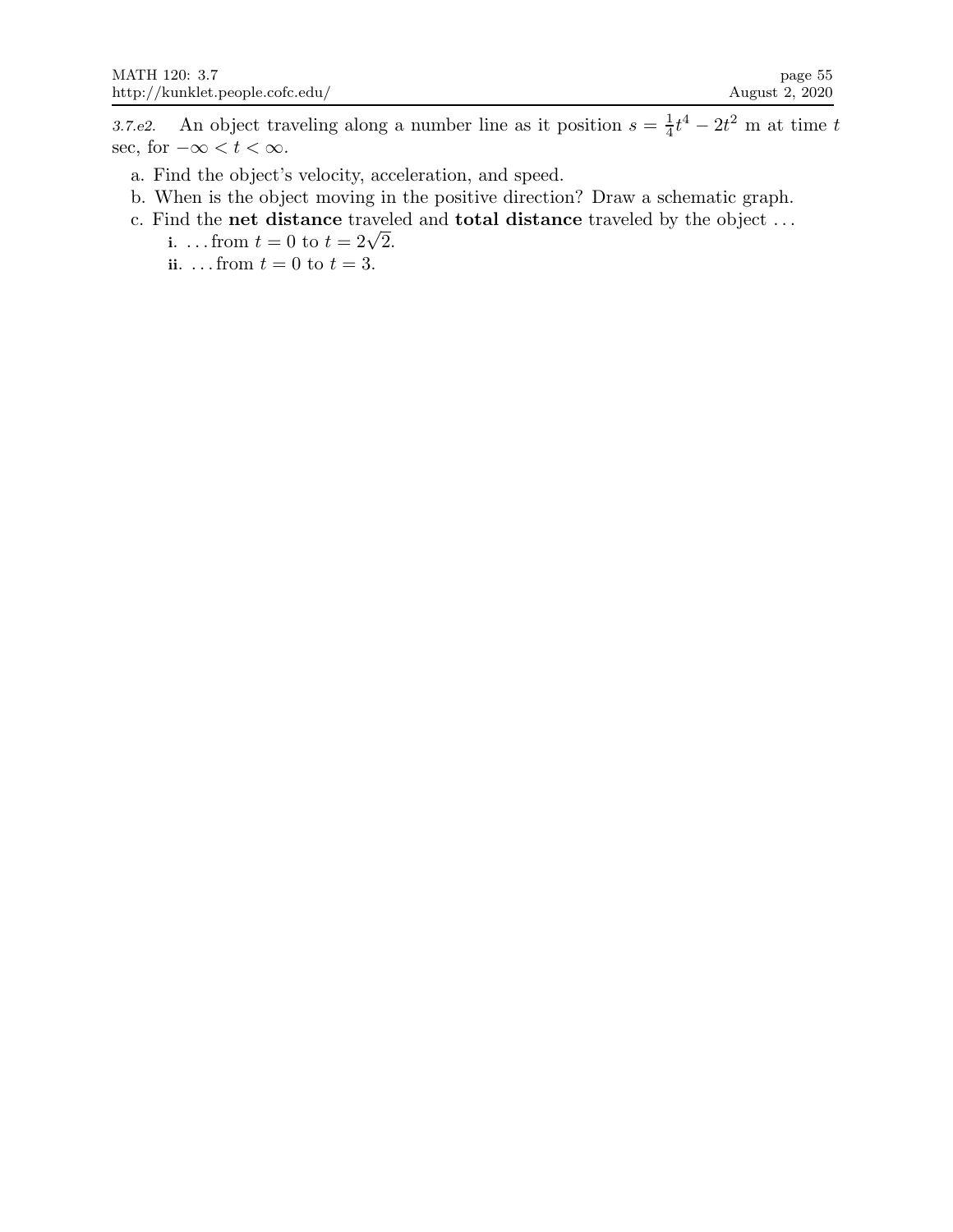3.7.e3. Graph velocity and speed for the given position function.

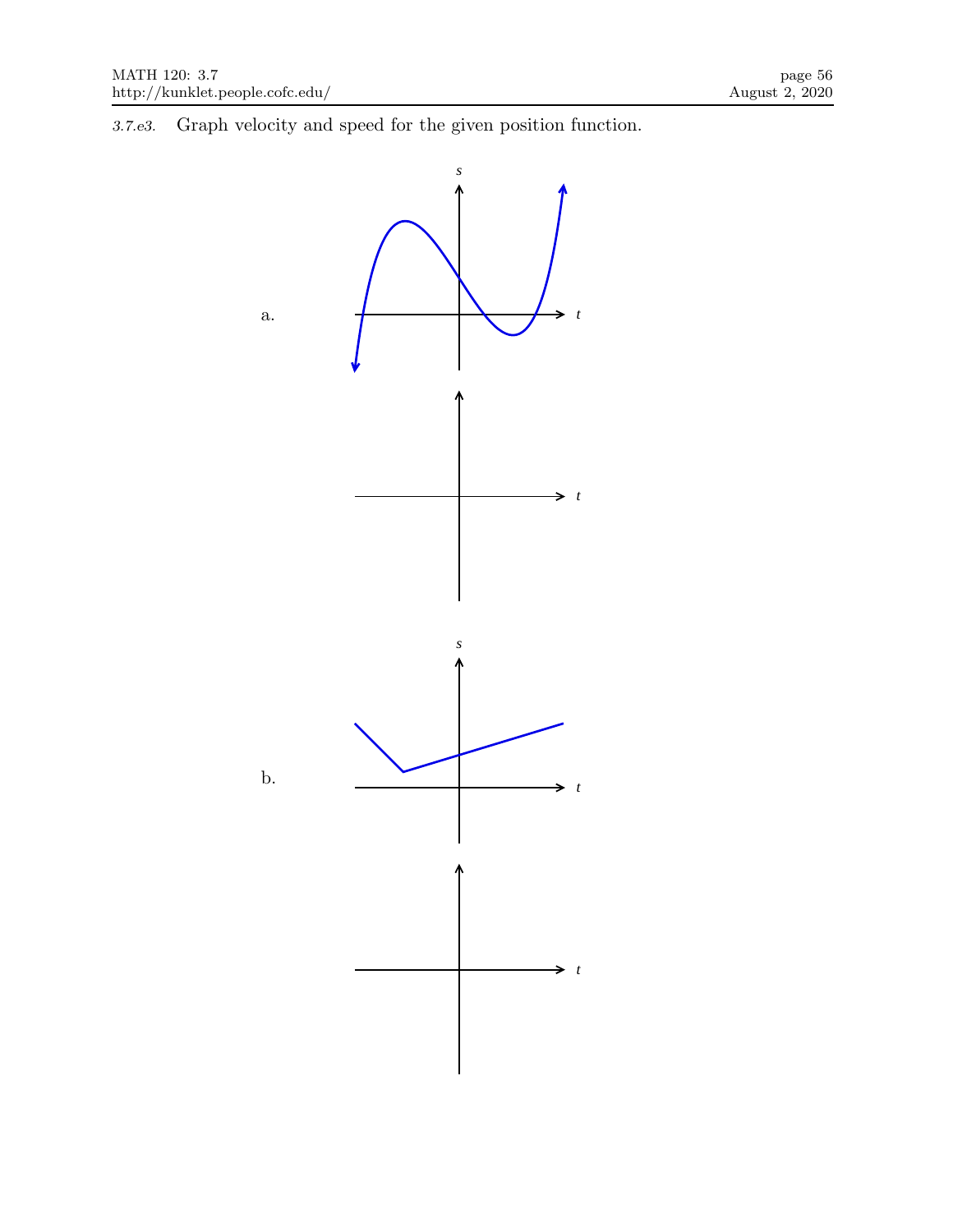## 3.9: Related Rates

3.9.e1. A 10-ft long ladder is leaning against a vertical wall on horizontal ground. If the bottom of the ladder is pulled away from the wall at a rate of 1 ft/sec, how fast is the ladder sliding down the wall when the bottom is 6 ft from the wall?

See an animation of this at https://www.desmos.com/calculator/akotvavges

Tip: Identify all rates referred to in the problem as derivatives of quantities in your picture (lengths, areas, volumes, angle measurements, etc.) and make those quantities your variables. Find an equation that relates just those variables and no others.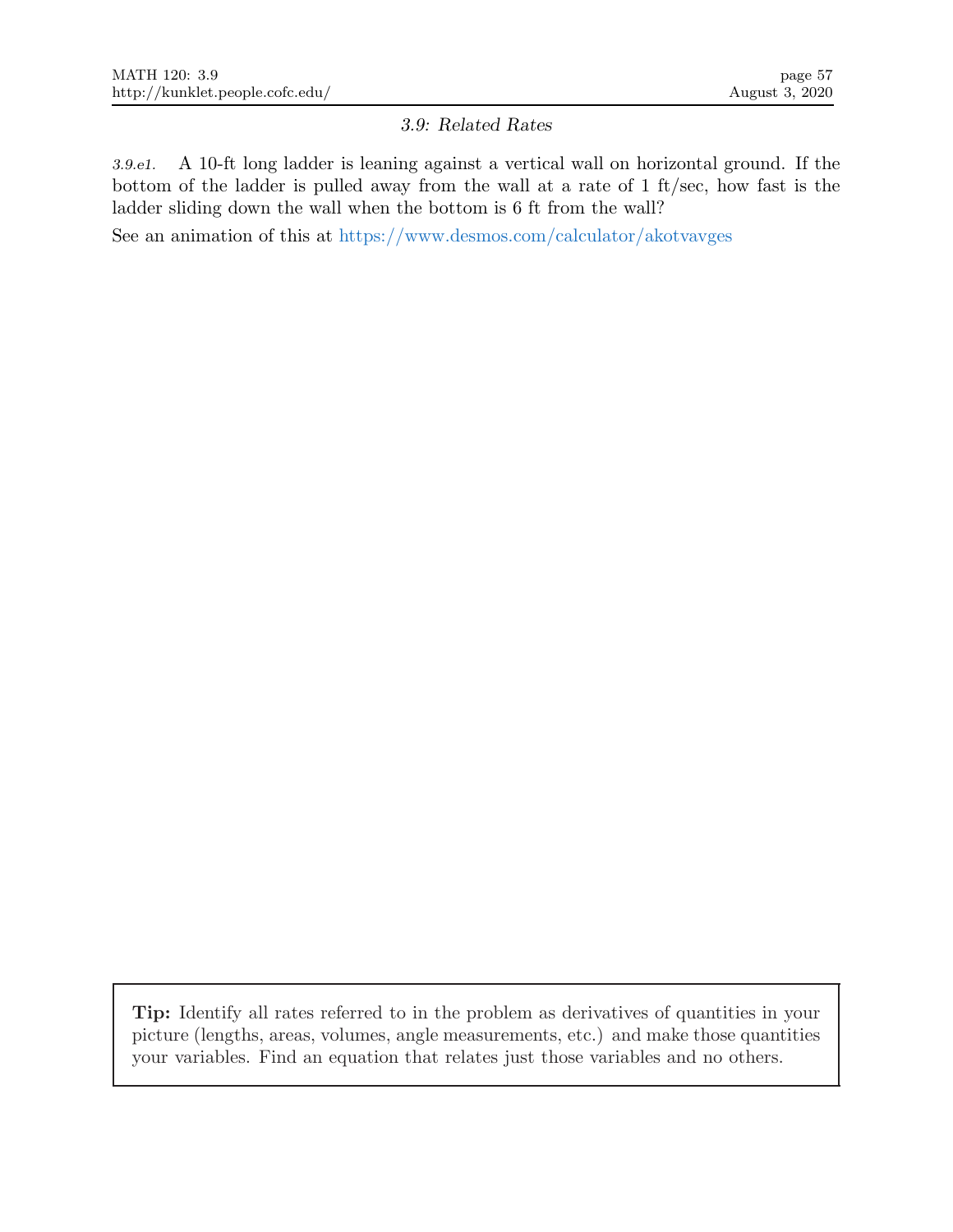3.9.e2. A kite flying at altitude 50 m is moving horizontally 2 m/sec away from the kite flyer on the ground.

a. How fast is the kite flyer letting out string when the kite is 100 m away from her?

b. At that moment, how fast is the angle of elevation from the flyer to the kite decreasing in radians/sec?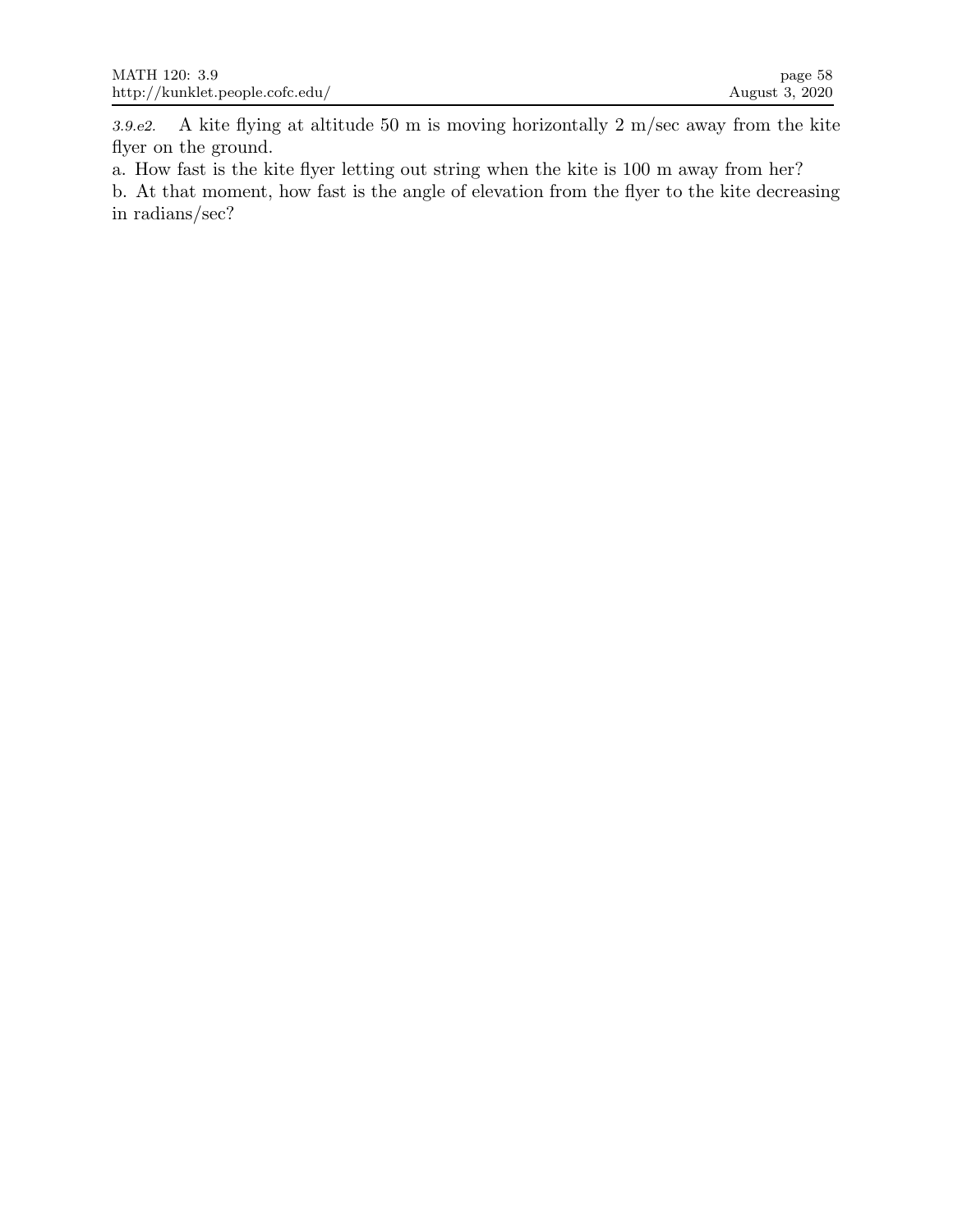3.9.e3. A conical paper cup has height 3 in and radius 1in. Water is leaking from the bottom of the cup  $\frac{1}{18}$  in<sup>3</sup>/sec. Find how fast the depth of water in the cup is falling when it is 2 in deep.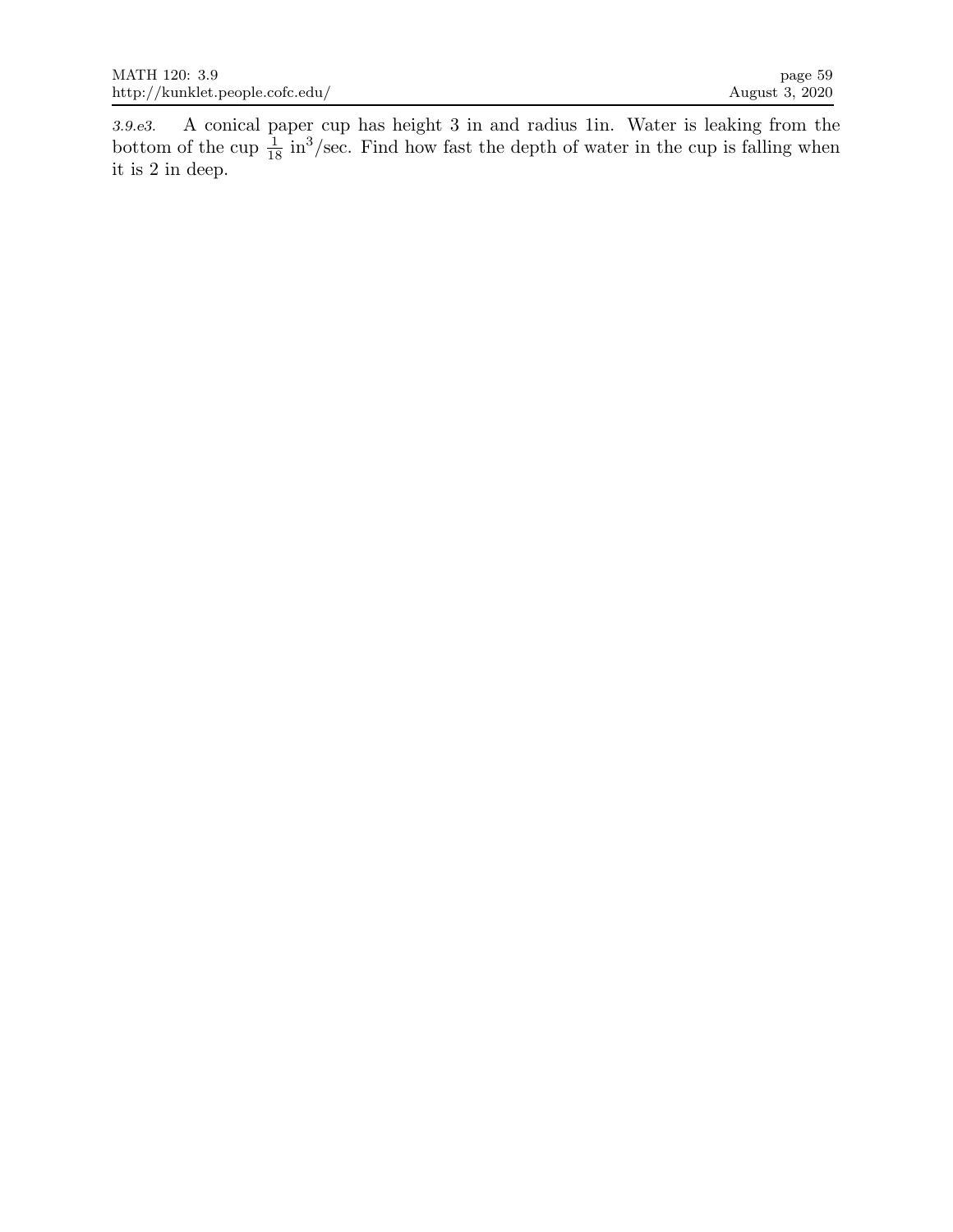Tip: The most common sources of equations in these problems is the pythagorean theorem, similar triangles, right-triangle trigonometry, 3-D geometry formulas, and, occasionally, the law of cosines.

3.9.e4. One ship leaves harbor and travels at the speed 2 nautical miles per hour, or knots. One hour later, a second ship leaves harbour traveling 3 knots. If the two ships travel in straight lines meeting at a 60◦ angle, how fast is the distance changing when the second ship has been under sail for 1 hour?

Animation at https://www.desmos.com/calculator/fngaejjixm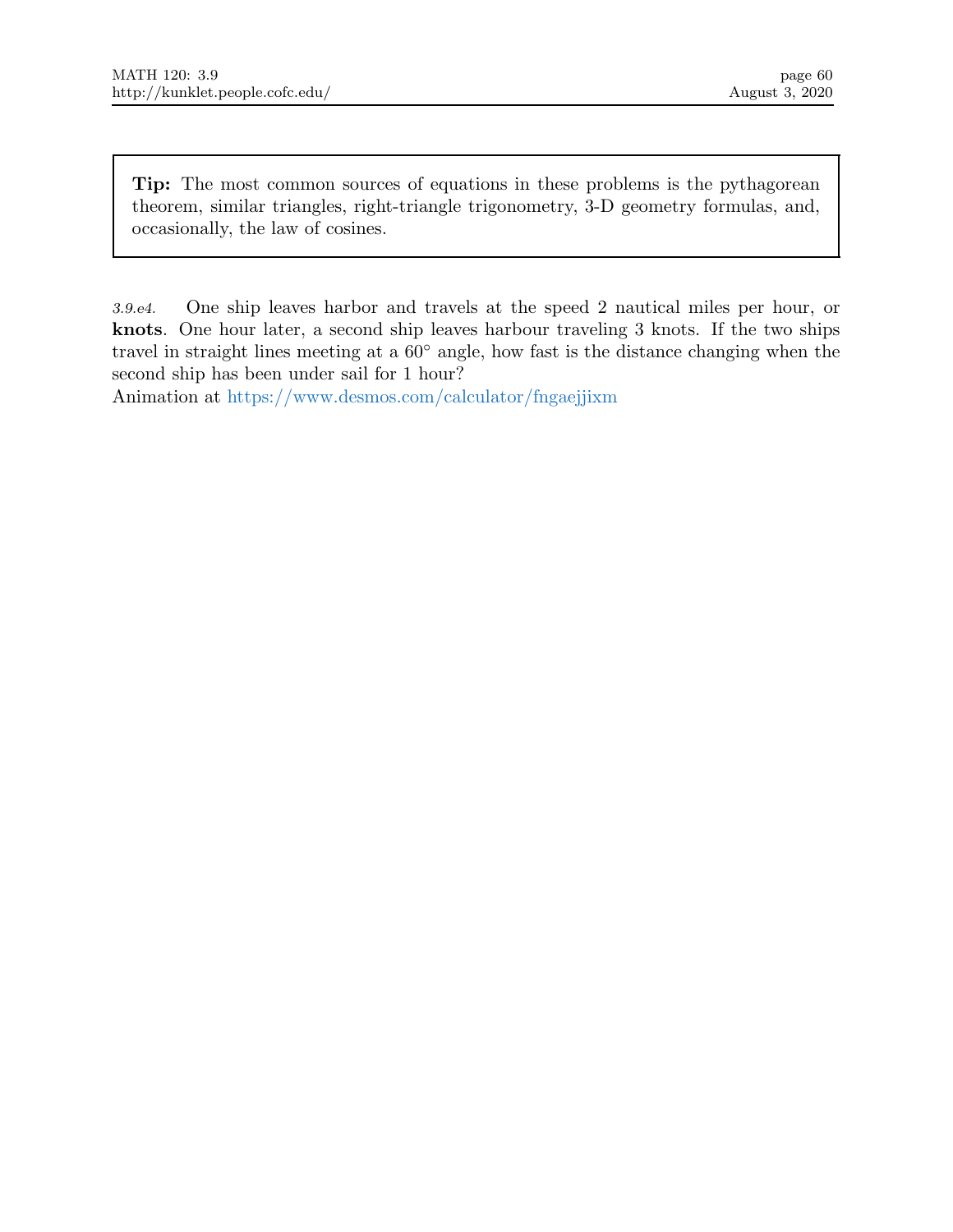3.9.e5. A lighthouse stands on a small island 1 mi from a point P on a straight shoreline. If the light atop the light house rotates  $3\pi$  radians/min, how fast is the beam of light moving along the shore when it's shining on a point  $\frac{1}{2}$  mile from P? Animation at https://www.desmos.com/calculator/d09fdiiwah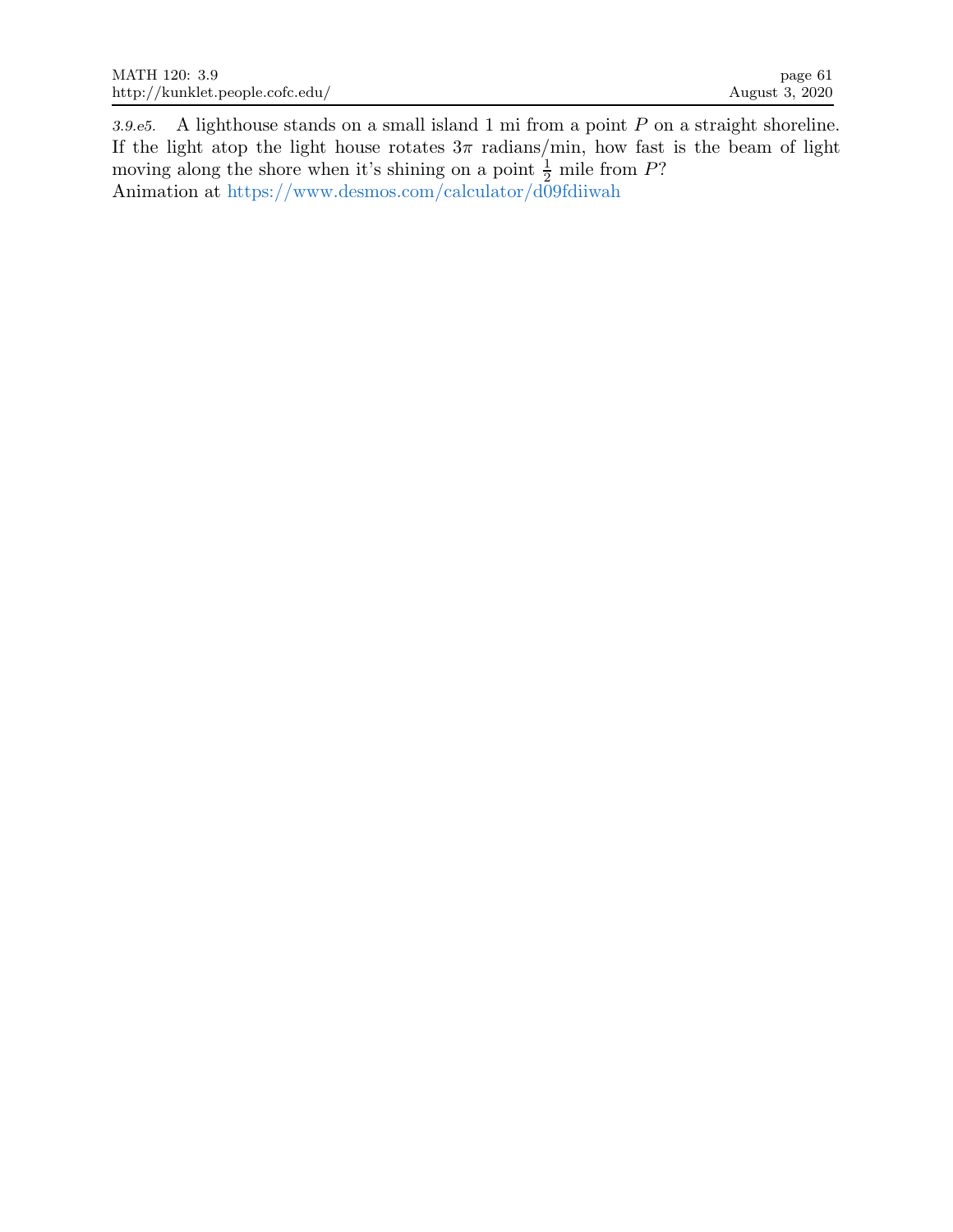#### 3.10: Linear Approximation

We often say that a tangent line is a good approximation to a curve near the point of tangency. In this section, we discuss what exactly we mean by this.

3.10.e1. Find the line tangent to  $y = x^2$  at  $x = 2$  and compare its y-values with those of the curve near  $x = 2$ .



| $\boldsymbol{x}$ | $x^2$    | $4+4(x-2)$ | error   | $x-2$ |
|------------------|----------|------------|---------|-------|
| 2.1              | 4.41     | 4.4        | .01     |       |
| 2.01             | 4.0401   | 4.04       | .0001   |       |
| 2.001            | 4.004001 | 4.004      | .000001 | .001  |

**Definition 3.10.1.** If f is differentiable at a, then the **linearization** of f at a is the function

$$
L(x) = f(a) + f'(a)(x - a).
$$

Generally, Linear Approximation refers to the approximation of the function  $f(x)$  by the function  $L(x)$  for x near a, which we vaguely indicate by

$$
f(x) \approx L(x) \qquad (x \approx a).
$$

That much could said for any linear function, if it equals  $f(a)$  at  $x = a$ . What makes  $L(x)$ special among all linear functions is the property that the error of the approximation

$$
f(x) - L(x) = (x - a)\varepsilon,
$$

where  $\varepsilon$  is a quantity which goes to zero as  $x \to a$ . This makes the error  $(x - a)\varepsilon$  small relative to  $x - a$ . Compare, for example, the last two columns in the table in 3.10.e1.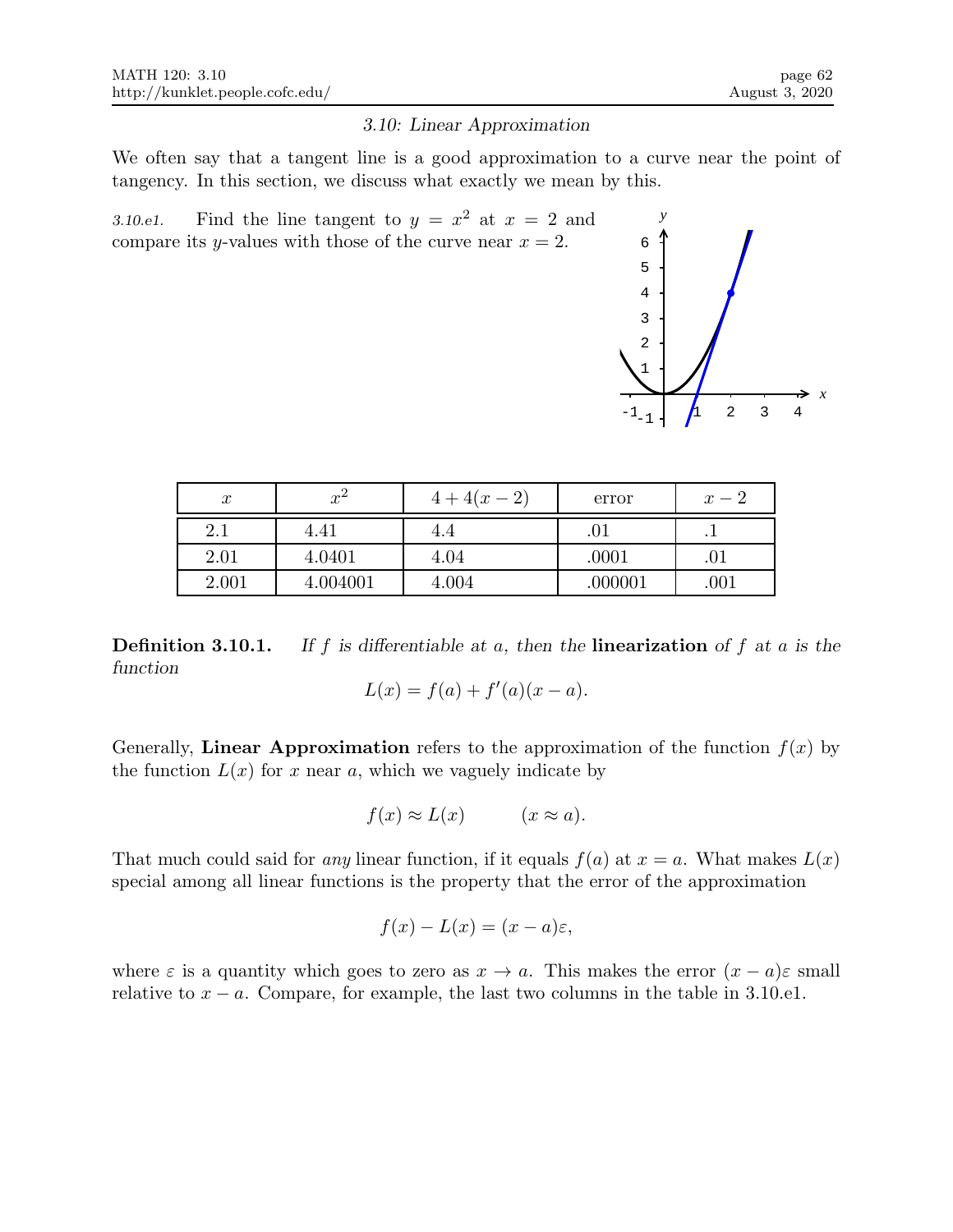3.10.e2. Find the linearization of the function at the given point.

a.  $e^x$ ,  $a = 0$  b. e b.  $e^x$ ,  $a = 1$ c.  $\sin x, a = 0$ d. sin x,  $a = \pi/4$ e.  $\sqrt{x}$ ,  $a = 9$ 

3.10.e3. Use linear approximation to approximate the given number a.  $ln(1.05)$ b.  $cos(89^\circ)$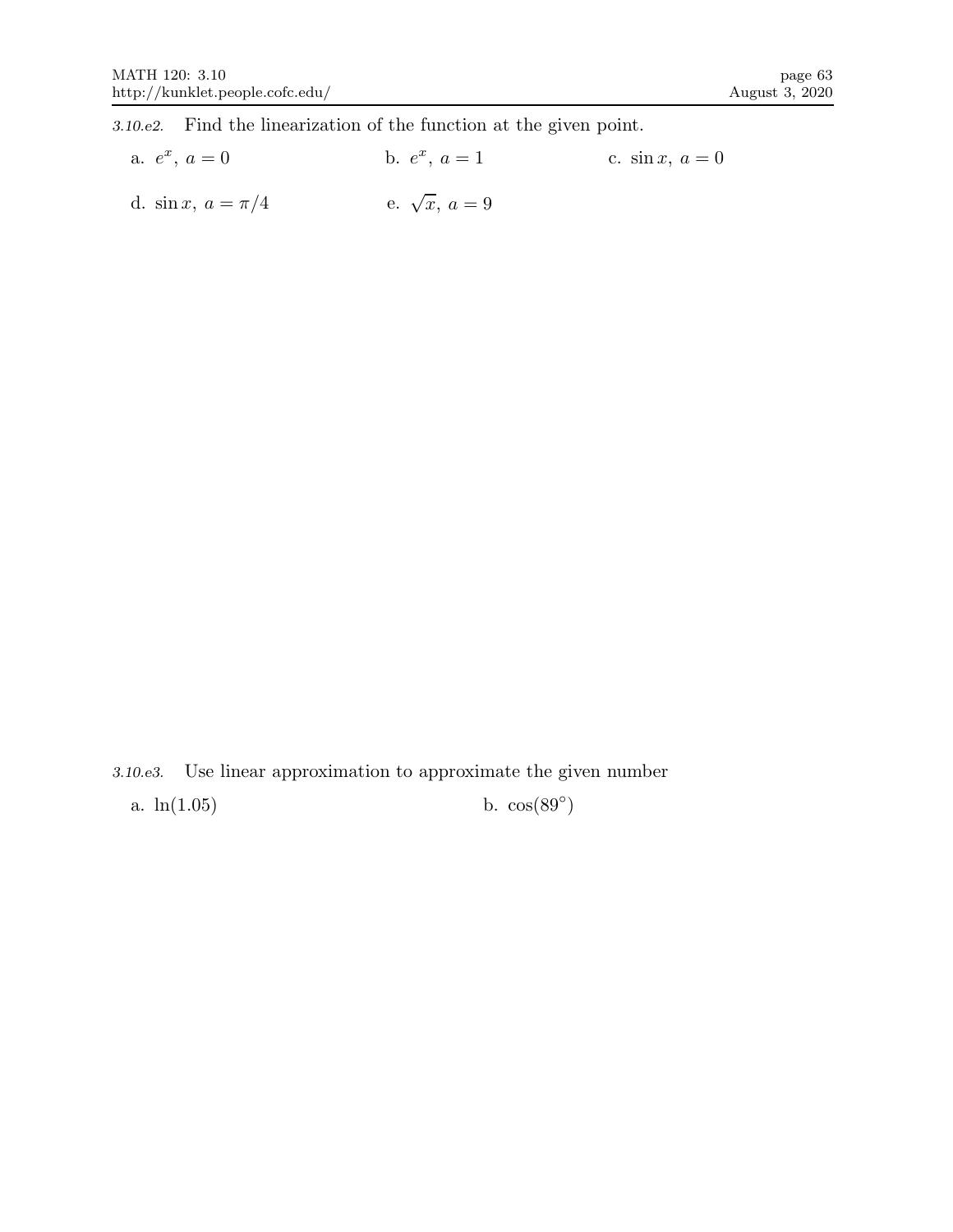**Definition 3.10.2.** The differential of y is dy  $\frac{dy}{dx}$  dx, which we write as dy.

3.10.e4. Find the differential of the function, a

a.  $\tan^{-1} x$  b.  $\ln|\sin x|$  $^{-x}$  cos x

The differential is of great importance in Chapter 5, but it is natural to introduce it here, since it is the change in the linearization between  $a$  and  $x$ , and linear approximation could be phrased as saying

$$
f(x) - f(a) \approx f'(a)(x - a),
$$

that is, the change in y along the curve  $y = f(x)$  is approximately the change in y along the line  $y = L(x)$ , which we write as

$$
\Delta y \approx dy.
$$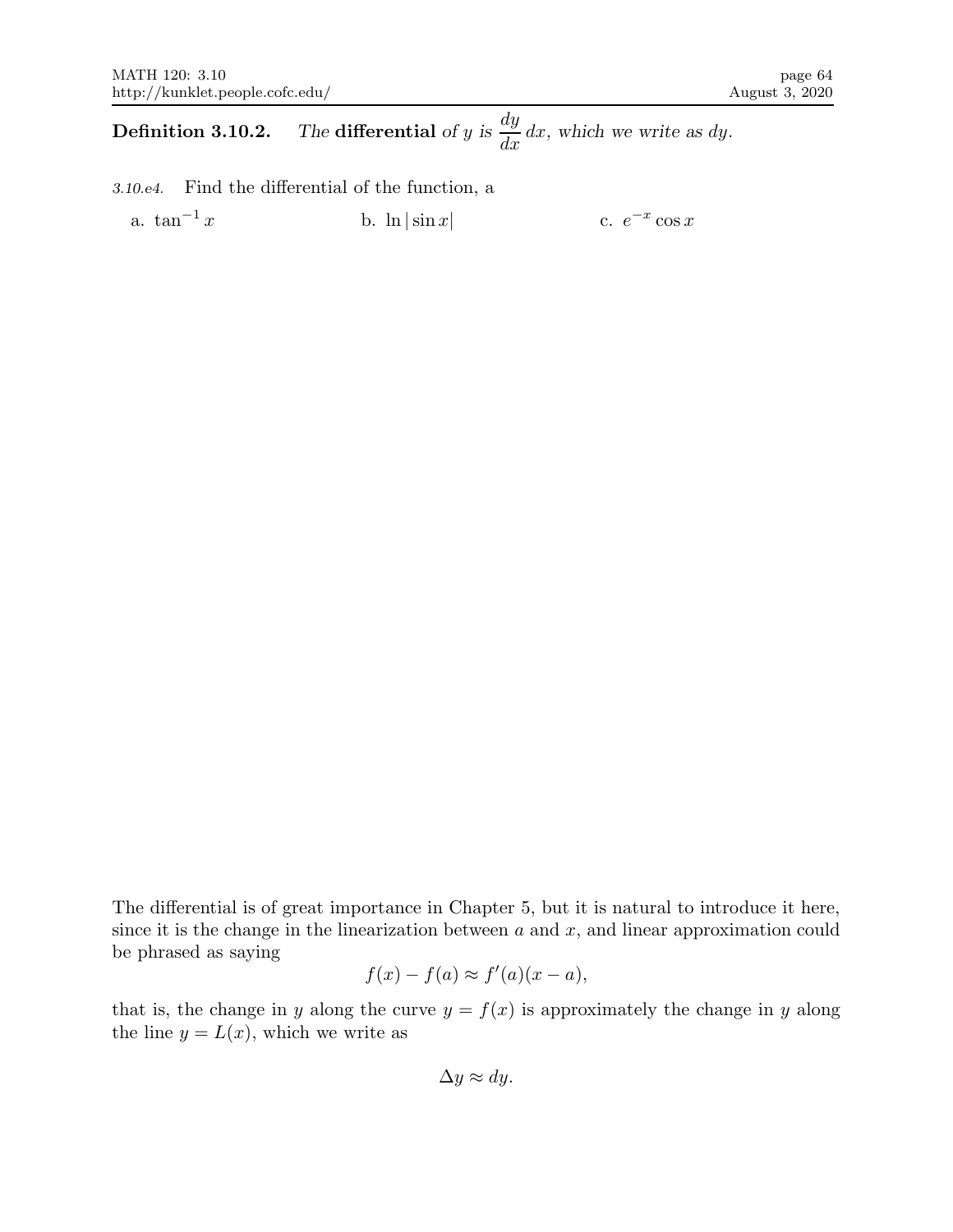4.1: Extrema

**Definition 4.1.1.** Suppose a function  $f$  is defined on some interval  $D$ . The absolute **maximum** of f on D is the largest value that f attains on D, if such a value exists.

The absolute minimum of  $f$  on  $D$  is its smallest value on  $D$ , if it exists.

Vocabulary:

maxima/minima: plural of maximum/minimum extremum  $(pl \text{ extrema})$ : a maximum or minimum

4.1.e1. In the graph below, temperature  $T$  is a function of time  $t$ .



Find the absolute extrema of  $T$  on the given intervals of  $t$ .

|             | [0, 3] | [2, 4] | [0, 8] | [6, 8] | (6, 8) |
|-------------|--------|--------|--------|--------|--------|
| abs max $T$ |        |        |        |        |        |
| abs min $T$ |        |        |        |        |        |

The extrema are function values, not input values.

The absolute extrema depend on the function and the interval.

On any given interval, the absolute maximum, if it exists, is unique. Similarly, the absolute minimum is unique.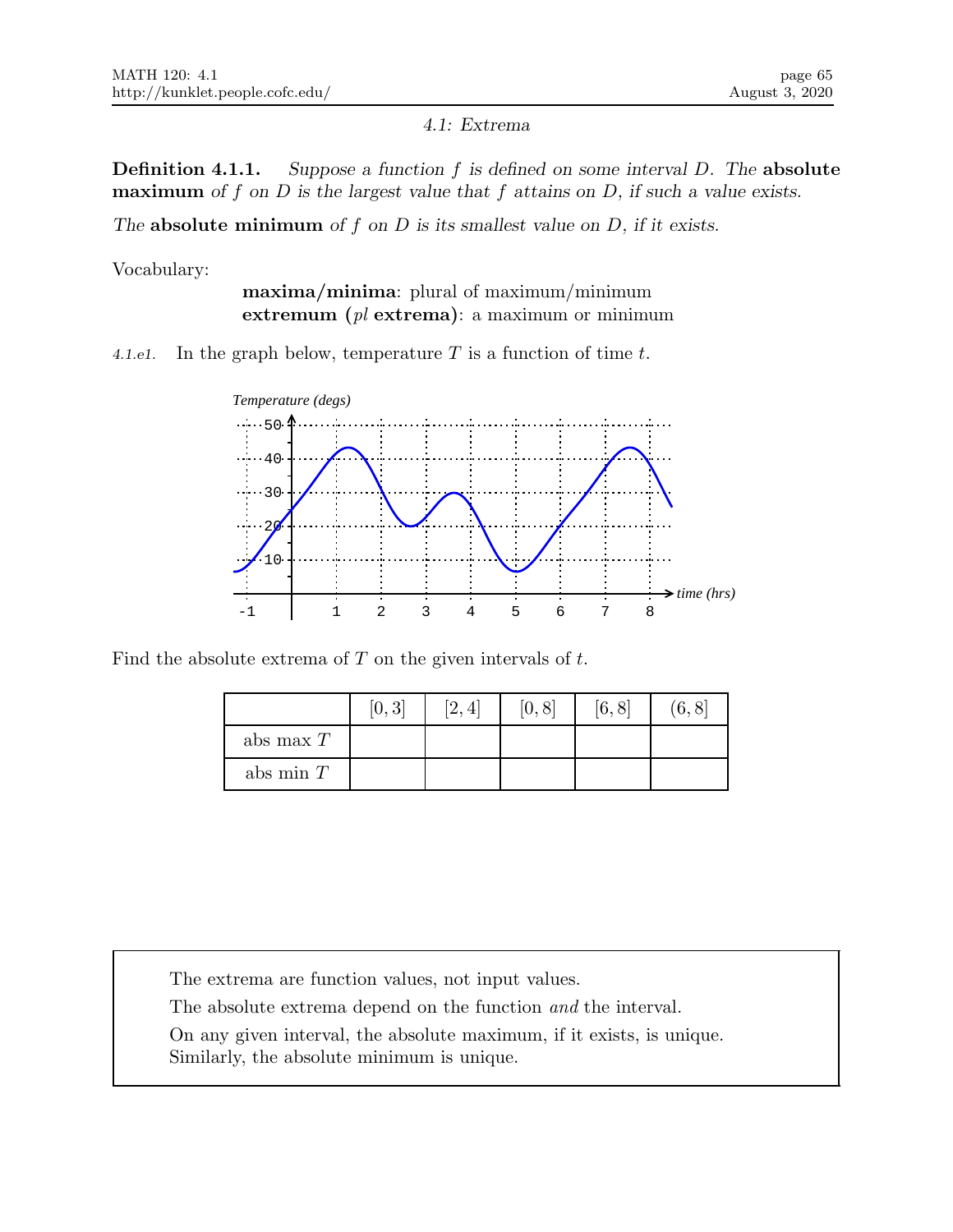

**Theorem 4.1.2.** If the function f is continuous on  $[a, b]$ , then f attains an absolute maximum and an absolute minimum on  $[a, b]$ .

**Definition 4.1.3.** The function f has a **local maximum** at  $x = c$  if  $f(c)$  is the absolute maximum of  $f$  on some (possibly small) open interval containing  $c$ .

f has a **local maximum** at  $x = c$  if  $f(c)$  is the absolute maximum of f on some open interval containing c.

4.1.e1 and 4.1.e2, continued. Identify the local extrema on the given graphs and where they occur.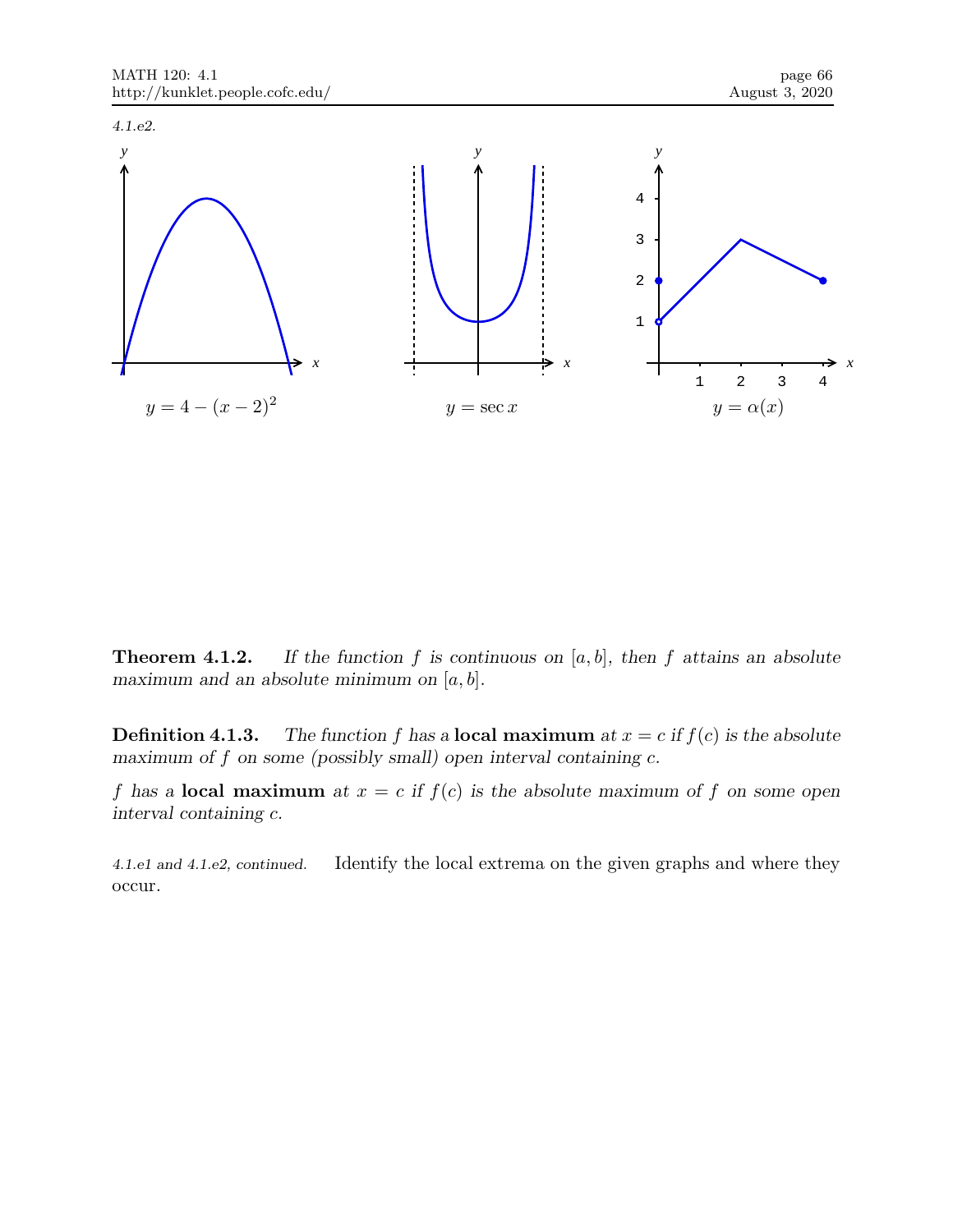**Definition 4.1.4.** c is a critical number for f if  $f'(c)$  either  $= 0$  or does not exist

Theorem 4.1.5. A function can attain local extrema only at its critical numbers.

4.1.e3. Find the critical numbers of the function. a.  $4x^3 + 9x^2 - 12x + 1$  b.  $x^2e^x$  c.  $e^x \sin x$  d.  $x^{2/3} - x^{8/3}$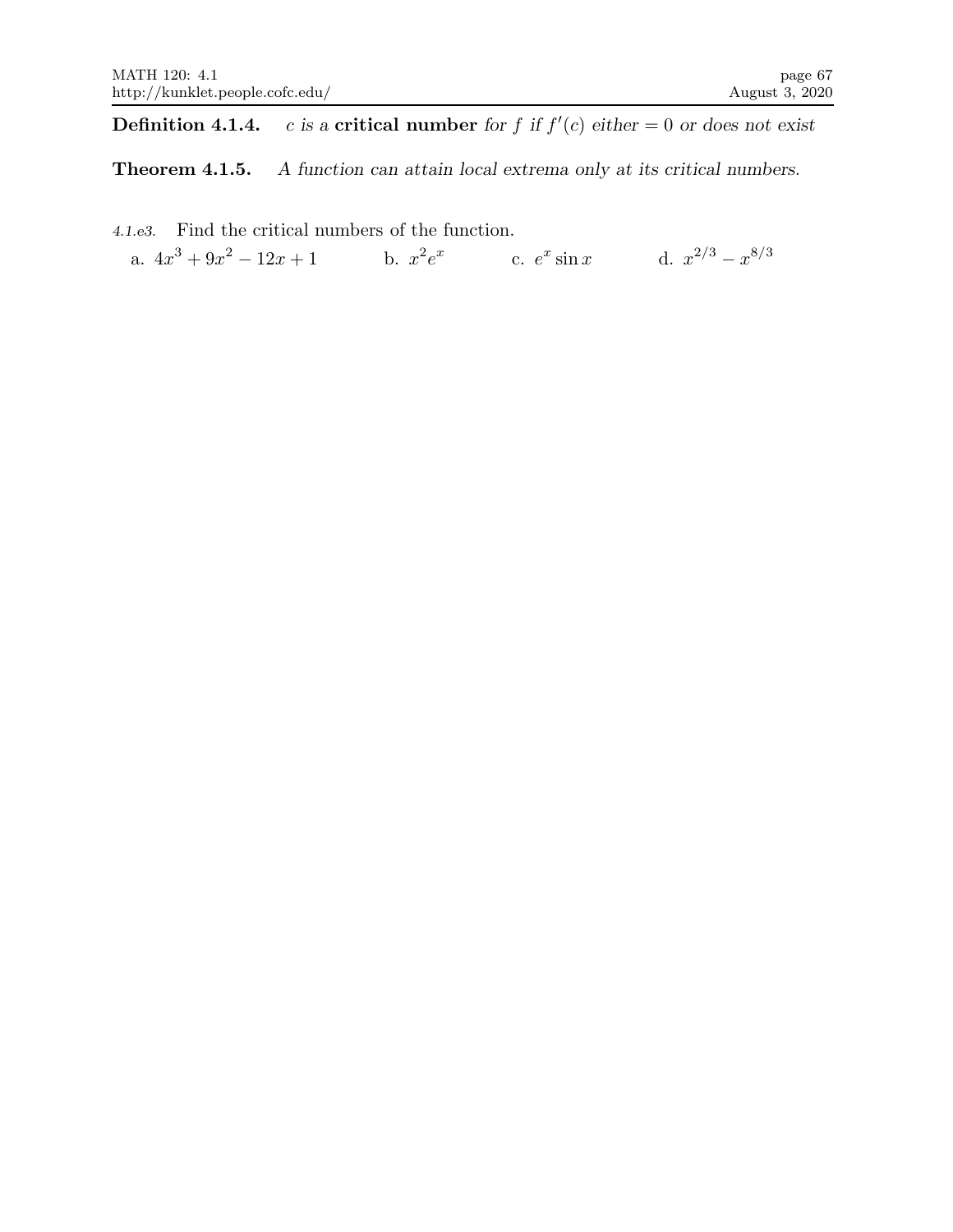**Theorem 4.1.6.** The absolute extrema of  $f(x)$  on [a, b] can only occur at the endpoints  $(a \text{ and } b)$  or critical points in the interior  $(a, b)$ .

4.1.e4. Find the absolute extrema of the function on the given interval.

a.  $4x^3 + 9x^2 - 12x + 1 \quad [-1, 2]$  b. x  $2/3 - x^{8/3} \quad [-1, 1]$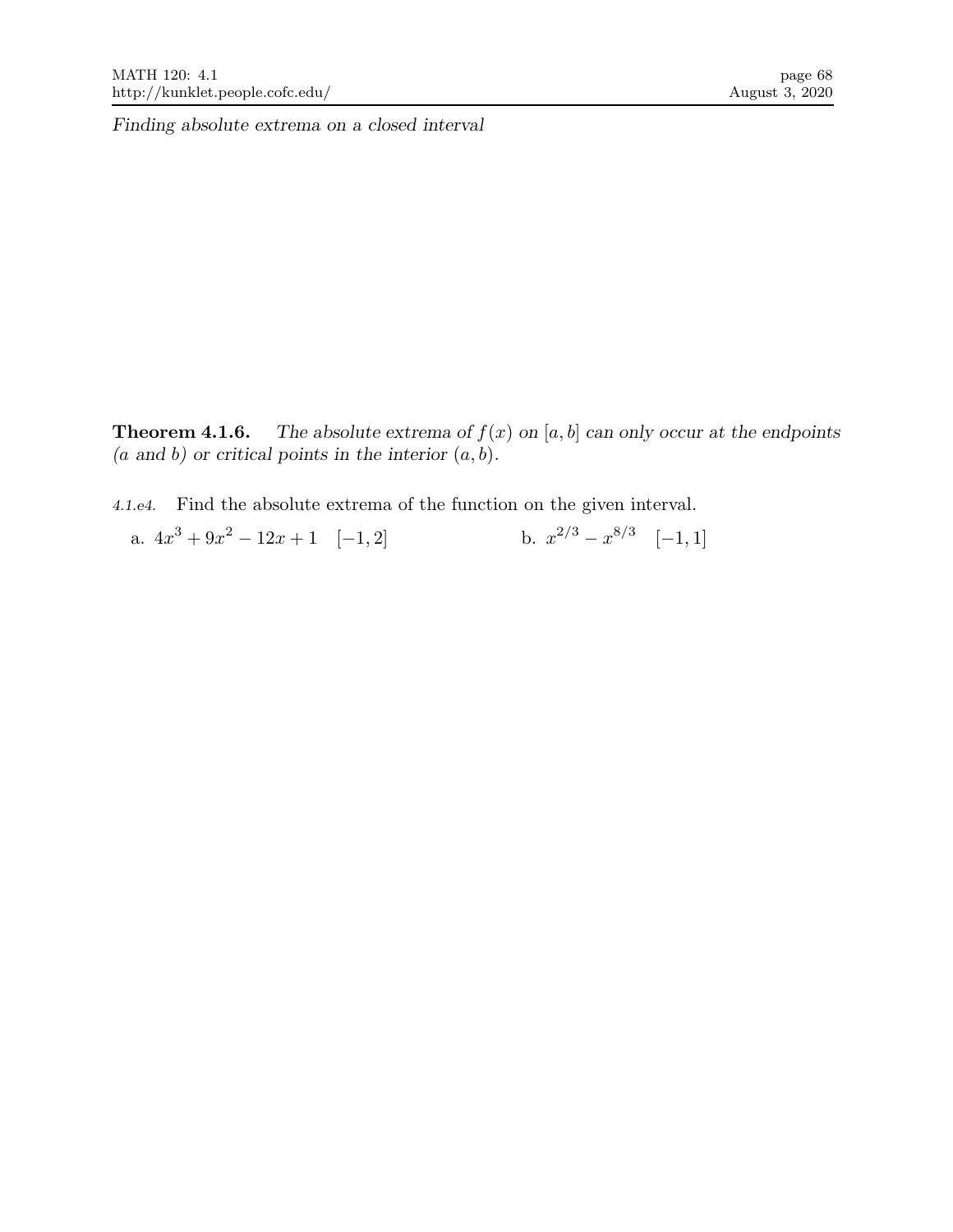4.1.e4, continued. Find the absolute extrema of the function on the given interval.

c. 
$$
\frac{1}{4}x + x^{-1}
$$
 [1,3] d.  $\cos x + \cos^2 x$  [0, 2 $\pi$ ]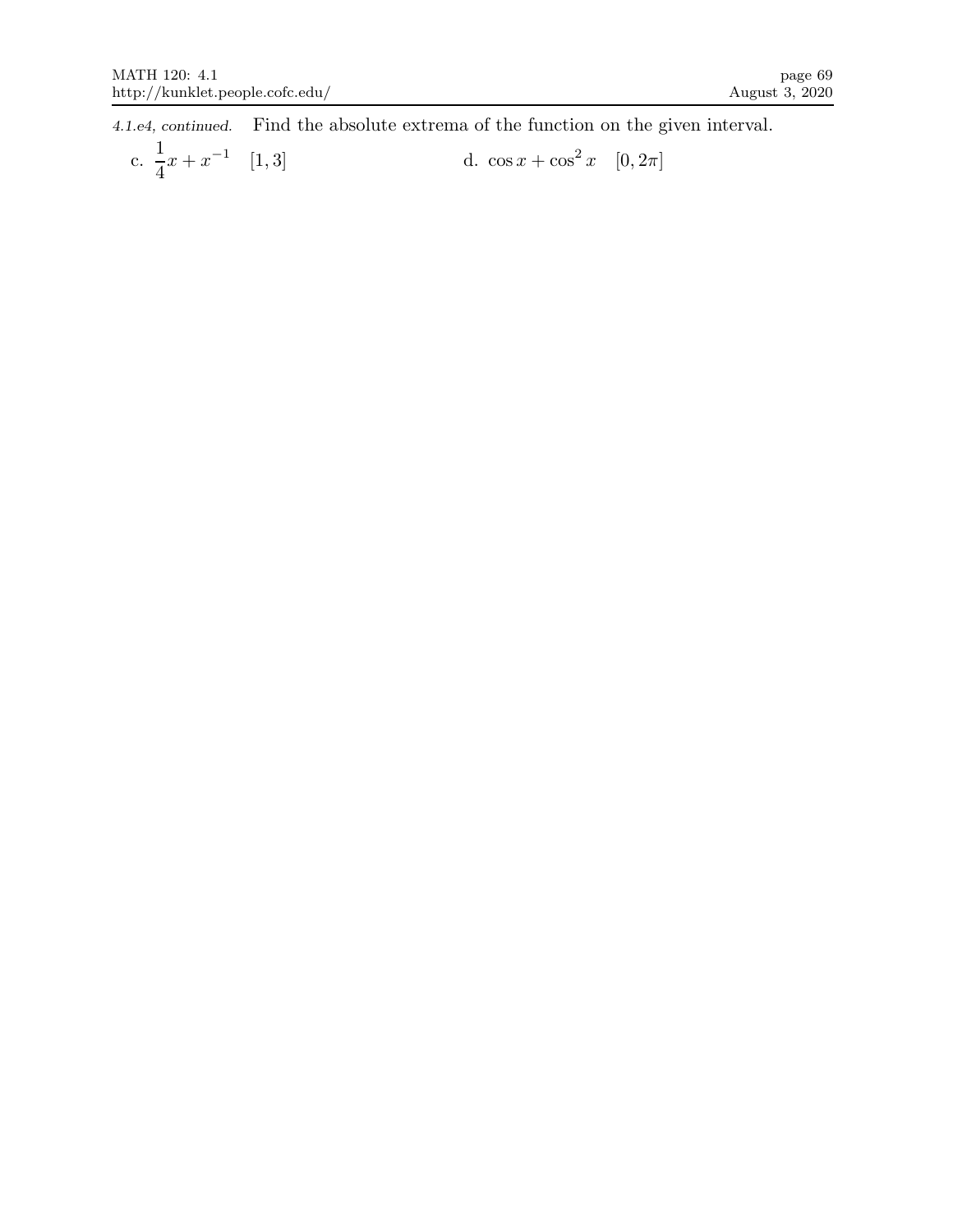#### 4.2: The Mean Value Theorem

Mean Value Theorem  $(MVT)$  4.2.1. If f is continuous on the closed interval  $[a, b]$  and differentiable on the open interval  $(a, b)$ , then there exists a number c in  $(a, b)$  for which

$$
f'(c) = \frac{f(b) - f(a)}{b - a}.
$$



In the special case that  $f(a) = f(b)$ , the MVT guarantees a c in  $(a, b)$  at which  $f'(c) = 0$ . This is known as Rolle's Theorem.

4.2.e1. Check whether the function satisfies the hypothesis of the MVT on the given interval. If it does, find the number(s)  $c$  as in the conclusion.

a.  $f(x) = x^3 + x + 2$  [0, 2]  $3+x+2$  [0, 2] b.  $g(x) = 2x^{2/3} - x^{5/3}$  [0, 2] c.  $h(x) = x^{2/3} \quad [-1, 1]$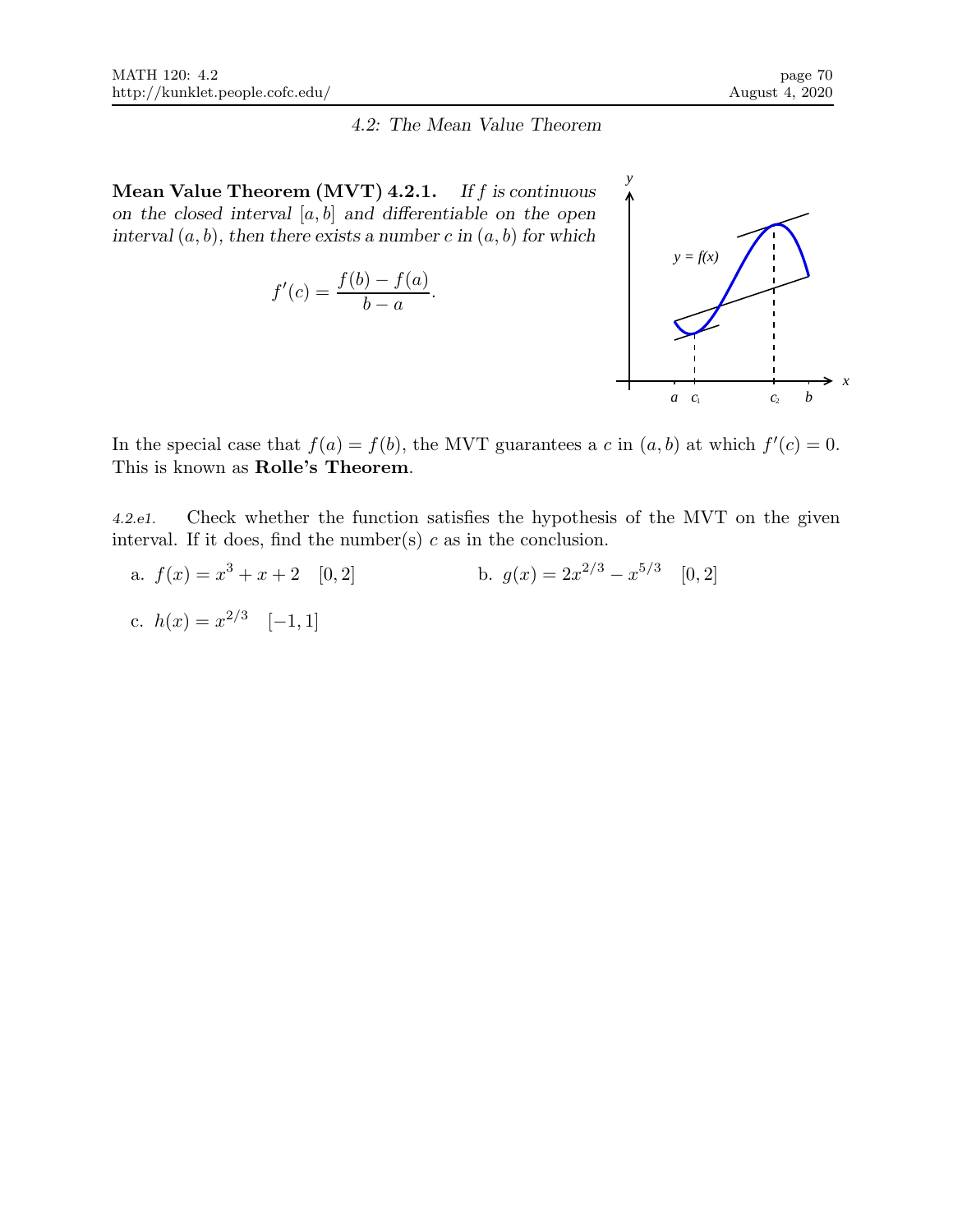### Definition 4.2.2.

f increasing means: f decreasing means:  $a < b \implies f(a) < f(b)$  $a < b \implies f(a) > f(b)$ 

The MVT implies this useful fact.

Theorem 4.2.3. Suppose f is differentiable on an interval I. Then:

|  | a. $f' > 0$ on $I \implies f$ is increasing on $I \implies f' \ge 0$ on $I$ .  |  |
|--|--------------------------------------------------------------------------------|--|
|  | b. $f' < 0$ on $I \implies f$ is decreasing on $I \implies f' \leq 0$ on $I$ . |  |
|  | c. $f' = 0$ on $I \iff f$ is constant on $I$ .                                 |  |

If these results appear obvious, that means that the derivative agrees with our intuitive expectations of "slope," and that our definition of derivative is a good one.

4.2.3 part c has this consequence.

**Corollary 4.2.4.** If the functions  $f$  and  $g$  have the same derivative on an interval  $I$ , then  $f - g$  must be a constant on  $I$ .

4.2.e2. Find all functions whose derivative on  $(-\infty, \infty)$  equals 2x.

The MVT 4.2.1 and the Intermediate Value Theorem 2.5.7 are often combined in problems like the next one.

4.2.e3. How many solutions are there to  $x^5 + 5x = e^{-x}$ ?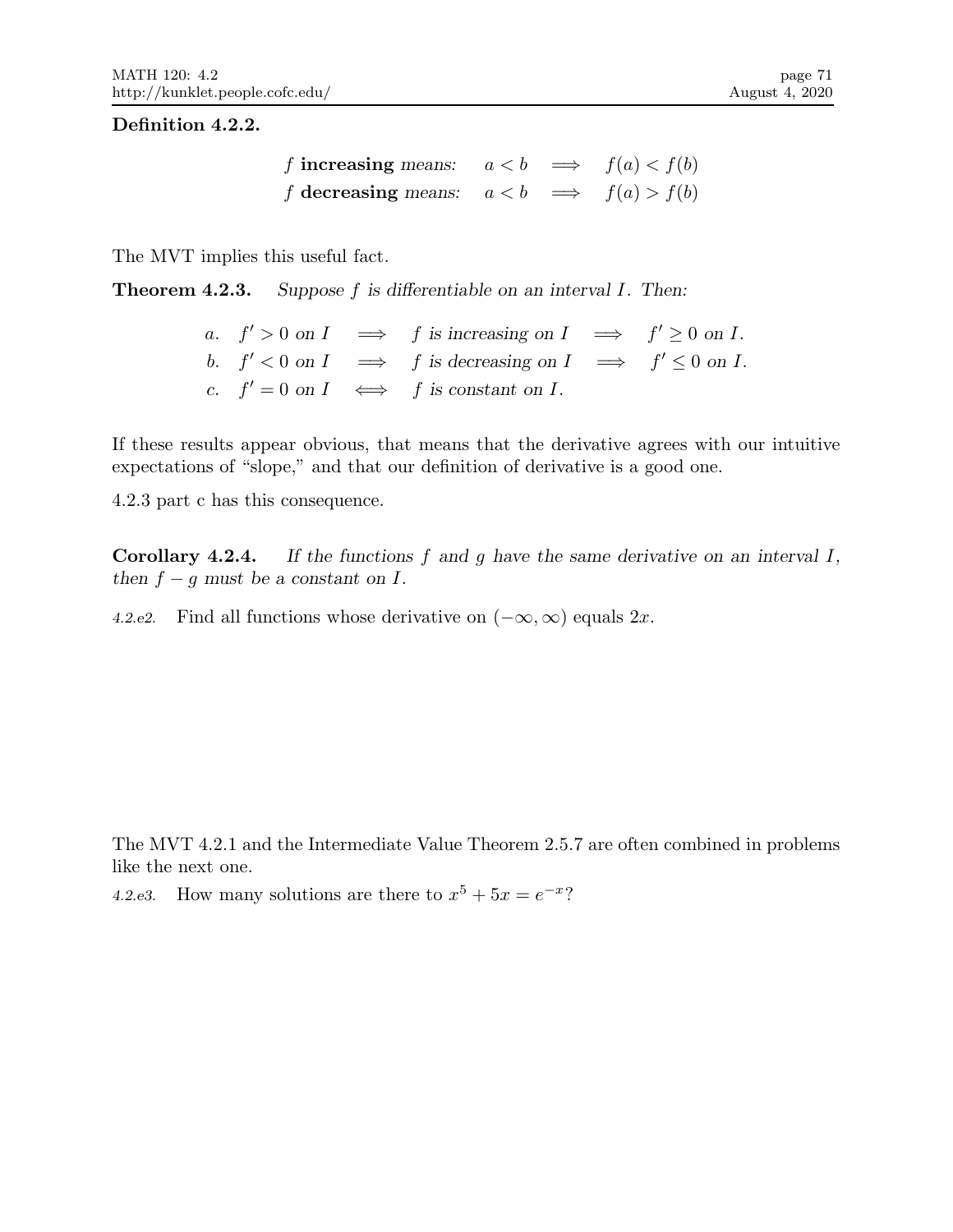### 4.3: A Function's Derivative and its Graph

By Theorem 4.2.3, the sign of the first derivative determines a function's **monotonicity** (increasingness and decreasingness) and, consequently, where it attains local extrema.

First Derivative Test for Local Extrema 4.3.1. Suppose c is a critical point of  $f$ . If  $f'$  changes sign at  $c$ :

$$
\begin{array}{rcl}\nf'(x) : & - & - & - & + & + & + \\
\hline\nx : & & c & & \\
f'(x) : & & + & + & + & - & - & - \\
\hline\nx : & & & c & & \\
\end{array}\n\quad \implies \quad f \text{ has a local maximum at } c.
$$

If  $f'$  does not change sign at c, then  $f$  does not have a local extremum at c.

In general, the First Derivative Test (and Second Derivative Test to follow) are not useful in determining absolute extrema.

4.3.e1. Make a rough sketch of the graph of the function, showing intervals of increase and decrease.

a. 
$$
f(x) = x(x-2)^2
$$
 b.  $g(x) = \frac{1}{2}x + \cos x$ , [0, 2 $\pi$ ] only

Next, we'll see how to smooth out these graphs using concavity.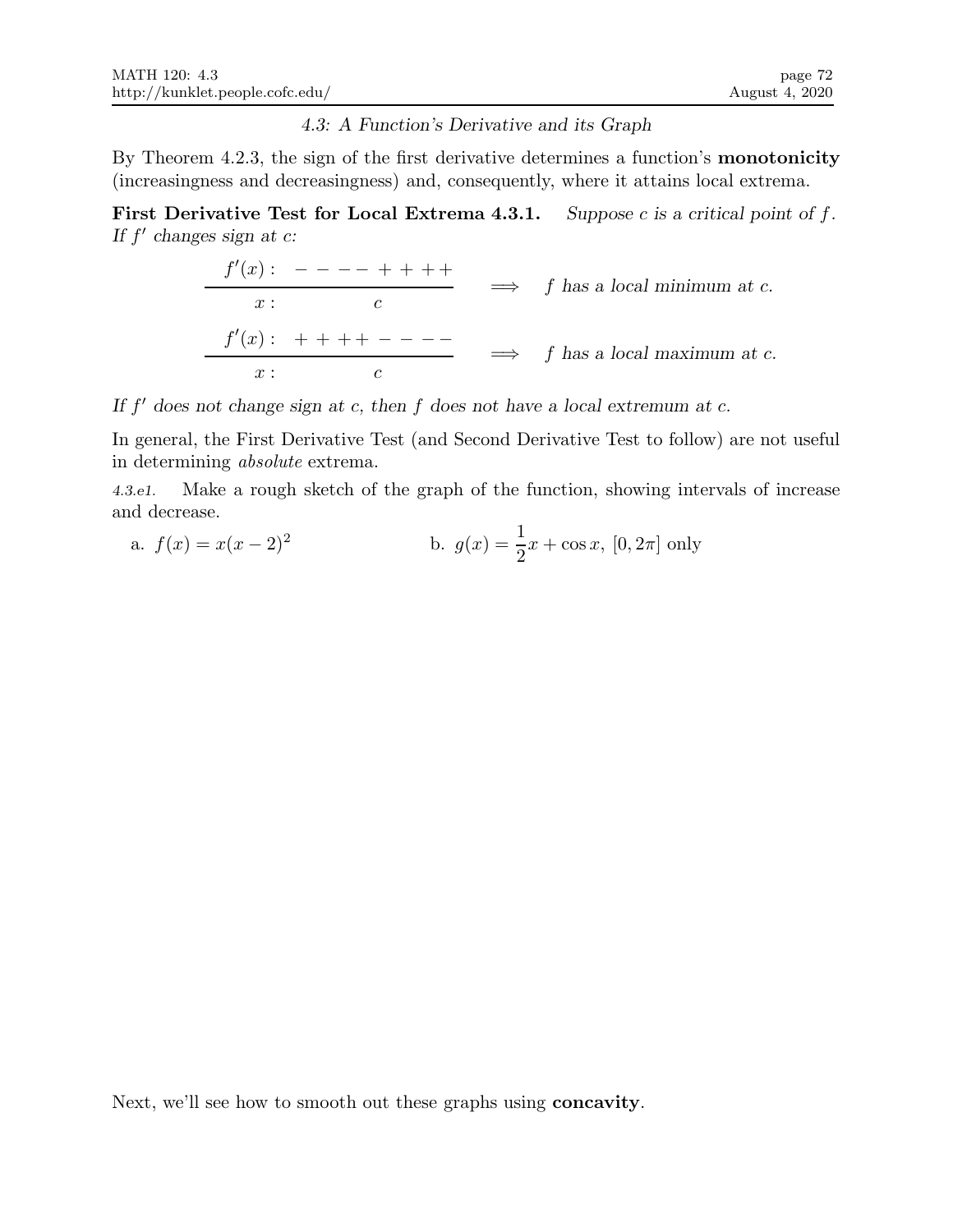**Definition 4.3.2.** The graph of f is **concave up** when f' is increasing (or  $f'' > 0$ ), and concave down when  $f'$  is decreasing (or  $f'' < 0$ ).

An inflection point is a point on the graph of  $f$  where  $f$  changes concavity (and is continuous).



4.3.e2. Go to https://www.desmos.com/calculator/necjpvhc6j for an interactive graph of  $f(x) = \frac{1}{3}(x+1)(x-1)(x-2)$ , including its concavity and inflection point.

Monotonicity and concavity are independent, in that a function can be any of increasing and concave up, increasing and concave down, decreasing and concave up, or decreasing and concave down.

Second Derivative Test for Local Extrema 4.3.3.  $'c) = 0.$ 

> If  $f''(c) > 0$ , then  $f(c)$  is a local minimum. If  $f''(c) < 0$ , then  $f(c)$  is a local maximum.

Observe that the Second Derivative Test is inconclusive if  $f''(c) = 0$ .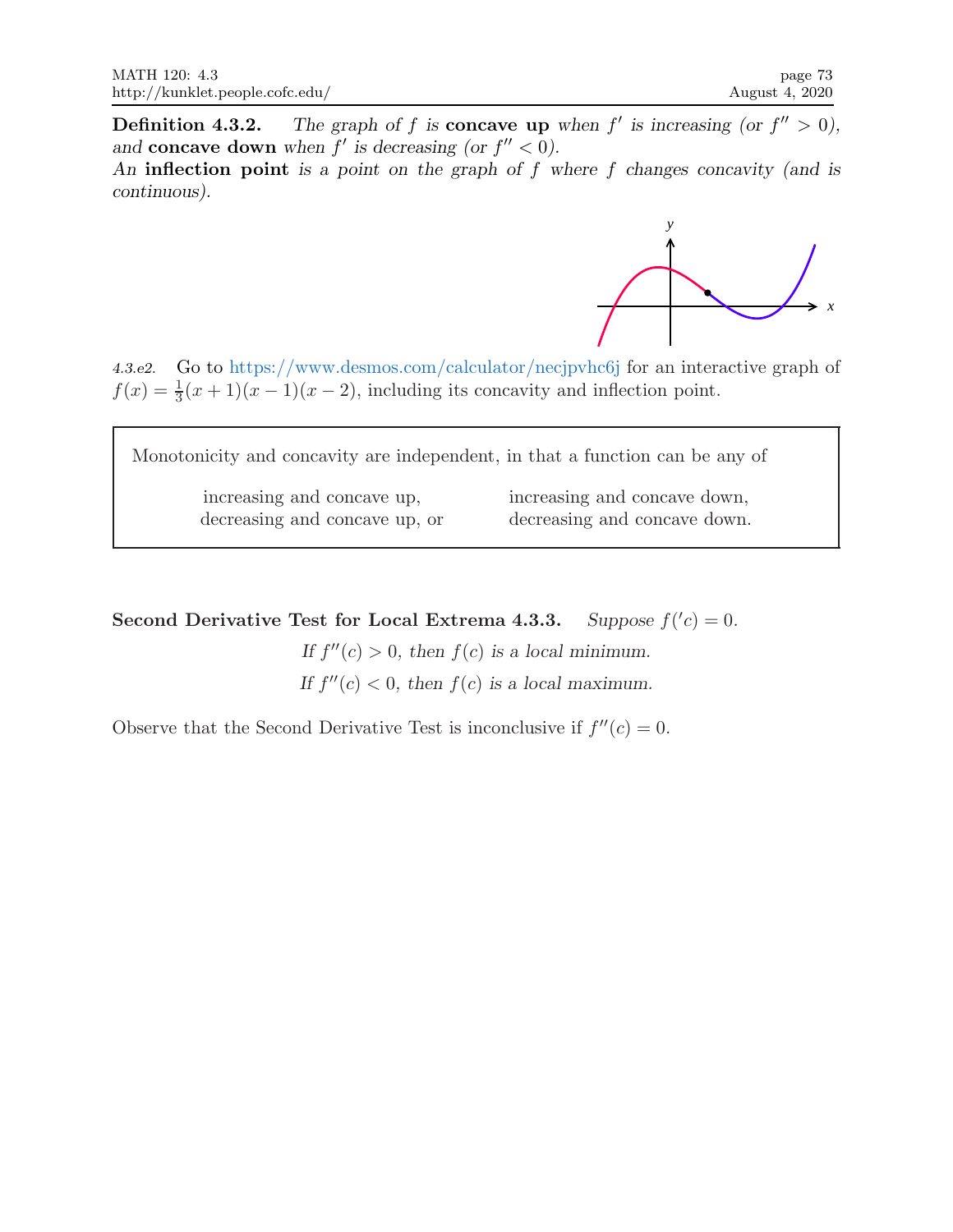4.3.e3. Sketch of the graph of the function, showing intervals of monotonicity and concavity and local extrema and inflection points.

a. 
$$
f(x) = x(x-2)^2
$$
 b.  $g(x) = \frac{1}{2}x + \cos x [0, 2\pi]$  only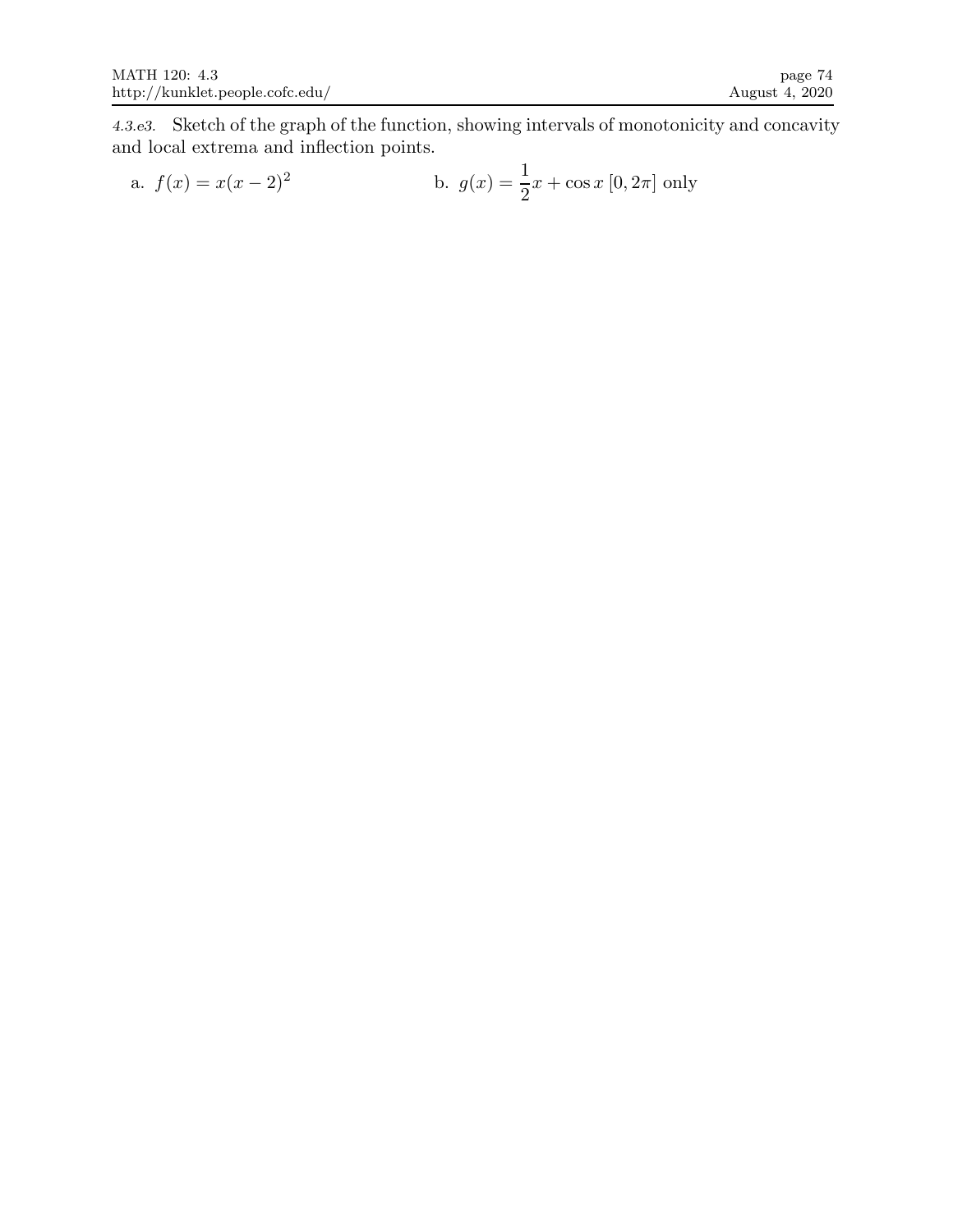4.3.e3, continued. Sketch of the graph of the function, showing intervals of monotonicity and concavity and local extrema and inflection points.

c. 
$$
k(x) = x^{1/2} - x^{3/2}
$$
 d.  $\ell(x) = \frac{1}{x^2 - 4}$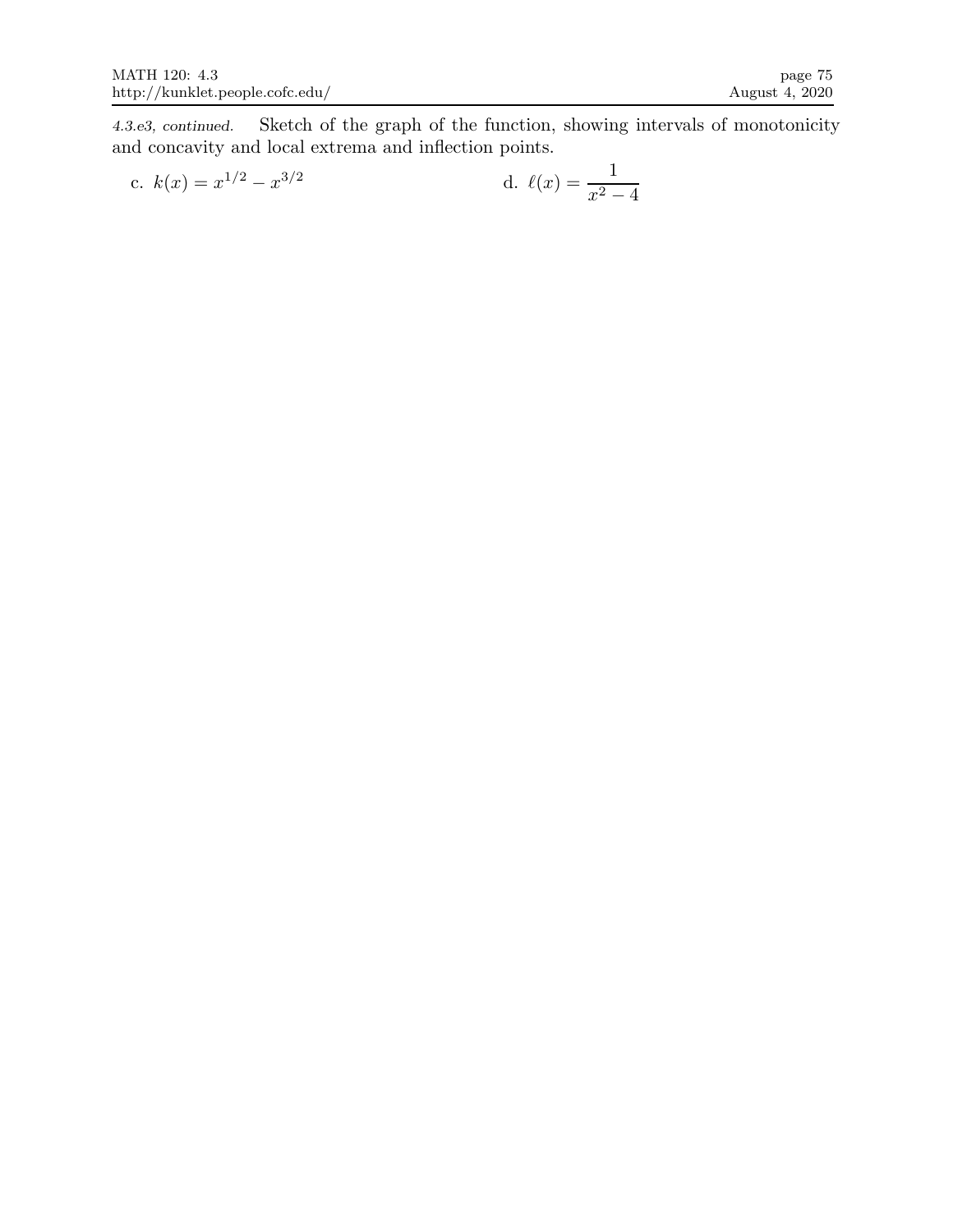4.3.e4. Sketch the graph of function g satisfying

 $g'(x) < 0$  if  $x > 1$  $g'(x) > 0$  if  $x < 1$  $g'(x) \to \infty \text{ as } x \to 1^$  $g'(x) \to -\infty \text{ as } x \to 1^+$  $g''(x) > 0$  if  $x \neq 1$  $g''(x)$  dne at  $x=1$ 

4.3.e5. Sketch the graph of function  $f$  satisfying

| $f'(x) < 0$ if $x < 0$                | $f''(x) < 0$ if $x < -2$ or $1 < x < 2$ |
|---------------------------------------|-----------------------------------------|
| $f'(x) > 0$ if $0 < x < 2$ or $2 < x$ | $f''(x) > 0$ if $-2 < x < 1$ or $2 < x$ |
| $f'(x) = 0$ at $x = 0, 2$             | $f''(x) = 0$ at $x = -2, 1, 2$          |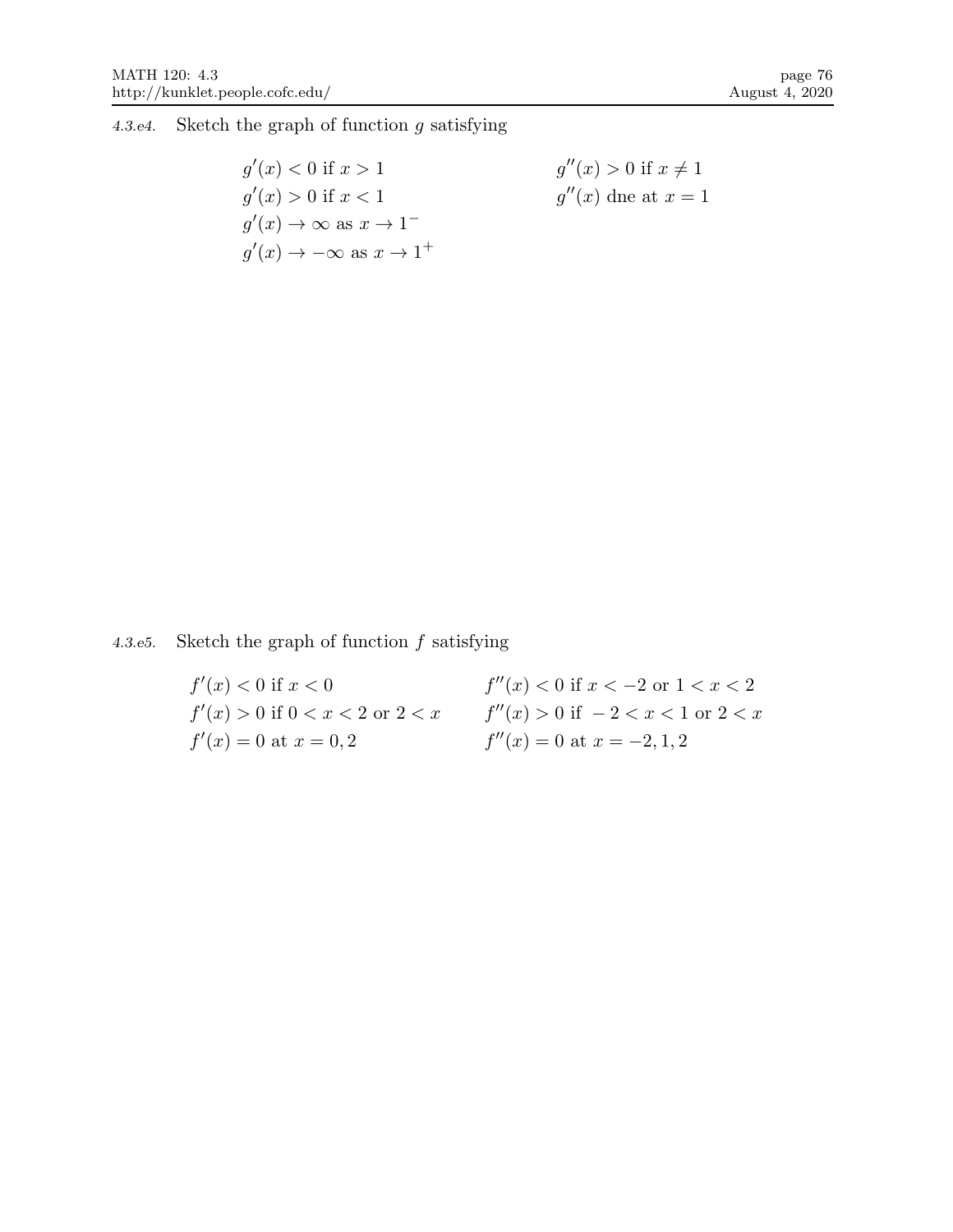4.4: l'Hospital's Rule and indeterminant forms.

When taking limits,

$$
\frac{\text{nonzero}}{0} \quad \Longrightarrow \quad \lim = \pm \infty \qquad \qquad \frac{\text{finite}}{\infty} \quad \Longrightarrow \quad \lim = 0.
$$

 $\overline{0}$  $\overline{0}$ 

But

are called indeterminate forms because they tell us nothing about the actual value of the limit. Fortunately, there's a tool for these situations.

and  $\infty$ 

∞

## l'Hôpital's Rule 4.4.1. If

$$
\lim_{x \to a} f(x) = \lim_{x \to a} g(x) = 0
$$
 or  $\lim_{x \to a} f(x) = \lim_{x \to a} g(x) = \pm \infty$ 

and if

$$
\lim_{x \to a} \frac{f'(x)}{g'(x)} = L,
$$

then

$$
\lim_{x \to a} \frac{f(x)}{g(x)}
$$
 exists and also equals L.

Notes on l'Hospital's Rule

- 1.  $x \to a$  can be replaced throughout by  $x \to \infty$ ,  $x \to -\infty$ ,  $x \to a^-$ , or  $x \to a^+$ .
- 2. L can be  $\infty$ ,  $-\infty$ , or any real number.

3. l'Hôpital's Rule never allows us to conclude that  $\lim_{x\to a} \frac{f(x)}{g(x)}$  $\frac{f(x)}{g(x)}$  does not exist.

Indeterminate forms and examples of each

$$
\frac{0}{0} \qquad \qquad \frac{\infty}{\infty} \qquad \qquad 0 \cdot \infty \qquad \qquad \infty - \infty
$$

l'Hospital's Rule applies only to the first two of these. Any others would have to be rewritten as a quotient in order to use l'Hôpital's Rule.

4.4.e1. 
$$
\lim_{x \to 0} \frac{e^x - e^{-2x}}{x}
$$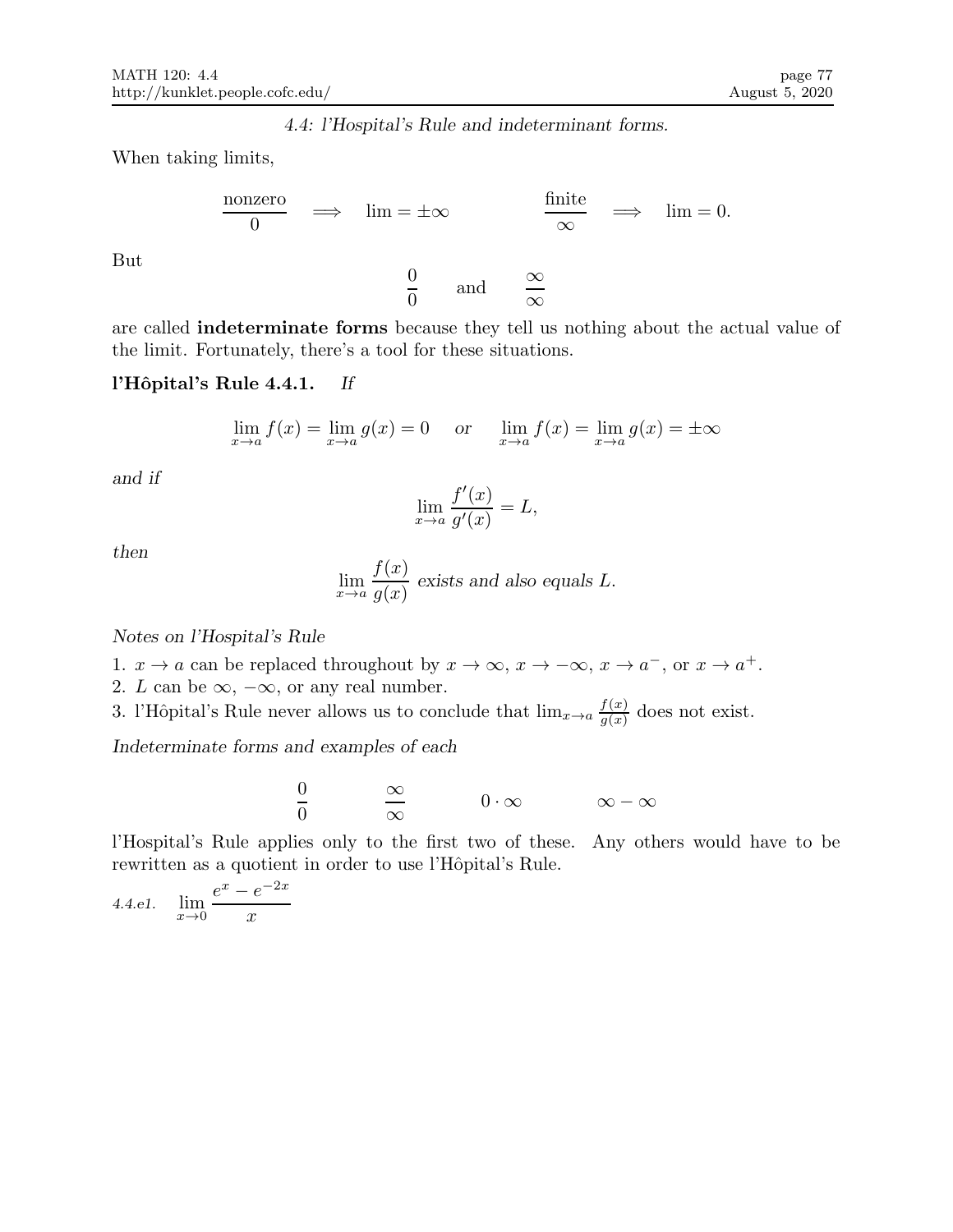$\begin{tabular}{c c c c} \text{MATH 120: 4.4} & \text{page 78} \\ \text{http://kunklet.people.cofc.edu/} & & & \text{August 5, 2020} \end{tabular}$ http://kunklet.people.cofc.edu/  $\,$ 

4.4.e2. 
$$
\lim_{x \to 0} \frac{\sqrt{1+x} - 1 - \frac{1}{2}x}{x^2}
$$

4.4.e3.  $\lim_{x\to 0}$  $\boldsymbol{x}$  $1 - \cos x$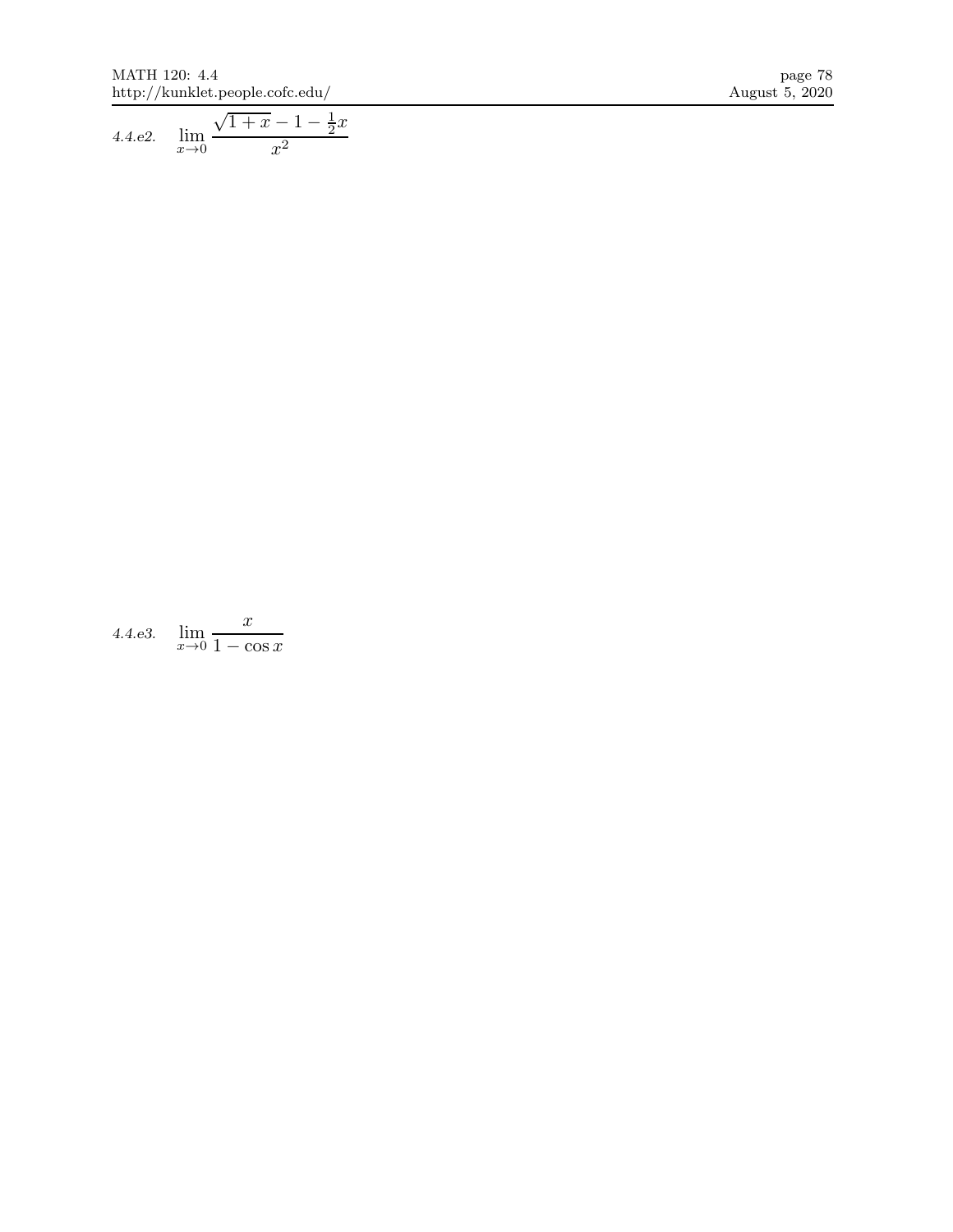$\begin{tabular}{c} \bf{MATH 120: \; 4.4} \end{tabular} \end{tabular} \begin{tabular}{c} \bf{page 79} \end{tabular} \end{tabular} \begin{tabular}{c} \bf{Page 79} \end{tabular} \end{tabular} \begin{tabular}{c} \bf{Page 79} \end{tabular}$ http://kunklet.people.cofc.edu/  $\,$ 

4.4.e4. a.  $\lim_{x \to \infty}$  $e^x$  $x^2$ b.  $\lim_{x\to\infty}$  $e^x$  $\boldsymbol{x}$  $\frac{1}{99}$  c.  $\lim_{x\to\infty}$  $e^x$  $x^n$  $(n$  any positive integer)

4.4.e5. lim  $x\rightarrow 0^+$  $x^p \ln x$   $(p > 0)$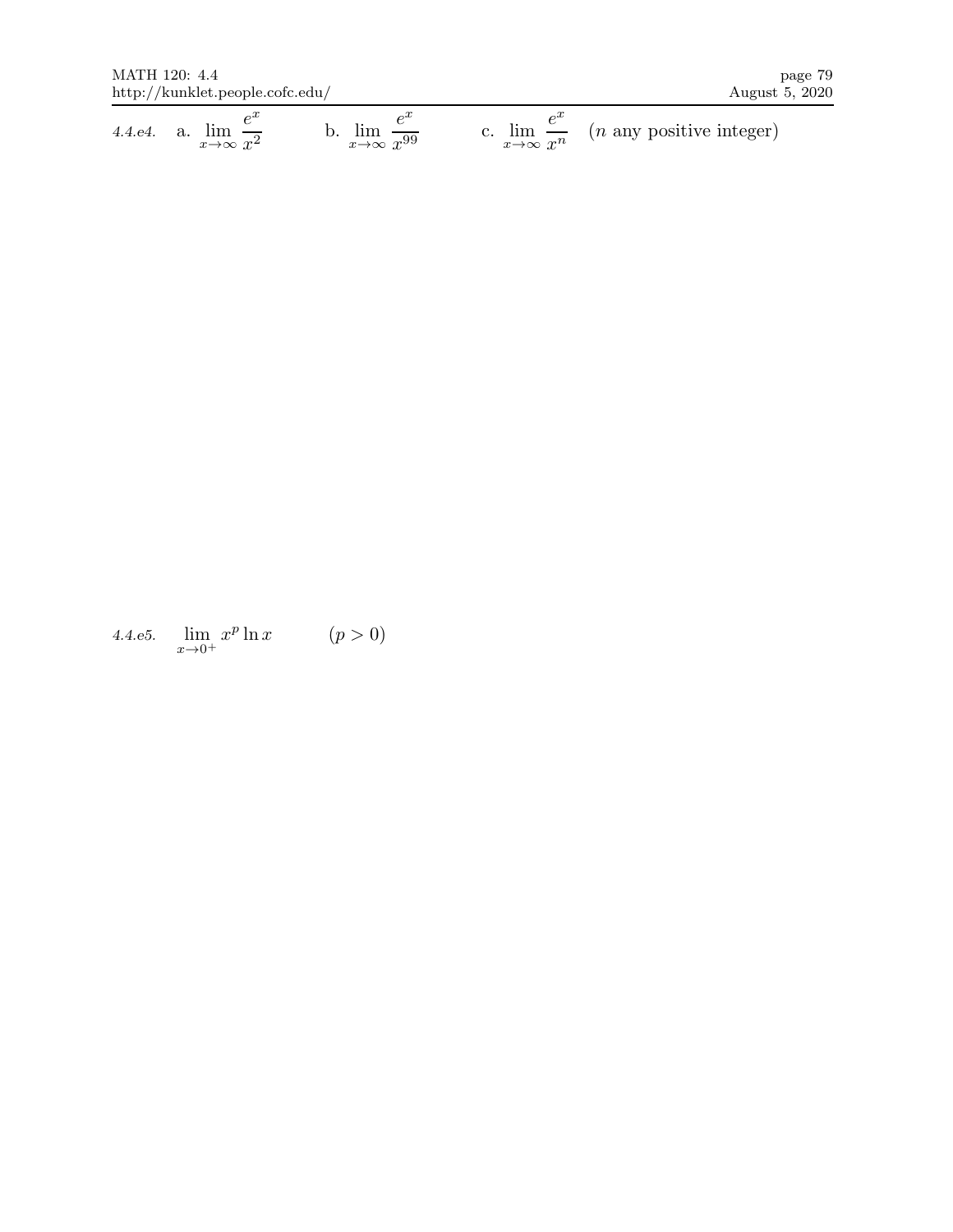4.4.e6.  $\lim_{x \to \infty} (\ln(3x - 1) - \ln(2x + 1))$ 

4.4.e7. a.  $\lim_{x \to \infty} (3x - \sqrt{9x^2 - 2x})$ b.  $\lim_{x \to -\infty} (3x - \sqrt{9x^2 - 2x})$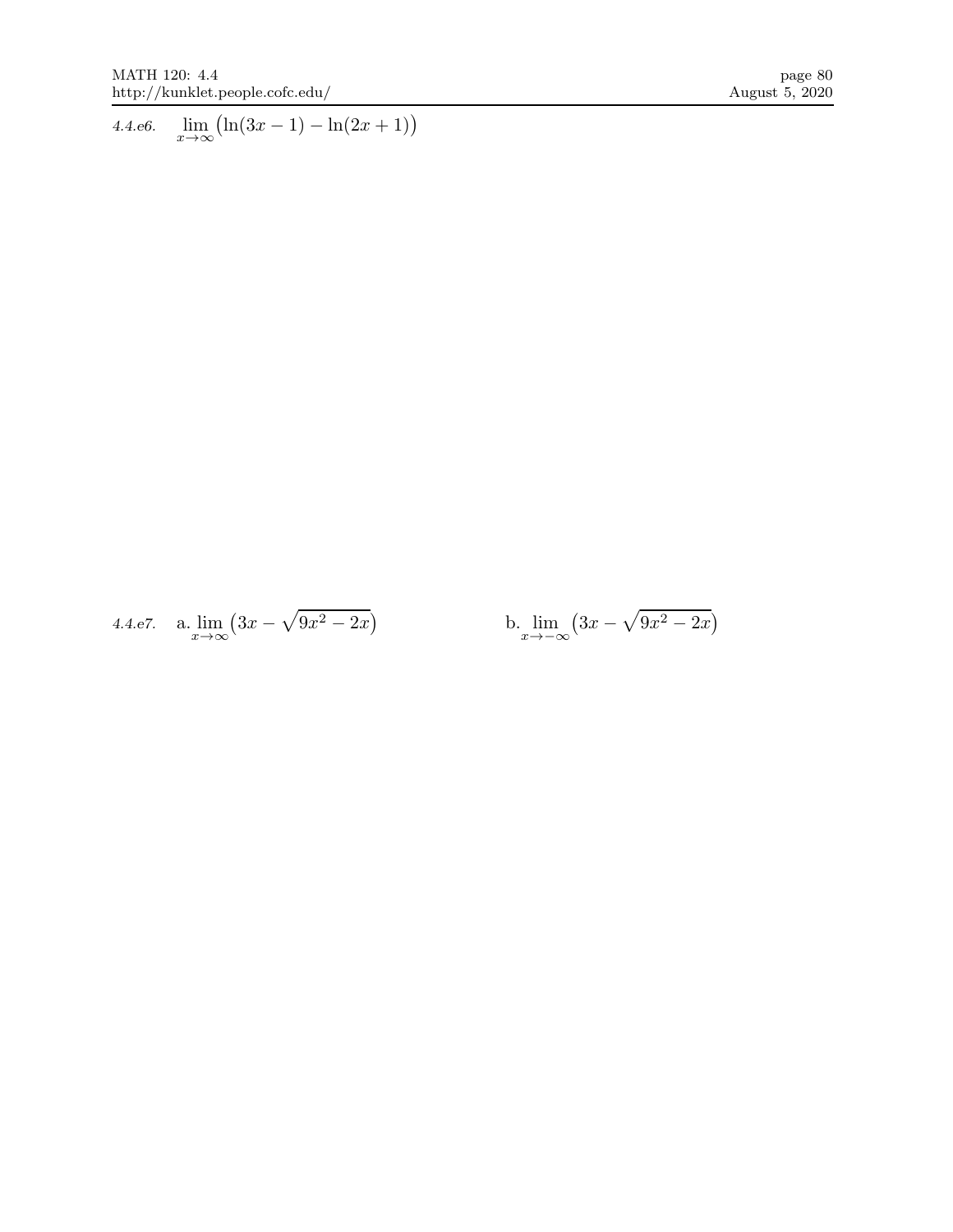When l'Hospital's Rule fails to produce an answer

4.4.e8. 
$$
\lim_{x \to \infty} \frac{\sqrt{x^2 + 1}}{x}
$$

4.4.e9. a. 
$$
\lim_{x \to \infty} \frac{2e^x - e^{-x}}{e^x + 3e^{-x}}
$$
 b.  $\lim_{x \to -\infty} \frac{2e^x - e^{-x}}{e^x + 3e^{-x}}$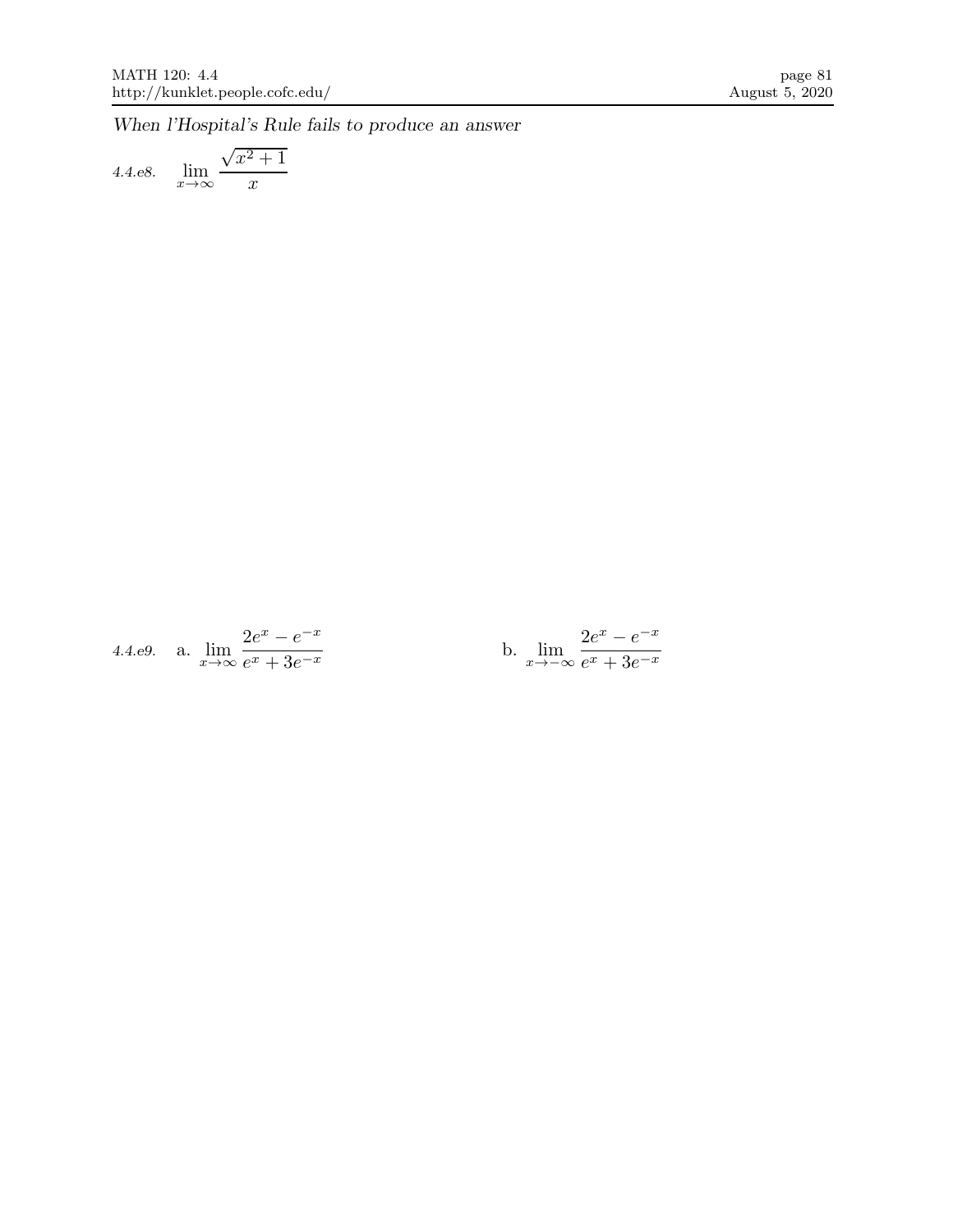# 4.5: Summary of Curve Sketching

When a computer produces the graph of a function, it does so by calculating and precisely plotting a hundred or so points on the curve. In this section, we'll sketch the graph without calculating more than a couple of points, using ideas of calculus and precalculus:

- Domain (the set of all x-values at which  $f(x)$  exists)
- Intercepts
	- $\circ$  y-axis:  $f(0) = ?$
	- $\circ x$ -axis:  $f(?) = 0$
- Symmetry of even and odd functions
	- $\circ$  f(x) is even if  $f(-x) = f(x)$ .
	- $\circ$  f(x) is odd if  $f(-x) = -f(x)$ .
	- $\circ$  The graph of of an even function is symmetric across the y-axis.
	- The graph of of an odd function is symmetric through the origin.
- Asymptotes
	- $\circ x = c$  is a Vertical Asymptote if  $|y| \to \infty$  as  $x \to c$ .
	- $\circ y = c$  is a Horizontal Asymptote if  $y \to c$  as either  $x \to \infty$  or  $x \to -\infty$ .
- Monotonicity
	- $\circ$   $f(x)$  is increasing when  $f'(x)$  is positive.
	- $\circ$   $f(x)$  is decreasing when  $f'(x)$  is negative.
- Concavity
	- $\circ$  The graph of  $f(x)$  is concave up when  $f''(x)$  is positive.
	- $\circ$  The graph of  $f(x)$  is concave down when  $f''(x)$  is negative.

4.5.e1. Sketch the graph of 
$$
y = \frac{x}{x^2 + 4}
$$
.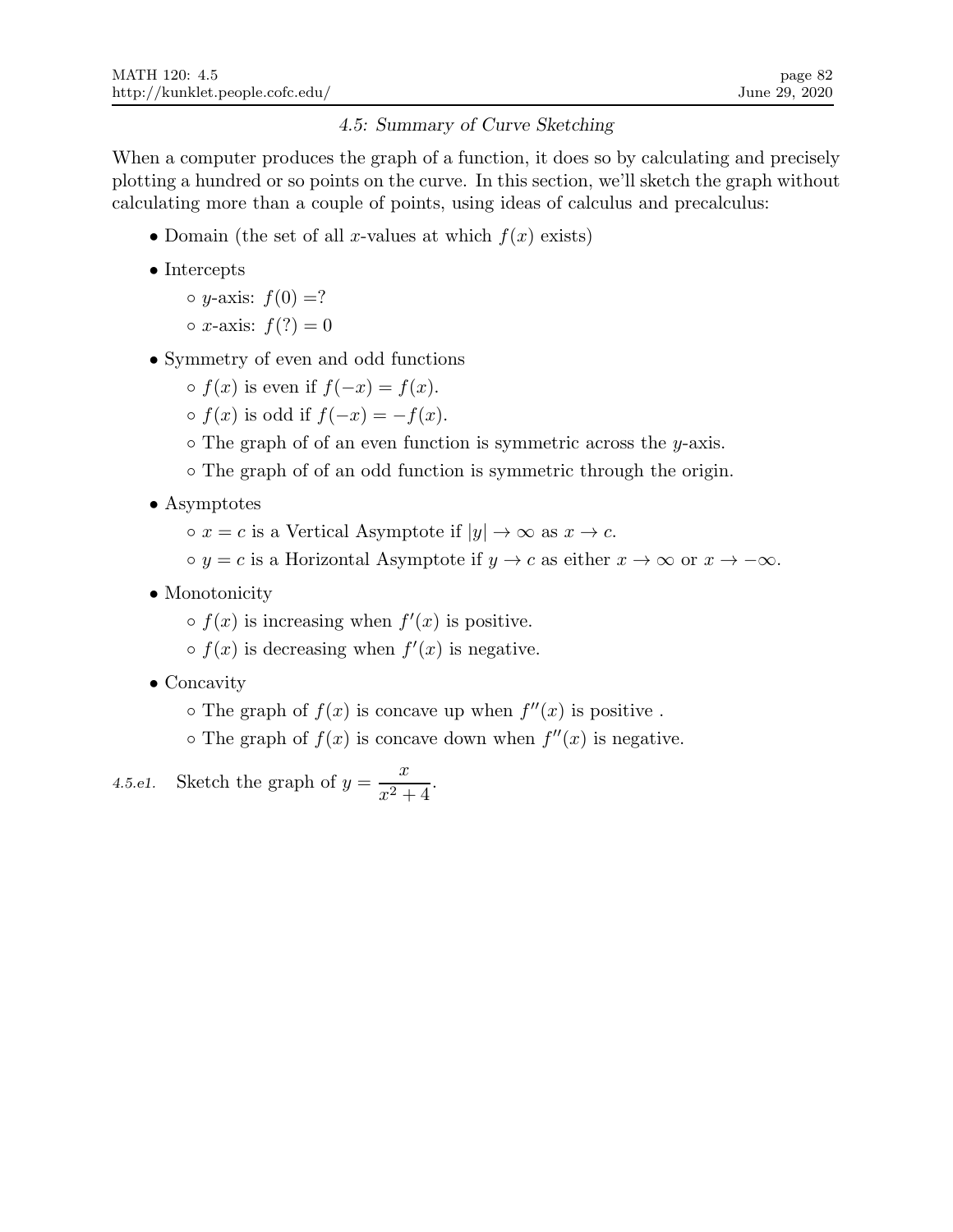4.5.e2. Sketch:  $y = x^2 + x - \ln|x|$ 

4.5.e3.  $y = xe^{-x}$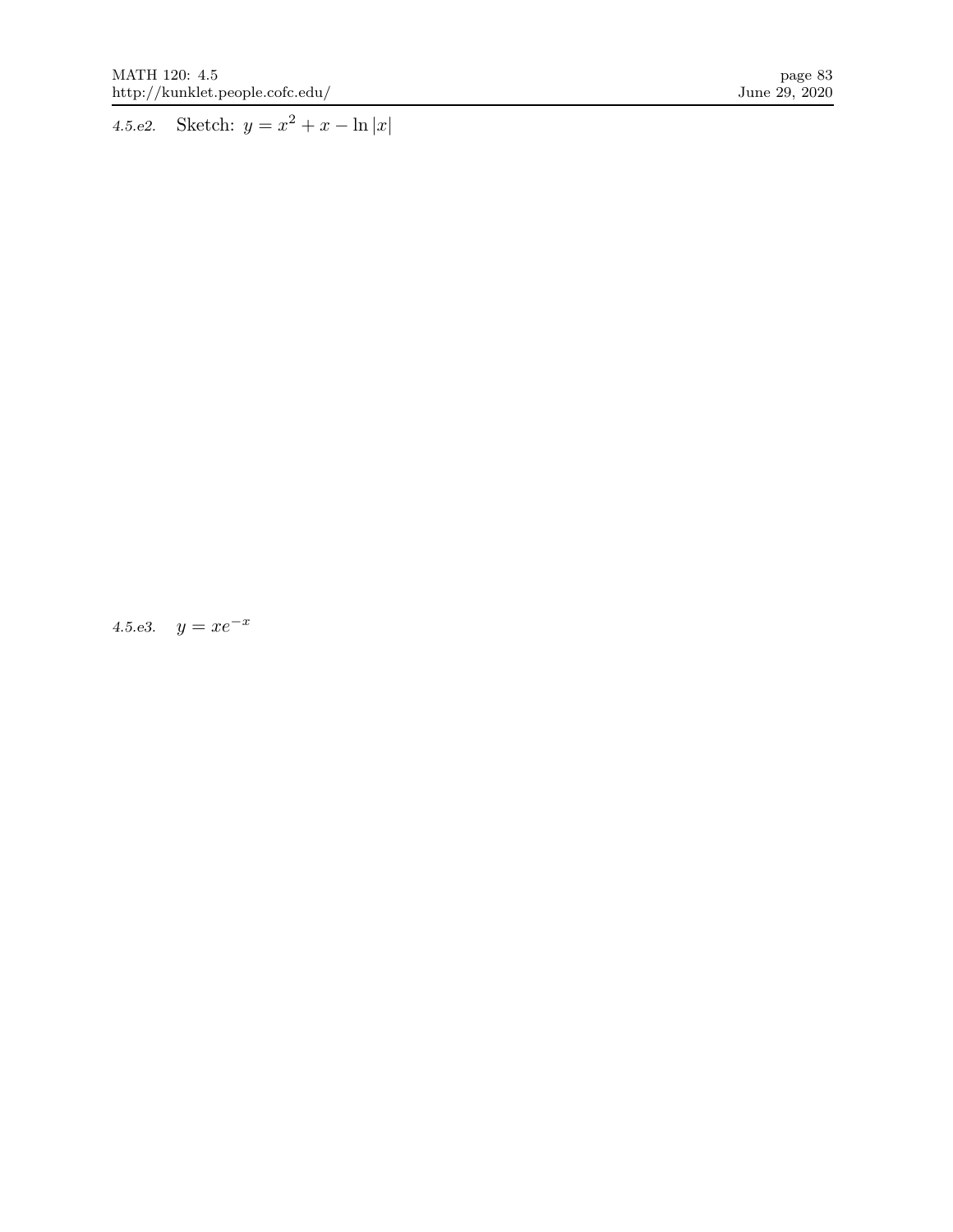4.5.e4.  $y = x + \sin x$  for  $-2\pi \le x \le 2\pi$ .

4.5.e5. 
$$
y = \frac{x^2}{x^2 - 4}
$$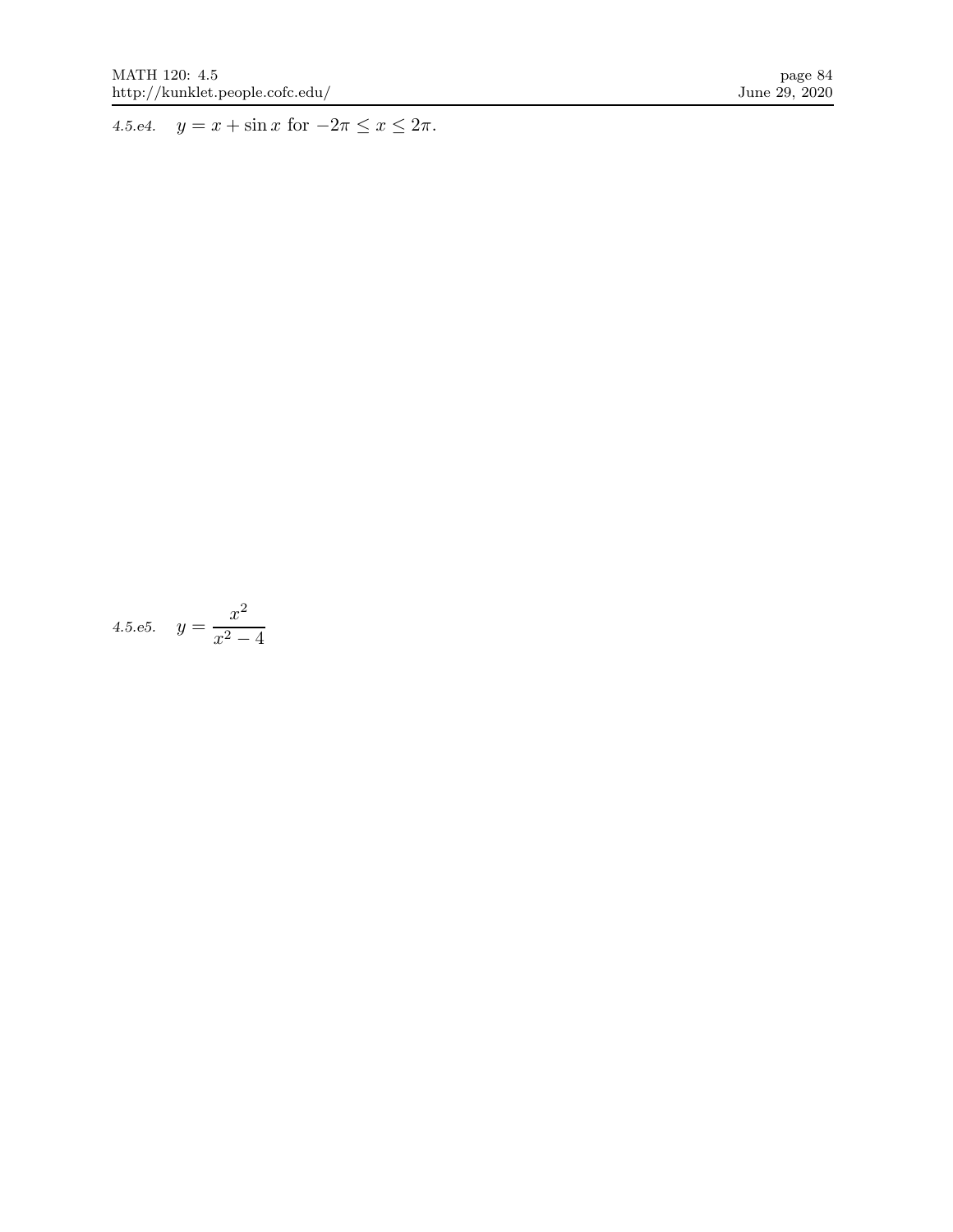4.5.e6.  $y = x +$ 27 $x^3$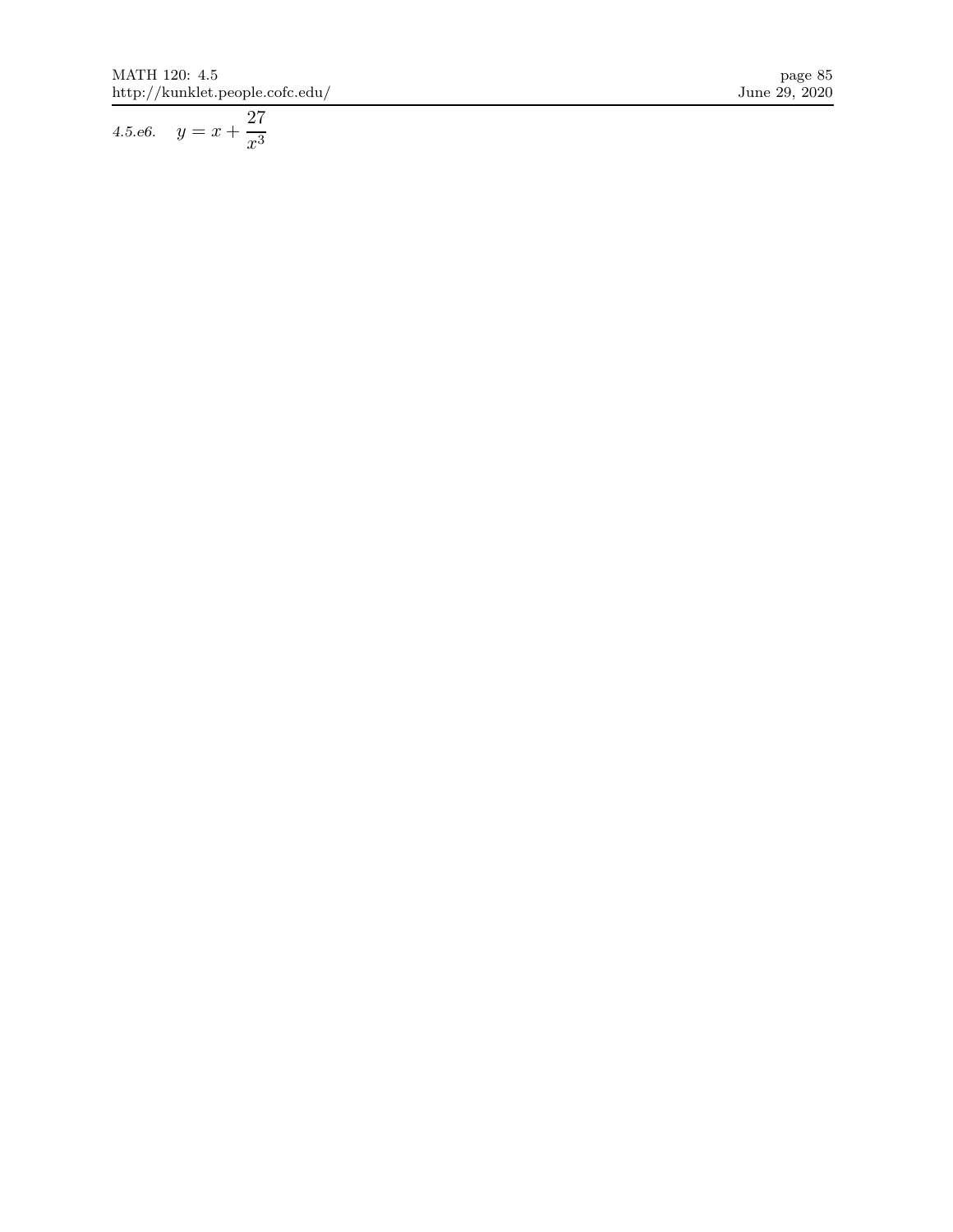#### 4.7: Optimization Problems

In this section, we look for absolute maxima or minima of functions arising in story problems. We'll start with two simple examples illustrating what we typically find in these problems.

4.7.e1. Maximize  $xy^2$  subject to  $x + y = 10$ ,  $x, y \ge 0$ .

4.7.e2. Minimize  $x + y$  subject to the constraint  $xy^2 = 256$ ,  $x, y > 0$ .

Tip: Questions in 4.7 usually ask for either an absolute max or an absolute min, but not both, because one of these is trivial or does not exist. If a question asks only for a max (or a min), it is safe to assume that one exists, and if you find only one critical point, it's safe to assume that you've located the max (or min) in question.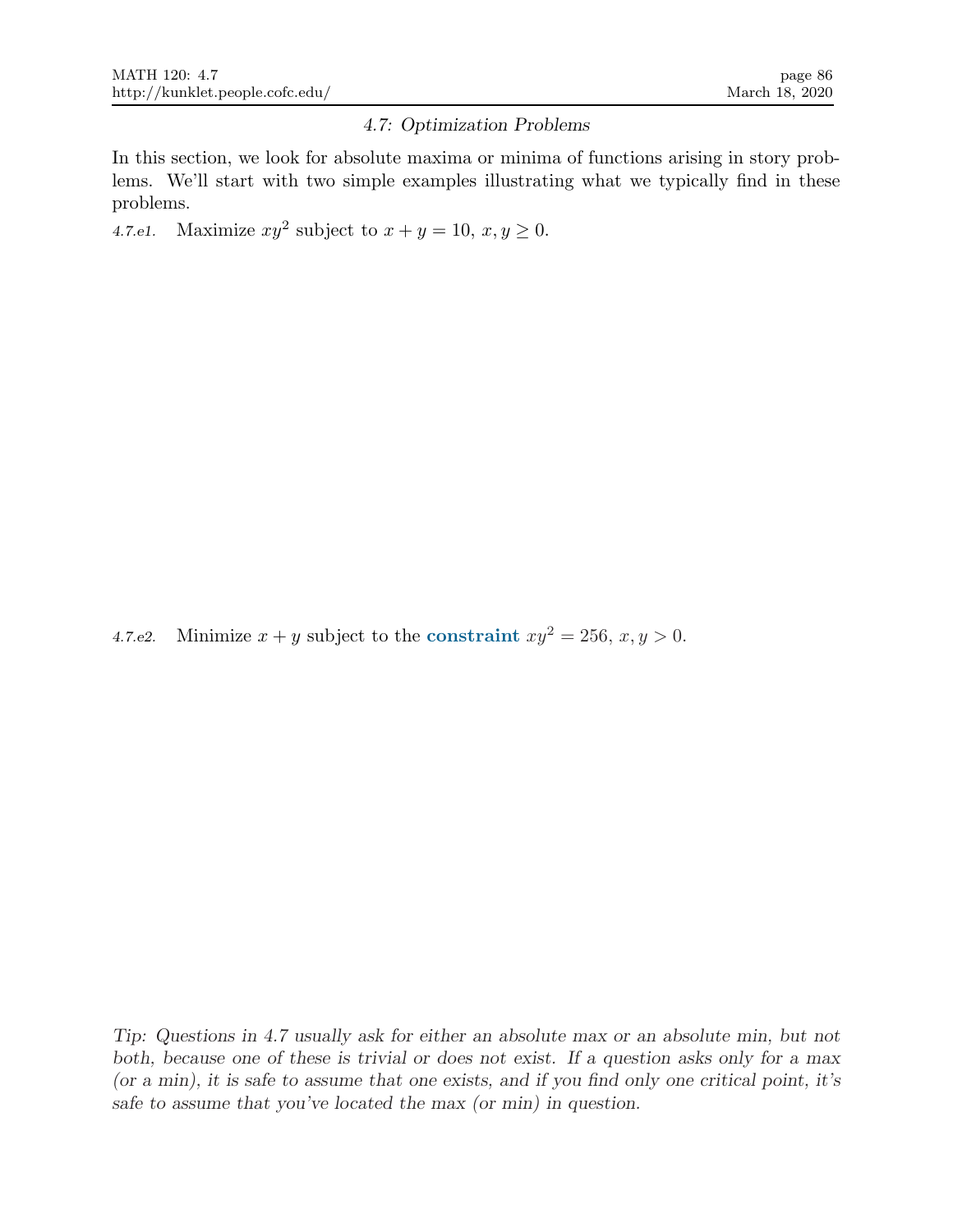4.7.e3. A rectangular box with a square base is to have volume 1. Find the dimensions of such a box with minimum surface area.

4.7.e4. A box will be constructed from a 4 ft by 6 ft piece of cardboard by cutting a square from each corner and folding up the sides. Find the dimensions of such a box with largest possible volume.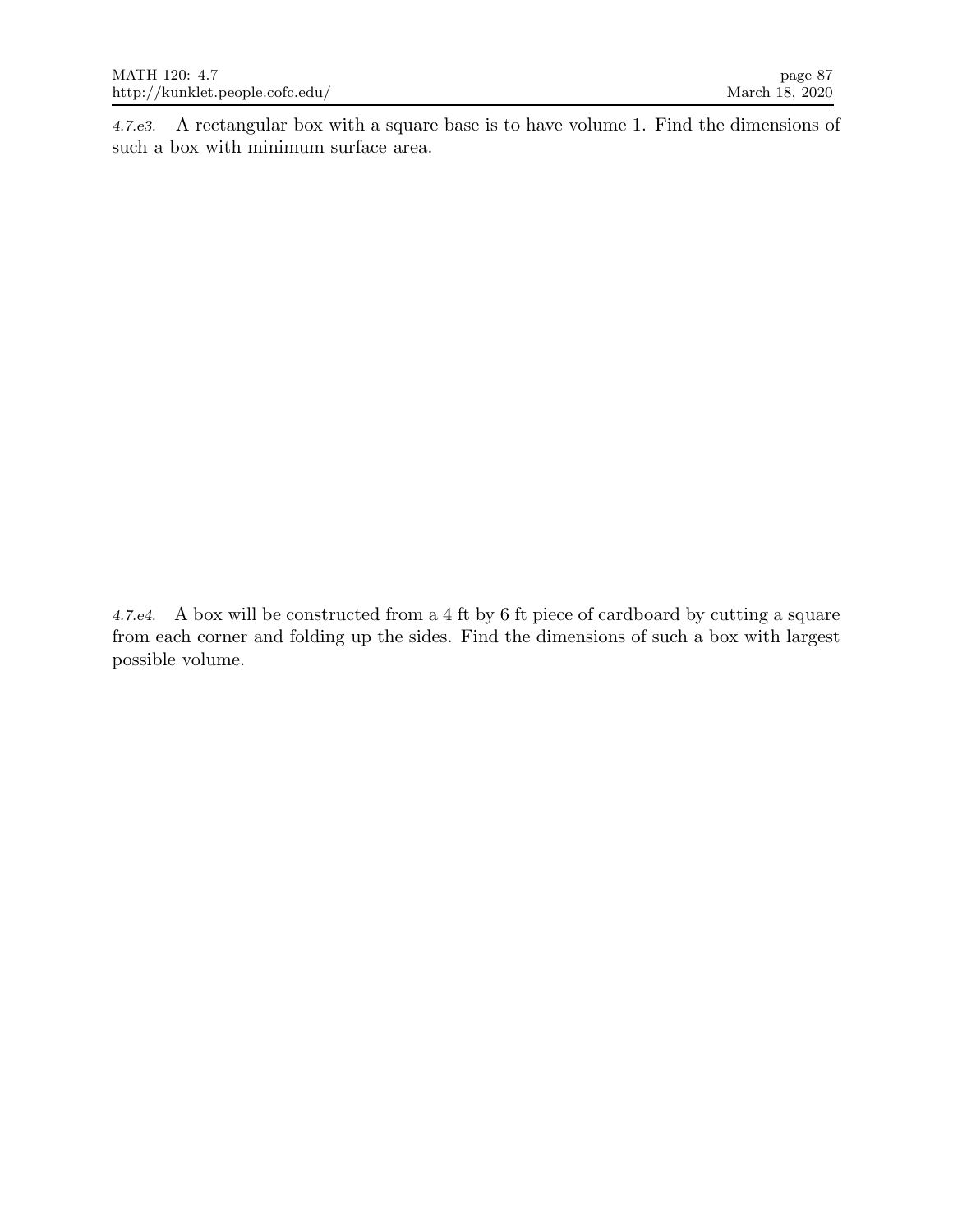4.7.e5. A rectangular box with a square base and an open top is constructed from two different grades of cardboard. The material for the sides costs  $1 \ell/m^2$  and the material for the base costs  $4 \frac{\ell}{m^2}$ . If the cost of materials of the box is limited to \$1.08, find the dimensions that will maximize the volume of the box.

4.7.e6. Find the point on  $y = x^2$  closest to the point  $(0, 1)$ .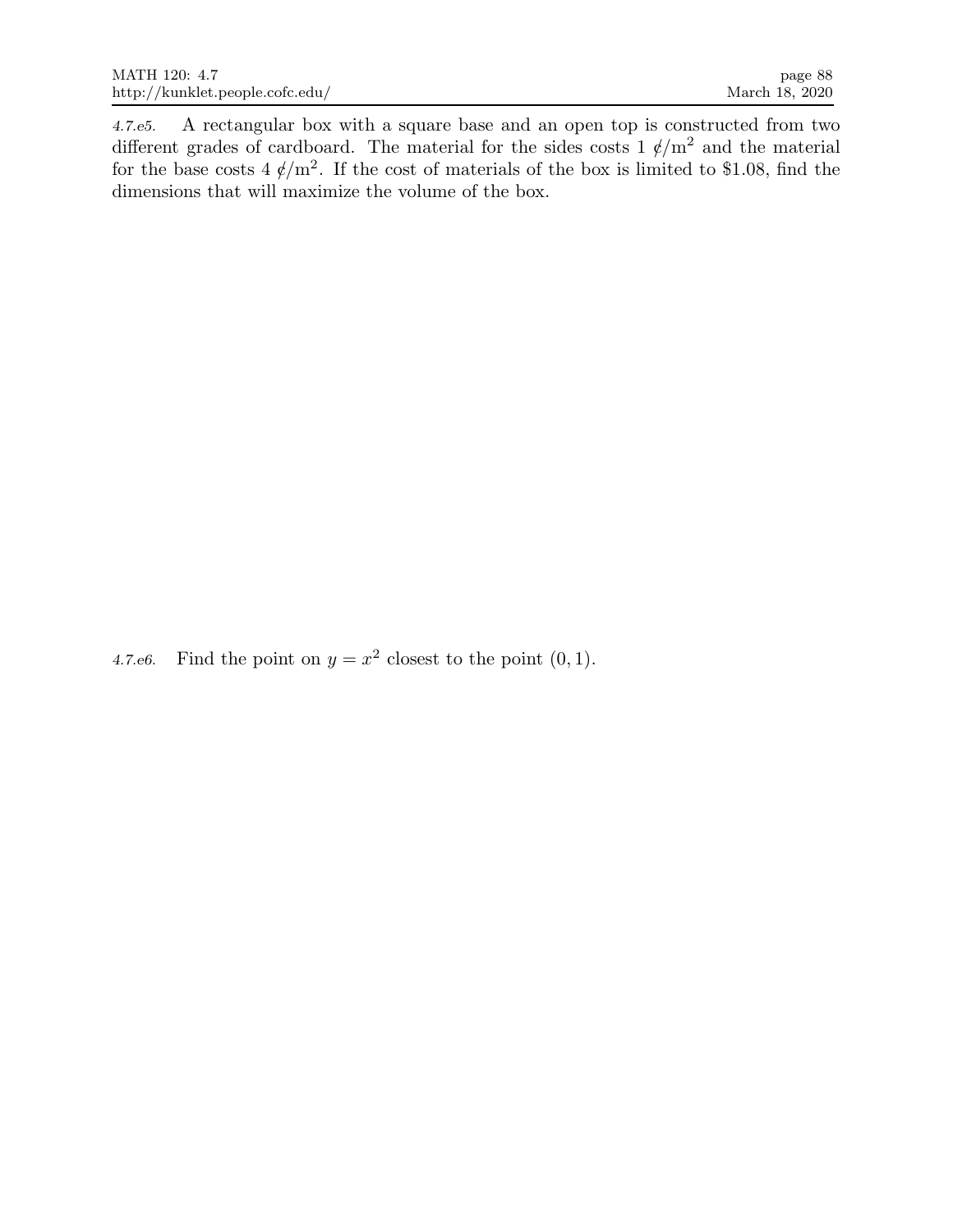Tip: The author was fond of problems that, like the next example, contain an unspecified parameter. I suggest you simplify the problem by assigning it some sensible value.

4.7.e7. A soup can in the shape of a right circular cylinder is to be inscribed in a sphere of radius R. Find the dimensions of the can that will maximize the area of its label.

4.7.e8. A right circular cone is inscribed in a sphere of radius 1. Find the maximum possible volume of the cone.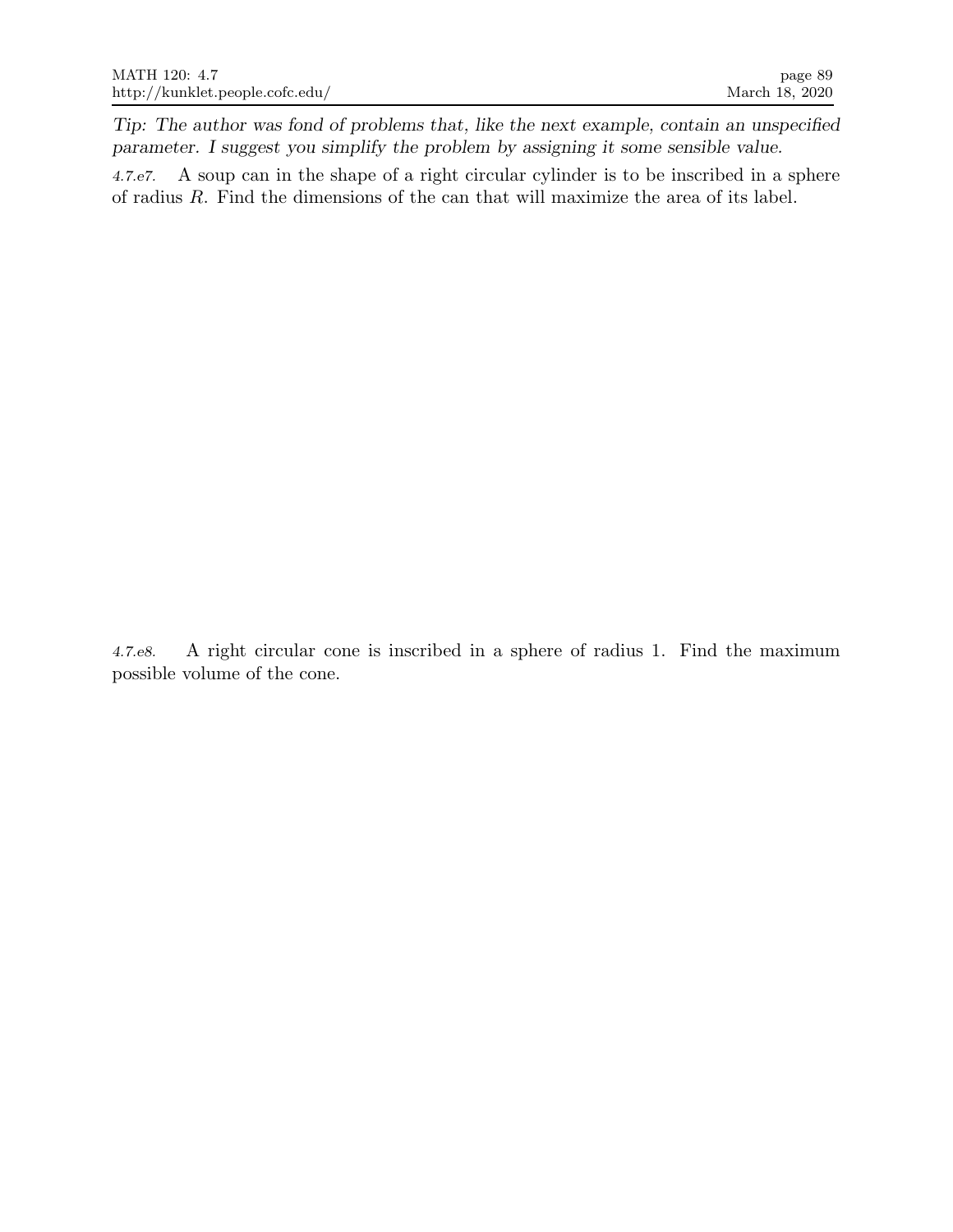## 4.9: Antiderivatives

An **antiderivative** for  $f(x)$  is a function whose derivative is  $f(x)$ . 4.9.e1. 2x is the deritative of  $x^2$ , so  $x^2$  is an antiderivative of 2x. Are there others?

According to Corollary  $\boxed{2}$  of the Mean Value Theorem, if two functions have the same derivative on an interval, then they must differ by a constant on that interval. So, every antiderivative of 2x on  $(-\infty, \infty)$  has the form  $x^2 + C$  for some constant C.

**Theorem/Definition 4.9.1.** If  $F(x)$  is an antiderivative of  $f(x)$  on an interval, than every antiderivative of f on that interval equals  $F(x) + C$  for some constant C, and so we say that the  $F(x) + C$  is the General antiderivative of f on that interval. The general antiderivative of  $f(x)$  is denoted  $\int f(x) dx$ .

4.9.e2. Find the general antiderivative of the function: a.  $3x^2 - \frac{15}{2}$ 2  $\sqrt{x}+7$ 

b.  $2e^x - 4\sin x + 4\cos(4x)$ 

c.  $\sec^2 x - \frac{1}{x}$  $\boldsymbol{x}$ .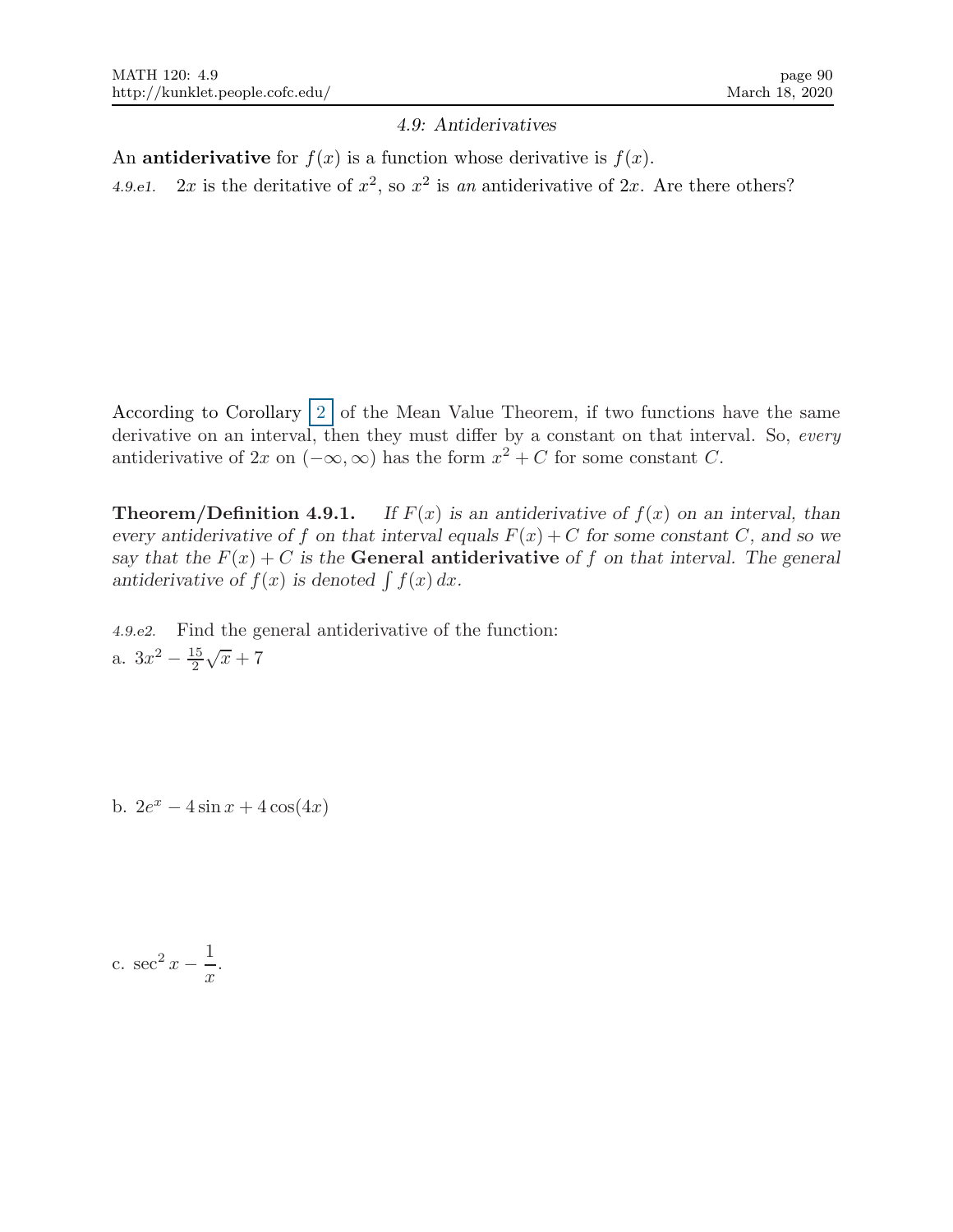| f(x)          | derivative of $f$        | f(x)                     | antiderivative of $f$                 |
|---------------|--------------------------|--------------------------|---------------------------------------|
| f(x)          | f'(x)                    | f(x)                     | $\int f(x) dx$                        |
| $x^n$         | $nx^{n-1}$               | $x^n$                    | $\frac{1}{n+1}x^{n+1}$ if $n \neq -1$ |
| $\ln  x $     | $x^{-1}$                 |                          | $\ln x $ if $n=-1$                    |
| $e^x$         | $e^x$                    | $e^x$                    | $e^x$                                 |
| $\sin x$      | $\cos x$                 | $\cos x$                 | $\sin x$                              |
| $\cos x$      | $-\sin x$                | $\sin x$                 | $-\cos x$                             |
| $\tan x$      | $\sec^2 x$               | $\sec^2 x$               | $\tan x$                              |
| $\cot x$      | $-\csc^2 x$              | $\csc^2 x$               | $-\cot x$                             |
| $\sec x$      | $\sec x \tan x$          | $\sec x \tan x$          | $\sec x$                              |
| csc x         | $-\csc x \cot x$         | $\csc x \cot x$          | $-\csc x$                             |
| $\sin^{-1} x$ | $\frac{1}{\sqrt{1-x^2}}$ | $\frac{1}{\sqrt{1-x^2}}$ | $\sin^{-1} x$                         |
| $\tan^{-1} x$ | $\frac{1}{1+x^2}$        | $\frac{1}{1+x^2}$        | $\tan^{-1} x$                         |
| $\sec^{-1} x$ | $x\sqrt{x^2-1}$          | $x\sqrt{x^2-1}$          | $\sec^{-1} x$                         |

A table of antiderivatives is practically the same as a table of derivatives:

There are fewer combination rules for antiderivatives than for derivatives.

**Fact 4.9.2.** If F and G are antiderivatives for f and g, and if c is a constant, then

- 1.  $F + G$  is an antiderivative for  $f + g$ .
- 2.  $F G$  is an antiderivative for  $f g$ .
- 3.  $cF$  is an antiderivative for  $cf$ .

It is important to note that  $FG$  is **not** an antiderivative for  $fg$ , and  $F/G$  is not an antiderivative for  $f/g$ .

4.9.e3.  $x^2$  is an antiderivative for 2x, and  $e^x$  is an antiderivative for itself, but  $x^2e^x$  is **not** an antiderivative for  $2xe^x$ , and  $\frac{e^x}{2}$  $\frac{e^x}{x^2}$  is **not** an antiderivative for  $\frac{e^x}{2x}$  $2x$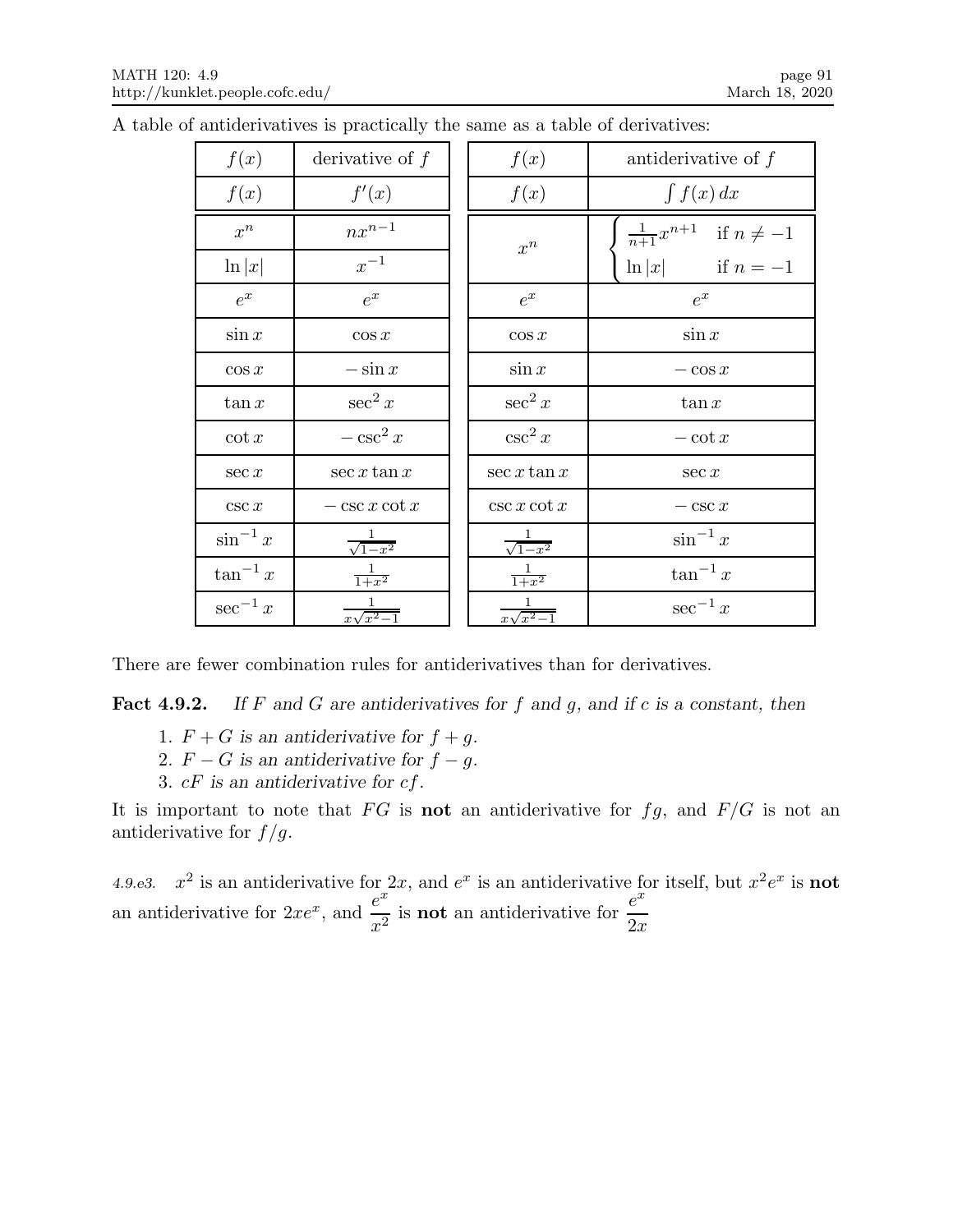4.9.e4. Find an antiderivative for  $(x^2 - 3)\sqrt{x}$ .

4.9.e5. Find an antiderivative for 
$$
\frac{x^2-3}{\sqrt{x}}
$$
.

Initial Value Problems Find  $f(x)$ , given  $f'(x)$  and  $f(x_0)$  for some  $x_0$ . 4.9.e6. Find  $f(x)$  if  $f'(x) = x - x^2$  and  $f(0) = 1$ .

4.9.e7. Find  $f(x)$  if  $f'(x) = x - x^2$  and  $f(-) = \frac{1}{3}$ .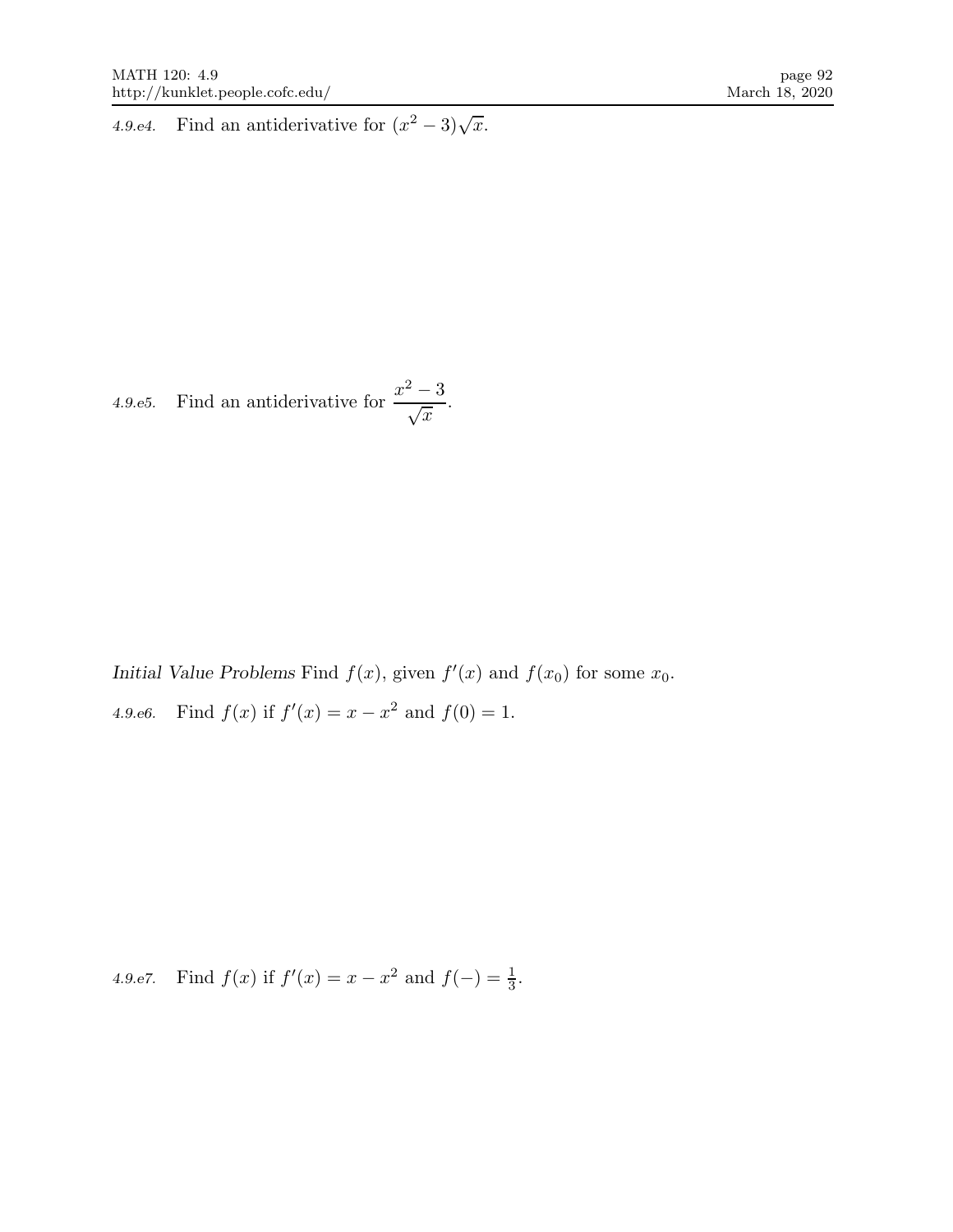$\frac{1}{2}$ 

 $\mathbf{I}$ 

 $\mathbf l$ 

 $\mathbf{I}$ 

 $\mathbf{I}$ 

 $\mathbf{I}$ 

 $\mathbf{I}$ 

 $\mathbf{I}$  $\mathbf{I}$ 

 $\mathbf{I}$ 

 $\mathbf{I}$ 

 $\mathbf{I}$ 

 $\mathbf{I}$ 

 $\mathbf{I}$ 

V

 $\mathbf{I}$ V

 $\overline{\phantom{0}}$ 

 $\mathbf I$  $\mathbf{I}$ 

V

 $\mathbf{I}$ 

 $\mathbf{V}$ 

1  $\mathbf{I}$ 

V A

V

١

V

V V

V V

 $\blacktriangle$  $\boldsymbol{\prime}$  $\mathbf{I}$ 

 $\sim$   $\sqrt{ }$ 

$$
\frac{dy}{dx} = x - x^2
$$

 $\mathbf l$ 

I

I I

I

 $\mathbf l$ 

 $\mathbf l$ 

 $\mathbf l$ 

I

١

١

١

I

 $\mathbf{I}$ 

 $\mathbf l$ 

١

١  $\mathbf{I}$ ١

 $\mathbf{I}$  $\mathbf{I}$  $\mathbf{I}$ 

 $\mathbf l$  $\mathbf l$ I  $\boldsymbol{\mathsf{I}}$ 

 $\mathbf l$ 

I

١

 $\mathbf{I}$ 

 $\mathbf{I}$  $\mathbf{I}$  $\overline{\mathbf{I}}$  $\overline{\mathbf{V}}$  $\overline{\mathbf{v}}$  $\blacktriangle$ 

 $\mathbf{I}$ 

 $\mathbf{I}$ ١

 $\mathbf{I}$  $\mathbf{I}$ 

 $\mathbf l$  $\mathbf{I}$ 

 $\mathbf l$  $\mathbf{I}$ 

 $\mathbf l$  $\mathbf l$ 

 $\mathbf{I}$  $\mathbf{I}$ 

 $\mathbf l$ 

 $\mathbf l$ 

 $\boldsymbol{\mathcal{N}}$  $\boldsymbol{\lambda}$ 

 $\overline{\mathbf{V}}$  $\overline{\mathbf{X}}$ 

 $\lambda$  $\overline{\mathbf{v}}$ 

 $\lambda$ 

 $\overline{\mathbf{A}}$  $\overline{\mathbf{A}}$  $\blacktriangle$ 

 $\boldsymbol{\lambda}$  $\boldsymbol{\lambda}$ 

 $\lambda$  $\lambda$ 

 $\overline{\mathbf{V}}$  $\overline{\mathbf{X}}$ 

 $\lambda$  $\overline{\phantom{0}}$  $\sum_{i=1}^{n}$ 

 $\overline{\mathbf{A}}$ 

 $\sum$ 

 $\lambda$ 

 $\overline{\phantom{0}}$ 

 $\overline{\phantom{0}}$ 

١  $\overline{\mathbf{I}}$  $\overline{\phantom{0}}$ 

 $\mathbf{I}$  $\lambda$  $\boldsymbol{\lambda}$  $\blacktriangle$ 

 $\mathbf{I}$ 

 $\mathbf{I}$ 

 $\mathbf{I}$  $\overline{\mathbf{V}}$  $\boldsymbol{\lambda}$ 

 $\mathbf{I}$ 

I

 $\boldsymbol{\mathsf{I}}$ 

 $\mathbf{I}$ ١

١

 $\mathbf{I}$  $\lambda$  $\lambda$ 

 $\mathbf{I}$ 

 $\mathbf{I}$  $\lambda$  $\lambda$  $\overline{\phantom{0}}$ 

 $\sqrt{ }$ 

$$
y = \frac{1}{2}x^2 - \frac{1}{3}x^3 + C
$$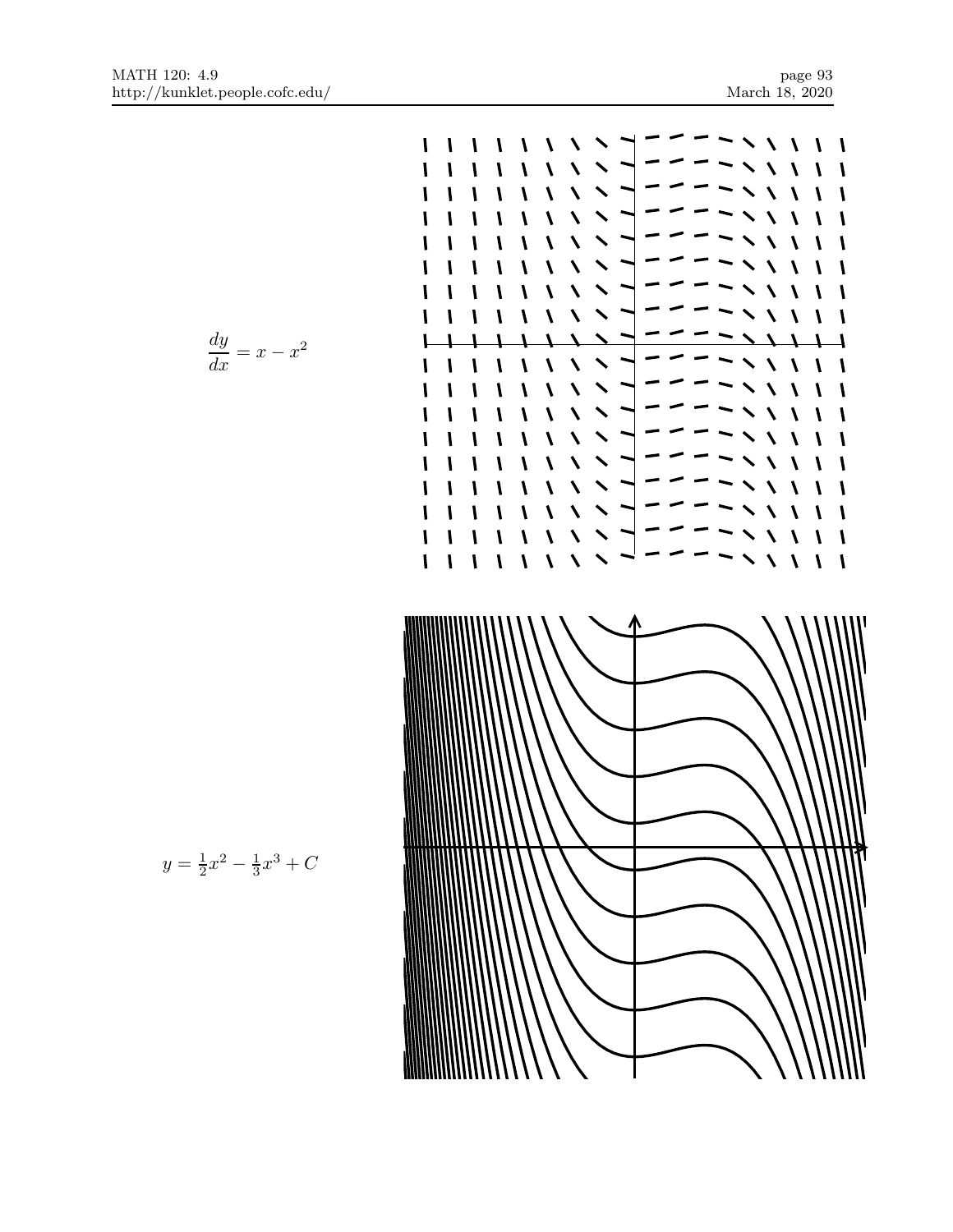4.9.e8. Find  $f(x)$  if  $f'(x) = \frac{1}{x}$  $\frac{1}{x}$  and  $f(-2) = 1$ .

4.9.e9. Find  $f(x)$  if  $f''(x) = x - x^2$  and  $f'(1) = 2$  and  $f(1) = -1$ 

Classic application.

Ignoring friction, the downward acceleration due to gravity of a falling object is constant.

4.9.e10. At time  $t = 0$ , a marble is tossed from a 150 ft tower with an upward velocity of 20 ft/sec. Assuming its acceleration due to gravity is  $a(t) = -32$  ft/sec<sup>2</sup>, find the marble's altitude at time t. (In other words, express the marble's height as a function of time  $t$ .)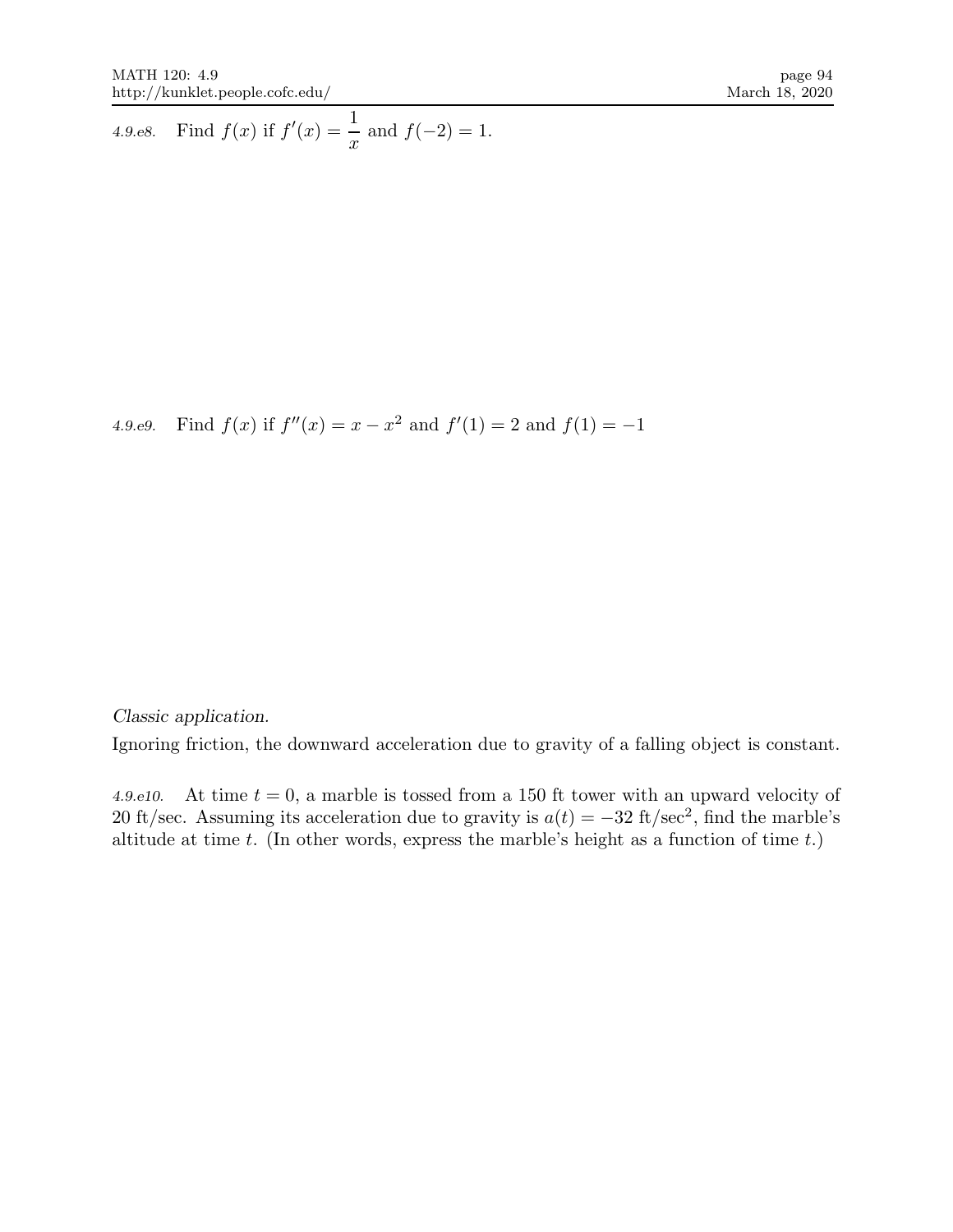### 5.1: The Area and Distance Problems

Calculus can be divided into two parts, the study of derivatives, or differential calculus, and the study of integrals, or integral calculus. Just as differential calculus came about as a solution to the tangent line and velocity problems, as we saw in section 2.1, integral calculus was created to address the area and distance problems, which are introduced in this section.

The Area Problem is this: how can we find the area trapped between the the graph of a function  $f(x)$  and the x-axis, between  $x = a$  and  $x = b$ ?



5.1.e1. Approximate the area between  $y = x^2$  and the x-axis over the interval [0, 2].

Approximating sums like these are called Riemann sums:

**Definition 5.1.1.** Divide the interval [a, b] into n subintervals of equal length  $\Delta x$ , and select a number  $x_i^*$  in each  $(1 \le i \le n)$ . If the function  $f(x)$  is defined on [a, b], then

$$
f(x_1^*)\Delta x + f(x_2^*)\Delta x + f(x_3^*)\Delta x + \dots + f(x_n^*)\Delta x = \sum_{i=1}^n f(x_i^*)\Delta x
$$

is called a **Riemann Sum** for  $f(x)$  on  $[a, b]$ .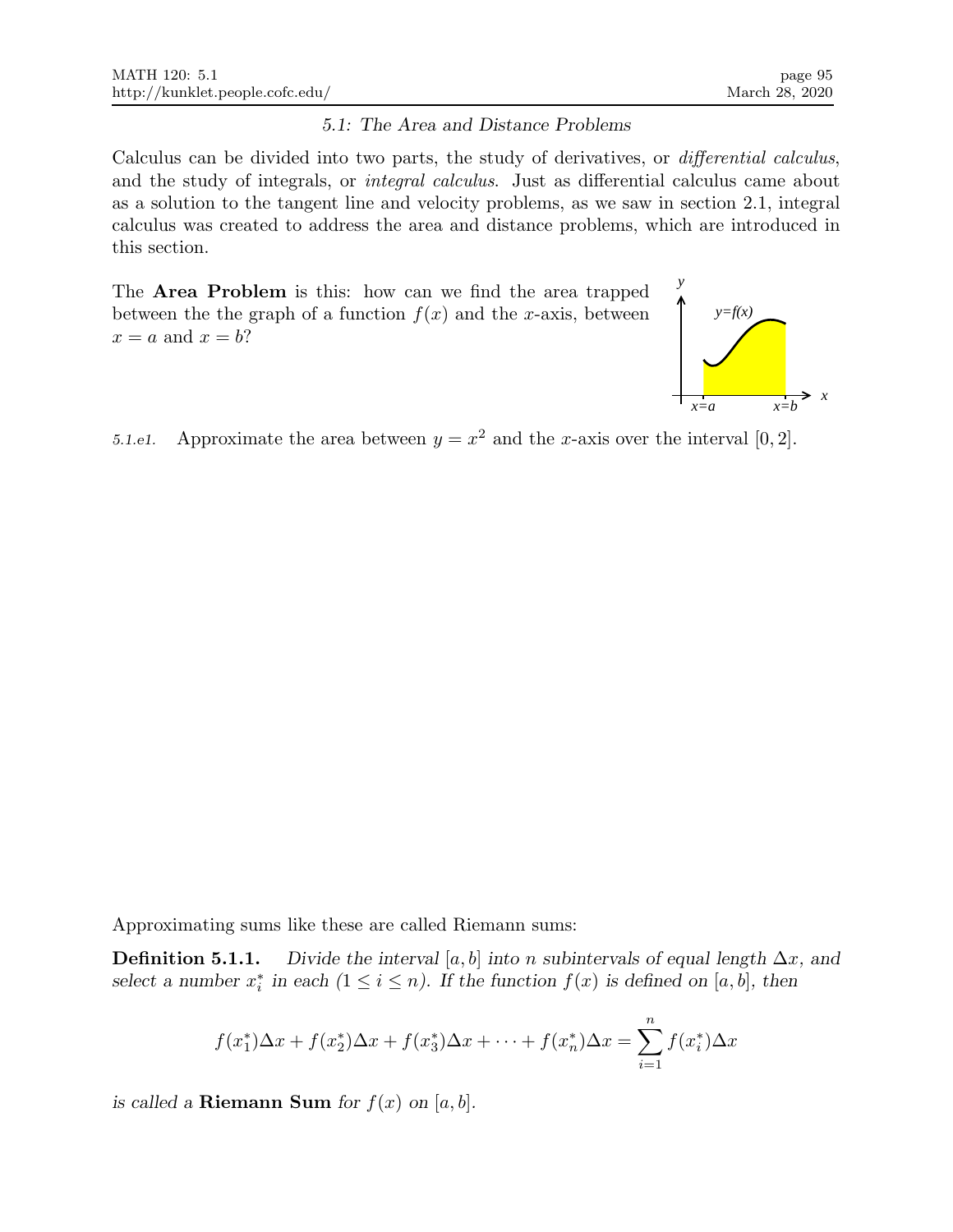The symbol  $\Sigma$  may be used to denote any kind of sum, not just a Riemann sum in calculus. Generally,  $\sum_{i=1}^{n}$  means "the sum of values of the following, for i equal  $1, 2, \ldots, n$ ." For instance,

$$
\sum_{i=1}^{5} (i^2 + 1) =
$$

As in 5.1.e1, when evaluating a Riemann sum, it's best to take out the common factor:

$$
\sum_{i=1}^{n} f(x_i^*) \Delta x = \Delta x \big( f(x_1^*) + f(x_2^*) + f(x_3^*) + \dots + f(x_n^*) \big) = \Delta x \sum_{i=1}^{n} f(x_i^*)
$$

5.1.e1, continued. When n was 4, we chose the sample points to be the midpoints of the subintervals:

$$
x_1^* = \frac{1}{4}
$$
,  $x_2^* = \frac{3}{4}$ ,  $x_3^* = \frac{5}{4}$ ,  $x_4^* = \frac{7}{4}$ ,

and when  $n = 6$  our sample points were the right endpoints of the subintervals:

$$
x_1^* = \frac{1}{3}
$$
,  $x_2^* = \frac{2}{3}$ ,  $x_3^* = \frac{3}{3} = 1$ ,  $x_4^* = \frac{4}{3}$ ,  $x_5^* = \frac{5}{3}$ ,  $x_6^* = \frac{6}{3} = 2$ ,

You can see some Riemann sums for  $x^2$  on  $[0,2]$  at

http://kunklet.people.cofc.edu/MATH120/riemannsuma.pdf. There are also many online Riemann sum calculators, e.g., https://mathworld.wolfram.com/RiemannSum.html.

There are two things to notice about these graphs and the accompanying calculations. First, the calculations suggest that the Riemann sums approach a limit as  $n \to \infty$ , and the pictures suggest that that limit is the area under the curve. Second, the limit seems to be the same regardless of how we choose the sample point in each subinterval.

5.1.e2. See http://kunklet.people.cofc.edu/MATH120/riemannsumb.pdf for some Riemann sums for the function  $x^2 - \frac{3}{2}$  $\frac{3}{2}$  on the interval [0, 2]. Why are the Riemann sums negative, and what does this mean?

**Conclusions** The limit as  $n \to \infty$  of the Riemann sums for  $f(x)$ on  $a \leq x \leq b$  is the **net signed area** between the graph of f and the x-axis between  $x = a$  and  $x = b$ . Areas above the x-axis are counted as positive and areas below the x-axis are counted as negative.

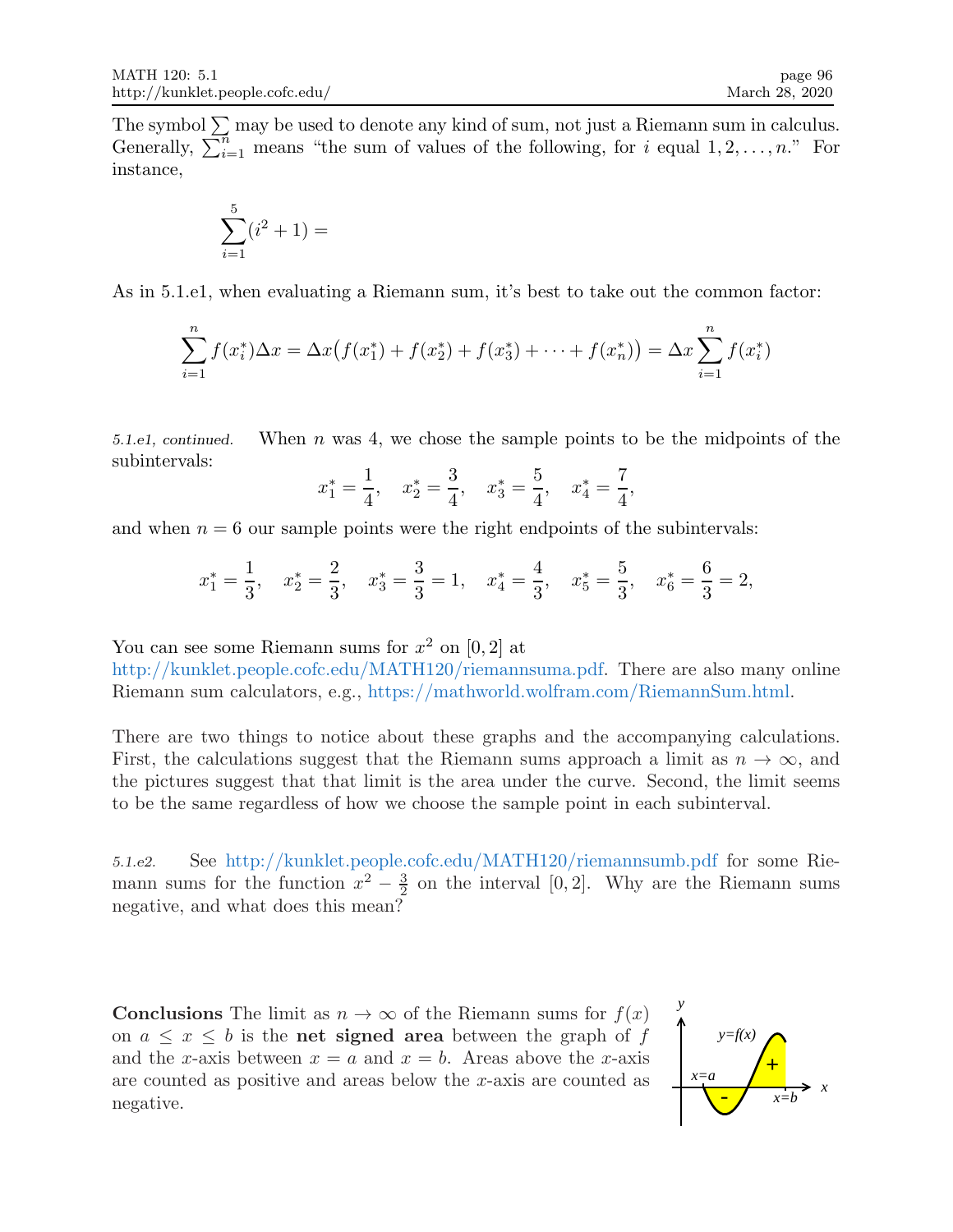The pre-calculus formula distance  $=$  rate $\times$ time applies only to object moving at a constant velocity. The Distance Problem is this natural question: how can we determine the distance traveled by an object with nonconstant velocity?

5.1.e3. Approximate the distance traveled by the object whose velocity is recorded in the following table.

| $t(\sec)$ |    | 60     | -120 |
|-----------|----|--------|------|
| v(m/sec)  | 10 | - 36 - | 46   |

5.1.e3, continued. Repeat, using more data:

| $t(\rm sec)$                |  |  | 0 30 60 90 120 |
|-----------------------------|--|--|----------------|
| $v(m/sec)$   10 25 36 43 46 |  |  |                |

5.1.e3, continued. Repeat, using more data:

| $t(\text{sec})$   0 15 30 45 60 75 90 105 120 |  |  |  |  |  |
|-----------------------------------------------|--|--|--|--|--|
| $v(m/sec)$ 10 18 25 31 36 40 43 45 46         |  |  |  |  |  |

Note that these approximations are the same Riemann sums we saw in the area problem, and the true distance traveled by the object between  $t = 0$  and  $t = 120$  is the limit of these approximations as the number of t-subintervals  $n \to \infty$ , just as area was the limit of Riemann sums. (To continue this process, we need to know the object's velocity not just at finitely may times, but at every time t in  $[0, 120]$ . That is, we need v expressed as a function of  $t$ .)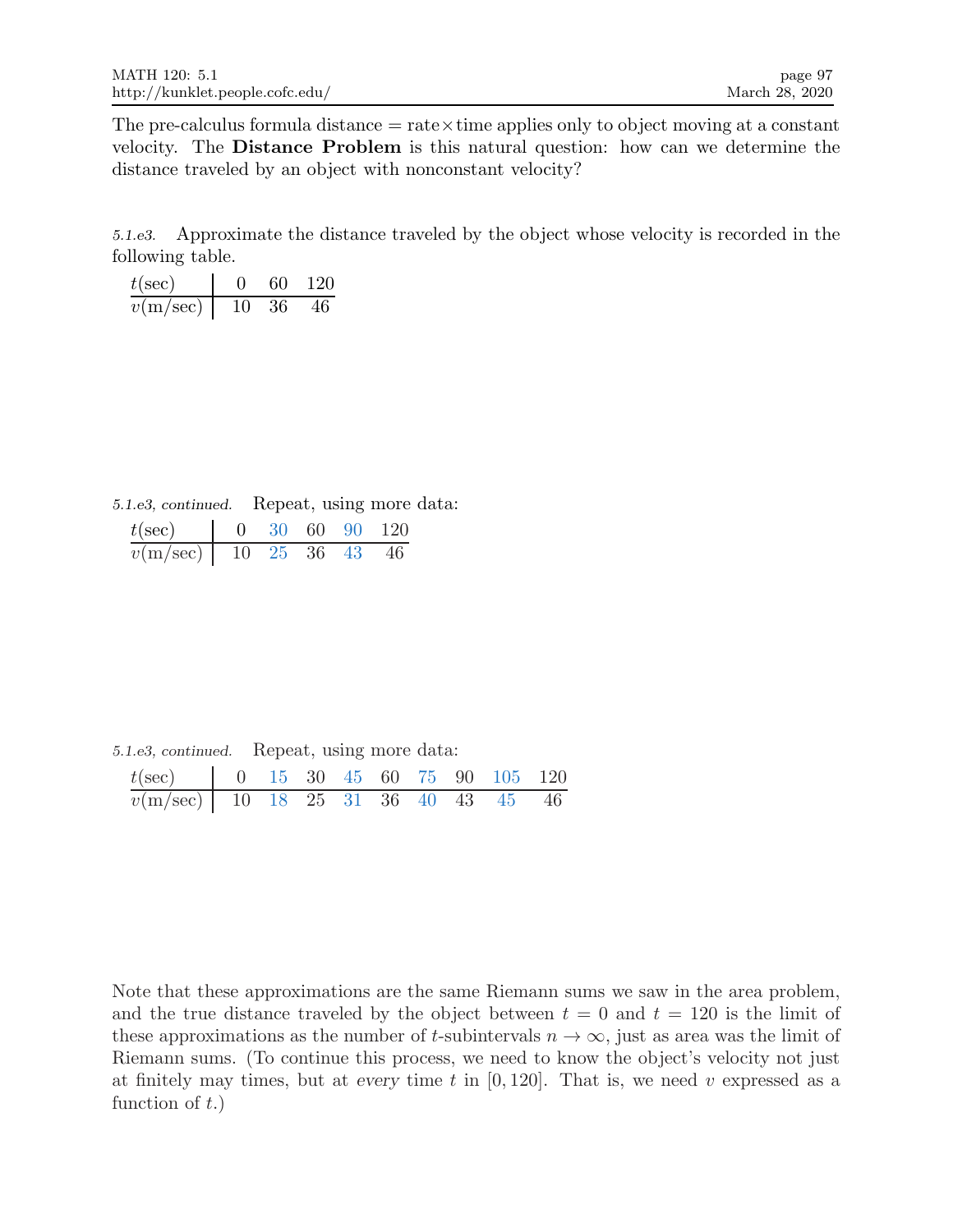**Conclusions:** The limit as  $n \to \infty$  of the Riemann sums for  $v(t)$  on  $a \leq t \leq b$  is the **net** distance traveled by the object whose velocity at time t is  $v(t)$ . This means that, since the limit of Riemann sums also represents area, the net distance traveled is the same as the net signed area between the graph of velocity  $y = v(t)$  and the t-axis between  $t = a$  and  $t = b$ . Areas above the t-axis, where velocity is positive, measure motion in the positive direction and areas below the t-axis, when velocity is negative, measure motion in the negative direction.



5.1.e4. The velocity of a car for the first six seconds after it starts moving is graphed in the figure below.



c. Approximate the distance traveled by the car between time  $t = 0$  and time  $t = 6$  sec.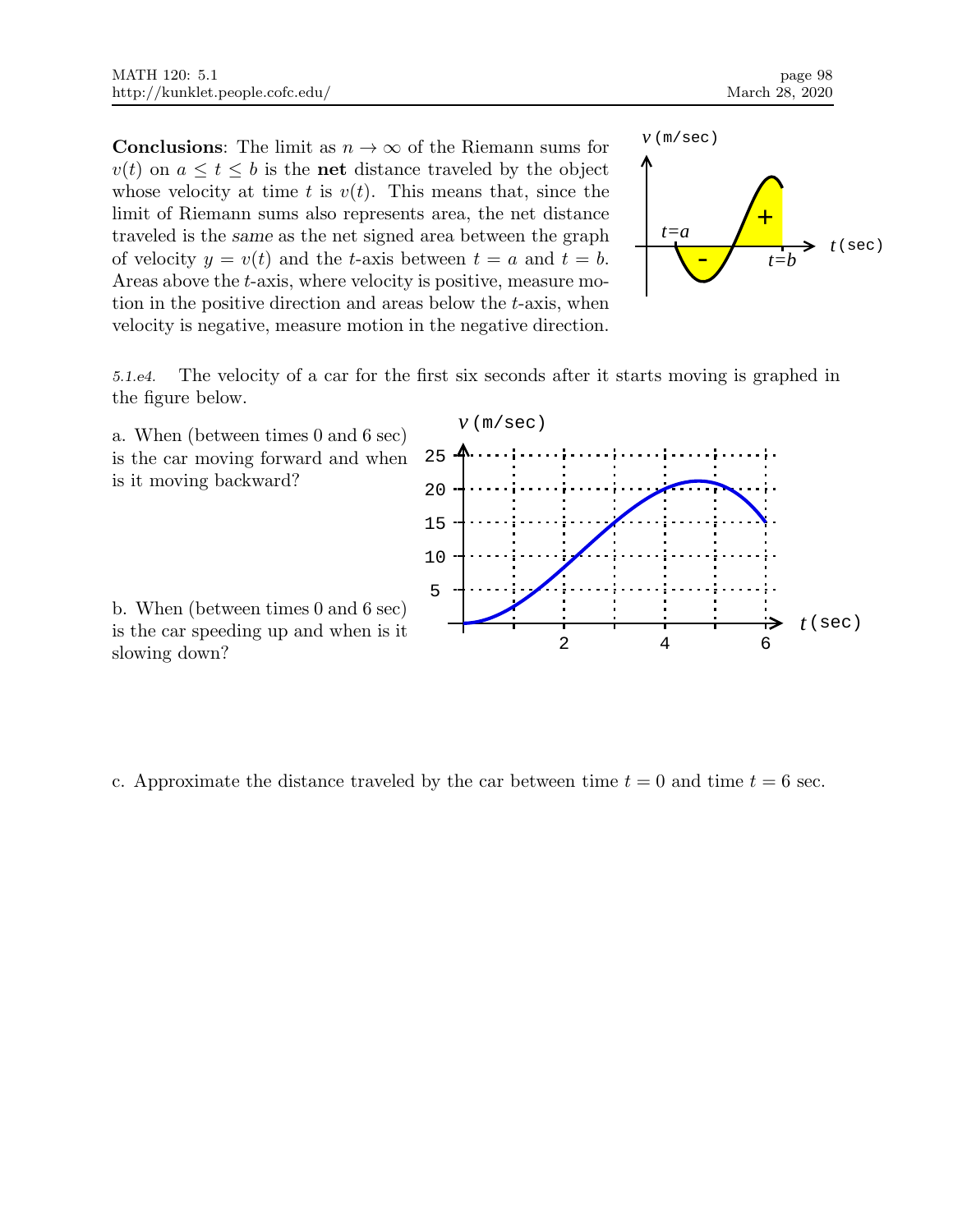## 5.2: The Definite Integral

In the last section, we saw that the area problem and the distance problem were both solved by a limit of Riemann sums. In this section, we give a name to the limit and discover some of its properties.

**Definition 5.2.1.** If  $f(x)$  is defined on the interval [a, b], then the limit of its Riemann sums on [a, b] as  $n \to \infty$ , if it exists, is called the **definite integral** (or **Riemann integral**) from a to b of  $f(x) dx$ , written  $\int_a^b f(x) dx$ . That is,

$$
\int_{a}^{b} f(x) dx = \lim_{n \to \infty} \sum_{i=1}^{n} f(x_i^*) \Delta x,
$$

When this limit exists we say that  $f(x)$  is **integrable** on [a, b].

Note that  $\int_a^b f(x) dx$ , when it exists, is a number.

5.2.e1. Here are two Riemann sums for the function  $x^2 - \frac{3}{2}$  $\frac{3}{2}$  on the interval [0, 2] (which we saw in example 5.1.e2):



Based on these two Riemann sums,  $\int_0^2 (x^2 - \frac{3}{2})$  $\frac{3}{2}$ ) dx appears to equal about -0.3333.

Not every function in integrable, but a great many are:

**Theorem 5.2.2.** If  $f(x)$  is piecewise continuous with finitely many jump or removable discontinuities on [a, b], then  $\int_a^b f(x) dx$  exists. In particular, if  $f(x)$  in continuous on [a, b], then f is integrable.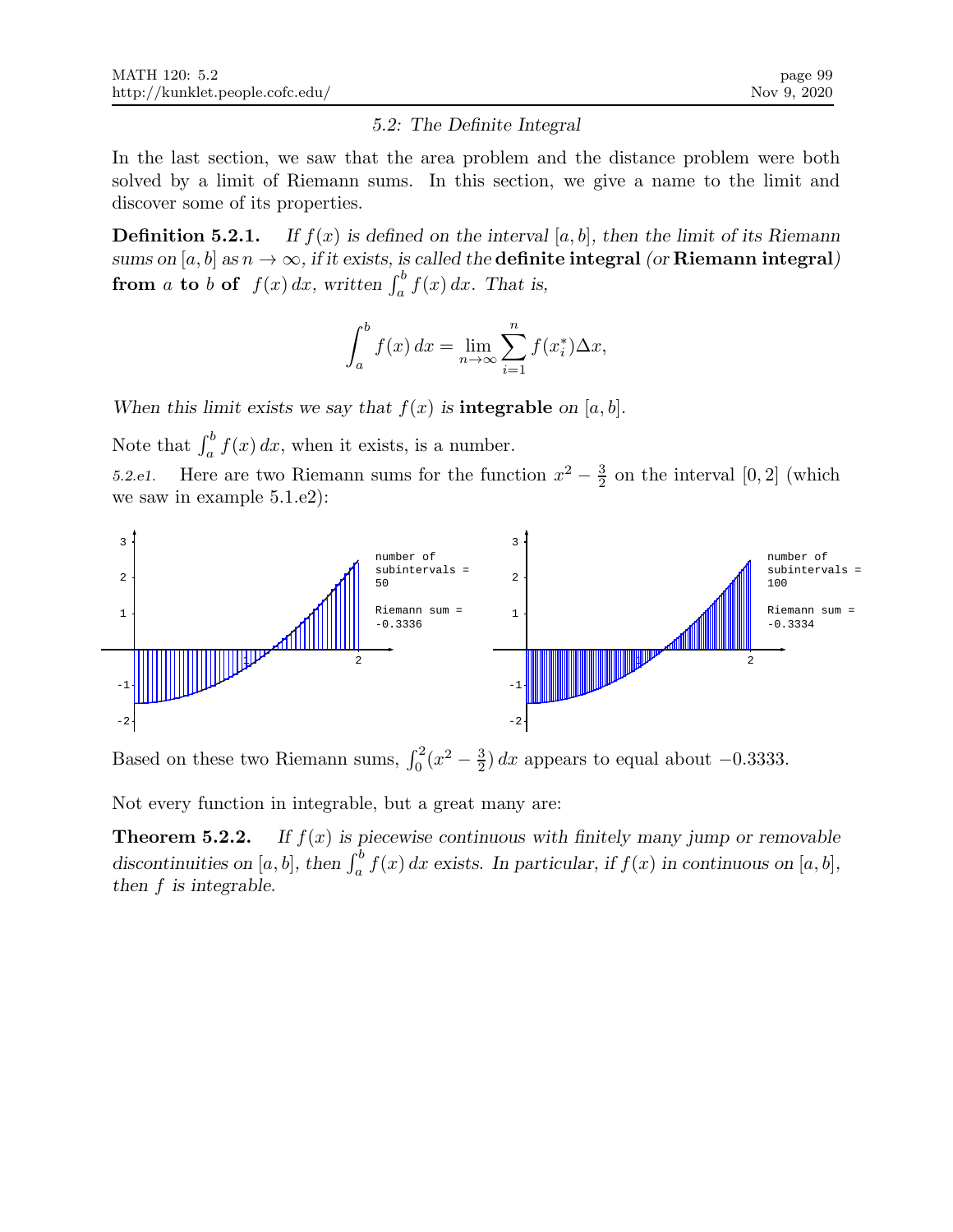In section 5.1, we concluded that the definite integral calculates net signed area and net distance travelled:

**Fact 5.2.3.** The definite integral  $\int_a^b f(x) dx$  can be interpreted as the:

1) net signed area between the graph of  $f(x)$  and the x-axis between  $x = a$  an  $x = b$ , and 2) net distance traveled from time a to b by an object whose velocity at time x is  $f(x)$ .

5.2.e2. Calculate the Riemann integral  $\int_0^1 e^x dx$  from Definition 5.2.1.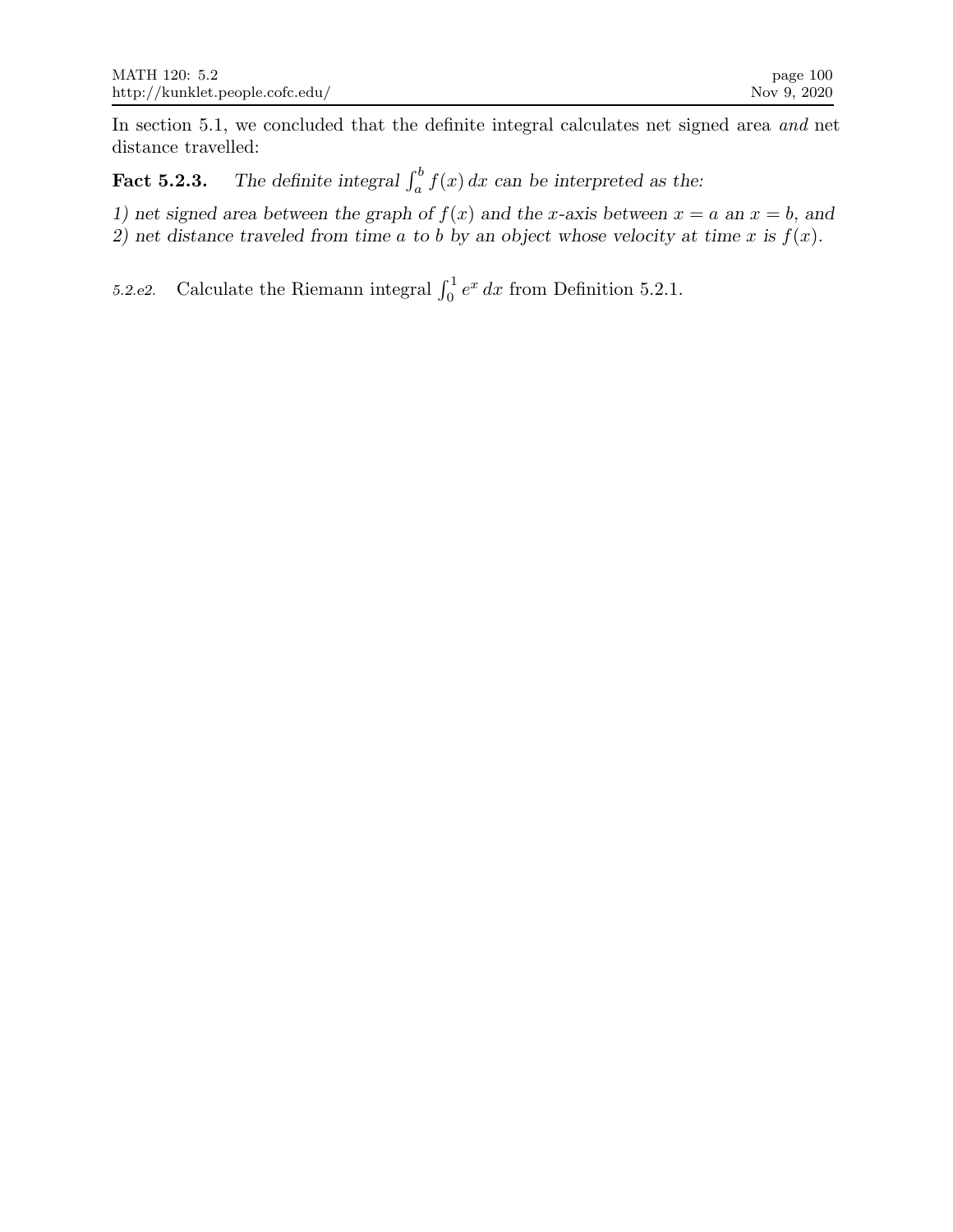Next, we'll see some useful algebraic properties of the definite integral.

# **Fact 5.2.4.** If  $f(x)$  and  $g(x)$  are integrable on [a, b] and c is a constant, then:

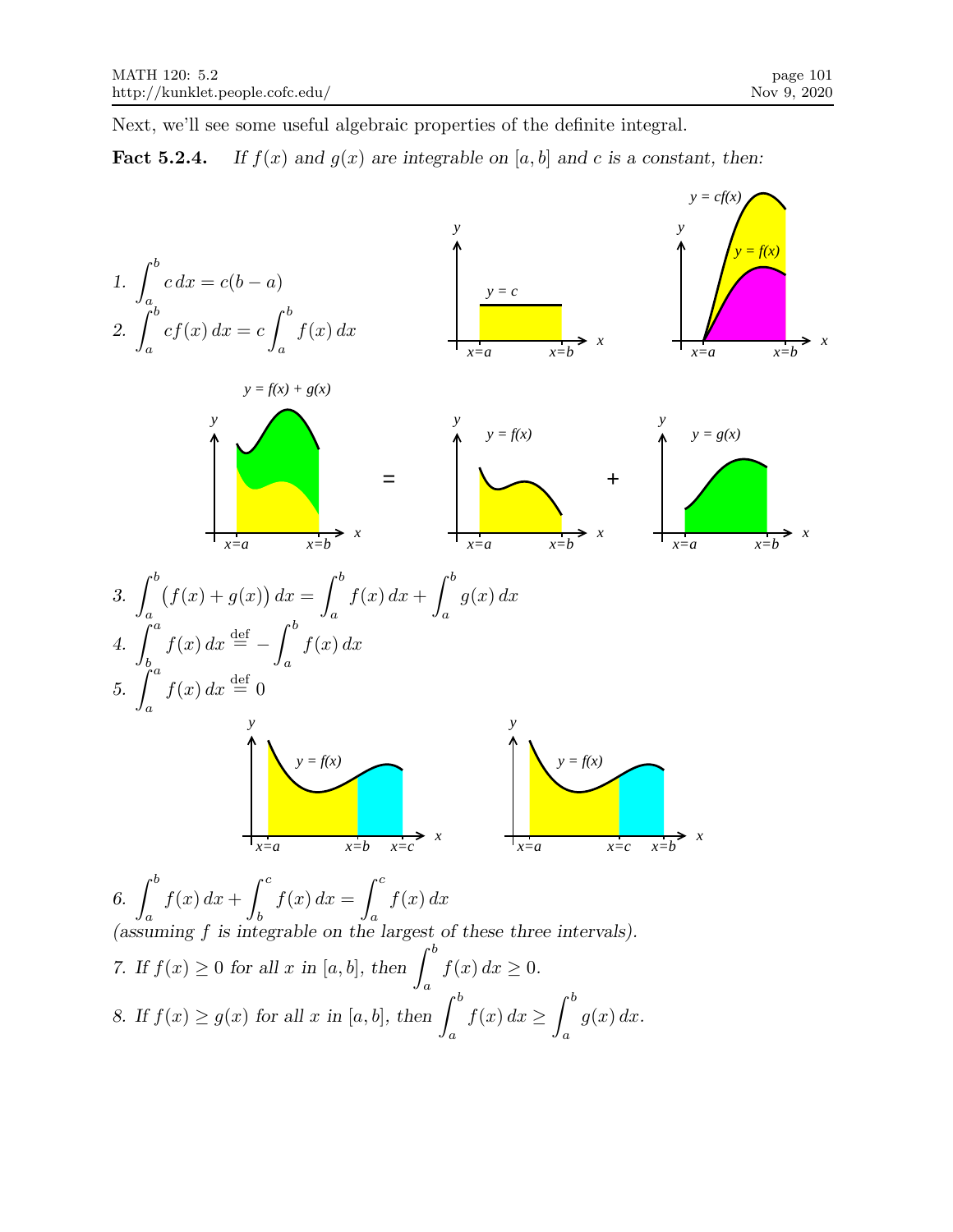5.2.e3. Find 
$$
\int_5^1 (2f(x) + \pi) dx
$$
 if  $\int_1^3 f(x) dx = 5$  and  $\int_5^3 f(x) dx = 7$ .

5.2.e4. Let  $g(x)$  be the function graphed here  $y = g(x)$ (its first piece is a quarter circle), and find the following.

a.  $\int_0^4 g(x) dx$ 



b.  $\int_0^5 g(x) dx$ 

c.  $\int_3^5 g(x) dx$ 

5.2.e5. Suppose now that  $g(x)$  from 5.2.e4 is the velocity at time x of an object moving along a number line. Find the following.

a. The displacement (net distance traveled) of the object between time 0 and time 4.

b. The displacement of the object between time 0 and time 1.

c. When the object is traveling forward, and when it's traveling backward.

d. When the object is speeding up, and when it's slowing down. (For more on c and d, see section 3.7.)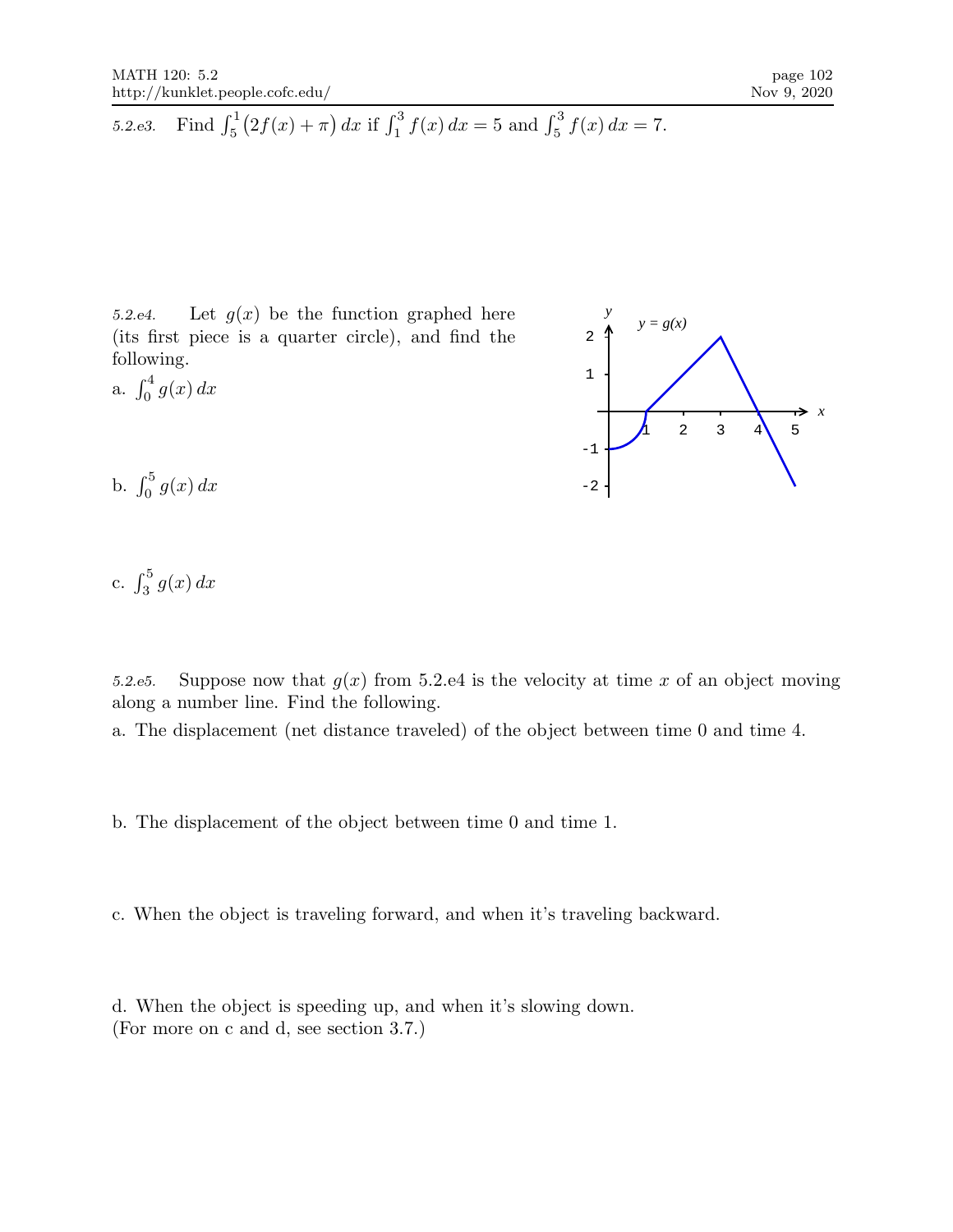5.2.e6. Find the following.

a. 
$$
\int_0^4 |x-3| \, dx
$$

b.  $\int_{-1}^{2} 2x \, dx$ 

c. 
$$
\int_{-3}^{0} \sqrt{9 - x^2} \, dx
$$

Finally, here's  $7$  of section 5.4, that seems to go well in this section: **Fact 5.2.5.** If f is an odd function and g is an even function, and if  $a > 0$ , then

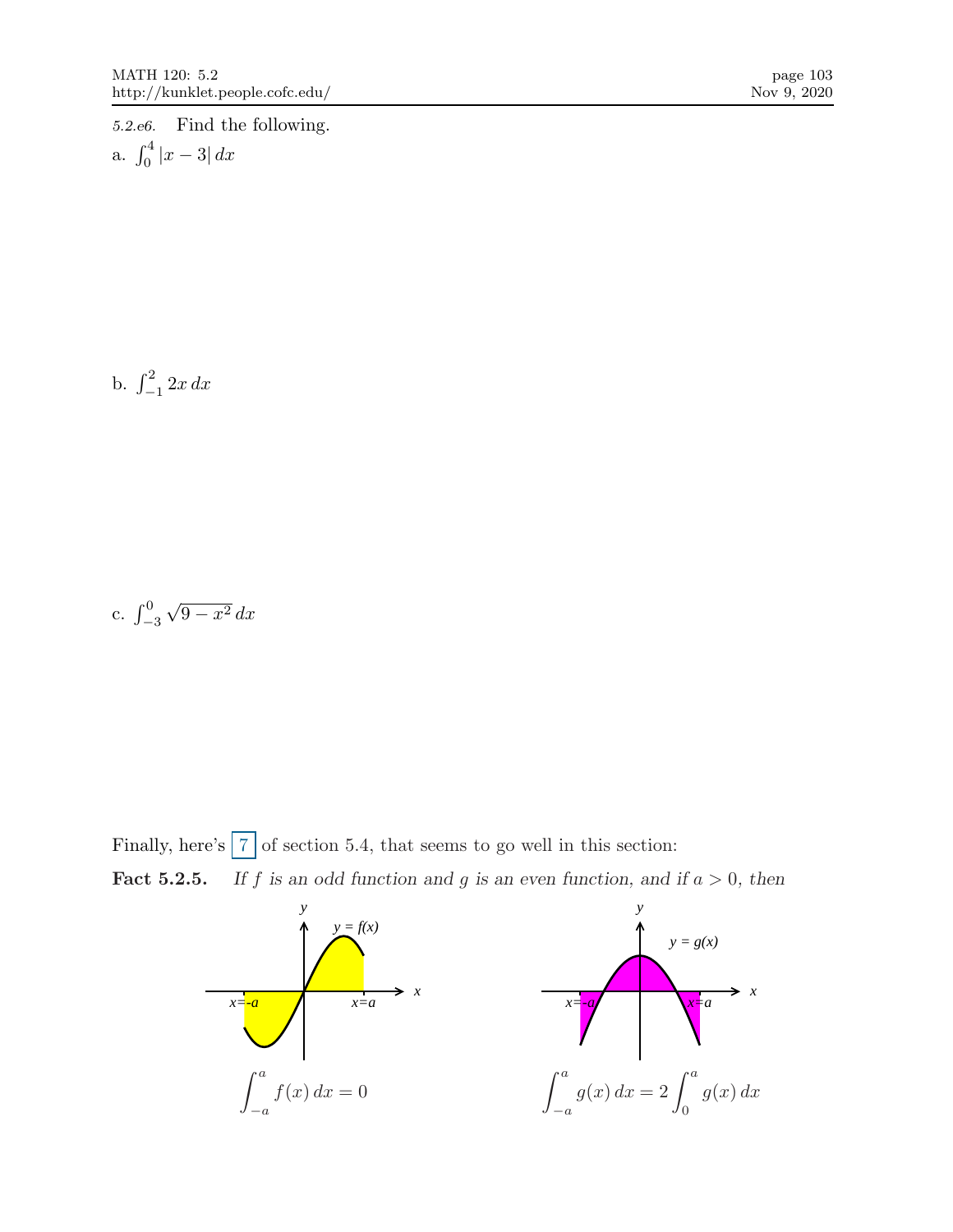### 5.3: The Fundamental Theorem of Calculus

The Fundamental Theorem of Calculus is the statement of exactly how the two subjects of calculus, the derivative and the integral, fit together. When we think of the derivative and integral from the point of view of geometry, it is a completely surprising result, while from the point of view of velocity and displacement, it seems so obvious that a student wonders why it even requires proof.

The first half of the FTC says that the derivative of an integral with respect to its upper endpoint is the integrand.

**Fundamental Theorem of Calculus I (FTC.I) 5.3.1.** If the function f is integrable on the interval [a, b], and if  $F(x)$  is defined as

$$
F(x) \stackrel{\text{def}}{=} \int_a^x f(t) \, dt,
$$

then, wherever  $f(x)$  is continuous,  $F(x)$  is differentiable and  $F'(x) = f(x)$ .

5.3.e1. Verify that the FTC.I is true for the function f pictured here.  $y = f(t)$ 



Here's a graph of the function  $F(x)$  we found.

From what we saw in section 5.1 and 5.2, we expect definite integral  $\int_a^x f(t) dt$  to be the displacement between times a and x of an object whose velocity at time t is  $f(t)$ . But that displacement is the object's position at time x relative to its position at time a. Since we expect the derivative of position to be velocity, the FTC.I is a verification that the definite integral does what it was designed to do.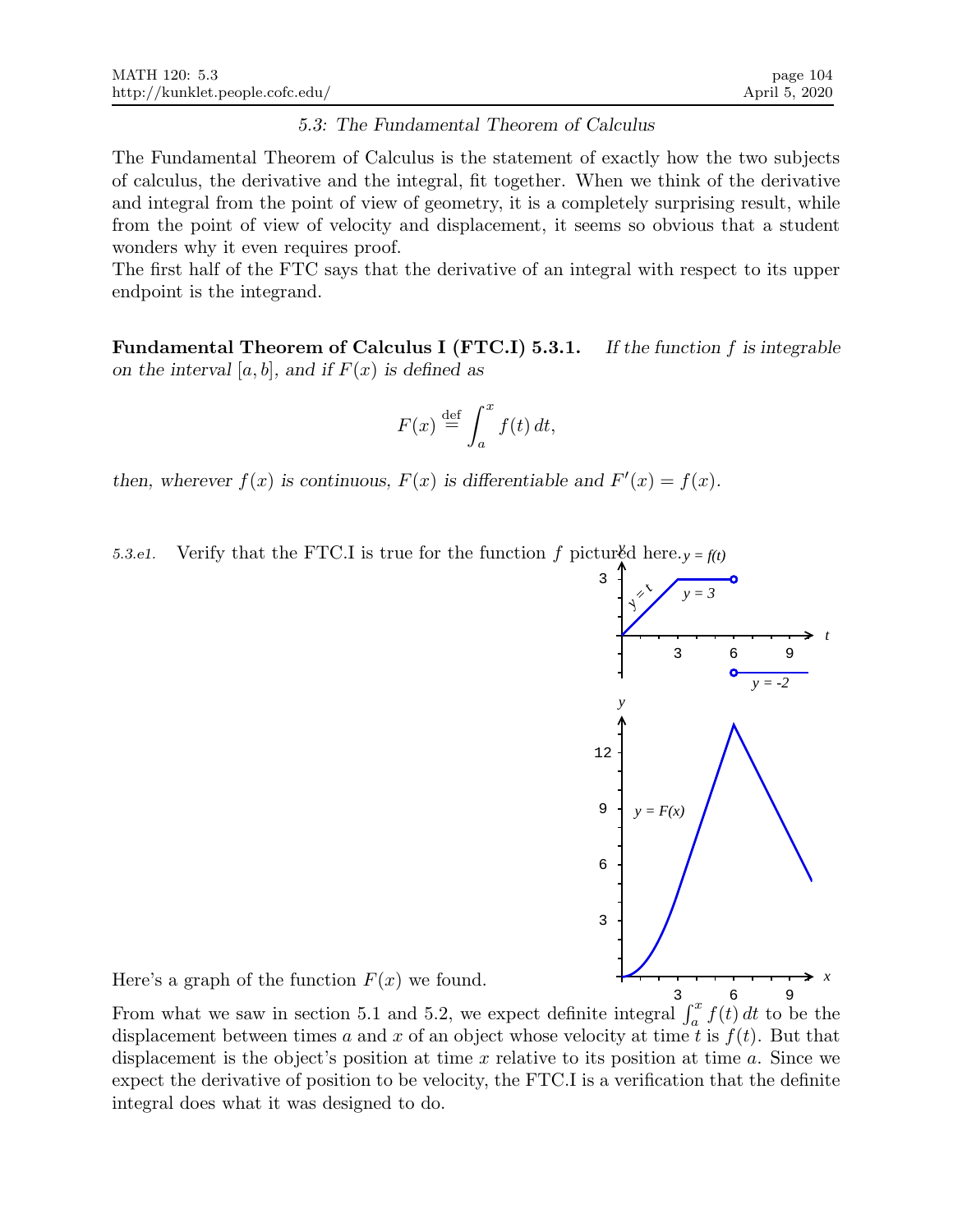Next we see some typical problems that require us to use FTC.I

# 5.3.e2. Find the derivative.

a. 
$$
\frac{d}{dx} \int_0^x \sec t \, dt
$$
 b.  $\frac{d}{dx} \int_x^0 \ln(t^4 + 2) \, dt$ 

One consequence of the FTC.I is that every continuous function has an antiderivative which can be expressed as the function's definite integral. Even though an antiderivative of sec  $x$  doesn't appear in the table of antiderivatives in section 4.9, we see one in 5.3.e2a.

c. 
$$
\frac{d}{dx} \int_{1}^{e^x} \ln u \, du
$$
 d.  $\frac{d}{dx} \int_{x^2}^{x^3} \sin^2 \theta \, d\theta$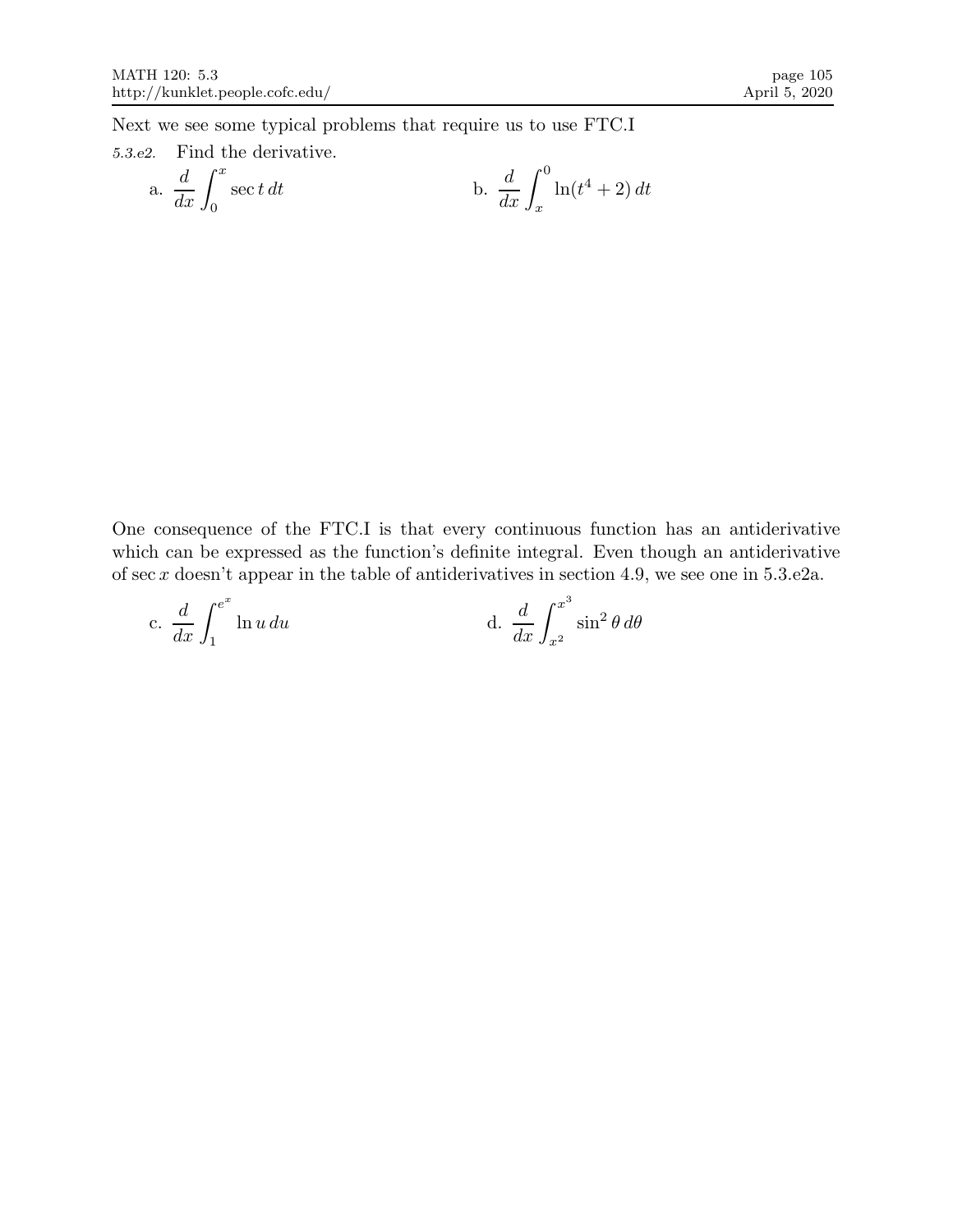5.3.e3. How are 
$$
\int_1^x \frac{1}{1+t^2} dt
$$
 and  $\tan^{-1} x$  related? Are they the same?

Generally, if  $F$  is an antiderivative for  $f$ , then

$$
\int_{a}^{x} f(t) dt = F(x) + C
$$

When we find the value of C by evaluating both sides of this equation at  $x = a$ , we have a formula for evaluating the definite integral!

**Fundamental Theorem of Calculus II (FTC.II) 5.3.2.** If  $F(x)$  is any antiderivative of  $f(x)$  and it f is continuous on [a, b], then

$$
\int_{a}^{b} f(t) dt = F(b) - F(a) \stackrel{\text{def}}{=} F(x) \Big|_{a}^{b}
$$

5.3.e4. Evaluate the definite integral.

a. 
$$
\int_0^1 e^x dx
$$
 b.  $\int_0^{\pi/2} \sin x dx$ 

c. 
$$
\int_{-6}^{-2} \frac{dt}{t}
$$
 d.  $\int_{1}^{4} \left( x\sqrt{x} + \frac{2+x^3}{x^2} \right) dx$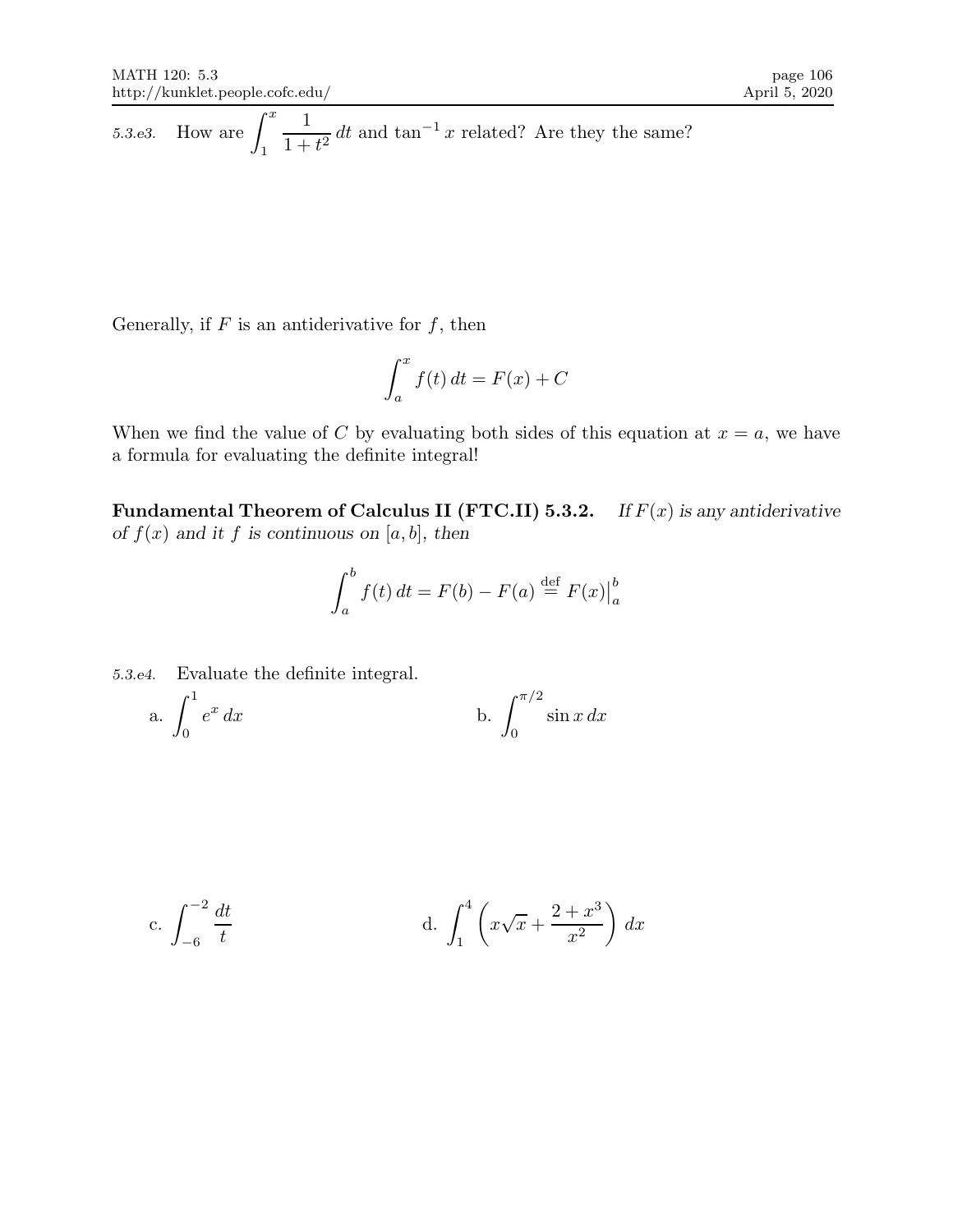5.3.e5. Find the area trapped between the curve  $y = x^2 - 5x - 6$  and  $y = 0$ .

5.3.e6. A particle moving along a number line has velocity  $v(t) = e^t - 1$  at time t. Find the displacement of the object between times  $t = -2$  and  $t = 2$ .

5.3.e7. Let  $f(x)$  be the function graphed here, and define  $g(x) = \int_0^x f(t) dt$ .

a. Find the critical numbers of  $g(x)$ . Where does  $g(x)$  have a local max or min?

b. Find the inflection points of  $g(x)$ . Where is the graph of  $g(x)$  concave up and concave down?

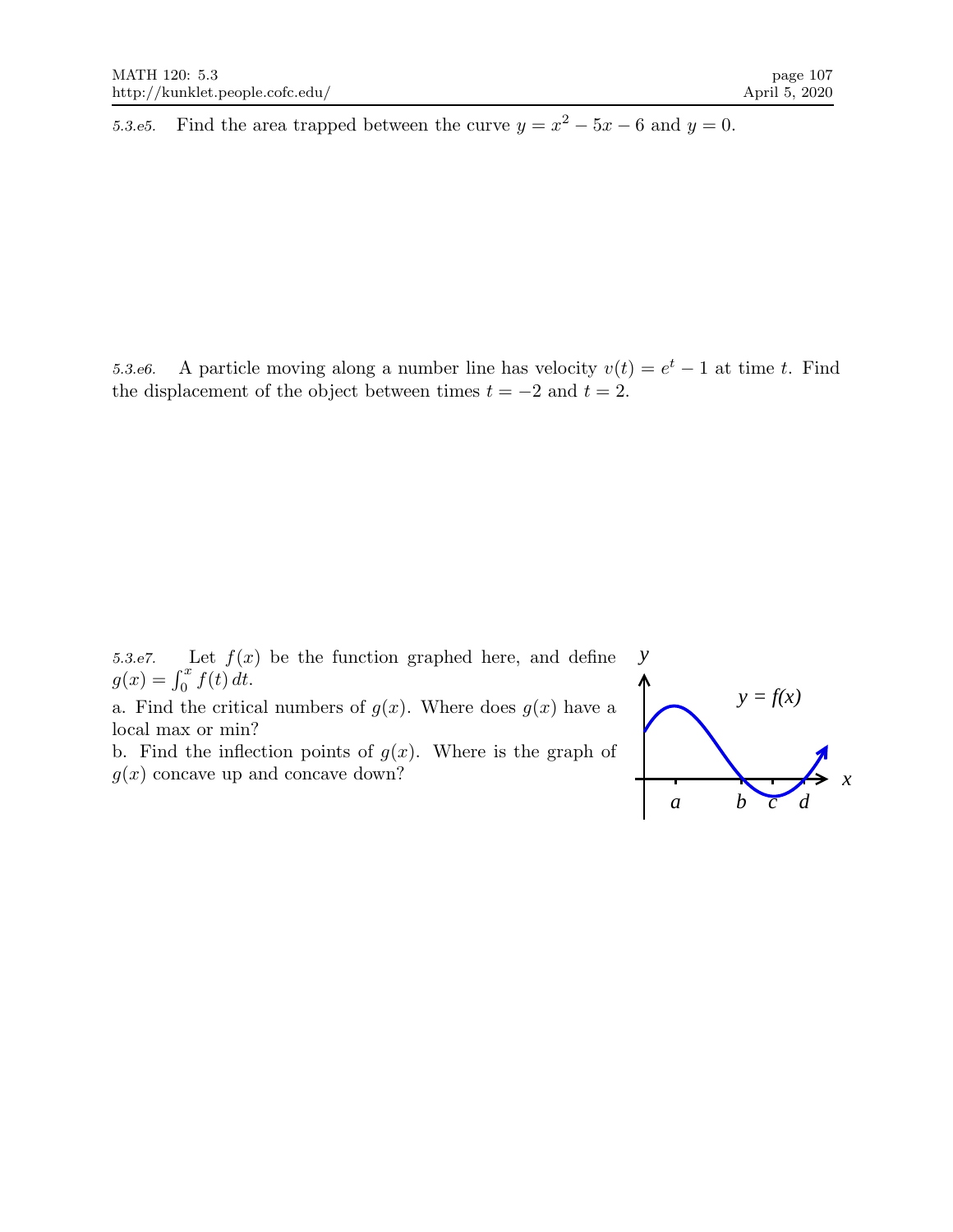## 5.4: Indefinite integrals and net change

Earlier, we defined the definite integral of a function to be the limit of its Riemann sums. There's another way the word "integral" and the integral sign  $\int$  is used. To be clear, we'll state them both now.

# **Definition 5.4.1.** The definite integral from a to b of  $f(x) dx$ , written

$$
\int_a^b f(x) \, dx,
$$

is the limit of the Riemann sums of f on the interval  $[a, b]$  as the number of subintervals goes to infinity.

The indefinite integral of  $f(x) dx$ , written

$$
\int f(x) \, dx,
$$

is the collection of all antiderivatives of  $f(x)$ .

That is,

$$
\int_{a}^{b} f(x) dx = a number.
$$
  
= the net signed area trapped between the graph of  $f(x)$   
and the *x*-axis from  $x = a$  to  $x = b$ .  
= the net distance traveled from time  $x = a$  to time  $x = b$   
by an object whose velocity at time *x* is  $f(x)$ .

and

$$
\int f(x) dx = \text{a collection of functions.}
$$
  
= the set of all antiderivatives of  $f(x)$ .  
=  $F(x) + C$ , where  $F'(x) = f(x)$ 

5.4.e1. Find the following.

a. 
$$
\int \frac{1}{1+x^2} \, dx
$$

b. 
$$
\int_0^1 \frac{1}{1+x^2} \, dx
$$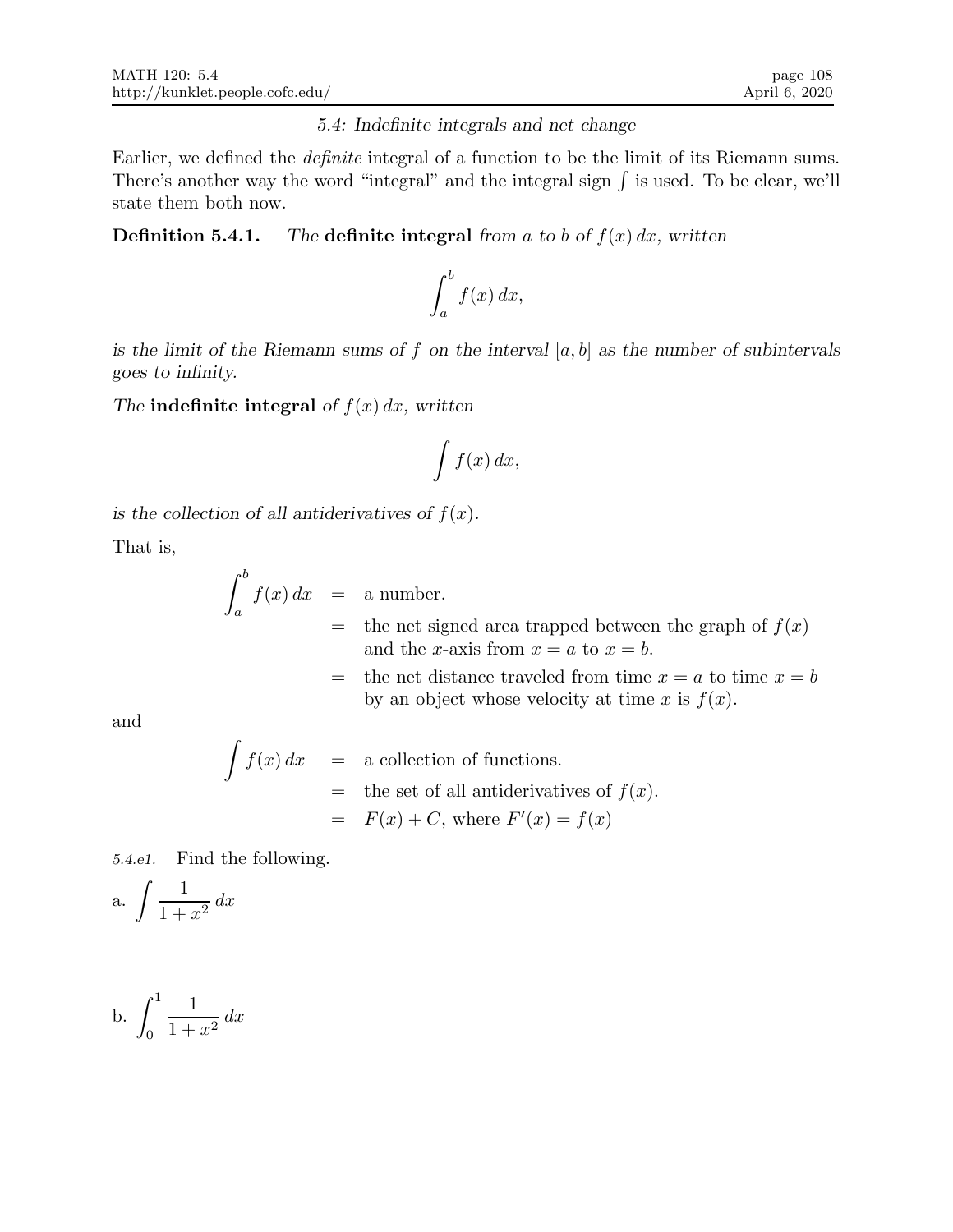To restate the results from section 4.9, page 91, here's a list of the indefinite integrals we know so far, and the combination rules for integration:

| f(x)                      | $\int f(x) dx$                                                                                                               |
|---------------------------|------------------------------------------------------------------------------------------------------------------------------|
| $x^n$                     | $\begin{cases} \frac{1}{n+1}x^{n+1} + C & \text{if } n \neq -1, \text{ and} \\ \ln x  & +C & \text{if } n = -1. \end{cases}$ |
| $e^x$                     | $e^x + C$                                                                                                                    |
| $\cos x$                  | $\sin x + C$                                                                                                                 |
| $\sin x$                  | $-\cos x + C$                                                                                                                |
| $\sec^2 x$                | $\tan x + C$                                                                                                                 |
| $\csc^2 x$                | $-\cot x + C$                                                                                                                |
| $\sec x \tan x$           | $\sec x + C$                                                                                                                 |
| $\csc x \cot x$           | $-\csc x + C$                                                                                                                |
| $\frac{1}{\sqrt{1-x^2}}$  | $\sin^{-1} x + C$                                                                                                            |
| $\frac{1}{1+x^2}$         | $\tan^{-1} x + C$                                                                                                            |
| $\frac{1}{x\sqrt{x^2-1}}$ | $\sec^{-1} x + C$                                                                                                            |

If  $f$  and  $g$  are functions and  $c$  is a constant, then

$$
\int (f(x) + g(x)) dx = \int f(x) dx + \int g(x) dx
$$

$$
\int cf(x) dx = c \int f(x) dx
$$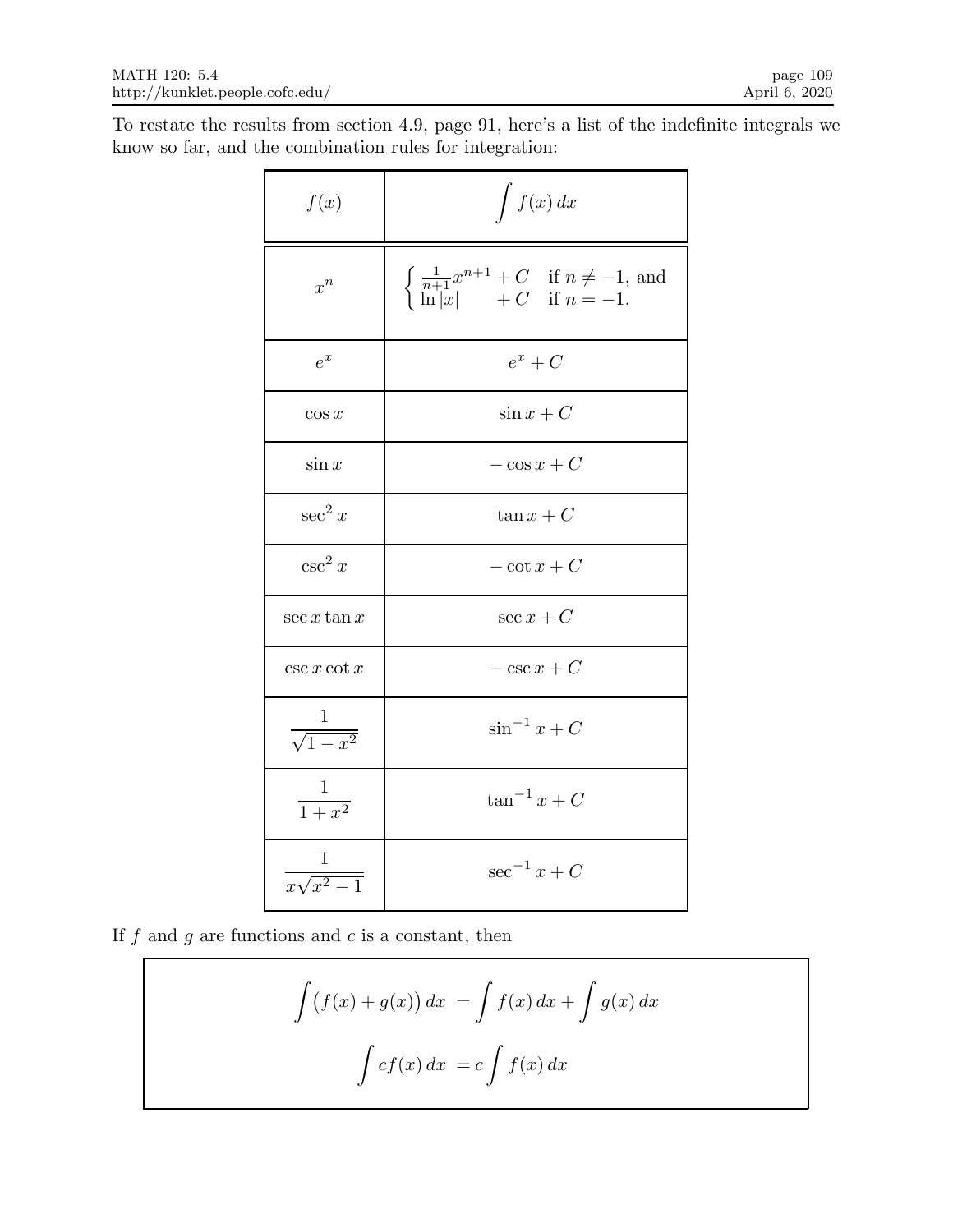5.4.e2. Evaluate the definite or indefinite integrals:

a. 
$$
\int (x^2 - 1)^3 dx
$$

b. 
$$
\int_0^{\pi/4} \frac{1}{\cos^2 t} dt
$$

c. 
$$
\int \frac{r^3 - 7r^2 + 1}{2r} dr
$$

d. 
$$
\int \frac{x^3 + 8}{x + 2} dx
$$

e. 
$$
\int_{-2}^{2} |x| dx
$$

f. 
$$
\int_0^{1/2} \frac{du}{\sqrt{1 - u^2}}
$$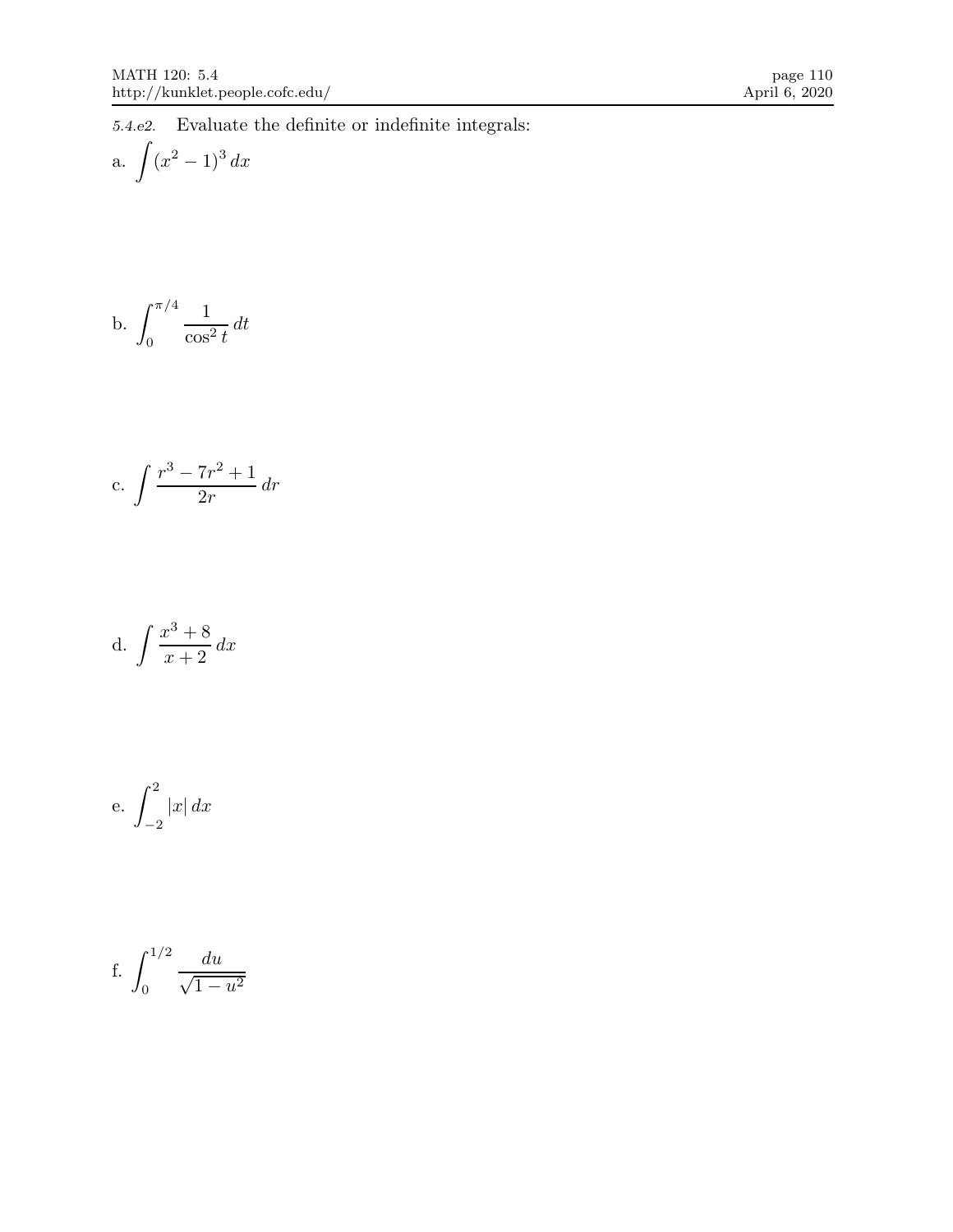5.4.e3. The velocity of an object moving along a number line is  $v(t) = 3t^2 - 2t - 1$ . a. Find the object's position at time  $t$  (to the extent possible).

b. Find the net distance it travels between times −1 and 1.



net distance traveled = net signed area

c. Find the total distance it travels between times −1 and 1.





5.4.e4. Suppose an object's acceleration at time t is 2t and that is velocity at time 1 is 0. Find the net and total distances traveled between times −1 and 2.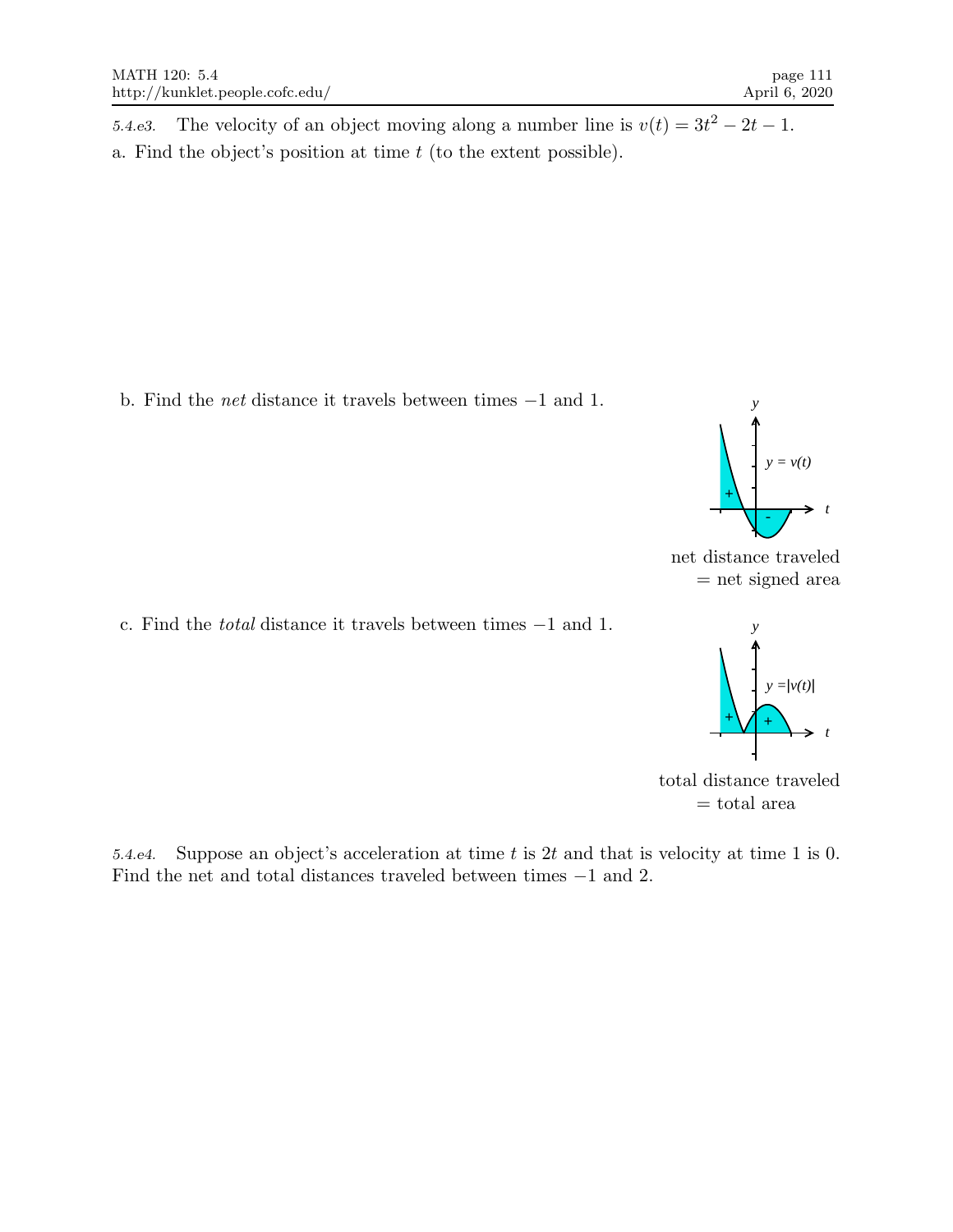The definite integral of a rate of change

The basic fact we've used in the last two examples,

 $\int^b$ (velocity)  $dt =$  displacement from time a to time b

a could be rephrased

> $\int^b$ (rate of change of **position**)  $dt =$  change in **position** from time a to time b.

a So it must also be true that, for any quantity  $X$  that might change with time,

 $\int^b$ (rate of change of  $X$ )  $dt =$  change in X from time a to time b.

a For example

> $\int^b$ a (rate of change of **temperature**)  $dt =$  change in **temperature** from time a to time b.  $\int^b$ a (rate of change of **altitude**)  $dt =$  change in **altitude** from time a to time b.  $\int^b$ a (rate of change of wealth)  $dt =$  change in wealth from time a to time b.  $\int^b$ a (rate of change of **population**)  $dt =$  change in **population** from time a to time b.

5.4.e5. Suppose  $v(t)$  is the rate of change (in \$/day) of the balance in my bank account. What do  $\int_0^{30} v(t) dt$  and  $\int_0^{30} |v(t)| dt$  mean?

5.4.e6. Suppose  $r(t)$  is the rate of change (in m/hour) of the height of an elevator. What do  $\int_0^{24} r(t) dt$  and  $\int_0^{24} |r(t)| dt$  mean?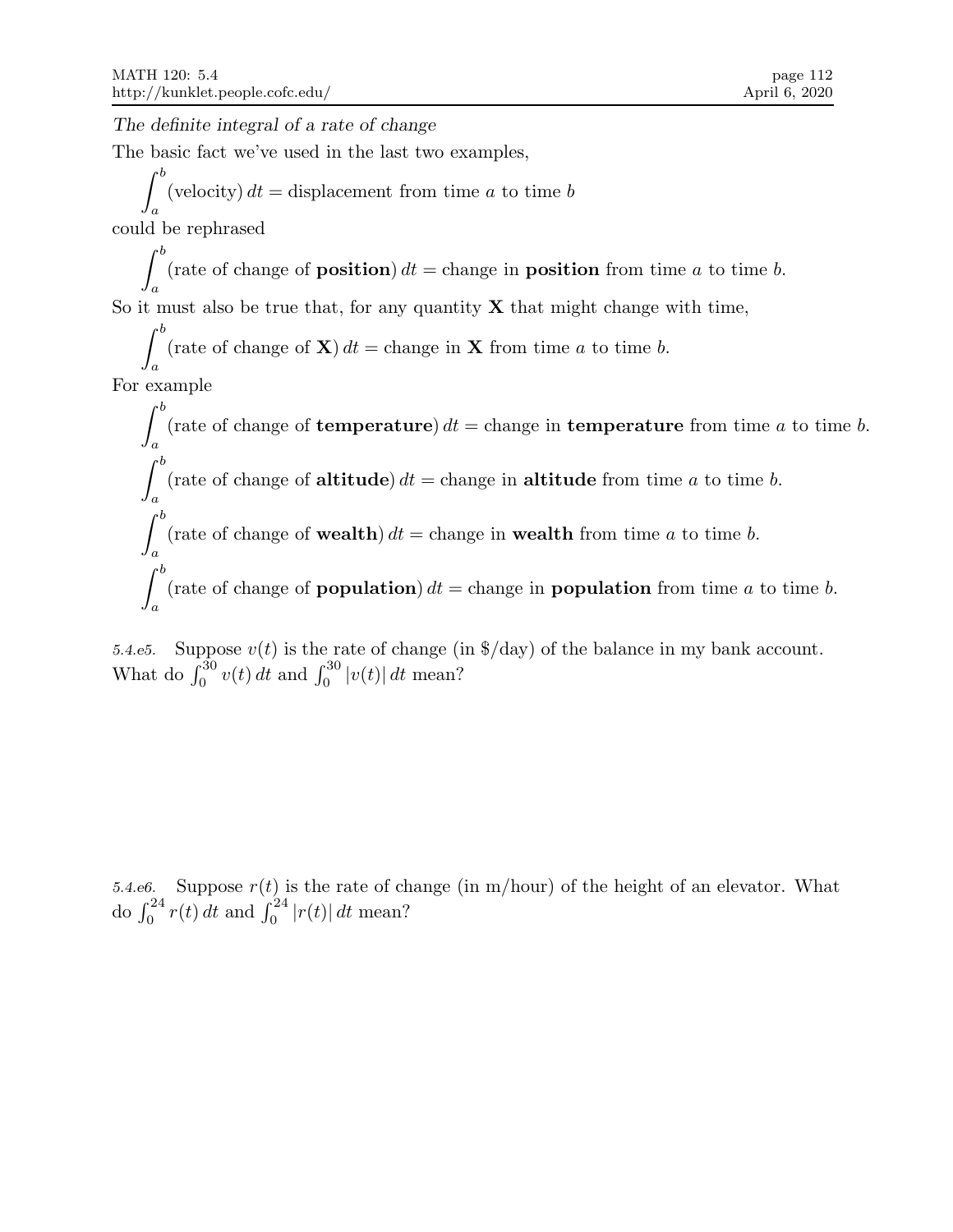## 5.5: Substitution

Products of functions are generally hard to integrate. But one time when a product occurs in a derivative is when the derivative was obtained by the chain rule.

5.5.e1.  $\int 3x^2 e^{x^3} dx = e^{x^3} + C$ , because

5.5.e2. 
$$
\int x^3 \sin(x^4) dx = -\frac{1}{4} \cos(x^4) + C
$$
, because

The Substitution Rule is a mechanism using the chain rule that helps us to simplify an integral. It says that an integral of the form  $\int f(u(x))\psi(x) dx$  (for some function u of x) can be rewritten

$$
\int f(u) \frac{du}{dx} dx = \int f(u) du
$$

and thenceforth be treated as if  $u$  were the variable of integration. For this reason, substitution is also called a change of variable.

5.5.e2, continued.  $\int x^3 \sin(x^4) dx$ 

5.5.e3. 
$$
\int (2x+1)\sqrt{x^2+x} \, dx
$$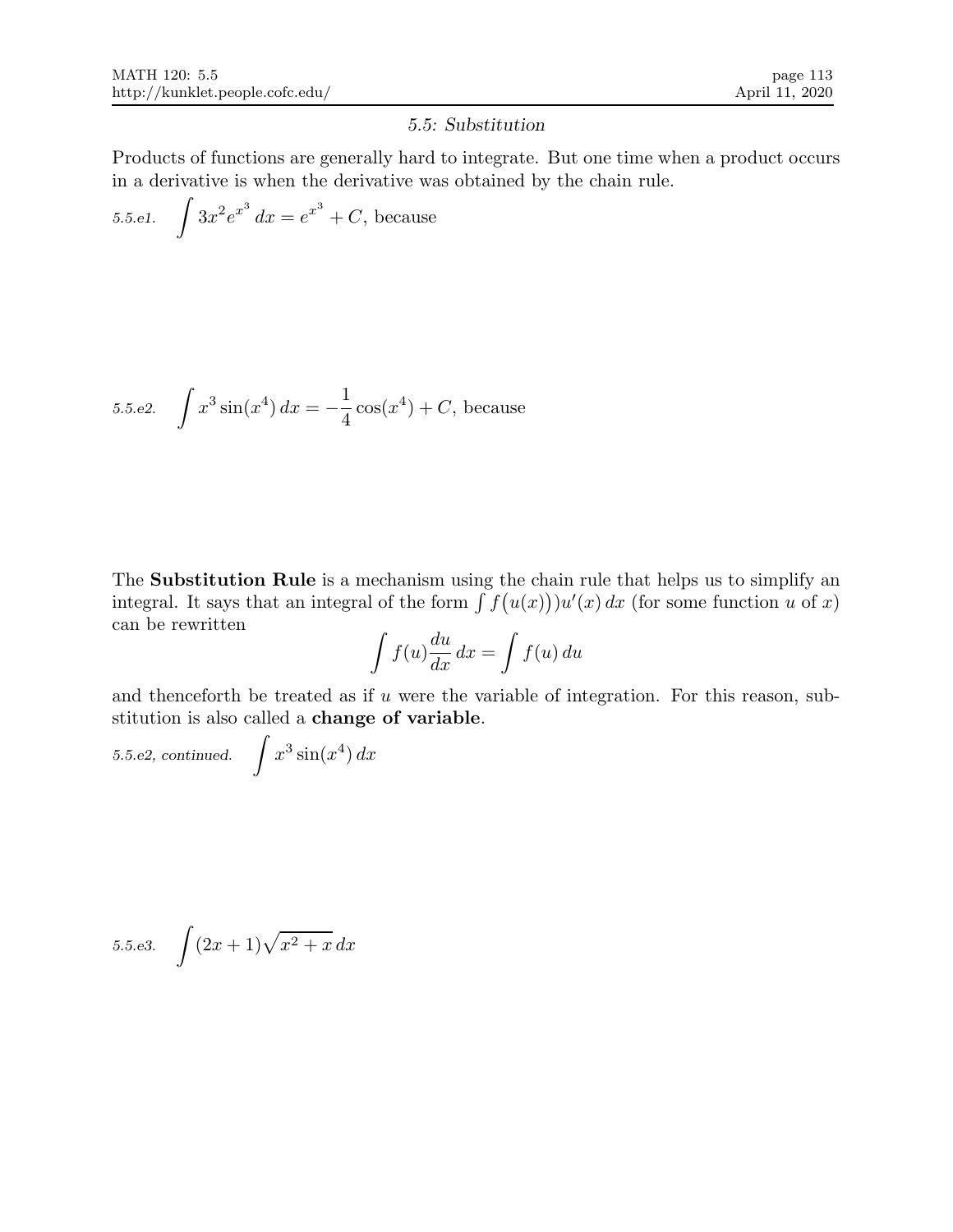$$
5.5.e4. \quad \int \frac{\sqrt{\ln x}}{x} \, dx
$$

$$
5.5.\overline{e5}.\quad \int \frac{e^x}{e^{2x} + 1} \, dx
$$

One nice thing about substitution is that it allows us to take a step in the problem without having to know the entire solution first.

Another is that you can always try a substitution, even if you're not sure it will work, as long as you can recognize when a substitution fails. In general, guessing a wrong substitution won't lead you to a wrong answer or waste a lot of time.

5.5.e6. 
$$
a. \int x^2 (x^3 + 1)^{19} dx
$$
 b.  $\int x (x^3 + 1)^{19} dx$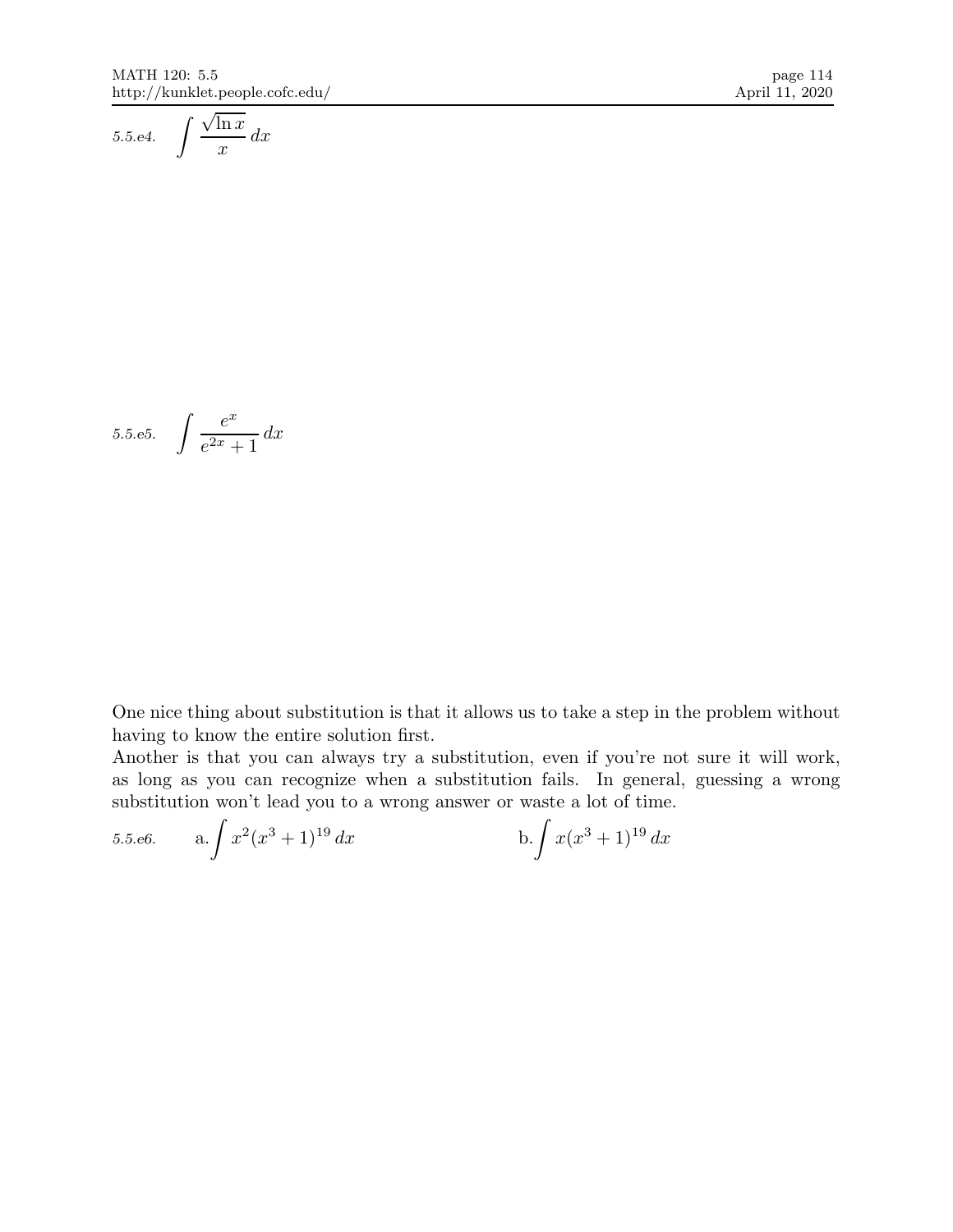You can always make a linear substitution  $u = mx + b$ :

5.5.e7. 
$$
\int (2x+1)^{19} dx
$$

5.5.e8. 
$$
\int 5e^{4-3x} dx
$$

5.5.e9. 
$$
\int x\sqrt{x+2} \, dx
$$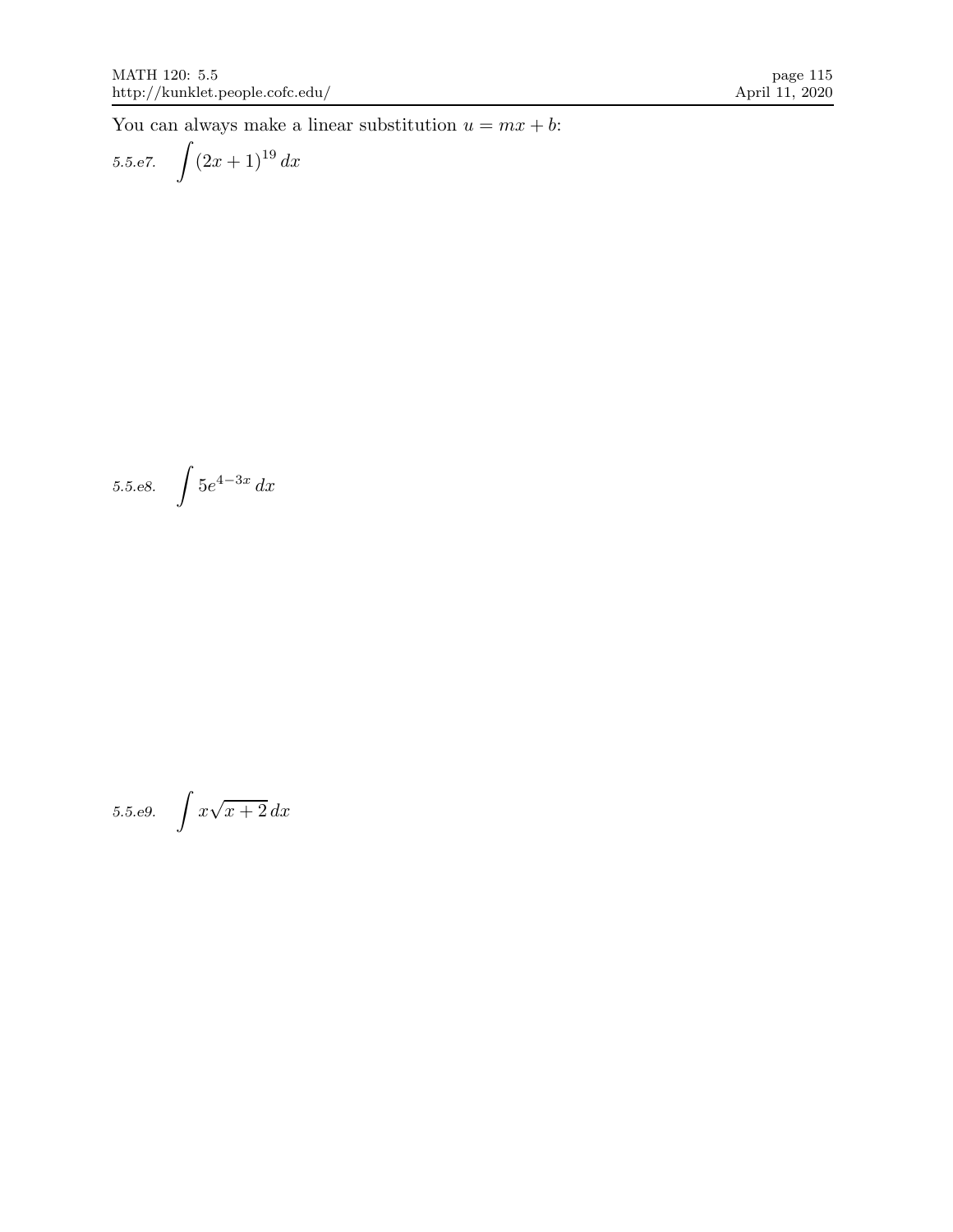5.5.e10.  $\int \tan x \, dx$ 

You can make more than one substitution in the same problem:

5.5.e11.  $\int 2^{x+3} dx$ 

(Make two simple substitutions in a row is always equivalent to making just one more complicated substitution.)

5.5.e12.  $\int \cos x \cot(\sin x) \sec^2(\sin x) dx$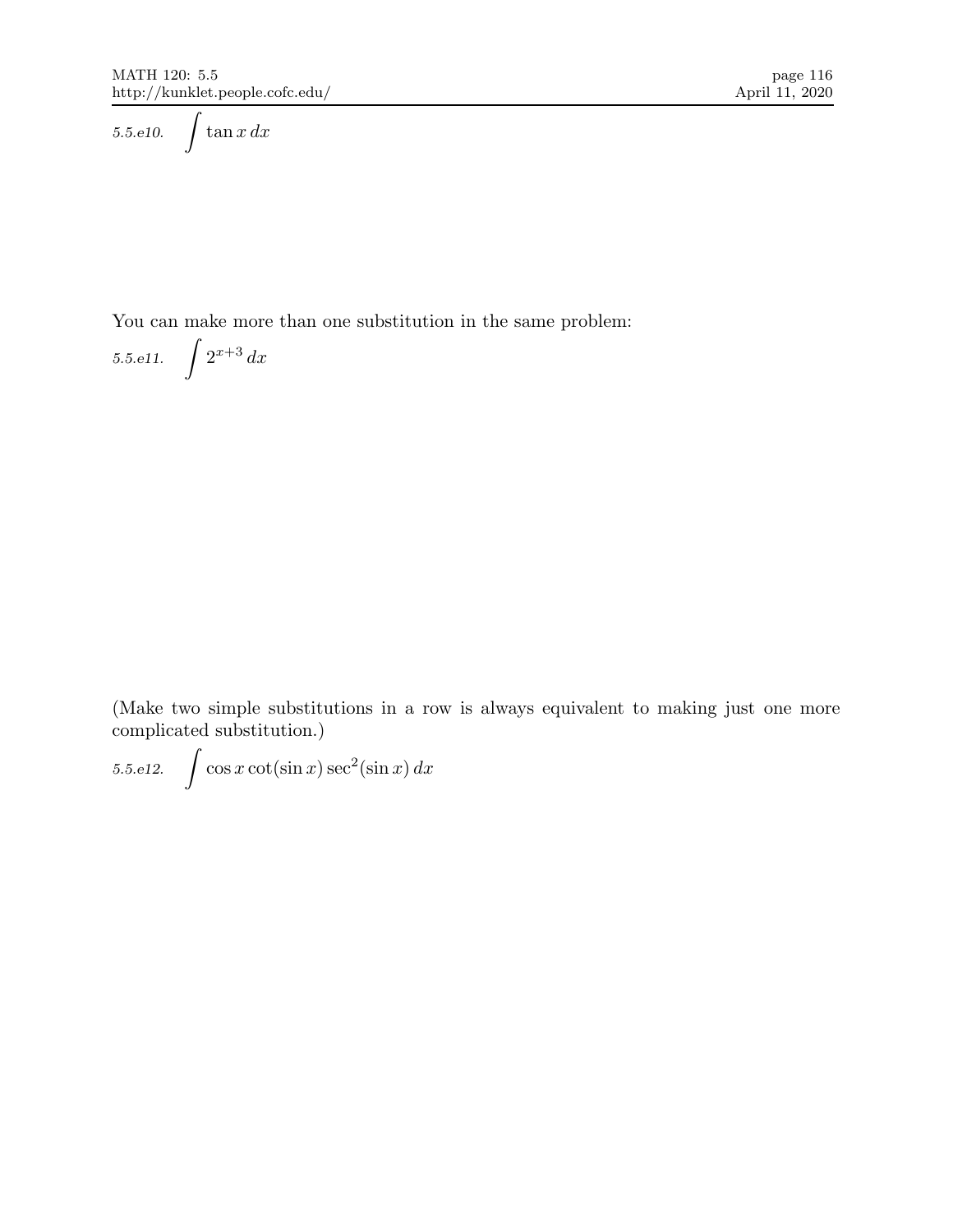$v = \sqrt{x}$  and  $u = e^x$  are special substitutions that can always be competed, as seen in the next examples.

$$
5.5.e13. \quad \int \frac{2\sqrt{x}}{x+1} \, dx
$$

$$
5.5. e14. \quad \int \sqrt{e^x - 1} \, dx
$$